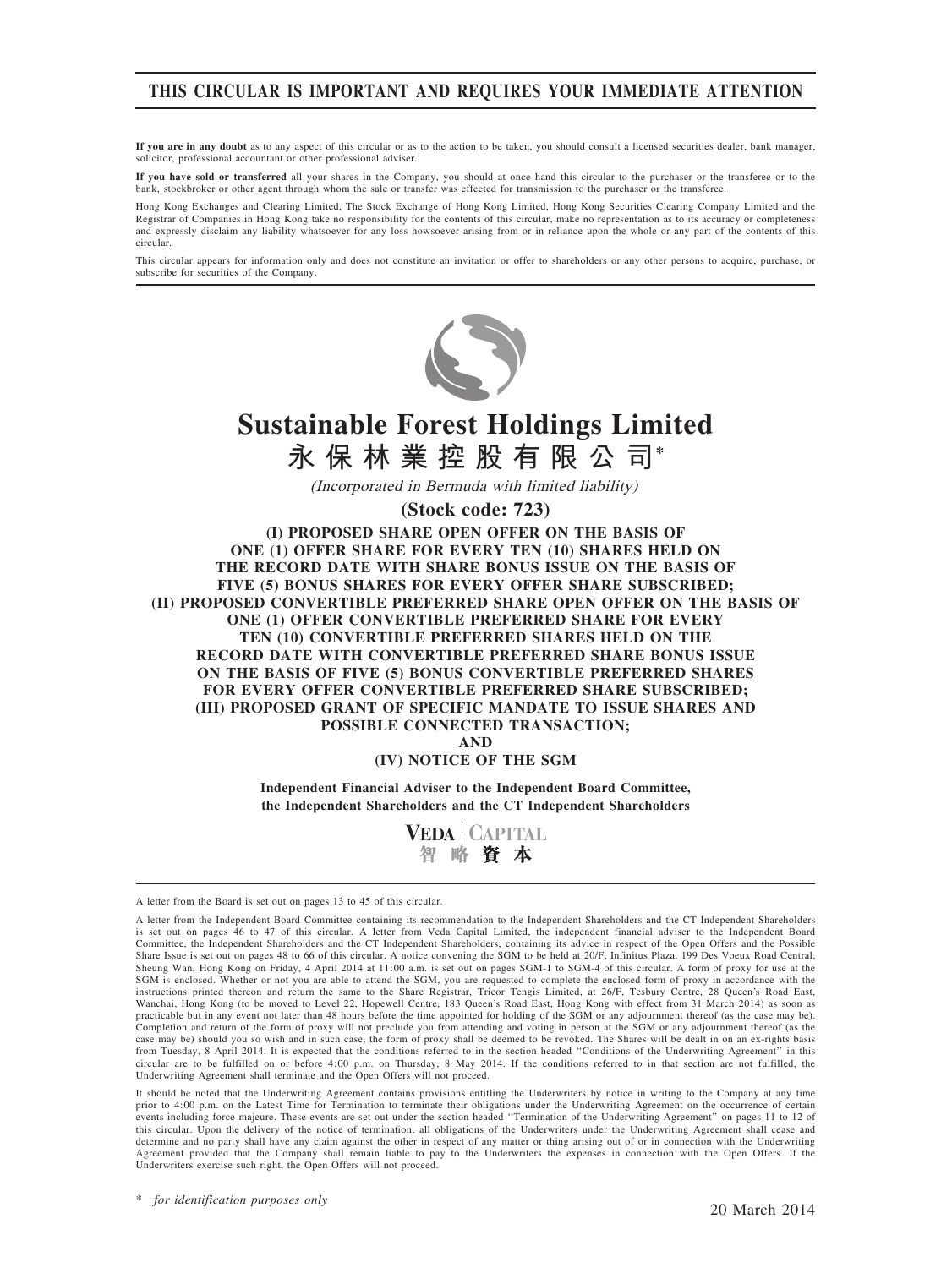# **CONTENTS**

#### Page

|                                                                      | $\mathbf{1}$ |
|----------------------------------------------------------------------|--------------|
|                                                                      | 9            |
|                                                                      | 11           |
|                                                                      | 13           |
|                                                                      | 46           |
| Letter from the Independent Financial Adviser                        | 48           |
| Appendix I – Financial information of the Group                      | $I-1$        |
| Appendix II - Unaudited pro forma financial information of the Group | $II-1$       |
|                                                                      | $III-1$      |
|                                                                      | $SGM-1$      |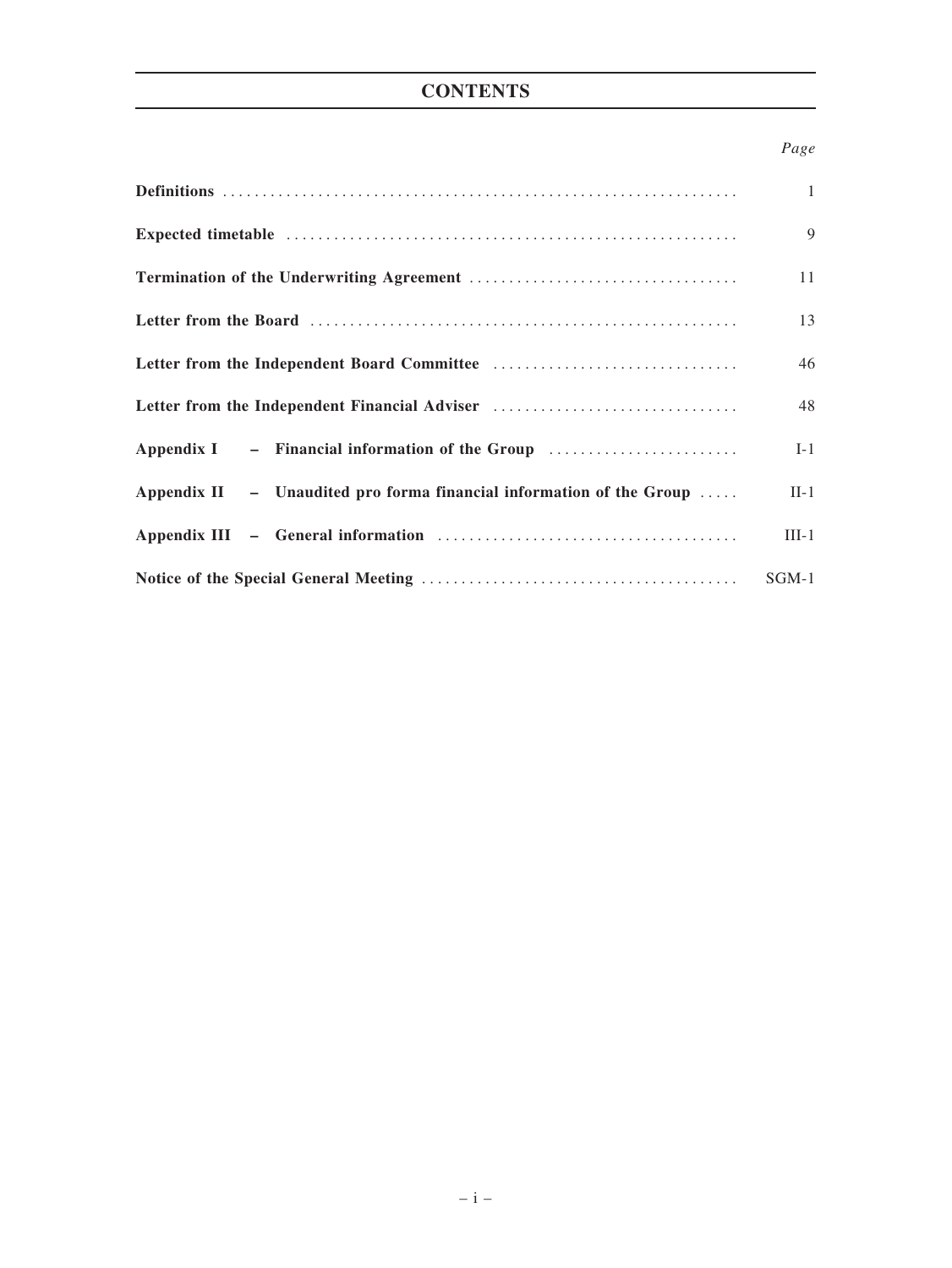In this circular, unless the context requires otherwise, the following expressions bear the following meanings:

| "2013 General Mandate"          | the general mandate of the Company granted at the annual<br>general meeting held on 5 February 2013                                                                                                                                                                                                                                                                                            |
|---------------------------------|------------------------------------------------------------------------------------------------------------------------------------------------------------------------------------------------------------------------------------------------------------------------------------------------------------------------------------------------------------------------------------------------|
| "acting in concert"             | has the same meaning ascribed to it in the Takeovers Code                                                                                                                                                                                                                                                                                                                                      |
| "Application Form(s)"           | the Share Application Form(s) and the CPS Application<br>Form(s)                                                                                                                                                                                                                                                                                                                               |
| "associate(s)"                  | has the same meaning ascribed to it in the Listing Rules                                                                                                                                                                                                                                                                                                                                       |
| "Board"                         | the board of Directors                                                                                                                                                                                                                                                                                                                                                                         |
| "Bonus CPS"                     | in respect of the CPS Open Offer, the bonus CPS to be<br>allotted and issued (for no additional payment) upon the<br>allotment and issue of the Offer CPS on the basis of five<br>(5) bonus CPS for every one (1) Offer CPS taken up under<br>the CPS Open Offer subject to the terms and conditions as<br>set out in the Prospectus Documents                                                 |
| "Bonus CPS Conversion Share(s)" | new Shares to be allotted and issued on the exercise of the<br>conversion rights attaching to the Bonus CPS                                                                                                                                                                                                                                                                                    |
| "Bonus Shares"                  | in respect of the Share Open Offer, the Shares to be<br>allotted and issued (for no additional payment) upon the<br>allotment and issue of the Offer Shares on the basis of five<br>(5) Shares for every one (1) Offer Share taken up under the<br>Share Open Offer subject to the terms and conditions as set<br>out in the Prospectus Documents                                              |
| "Business Day"                  | a day (excluding Saturday and other general holidays in<br>Hong Kong and any day on which a tropical cyclone<br>warning no. 8 or above or a "black" rainstorm warning is<br>hoisted or remains hoisted or in effect between 9:00 a.m.<br>and 12:00 noon and is not lowered or discontinued at or<br>before 12:00 noon) on which licensed banks in Hong Kong<br>are generally open for business |
| " $BVI"$                        | British Virgin Islands                                                                                                                                                                                                                                                                                                                                                                         |
| "CCASS"                         | the Central Clearing and Settlement System established and<br>operated by HKSCC                                                                                                                                                                                                                                                                                                                |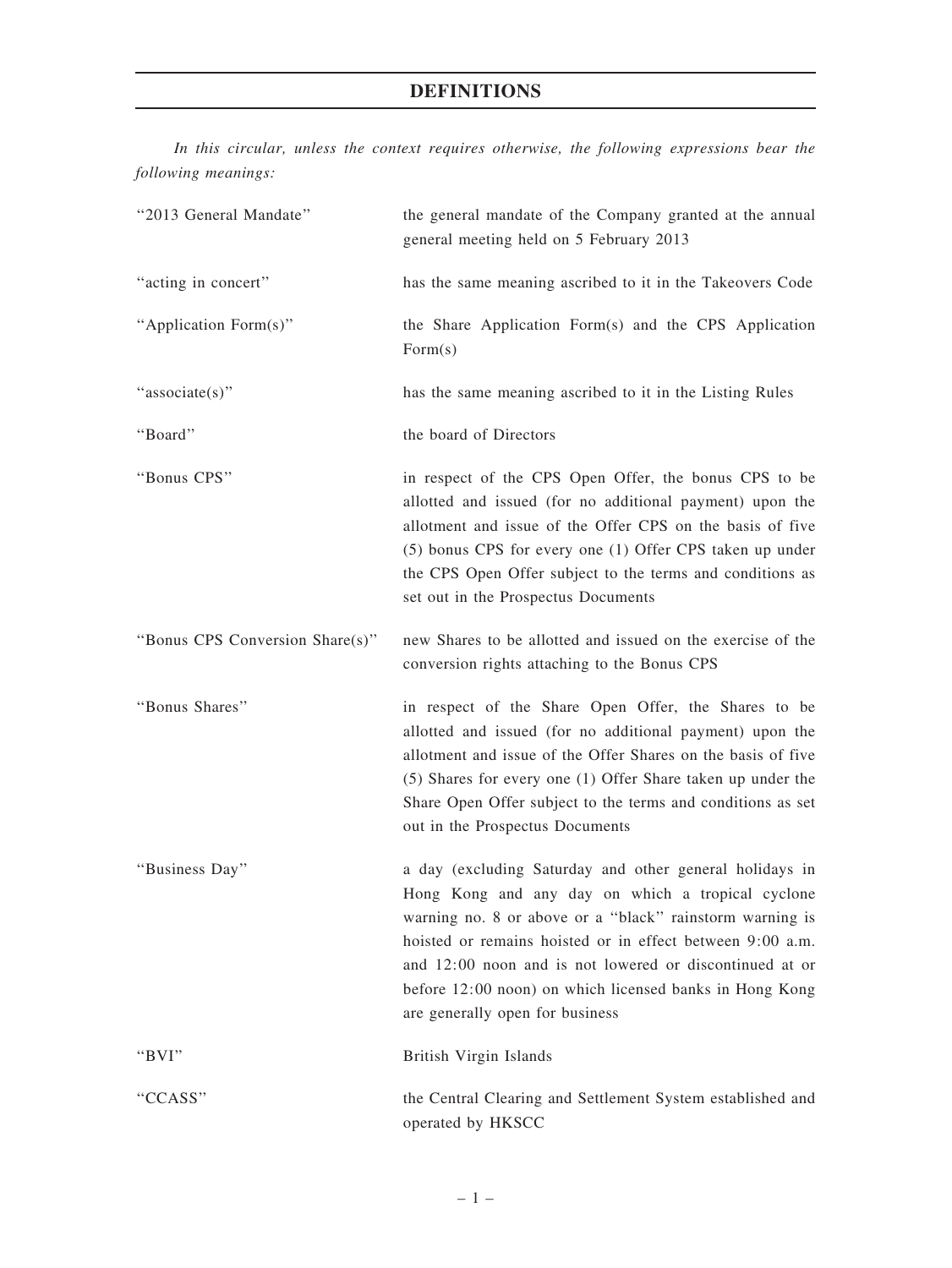| "Companies Ordinance"           | the Companies Ordinance, Chapter 622 of the Laws of<br>Hong Kong and the Companies (Winding Up &<br>Miscellaneous Provisions) Ordinance, Chapter 32 of the<br>Laws of Hong Kong                                                                                                                                                          |
|---------------------------------|------------------------------------------------------------------------------------------------------------------------------------------------------------------------------------------------------------------------------------------------------------------------------------------------------------------------------------------|
| "Company"                       | Sustainable Forest Holdings Limited, a company<br>incorporated in Bermuda with limited liability, the issued<br>Shares of which are listed on the Main Board of the Stock<br>Exchange (Stock Code: 723)                                                                                                                                  |
| "Completion"                    | completion of the Open Offers                                                                                                                                                                                                                                                                                                            |
| "connected person(s)"           | has the same meaning ascribed to it in the Listing Rules                                                                                                                                                                                                                                                                                 |
| " $CPS(s)$ "                    | convertible preferred shares of HK\$0.01 each in the share<br>capital of the Company, carrying the rights for conversion<br>into Shares at a ratio of one convertible preferred share to<br>0.03125 Share                                                                                                                                |
| "CPS Application Form(s)"       | the form(s) of application in respect of the CPS Open Offer<br>to be issued to the Qualifying CPS Holders                                                                                                                                                                                                                                |
| "CPS Bonus Issue"               | in respect of the CPS Open Offer, the issue of the Bonus<br>CPS pursuant to the terms and conditions to be set out in<br>the Prospectus Documents                                                                                                                                                                                        |
| "CPS Holder(s)"                 | holder(s) of the $CPS(s)$                                                                                                                                                                                                                                                                                                                |
| "CPS Open Offer"                | the proposed issue of the Offer CPS at the subscription<br>price of HK\$0.01 on the basis of one (1) Offer CPS for<br>every ten (10) CPS held on the Record Date to the<br>Qualifying CPS Holders upon the terms and conditions as<br>described in this circular                                                                         |
| "CPS Warrant(s)"                | the CPS warrant(s) of the Company entitling the holders<br>thereof to subscribe for fully paid CPS at the subscription<br>price of HK\$0.0100125 at any time between the date of<br>issue and the date immediately preceding the date falling<br>on the fifth anniversary of the date of issue of such<br>warrants (both days inclusive) |
| "CT Independent Shareholder(s)" | Shareholder(s) other than those who are interested in the<br>Possible Share Issue                                                                                                                                                                                                                                                        |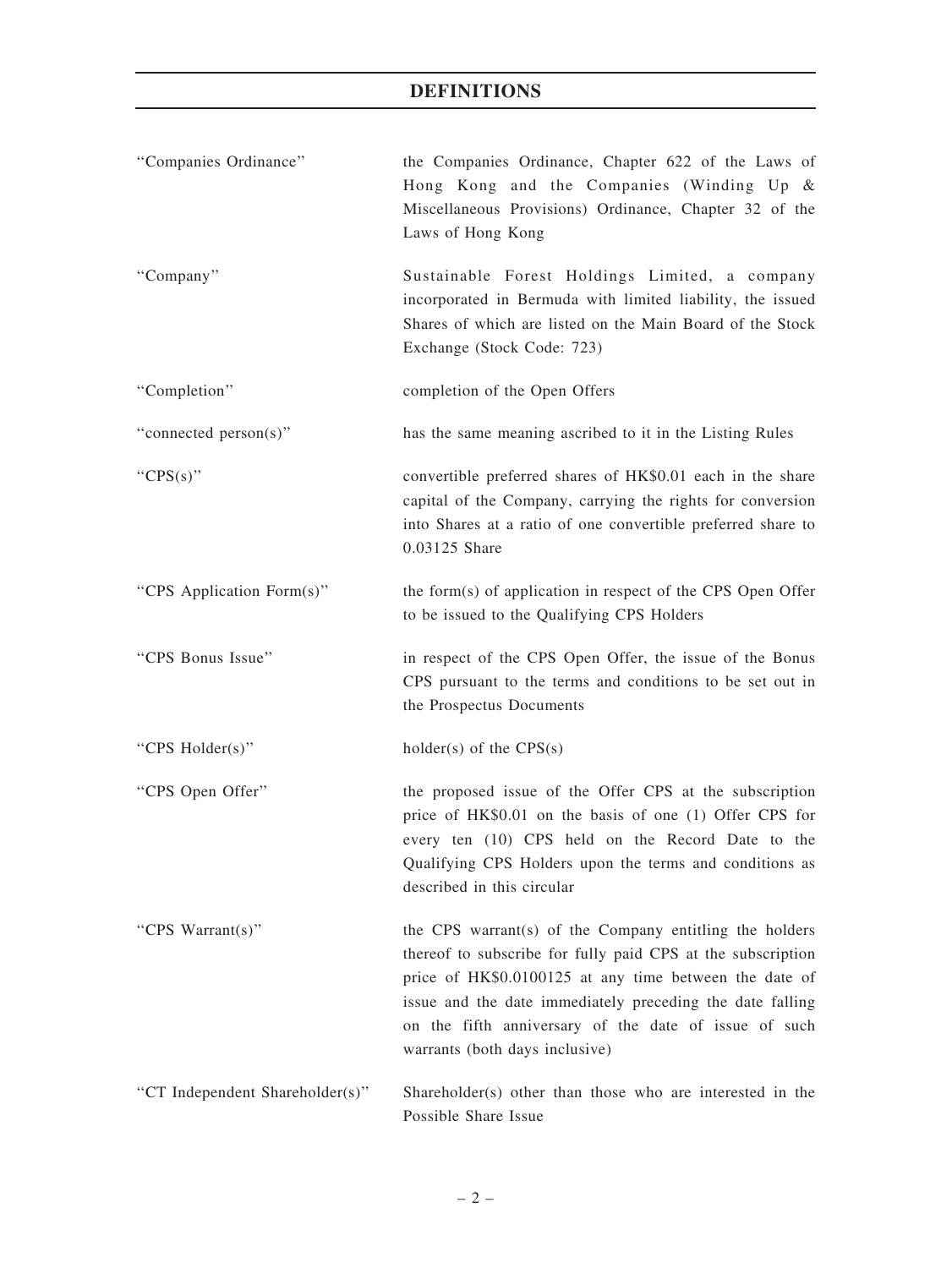| "Director(s)"                 | $directory(s)$ of the Company                                                                                                                                                                                                                                                                                                                                                                                                                 |
|-------------------------------|-----------------------------------------------------------------------------------------------------------------------------------------------------------------------------------------------------------------------------------------------------------------------------------------------------------------------------------------------------------------------------------------------------------------------------------------------|
| "Excluded CPS Holder(s)"      | the Overseas CPS Holders in respect of whom the<br>Directors, based on legal opinions provided by the relevant<br>legal advisers, consider it necessary or expedient not to<br>offer the Offer CPS (with Bonus CPS) to such Overseas<br>CPS Holders on account either of the legal restrictions<br>under the laws of the relevant place or the requirements of<br>the relevant regulatory body or stock exchange in that<br>place             |
| "Excluded Shareholder(s)"     | the Overseas Shareholder(s) in respect of whom the<br>Directors, based on legal opinions provided by the relevant<br>legal advisers, consider it necessary or expedient not to<br>offer the Offer Shares (with Bonus Shares) to such<br>Overseas Shareholder(s) on account either of the legal<br>restrictions under the laws of the relevant place or the<br>requirements of the relevant regulatory body or stock<br>exchange in that place |
| "February Open Offers"        | collectively, the open offer in respect of the Shares on the<br>basis of one (1) offer share for six (6) Share together with<br>one bonus warrants for every offer shares subscribed, and<br>the open offer in respect of the CPS on the same basis as<br>that of the aforesaid open offer, as proposed in the<br>announcement of the Company dated 21 February 2013                                                                          |
| "Grant of Specific Mandate"   | the proposed grant of a specific mandate to allot and issue<br>the Share Warrant Conversion Shares                                                                                                                                                                                                                                                                                                                                            |
| "Group"                       | the Company and its subsidiaries                                                                                                                                                                                                                                                                                                                                                                                                              |
| "HKSCC"                       | Hong Kong Securities Clearing Company Limited                                                                                                                                                                                                                                                                                                                                                                                                 |
| "Hong Kong"                   | the Hong Kong Special Administrative Region of the PRC                                                                                                                                                                                                                                                                                                                                                                                        |
| "Independent Board Committee" | an independent committee of the Board comprising all<br>independent non-executive Directors formed for the<br>purpose of advising (i) the Independent Shareholders on<br>the Open Offers; and (ii) the CT Independent Shareholders<br>on the Possible Share Issue                                                                                                                                                                             |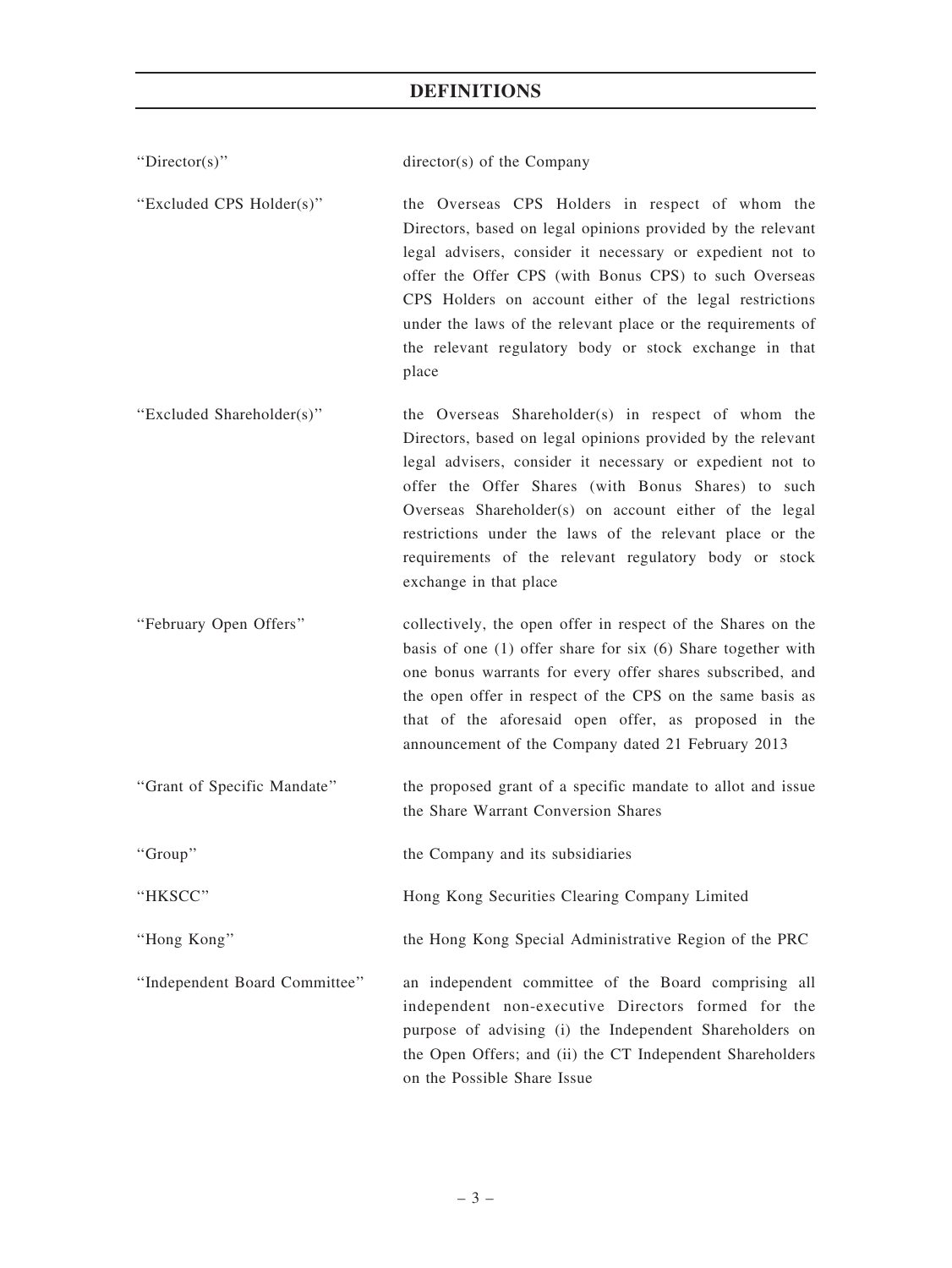| "Independent Financial Adviser" | Veda Capital Limited, a corporation licensed under the<br>SFO to conduct type 6 (advising on corporate finance)<br>regulated activity as defined under the SFO, being the<br>independent financial adviser to the Independent Board<br>Committee, the Independent Shareholders and the CT<br><b>Independent Shareholders</b>                                              |
|---------------------------------|---------------------------------------------------------------------------------------------------------------------------------------------------------------------------------------------------------------------------------------------------------------------------------------------------------------------------------------------------------------------------|
| "Independent Shareholder(s)"    | the Shareholder(s), other than the Directors (excluding the<br>independent non-executive Directors), the chief executive<br>of the Company and their respective associates, who are<br>not involved in, nor interested in, the Underwriting<br>Agreement                                                                                                                  |
| "July Open Offers"              | collectively, the open offer in respect of the Shares on the<br>basis of one (1) offer share for twelve (12) Shares together<br>with eleven (11) bonus shares for every offer share<br>subscribed, and the open offer in respect of the CPS on the<br>same basis as that of the aforesaid open offer, as proposed<br>in the announcement of the Company dated 5 July 2013 |
| "Last Trading Day"              | Thursday, 27 February 2014, being the last trading day on<br>which the Company and the Underwriters entered into the<br><b>Underwriting Agreement</b>                                                                                                                                                                                                                     |
| "Latest Practicable Date"       | 18 March 2014, being the latest practicable date prior to<br>the printing of this circular for ascertaining certain<br>information for inclusion in this circular                                                                                                                                                                                                         |
| "Latest Time for Acceptance"    | 4:00 p.m. on Monday, 5 May 2014 or such later time to be<br>agreed in writing between the Company and the<br>Underwriters, being the latest time for application of the<br>Open Offers                                                                                                                                                                                    |
| "Latest Time for Termination"   | 4:00 p.m. on Thursday, 8 May 2014 or such later time to<br>be agreed in writing between the Company and the<br>Underwriters, being the latest time for the Underwriters to<br>terminate the Underwriting Agreement                                                                                                                                                        |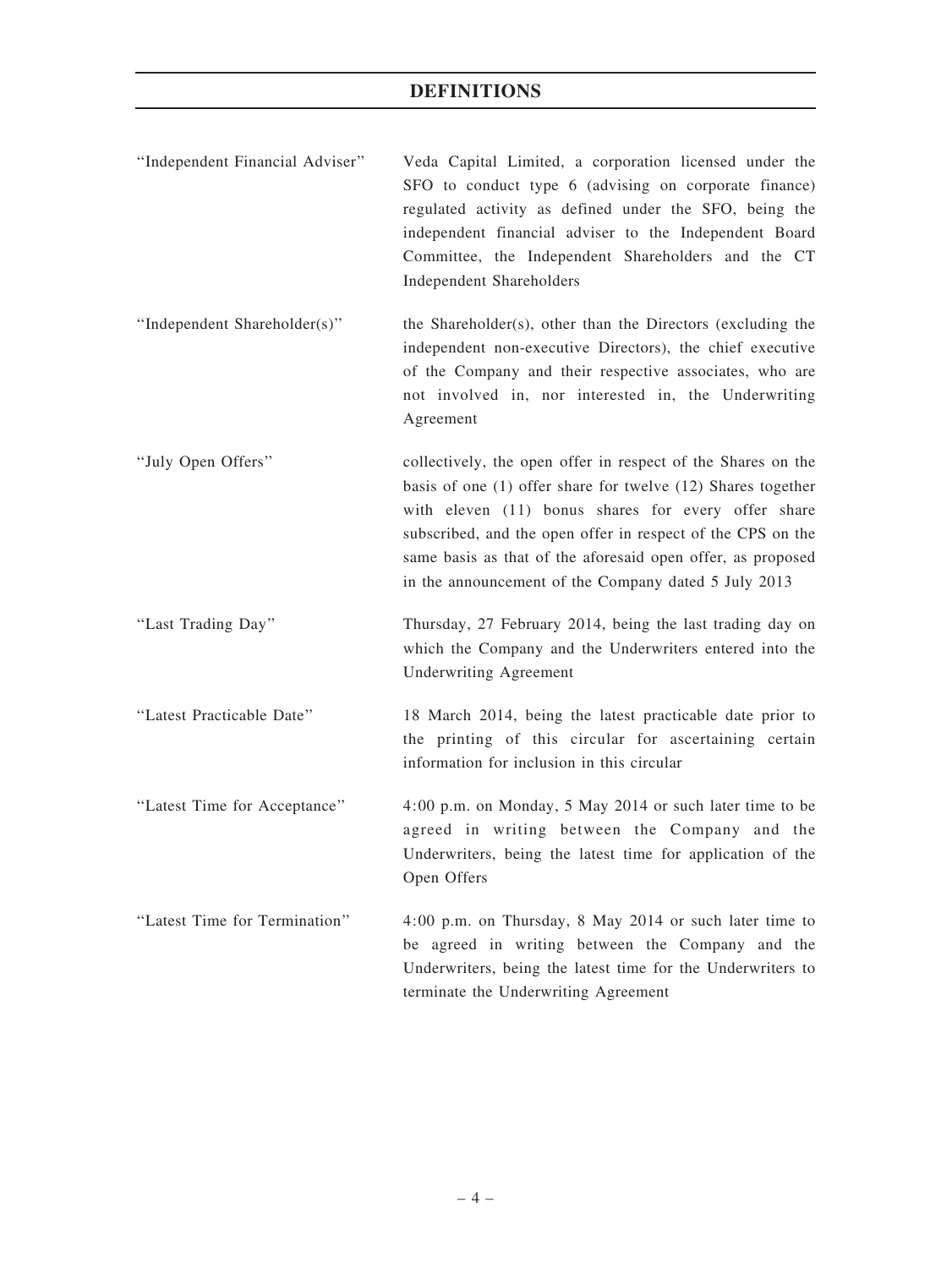| "Listing Committee"           | has the meaning attributed to that term in the Listing Rules                                                                                                                                                                                                                    |
|-------------------------------|---------------------------------------------------------------------------------------------------------------------------------------------------------------------------------------------------------------------------------------------------------------------------------|
| "Listing Rules"               | the Rules Governing the Listing of Securities on the Stock<br>Exchange                                                                                                                                                                                                          |
| "March Open Offers"           | the open offers for the Shares and CPS as announced by<br>the Company on 18 March 2013                                                                                                                                                                                          |
| "Ms. Zhou"                    | Ms. Zhou Jing, the chairman and an executive Director                                                                                                                                                                                                                           |
| "Offer CPS"                   | not more than 172,420,129 CPS, proposed to be offered to<br>the Qualifying CPS Holders for subscription on the terms<br>and subject to the conditions set out in the Underwriting<br>Agreement and the Prospectus Documents                                                     |
| "Offer CPS Conversion Shares" | new Shares to be allotted and issued on the exercise of the<br>subscription rights attaching to the Offer CPS                                                                                                                                                                   |
| "Offer Share(s)"              | not less than 139,173,247 new Shares and not more than<br>165,665,906 new Shares, proposed to be offered to the<br>Qualifying Shareholders for subscription on the terms and<br>subject to the conditions set out in the Underwriting<br>Agreement and the Prospectus Documents |
| "Open Offers"                 | collectively, the Share Open Offer with the Share Bonus<br>Issue and the CPS Open Offer with the CPS Bonus Issue                                                                                                                                                                |
| "Overseas CPS Holder(s)"      | CPS Holder(s) whose name(s) appear(s) on the register of<br>CPS Holders at the close of business on the Record Date<br>and whose address(es) as shown on such register is(are) in<br>a place(s) outside Hong Kong                                                               |
| "Overseas Letter"             | a letter from the Company to the Excluded CPS Holders<br>explaining the circumstances in which the Excluded CPS<br>Holders are not permitted to participate in the CPS Open<br>Offer                                                                                            |
| "Overseas Shareholder(s)"     | Shareholder(s) whose name(s) appear(s) on the register of<br>members of the Company at the close of business on the<br>Record Date and whose address(es) as shown on such<br>register is(are) in a place(s) outside Hong Kong                                                   |
| "PRC"                         | The People's Republic of China                                                                                                                                                                                                                                                  |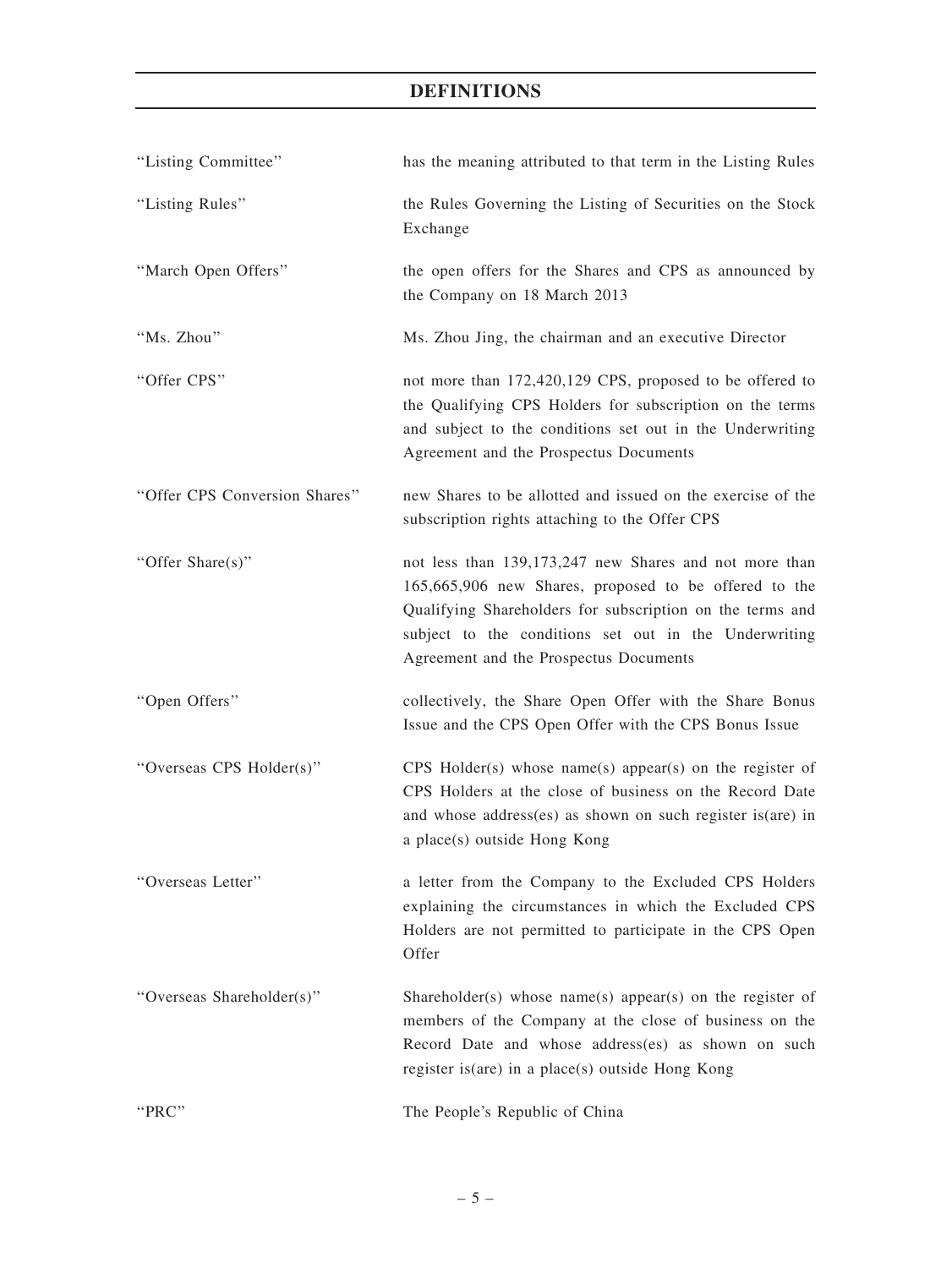| "Pre-consolidated Share(s)"   | ordinary shares of HK\$0.0533 each in the capital of the<br>Company immediately prior to the completion of the Share<br>Consolidation                                                                                                                                                                                                                                                           |
|-------------------------------|-------------------------------------------------------------------------------------------------------------------------------------------------------------------------------------------------------------------------------------------------------------------------------------------------------------------------------------------------------------------------------------------------|
| "Possible Share Issue"        | the possible allotment and issuance of new Shares to<br>Ms. Zhou by the Company upon the exercise of the<br>subscription rights under the Share Warrants held by<br>Ms. Zhou, pursuant to the Grant of Specific Mandate                                                                                                                                                                         |
| "Prospectus"                  | the prospectus to be issued by the Company to the<br>Shareholders and CPS Holders containing details of the<br>Open Offers                                                                                                                                                                                                                                                                      |
| "Prospectus Documents"        | the Prospectus and the Application Form(s)                                                                                                                                                                                                                                                                                                                                                      |
| "Prospectus Posting Date"     | Wednesday, 16 April 2014, the tentative date of despatch<br>of the Prospectus Documents, or such other date as the<br>Underwriters may agree in writing with the Company for<br>the despatch of the Prospectus Documents                                                                                                                                                                        |
| "Qualifying CPS Holder(s)"    | CPS Holder(s), other than the Excluded CPS Holders,<br>whose name(s) appear(s) on the register of CPS Holders at<br>the close of business on the Record Date                                                                                                                                                                                                                                    |
| "Qualifying Shareholder(s)"   | Shareholder(s), other than the Excluded Shareholders,<br>whose name(s) appear(s) on the register of members of the<br>Company at the close of business on the Record Date                                                                                                                                                                                                                       |
| "Record Date"                 | Monday, 14 April 2014, being the record date for<br>determining the entitlements of the Shareholders and CPS<br>Holders to participate in the Open Offers                                                                                                                                                                                                                                       |
| "Sale and Purchase Agreement" | the sale and purchase agreement dated 5 December 2013<br>and entered into between Elite Sign Investments Limited<br>(an indirect wholly-owned subsidiary of the Company, as<br>the purchaser) and Mr. Ng Pui Wah (as the vendor) in<br>respect of the acquisition of a 95% equity interests of<br>Travel Inn Limited by Elite Sign Investments Limited at<br>the consideration of HK\$1,180,000 |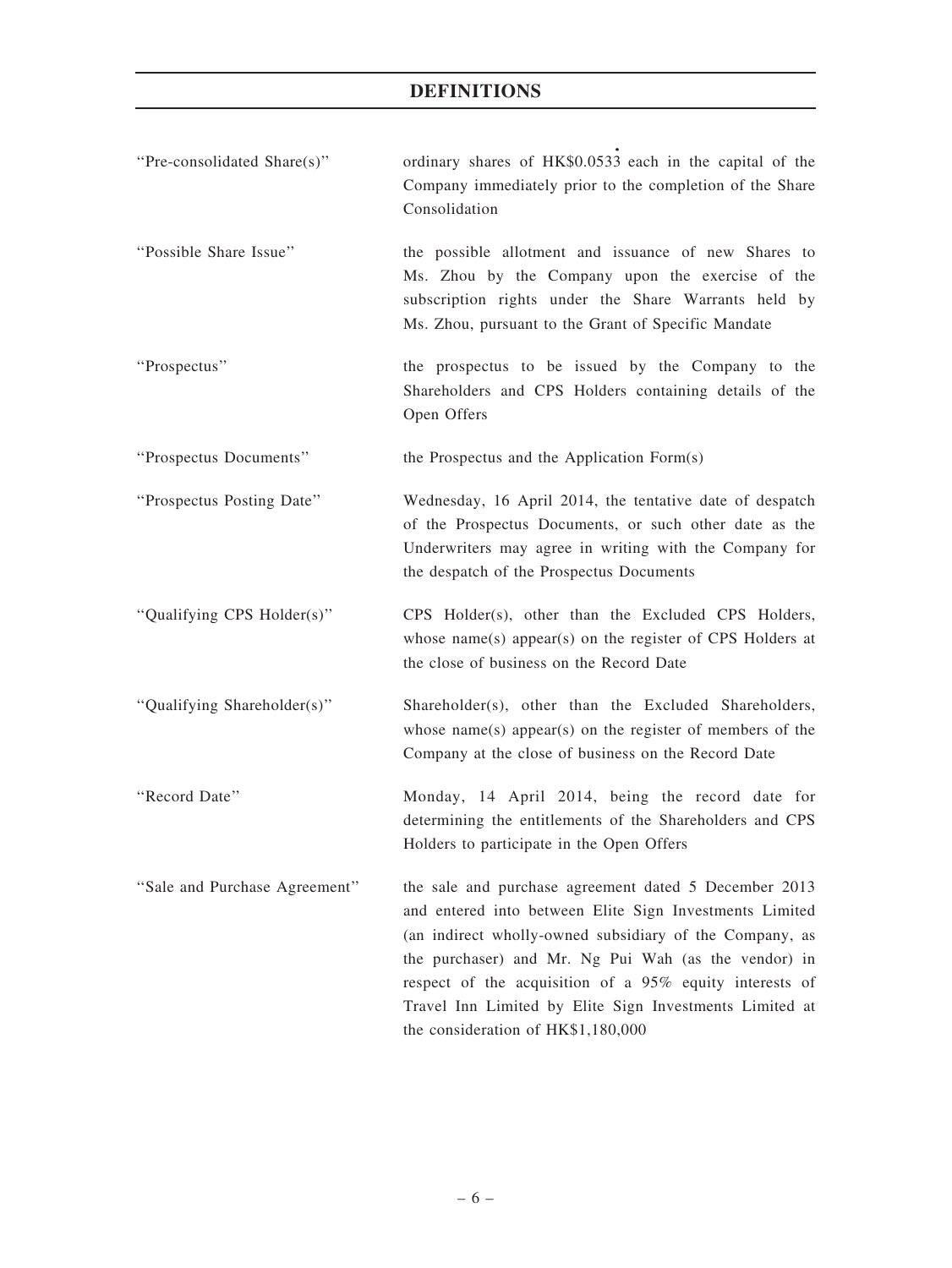| "Settlement Date"           | Friday, 9 May 2014 or such other date as may be agreed<br>between the Company and the Underwriters in accordance<br>with the relevant regulations or requirements, such date<br>being the third Business Day after the Latest Time for<br>Acceptance                           |
|-----------------------------|--------------------------------------------------------------------------------------------------------------------------------------------------------------------------------------------------------------------------------------------------------------------------------|
| "SGM"                       | the special general meeting of the Company to be<br>convened and held to consider and approve, among other<br>things, the Open Offers, the Grant of Specific Mandate and<br>the Possible Share Issue                                                                           |
| "Share $(s)$ "              | ordinary share(s) of HK\$0.01 each in the capital of the<br>Company                                                                                                                                                                                                            |
| "Share Application Form(s)" | the form(s) of application in respect of the Share Open<br>Offer to be issued to the Qualifying Shareholders                                                                                                                                                                   |
| "Share Bonus Issue"         | in respect of the Share Open Offers, the issue of the Bonus<br>Shares pursuant to the terms and conditions to be set out in<br>the Prospectus Documents                                                                                                                        |
| "Share Consolidation"       | the consolidation of the ordinary share capital of the<br>Company as announced on 5 July 2013                                                                                                                                                                                  |
| "Share Open Offer"          | the proposed issue of the Offer Shares at the subscription<br>price of HK\$0.32 on the basis of one (1) Offer Share for<br>every ten (10) Shares held on the Record Date to the<br>Qualifying Shareholders upon the terms and conditions as<br>described in this circular      |
| "Share Options"             | the outstanding options to subscribe for 28,192,819 new<br>Shares granted to the Directors, employees and consultants<br>of the Group pursuant to the Share Option Scheme                                                                                                      |
| "Share Option Scheme"       | the share option scheme of the Company adopted on 27<br>November 2009                                                                                                                                                                                                          |
| "Share Registrar"           | the branch share registrar of the Company in Hong Kong,<br>being Tricor Tengis Limited, at 26/F, Tesbury Centre,<br>28 Queen's Road East, Wanchai, Hong Kong (to be moved<br>to Level 22, Hopewell Centre, 183 Queen's Road East,<br>Hong Kong with effect from 31 March 2014) |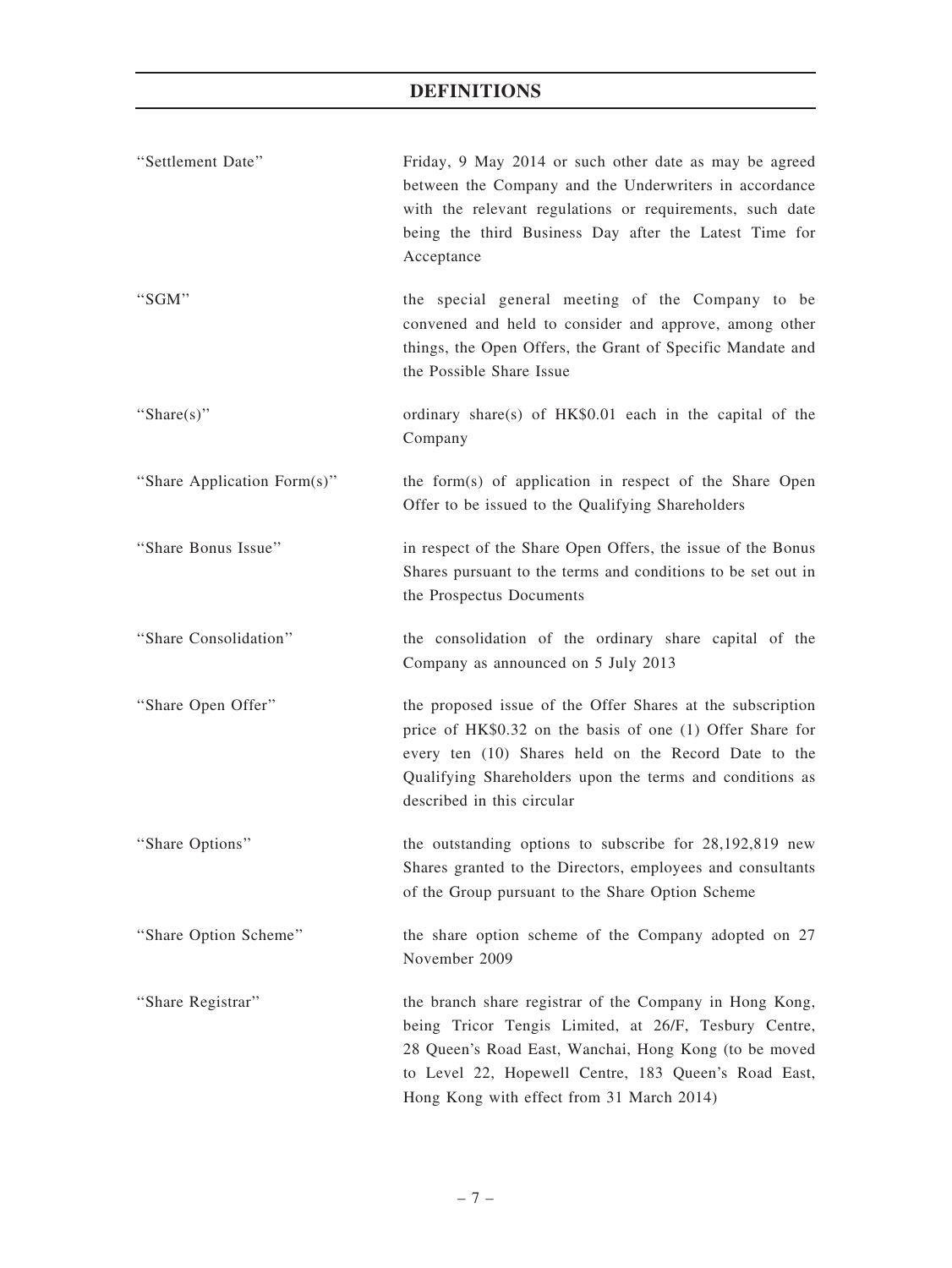| "Share Warrants"                      | the share warrant(s) of the Company entitling the holders<br>thereof to subscribe for fully paid Shares at the initial<br>subscription price of HK\$0.0534 (subsequently adjusted to<br>HK\$0.3204 following the Share Consolidation became<br>effective) at any time between the date of issue and the<br>date immediately preceding the date falling on the fifth<br>anniversary of the date of issue of such warrants (both days<br>inclusive) |
|---------------------------------------|---------------------------------------------------------------------------------------------------------------------------------------------------------------------------------------------------------------------------------------------------------------------------------------------------------------------------------------------------------------------------------------------------------------------------------------------------|
| "Share Warrant Conversion"<br>Shares" | Shares to be allotted and issued upon the exercise of the<br>subscription rights attaching to all the outstanding Share<br>Warrants taking into account the adjustments to the<br>subscription price following Completion and further<br>applicable adjustments (if any) in accordance with the<br>terms of the Share Warrants from time to time                                                                                                  |
| "Shareholder(s)"                      | $holder(s)$ of the Share $(s)$                                                                                                                                                                                                                                                                                                                                                                                                                    |
| "Stock Exchange"                      | The Stock Exchange of Hong Kong Limited                                                                                                                                                                                                                                                                                                                                                                                                           |
| "Takeovers Code"                      | the Hong Kong Code on Takeovers and Mergers                                                                                                                                                                                                                                                                                                                                                                                                       |
| "Underwriters"                        | Ocean Honor Limited and Head & Shoulders Securities<br>Limited                                                                                                                                                                                                                                                                                                                                                                                    |
| "Underwriting Agreement"              | the underwriting agreement dated 27 February 2014<br>entered into between the Company and the Underwriters in<br>relation to the underwriting arrangement of the Open<br>Offers                                                                                                                                                                                                                                                                   |
| "HK\$"                                | Hong Kong dollar, the lawful currency of Hong Kong                                                                                                                                                                                                                                                                                                                                                                                                |
| "%" or "per cent."                    | percentage or per centum                                                                                                                                                                                                                                                                                                                                                                                                                          |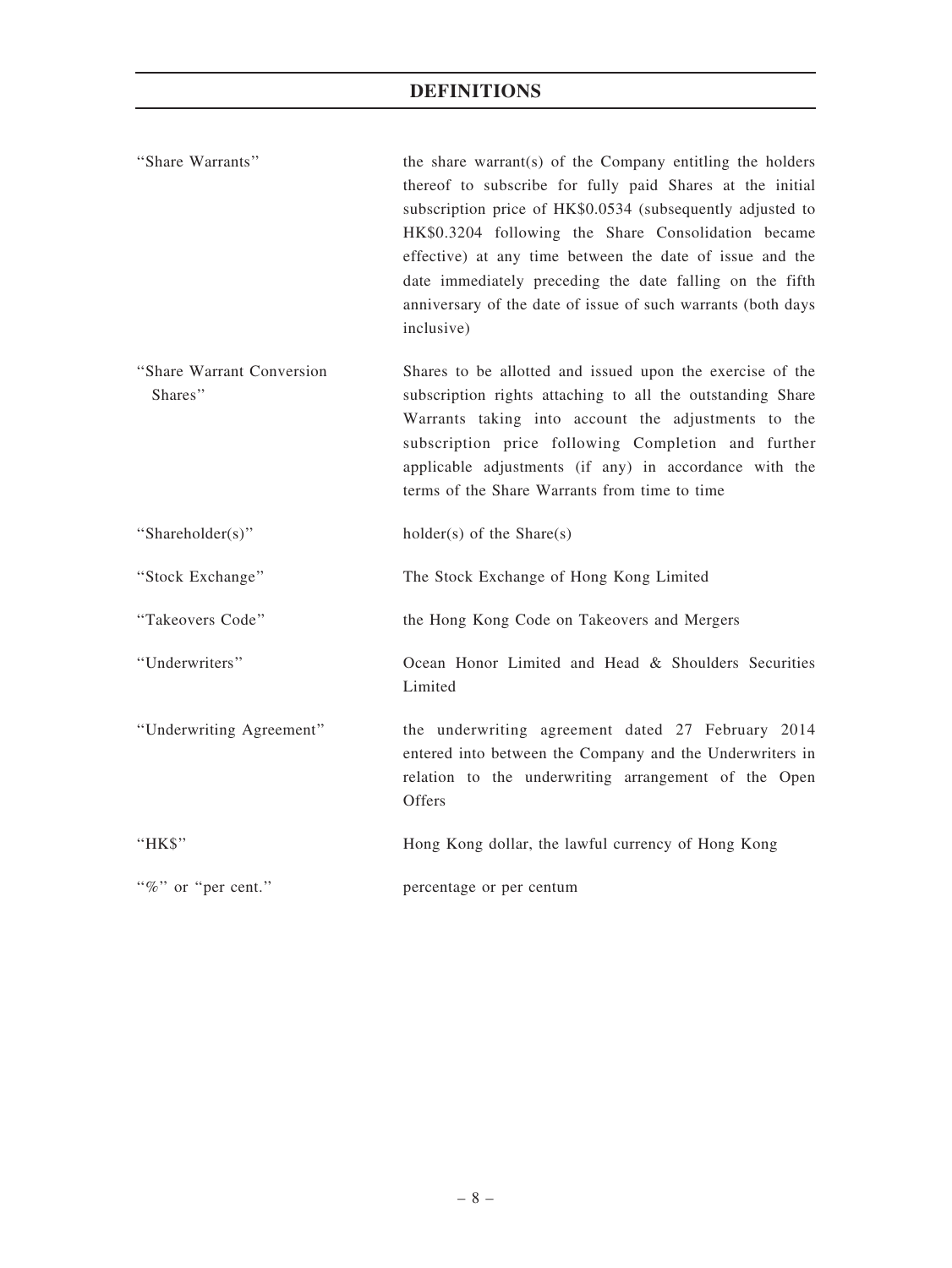# EXPECTED TIMETABLE

The expected timetable for the proposed Open Offers are set out below:

| Despatch of circular with notice and                                                                                         |
|------------------------------------------------------------------------------------------------------------------------------|
|                                                                                                                              |
| Latest time for return of proxy form of the SGM 11:00 a.m. on Wednesday,<br>2 April                                          |
| 4 April                                                                                                                      |
|                                                                                                                              |
|                                                                                                                              |
|                                                                                                                              |
| Latest time for lodging transfer of Shares and<br>9 April                                                                    |
| Register of members and CPS Holders of<br>the Company closes (both days inclusive) Thursday, 10 April to Monday,<br>14 April |
|                                                                                                                              |
| Register of members and CPS Holders of                                                                                       |
|                                                                                                                              |
| Latest time for acceptance of, and payment<br>5 May                                                                          |
|                                                                                                                              |
| Announcement of results of acceptance of                                                                                     |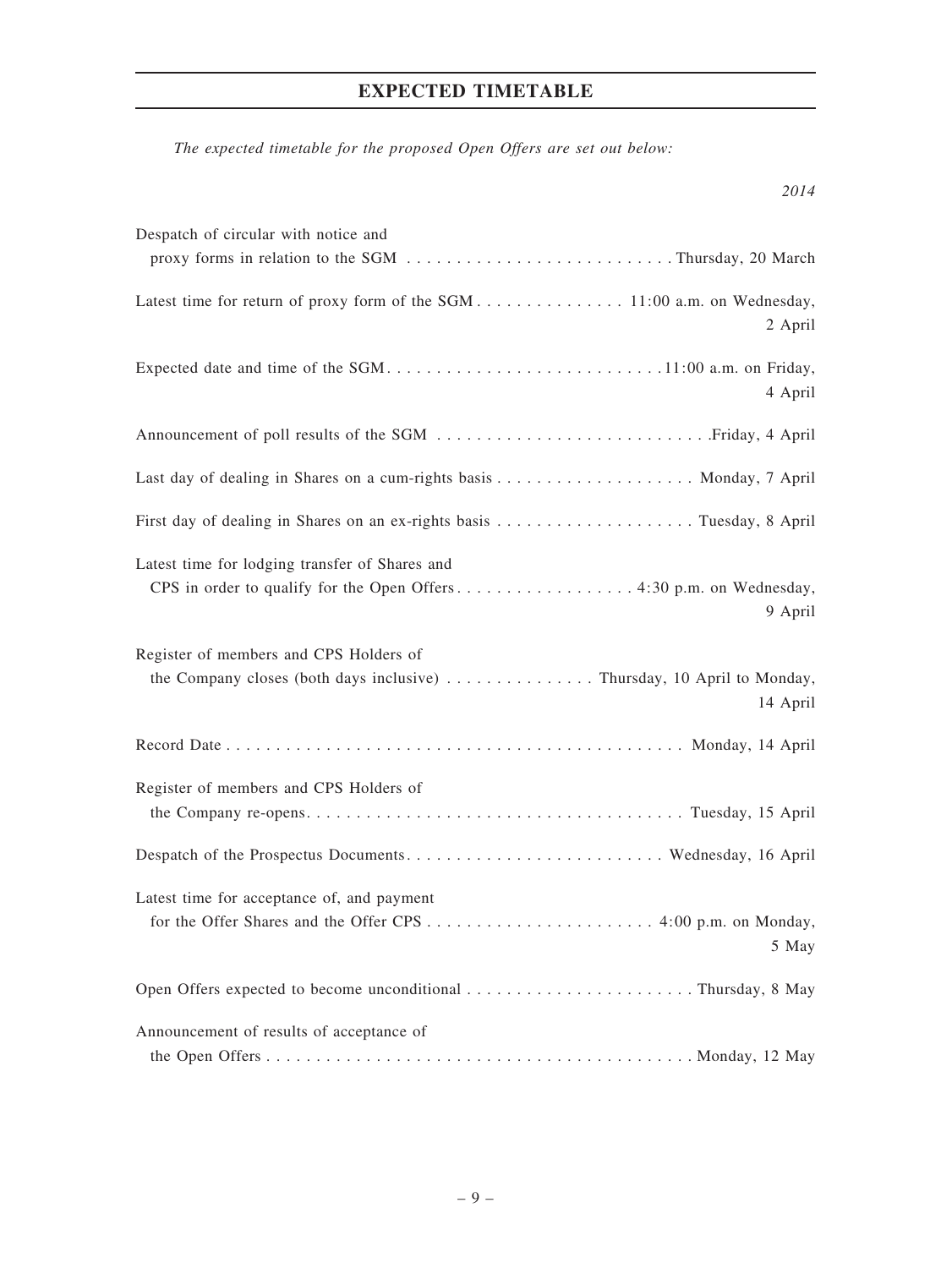## EXPECTED TIMETABLE

| Despatch of certificates for Offer Shares, Bonus Shares, |
|----------------------------------------------------------|
|                                                          |
| Commencement of dealings in Offer Shares and             |
|                                                          |
| Designated broker starts to stand in the market          |
|                                                          |
| 14 May                                                   |
| Designated broker ceases to stand in the market          |
|                                                          |
| 4 June                                                   |

Dates or deadlines specified in this circular refer to Hong Kong local times and dates and are indicative only and may be extended or varied by agreement between the Company and the Underwriters. Any changes to the expected timetable above will be published or the Shareholders and the CPS Holders will be notified otherwise as and when appropriate.

## EFFECT OF BAD WEATHER ON THE LATEST TIME FOR ACCEPTANCE OF AND PAYMENT FOR THE OFFER SHARES AND OFFER CPS

All times in this circular refer to Hong Kong time. If there is a ''black'' rainstorm warning or a tropical cyclone warning signal number 8 or above in force in Hong Kong on Monday, 5 May 2014:

- (i) at any time before 12:00 noon and no longer in force after 12:00 noon, the Latest Time for Acceptance will be postponed to 5:00 p.m. on the same Business Day; or
- (ii) at any time between 12:00 noon and 4:00 p.m., the Latest Time for Acceptance will be rescheduled to 4:00 p.m. on the next Business Day which does not have either of those warnings in force in Hong Kong at any time between 9:00 a.m. and 4:00 p.m.

Under such circumstances, the dates mentioned in the expected timetable above (including, without limitation, the Latest Time for Termination) may be affected.

Dates or deadlines stated in this circular for events in the timetable are indicative only and may be extended or varied between the Company and the Underwriters. Any changes to the anticipated timetable for the Open Offers will be announced as and when appropriate.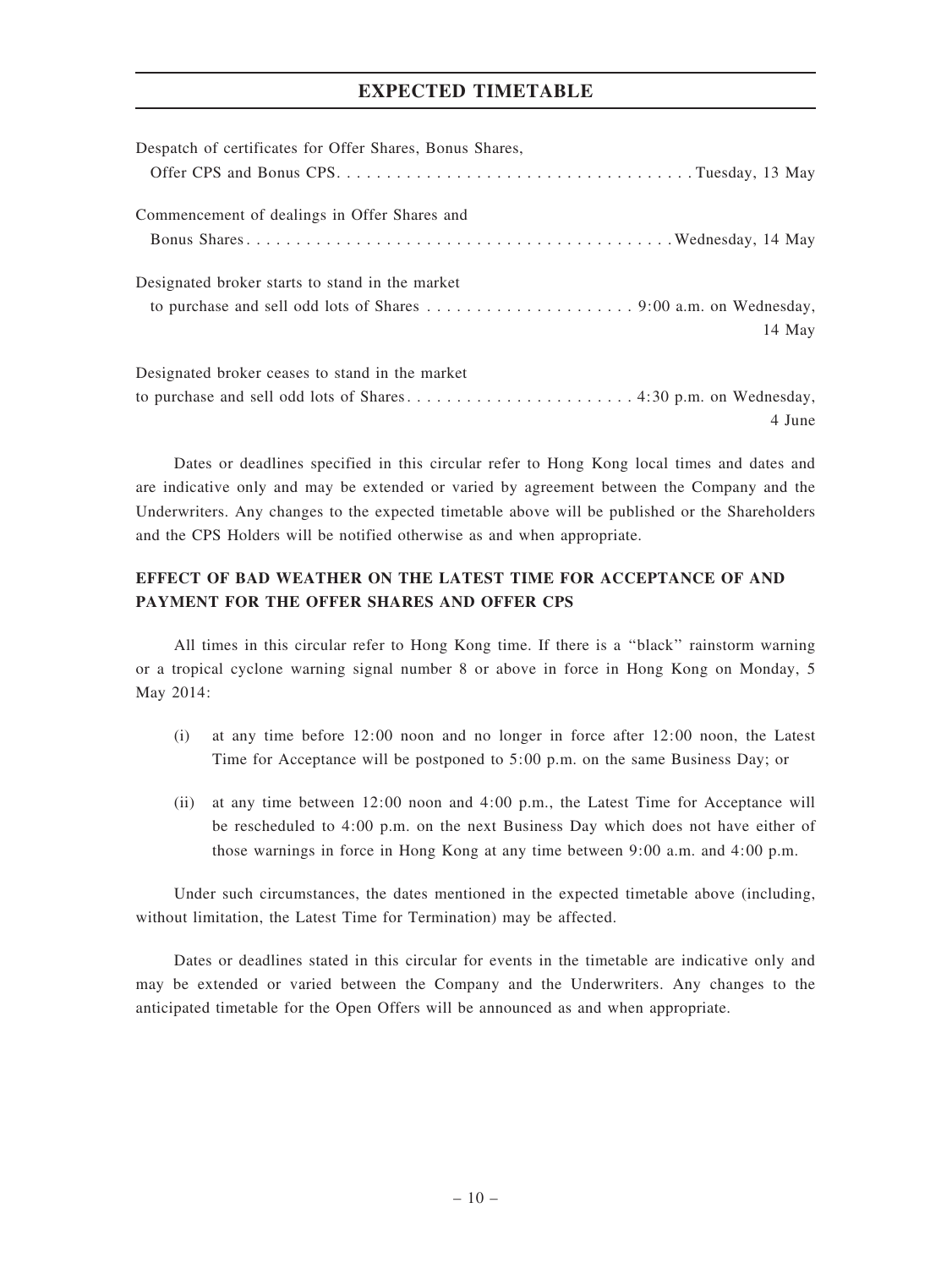## TERMINATION OF THE UNDERWRITING AGREEMENT

The Underwriters shall terminate the Underwriting Agreement by notice in writing to the Company served prior to the Latest Time for Termination if, prior to the Latest Time for Termination:

- (1) in the absolute opinion of the Underwriters, the success of the Open Offers would be materially and adversely affected by:
	- a) the introduction of any new regulation or any change in existing law or regulation (or the judicial interpretation thereof) or other occurrence of any nature whatsoever which may in the absolute opinion of the Underwriters materially and adversely affect the business or the financial or trading position or prospects of the Group as a whole or is materially adverse in the context of the Open Offers; or
	- b) the occurrence of any local, national or international event or change (whether or not forming part of a series of events or changes occurring or continuing before, and/or after the date of the Underwriting Agreement), of a political, military, financial, economic or other nature, or in the nature of any local, national or international outbreak or escalation of hostilities or armed conflict, or affecting local securities markets which may, in the absolute opinion of the Underwriters materially and adversely affect the business or the financial or trading position or prospects of the Group as a whole; or
	- c) any material adverse change in the business or in the financial or trading position or prospects of the Group as a whole; or
	- d) any act of God, war, riot, public disorder, civil commotion, fire, flood, explosion, epidemic, terrorism, strike or lock-out which would, in the absolute opinion of the Underwriters materially and adversely affect the business or the financial or trading position or prospects of the Group as a whole; or
	- e) there occurs or comes into effect the imposition of any moratorium, suspension or material restriction on trading of the Shares on the Stock Exchange due to exceptional financial circumstances or otherwise; or
	- f) any suspension in the trading of the Company's securities on the Stock Exchange for a period of more than ten consecutive business days (as defined in the Listing Rules), excluding any suspension in connection with the clearance of the announcement of the Company dated 27 February 2014 or the Prospectus Documents or other announcements or circulars in connection with the Open Offers; or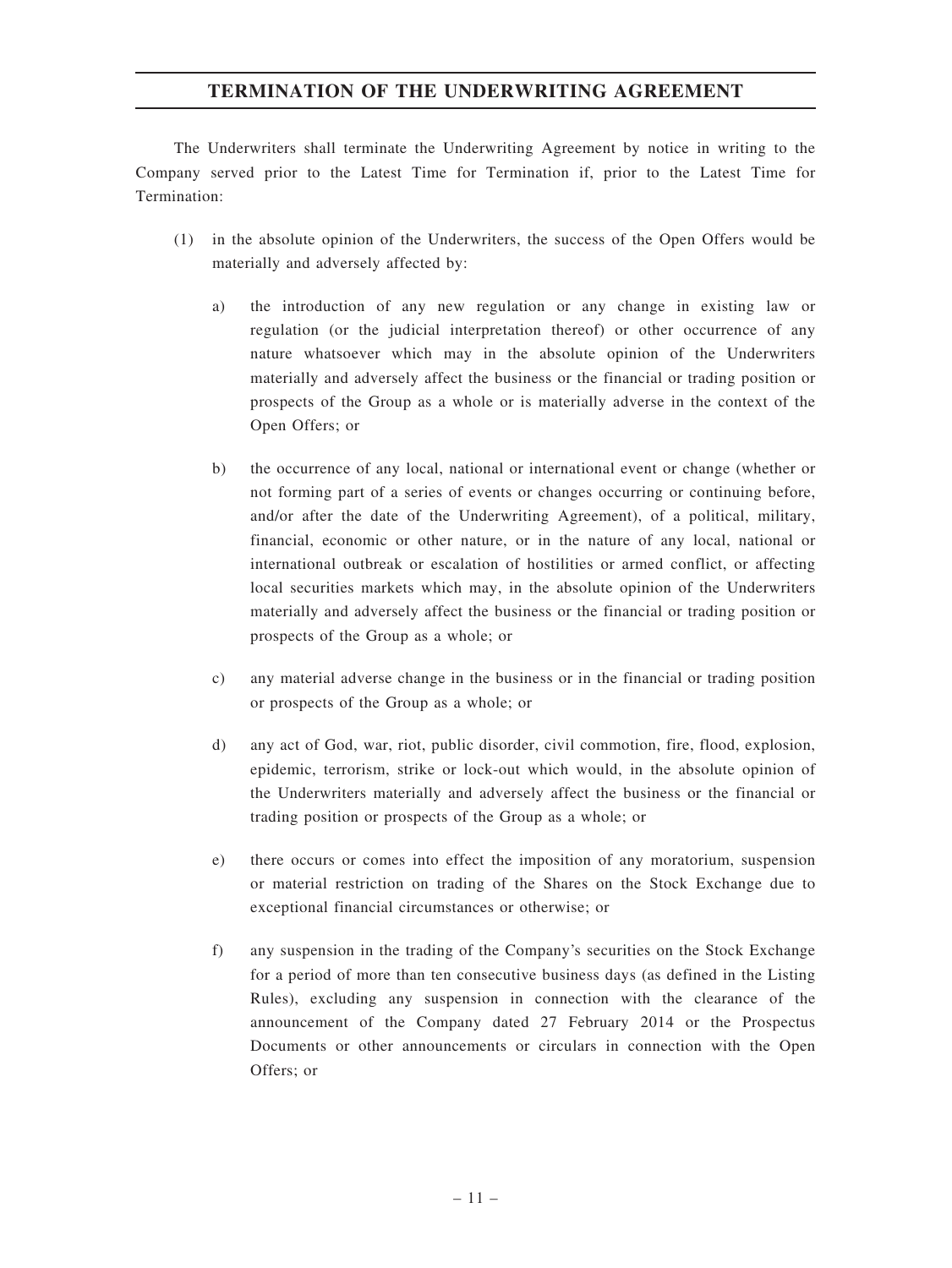## TERMINATION OF THE UNDERWRITING AGREEMENT

- (2) any material adverse change in market conditions (including, without limitation, a change in fiscal or monetary policy or foreign exchange or currency markets, suspension or restriction of trading in securities, and a change in currency conditions for the purpose of this clause includes a change in the system under which the value of the Hong Kong currency is pegged with that of the currency of the United States of America) occurs which in the absolute opinion of the Underwriters are likely to materially or adversely affect the success of the Open Offers or otherwise makes it inexpedient or inadvisable to proceed with the Open Offers; or
- (3) the Prospectus when published contains information (either as to business prospects or the condition of the Group or as to its compliance with any laws or the Listing Rules or any applicable regulations) which has not prior to the date thereof been publicly announced or published by the Company and which may in the absolute opinion of the Underwriters are material to the Group as a whole upon completion of the Open Offers and is likely to affect materially and adversely the success of the Open Offers.

The Underwriters shall be entitled by a notice in writing to rescind the Underwriting Agreement if, prior to the Latest Time for Termination:

- (i) any material breach of any of the warranties or undertakings contained in the relevant clause in the Underwriting Agreement comes to the knowledge of the Underwriters; or
- (ii) any event occurring or matter arising on or after the date of the Underwriting Agreement and prior to the Latest Time for Termination which if it had occurred or arisen before the date of the Underwriting Agreement would have rendered any of the warranties contained in the relevant clause in the Underwriting Agreement untrue or incorrect in any material respect.

If the Underwriters exercise such right, the Open Offers will not proceed.

#### WARNING OF THE RISKS OF DEALING IN THE SHARES

The Open Offers are conditional, *inter alia*, upon the fulfillment (or waiver, if applicable) of the conditions set out in the section headed ''Conditions of the Open Offers'' in the letter from the Board. The Open Offers are therefore subject to the Underwriting Agreement having become unconditional and the Underwriters not having terminated the Underwriting Agreement in accordance with the terms thereof as set out in the paragraph headed ''Termination of the Underwriting Agreement'' above.

Accordingly, the Open Offers may or may not proceed. Shareholders and potential investors of the Company should therefore exercise extreme caution when dealing in the Shares, and if they are in any doubt about their position, they should consult their professional advisers.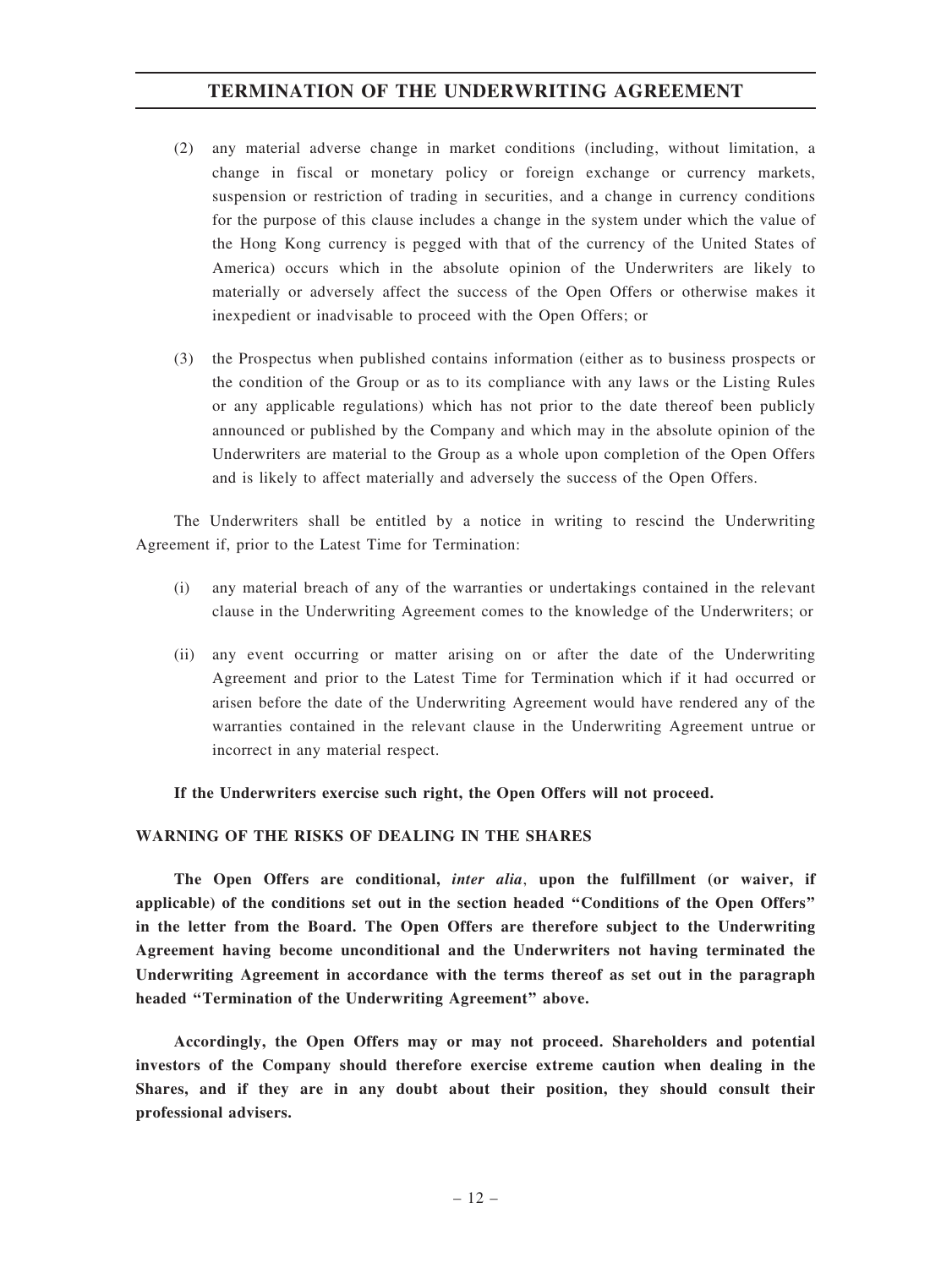

# **Sustainable Forest Holdings Limited 永保林業控股有限公司\***

(Incorporated in Bermuda with limited liability) **(Stock code: 723)**

Executive Directors: Ms. ZHOU Jing (Chairman) Mr. MUNG Wai Ming

Independent non-executive Directors: Mr. William Keith JACOBSEN Mr. WU Wang Li Mr. NG Wai Hung

Registered office: Clarendon House 2 Church Street Hamilton, HM 11 Bermuda

Principal place of business in Hong Kong: Suites No. 302-305, 3rd Floor, Sino Plaza, 255-257 Gloucester Road, Causeway Bay, Hong Kong

20 March 2014

To the Shareholders, and for information only, the CPS Holders

Dear Sir/Madam,

#### (I) PROPOSED SHARE OPEN OFFER ON THE BASIS OF ONE (1) OFFER SHARE FOR EVERY TEN (10) SHARES HELD ON THE RECORD DATE WITH SHARE BONUS ISSUE ON THE BASIS OF FIVE (5) BONUS SHARES FOR EVERY OFFER SHARE SUBSCRIBED; (II) PROPOSED CONVERTIBLE PREFERRED SHARE OPEN OFFER ON THE BASIS OF ONE (1) OFFER CONVERTIBLE PREFERRED SHARE FOR EVERY TEN (10) CONVERTIBLE PREFERRED SHARES HELD ON THE RECORD DATE WITH CONVERTIBLE PREFERRED SHARE BONUS ISSUE ON THE BASIS OF FIVE (5) BONUS CONVERTIBLE PREFERRED SHARES FOR EVERY OFFER CONVERTIBLE PREFERRED SHARE SUBSCRIBED; (III) PROPOSED GRANT OF SPECIFIC MANDATE TO ISSUE SHARES AND POSSIBLE CONNECTED TRANSACTION; AND (IV) NOTICE OF THE SGM

#### INTRODUCTION

Reference is made to the Company's announcement dated 27 February 2014 in which the Board announced the proposal to raise not less than approximately HK\$44.5 million and not more than approximately HK\$53.0 million before expenses by way of the Share Open Offer and not more than approximately HK\$1.7 million before expenses by way of the CPS Open Offer.

\* for identification purposes only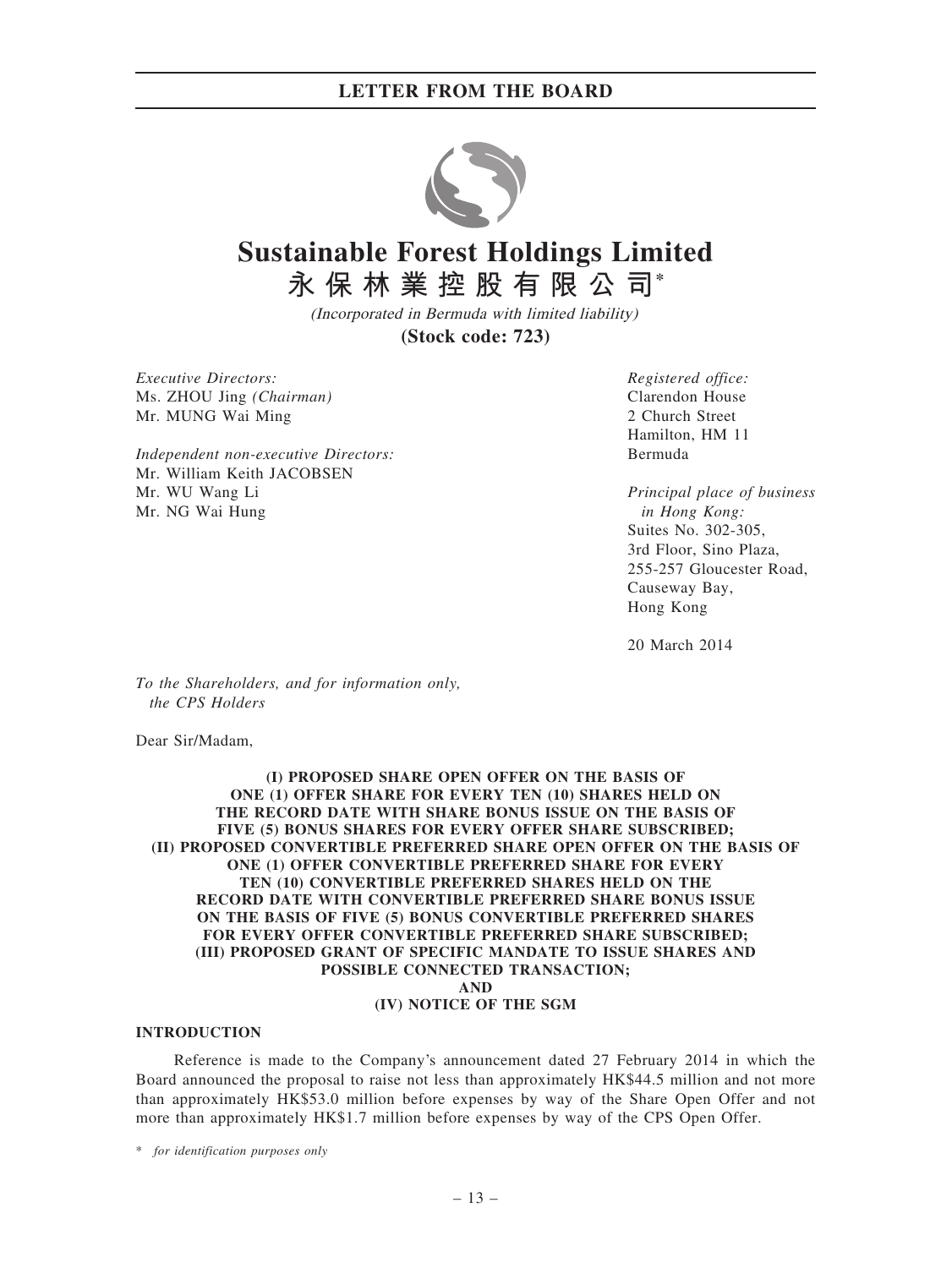The Share Open Offer is available to the Qualifying Shareholders on the basis of one (1) Offer Share for every ten (10) existing Shares held on the Record Date with an issue of Bonus Shares on the basis of five (5) Bonus Shares for every Offer Share subscribed. The CPS Open Offer is available to the Qualifying CPS Holders on the same basis as the Share Open Offer with an issue of Bonus CPS on the basis of five (5) Bonus CPS for every Offer CPS subscribed.

As at the Latest Practicable Date, the Company had 1,391,783,513 issued Shares, 1,508,676,131 issued CPS, 215,525,161 CPS Warrants, 182,801,443 Share Warrants and 28,192,819 Share Options. Accordingly, not less than 139,178,351 Offer Shares and not more than 165,665,906 Offer Shares and not more than 172,420,129 Offer CPS, together with not less than 695,891,775 Bonus Shares and not more than 828,329,530 Bonus Shares and not more than 862,100,645 Bonus CPS, are expected to be allotted and issued by the Company under the Open Offers.

In addition, based on preliminary assessment of the Company, the Company notes that the subscription price and the number of Shares to be allotted and issued upon exercise of the subscription rights attaching to the outstanding Share Warrants would be adjusted pursuant to the terms and conditions of the Share Warrants as a result of the Open Offers. In such circumstances, the adjusted number of conversion Shares to be issued under the outstanding Share Warrants, together with the number of conversion Shares to be issued upon the exercise of the Then Offer CPS (as defined below) and the Then Bonus CPS (as defined below, together with the Then Offer CPS, will remain unchanged as a result of the Open Offers), are expected to exceed the total number of new Shares originally authorised and available to be issued under the 2013 General Mandate. In view of the above, an ordinary resolution will be proposed at the SGM to approve the Grant of Specific Mandate to allot and issue the Share Warrant Conversion Shares.

As at the Latest Practicable Date, Ms. Zhou, being an executive Director, is currently one of the Share Warrant holders holding 170,893,099 Shares Warrants in aggregate nominal value of HK\$54,754,149.13 (representing approximately 93.5% of the total outstanding Share Warrants) as at the Latest Practicable Date. Accordingly, Ms. Zhou is a connected person of the Company and the Possible Share Issue will constitute a connected transaction under Chapter 14A of the Listing Rules and is subject to the approval by the CT Independent Shareholders at the SGM.

The Independent Board Committee, comprising all the independent non-executive Directors, has been established by the Company to advise (i) the Independent Shareholders as to whether the terms of the Open Offers are fair and reasonable and on how to vote on the relevant resolution(s) at the SGM; and (ii) the CT Independent Shareholders as to whether the terms of the Possible Share Issue are fair and reasonable and on how to vote on the relevant resolution(s) at the SGM, taking into account the recommendations of the independent financial adviser. Veda Capital Limited has been appointed as the independent financial adviser to advise the Independent Board Committee, the Independent Shareholders and the CT Independent Shareholders in these regards.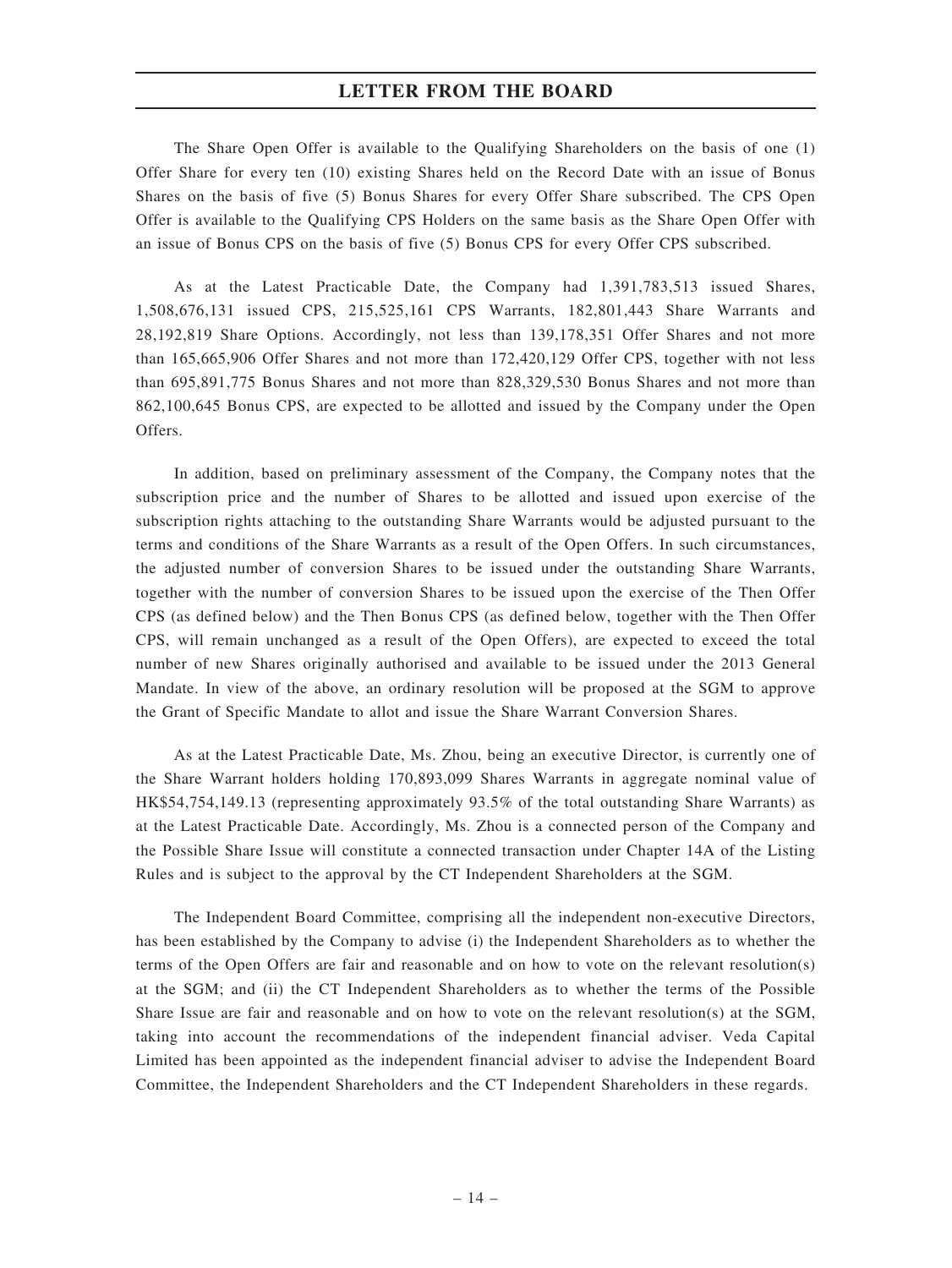The purpose of this circular is to provide you with, among other things, (i) further details about the Open Offers, the Grant of Specific Mandate and the Possible Share Issue; (ii) a letter of recommendation from the Independent Board Committee to the Independent Shareholders in respect of the Open Offers, and to CT Independent Shareholders in respect of the Possible Share Issue; (iii) a letter of advice from the Independent Financial Adviser; (iv) the financial information of the Group; and (v) a notice convening the SGM.

#### PROPOSED OPEN OFFERS

#### Issue statistics of Share Open Offer

| Basis of the Share Open Offer and<br>Share Bonus Issue:                                                                                                                                                                                                                                                             | One (1) Offer Share for every ten (10) Shares<br>held on the Record Date and payable in full<br>upon application with five (5) Bonus Shares for<br>every Offer Share allotted and issued |
|---------------------------------------------------------------------------------------------------------------------------------------------------------------------------------------------------------------------------------------------------------------------------------------------------------------------|------------------------------------------------------------------------------------------------------------------------------------------------------------------------------------------|
| Number of Shares in issue as at<br>the Latest Practicable Date:                                                                                                                                                                                                                                                     | 1,391,783,513 Shares                                                                                                                                                                     |
| Number of new Shares to be issued<br>upon full exercise of the Share Options<br>(Note 1):                                                                                                                                                                                                                           | 28,192,819 Shares                                                                                                                                                                        |
| Number of new Shares to be issued<br>upon full exercise of the Share Warrants<br>(Note 2):                                                                                                                                                                                                                          | 182,801,443 Shares                                                                                                                                                                       |
| Number of new Shares to be issued<br>upon full exercise of the CPS (Note 3):                                                                                                                                                                                                                                        | 53,881,289 Shares                                                                                                                                                                        |
| Maximum number of Shares in issue<br>assuming full exercise of the Share<br>Options, full conversion of the Share<br>Warrants into Shares, full conversion of<br>CPS Warrants into CPS and full<br>conversion of the CPS (including those<br>CPS as a result of the conversion of the<br>CPS Warrants) into Shares: | 1,656,659,064 Shares                                                                                                                                                                     |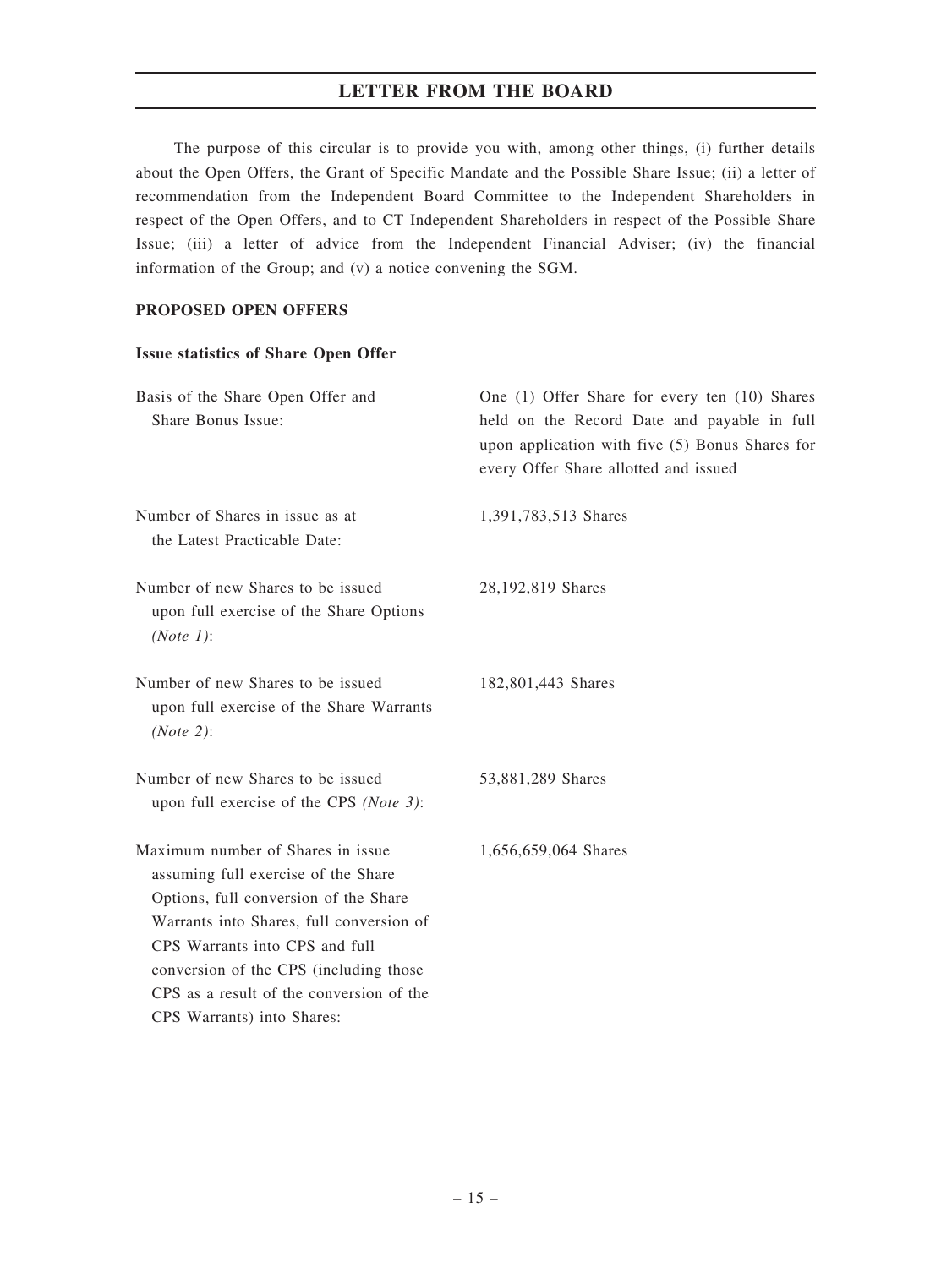| Minimum number of Offer Shares:                                                          | 139,178,351 Shares                                                                                  |
|------------------------------------------------------------------------------------------|-----------------------------------------------------------------------------------------------------|
| Aggregate nominal value of minimum<br>number of Offer Shares:                            | HK\$1,391,783.51                                                                                    |
| Minimum number of Bonus Shares:                                                          | 695,891,755 Shares                                                                                  |
| Aggregate nominal value of minimum<br>number of Bonus Shares:                            | HK\$6,958,917.55                                                                                    |
| Maximum number of Offer Shares:                                                          | 165,665,906 Shares                                                                                  |
| Aggregate nominal value of maximum<br>number of Offer Shares:                            | HK\$1,656,659.06                                                                                    |
| Maximum number of Bonus Shares:                                                          | 828,329,530 Shares                                                                                  |
| Aggregate nominal value of maximum<br>number of Bonus Shares:                            | HK\$8,283,295.30                                                                                    |
| Subscription price:                                                                      | HK\$0.32                                                                                            |
| Enlarged issued ordinary share capital of<br>the Company immediately upon<br>Completion: | Not less than 2,226,853,619 Shares but not<br>more than 2,650,654,500 Shares                        |
| Amount raised before expenses:                                                           | Not less than approximately HK\$44.5 million<br>and not more than approximately HK\$53.0<br>million |
|                                                                                          |                                                                                                     |

- 1. As at the Latest Practicable Date, the Company has 28,192,819 outstanding Share Options entitling the holders to subscribe for 28,192,819 Shares pursuant to the Share Option Scheme.
- 2. As at the Latest Practicable Date, the Company has 182,801,443 outstanding Share Warrants entitling the holders to subscribe for 182,801,443 Shares.
- 3. As at the Latest Practicable Date, the Company has (i) 215,525,161 CPS Warrants entitling the holders to subscribe for 215,525,161 CPS, which entitles the holders to convert into 6,735,161 Shares at a ratio of one CPS to 0.03125 Share and (ii) 1,508,676,131 outstanding CPS entitling the holders to convert into 47,146,128 Shares at a ratio of one CPS to 0.03125 Share. Save for the Share Options, the Share Warrants, the CPS Warrants and the CPS, the Company has no other outstanding options, warrants, derivatives or convertible securities in issue which confer any rights to subscribe for, convert or exchange into the Shares as at the Latest Practicable Date.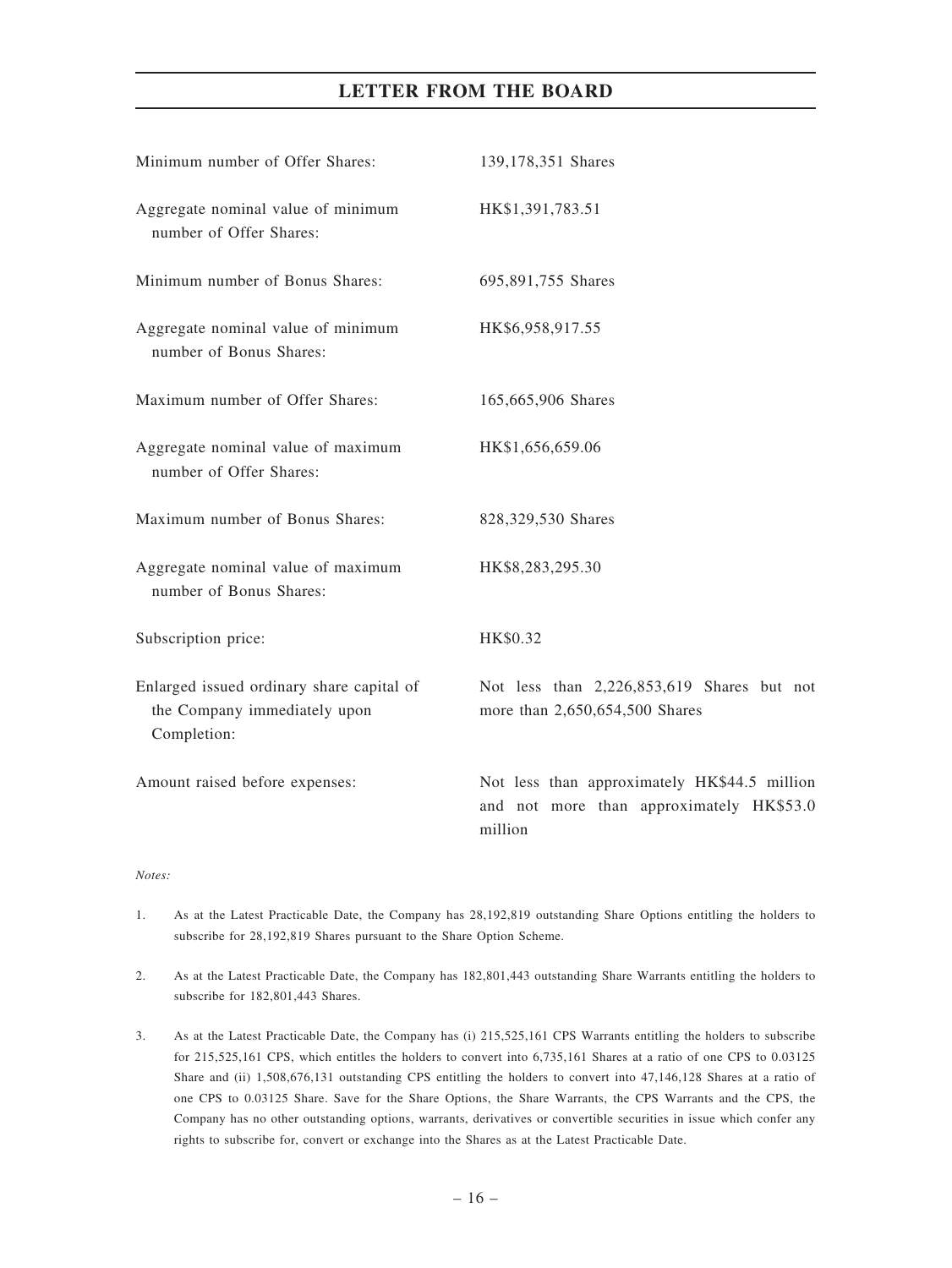Assuming no exercise of the Share Options, no conversion of the Share Warrants into Shares and no conversion of the CPS into Shares on or before the Record Date, the minimum number of Offer Shares and Bonus Shares in aggregate of 835,070,106 Shares represents (i) approximately 60% of the issued ordinary share capital of the Company immediately prior to Completion; and (ii) approximately 37.5% of the issued ordinary share capital of the Company as enlarged by the allotment and issue of the Offer Shares and Bonus Shares upon Completion.

Assuming full exercise of the Share Options, full conversion of the Share Warrants into Shares, full conversion of CPS Warrants into CPS and full conversion of the CPS (including those CPS as a result of the conversion of the CPS Warrants) into Shares on or before the Record Date, the maximum number of Offer Shares and Bonus Shares in aggregate of 993,995,436 Shares represents (i) approximately 60.0% of the issued ordinary share capital of the Company as enlarged by those Shares allotted and issued as a result of the full conversion of the Share Options, the Share Warrants and the CPS (including those CPS as a result of the full conversion of the CPS Warrants) immediately prior to Completion; and (ii) approximately 37.5% of the issued ordinary share capital of the Company as further enlarged by the allotment and issue of the Offer Shares and Bonus Shares upon Completion.

#### Issue statistics of CPS Open Offer

| Basis of the CPS Open Offer and<br>CPS Bonus Issue:                    | One $(1)$ Offer CPS for every ten $(10)$ existing<br>CPS held on the Record Date and payable in<br>full upon application with five (5) Bonus CPS<br>for every Offer CPS allotted and issued |
|------------------------------------------------------------------------|---------------------------------------------------------------------------------------------------------------------------------------------------------------------------------------------|
| Number of CPS as at<br>the Latest Practicable Date:                    | 1,508,676,131 CPS                                                                                                                                                                           |
| Number of CPS converted upon<br>exercise of all CPS Warrants (Note 1): | 215,525,161 CPS                                                                                                                                                                             |
| Maximum number of Offer CPS:                                           | Not more than 172,420,129 CPS                                                                                                                                                               |
| Nominal value of maximum number of<br>Offer CPS:                       | Not more than HK\$1,724,201.29                                                                                                                                                              |
| Maximum number of Bonus CPS:                                           | Not more than 862,100,645 CPS                                                                                                                                                               |
| Nominal value of maximum number of<br>Bonus CPS:                       | Not more than HK\$8,621,006.45                                                                                                                                                              |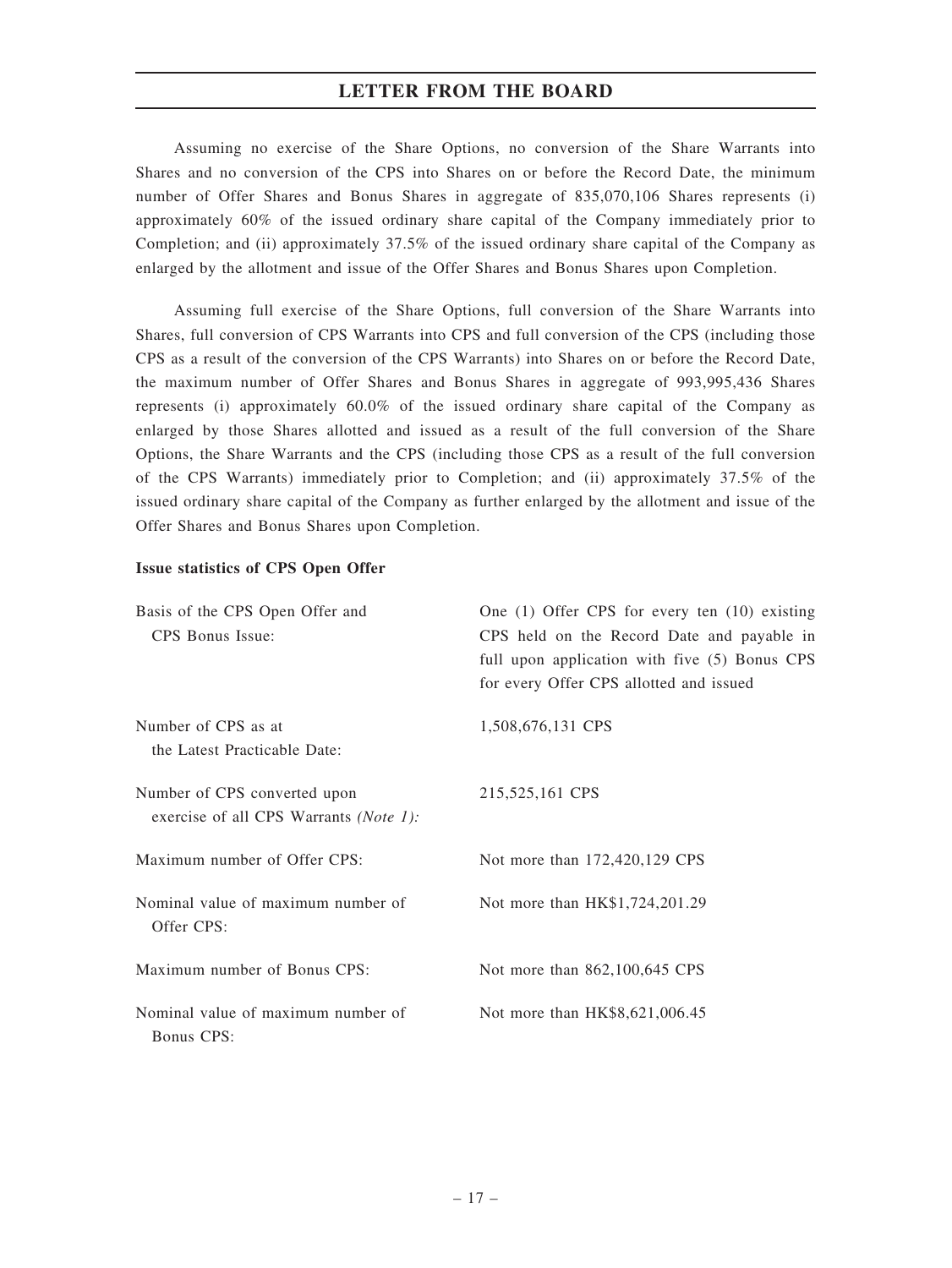| Minimum number of CPS upon Completion:                                                                             | $0$ (Note 2)                    |
|--------------------------------------------------------------------------------------------------------------------|---------------------------------|
| Maximum number of CPS upon Completion:                                                                             | 2,758,722,066 CPS               |
| Number of new Shares to be issued upon<br>full conversion of the Offer CPS and<br>the Bonus CPS ( <i>Note 3</i> ): | Not more than 32,328,774 Shares |

 $Note:$ 

- 1. As at the Latest Practicable Date, the Company has 215,525,161 CPS Warrants entitling the holders to subscribe for 215,525,161 CPS, which entitles the holders to convert into 6,735,161 Shares at a ratio of one CPS to 0.03125 Share.
- 2. In the event that all the CPS Holders exercised their rights to convert the CPS into Shares prior to the Record Date, no CPS Open Offer will be made by the Company.
- 3. The CPS will be converted into Shares at a ratio of one CPS to 0.03125 Share.

Assuming no conversion of the CPS Warrants into CPS and no conversion of the CPS into Shares on or before the Record Date, the number of Offer CPS and bonus CPS in aggregate of 905,205,678 CPS represents (i) approximately 60.0% of the issued CPS as at the Latest Practicable Date; and (ii) approximately 37.5% of the issued CPS as enlarged by the allotment and issue of the Offer CPS and Bonus CPS upon Completion.

Assuming full conversion of the CPS Warrants into CPS but no conversion of the CPS (including those CPS as a result of the conversion of the CPS Warrants) into Shares on or before the Record Date, the maximum number of Offer CPS and Bonus CPS in aggregate of 1,034,520,774 CPS represents (i) approximately 68.6% of the issued CPS as at the Latest Practicable Date; (ii) approximately 60% of the issued CPS as enlarged by the allotted and issued CPS as a result of the full conversion of the CPS Warrants; and (iii) approximately 37.5% of the issued CPS as enlarged by the allotted and issued CPS as a result of the full conversion of the CPS Warrants, and the allotment and issue of the Offer CPS and Bonus CPS upon Completion.

In the event that all the CPS Holders exercised their rights to convert the CPS into Shares prior to the Record Date, no CPS Open Offer will be made by the Company.

As at the Latest Practicable Date, save for the outstanding Share Options, Share Warrants, CPS Warrants and CPS as mentioned above, the Company had no other outstanding convertible securities, options or warrants in issue which confer any right to subscribe for, convert or exchange into Shares and rights over Shares.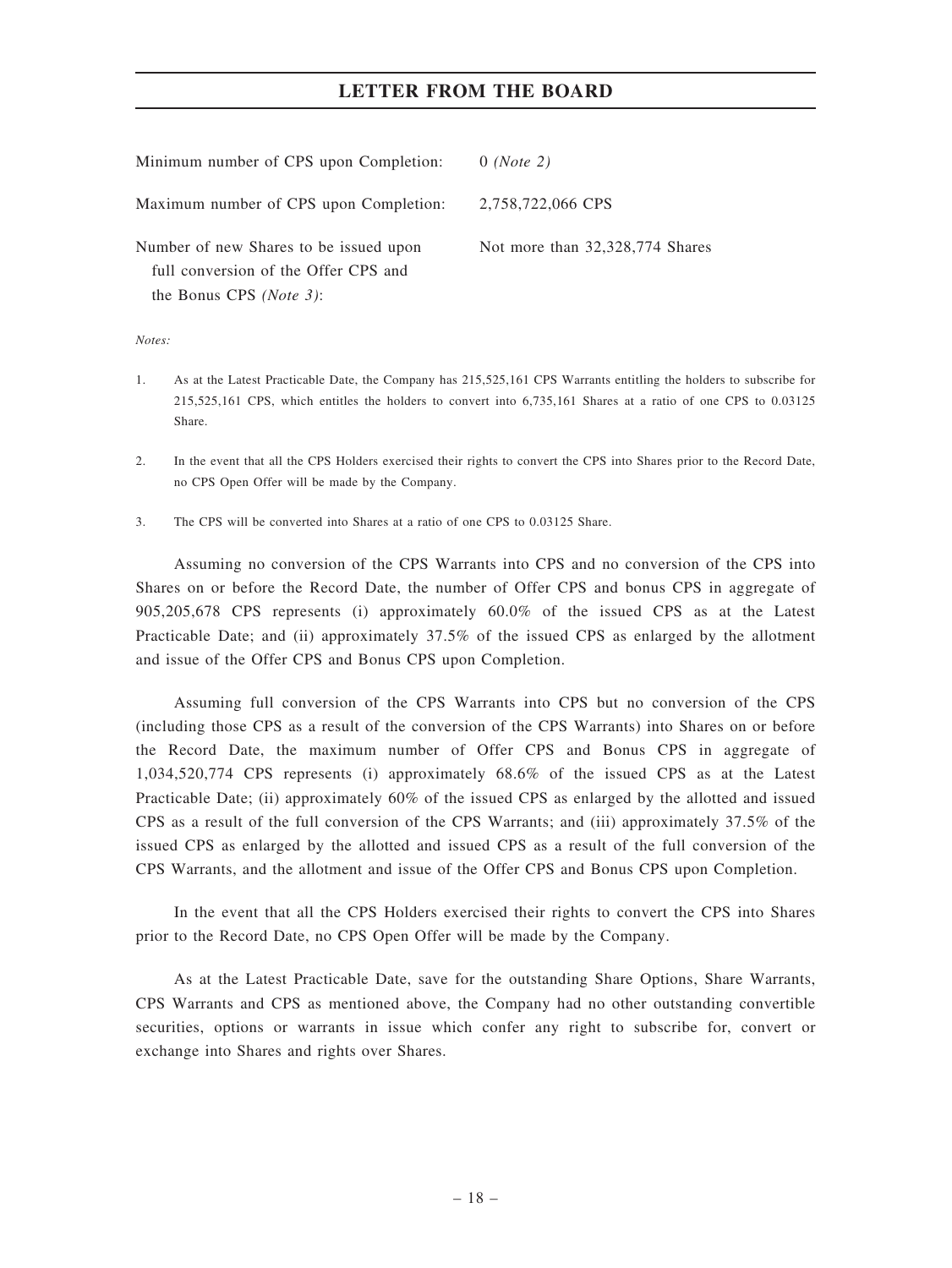#### Basis of assured entitlement

The basis of the assured allotment for the Share Open Offer shall be one (1) Offer Share for every ten (10) Shares held by the Qualifying Shareholders on the Record Date.

The basis of the assured allotment for the CPS Open Offer shall be one (1) Offer CPS for every ten (10) existing CPS held by the Qualifying CPS Holders on the Record Date.

Application for all or any part of a Qualifying Shareholder's assured allotment should be made by completing the Share Application Form and lodging the same with the remittance for the Offer Shares being applied for.

Application for all or any part of a Qualifying CPS Holder's assured allotment should be made by completing the CPS Application Form and lodging the same with the remittance for the Offer CPS being applied for.

#### Subscription price of the Offer Shares and the Offer CPS

The subscription price of the Offer Shares of HK\$0.32 each and that of the Offer CPS of HK\$0.01 each is payable in full upon application of the relevant assured allotment of the Offer Shares and the Offer CPS respectively. Taking into account the conversion ratio of one CPS to 0.03125 Share, the subscription price of the Offer CPS per Share to be converted thereunder is equivalent to the subscription price of the Offer Shares (i.e. HK\$0.32 each).

The subscription price per Offer Share and Offer CPS was determined after arm's length negotiations between the Company and the Underwriters with reference to funding needs of the Company, the current market price of the Shares, par value of the Shares and the CPS, and prevailing market condition. The Directors consider that the discount would encourage the Qualifying Shareholders and the Qualifying CPS Holders to participate in the Open Offers, which would enable the Qualifying Shareholders and Qualifying CPS Holders to maintain their respective shareholdings in the Company and participate in the future growth of the Group. The Directors consider the terms of the Open Offers, including the subscription price per Offer Share and Offer CPS, to be fair and reasonable and in the interests of the Company and the Shareholders as a whole.

The subscription price of HK\$0.32 per Offer Share represents:

- (i) a premium of approximately 116.2% to the closing price of HK\$0.148 per Share as quoted on the Stock Exchange on the Latest Practicable Date;
- (ii) a premium of approximately 113.3% over the closing price of HK\$0.150 per Share as quoted on the Stock Exchange on the Last Trading Day;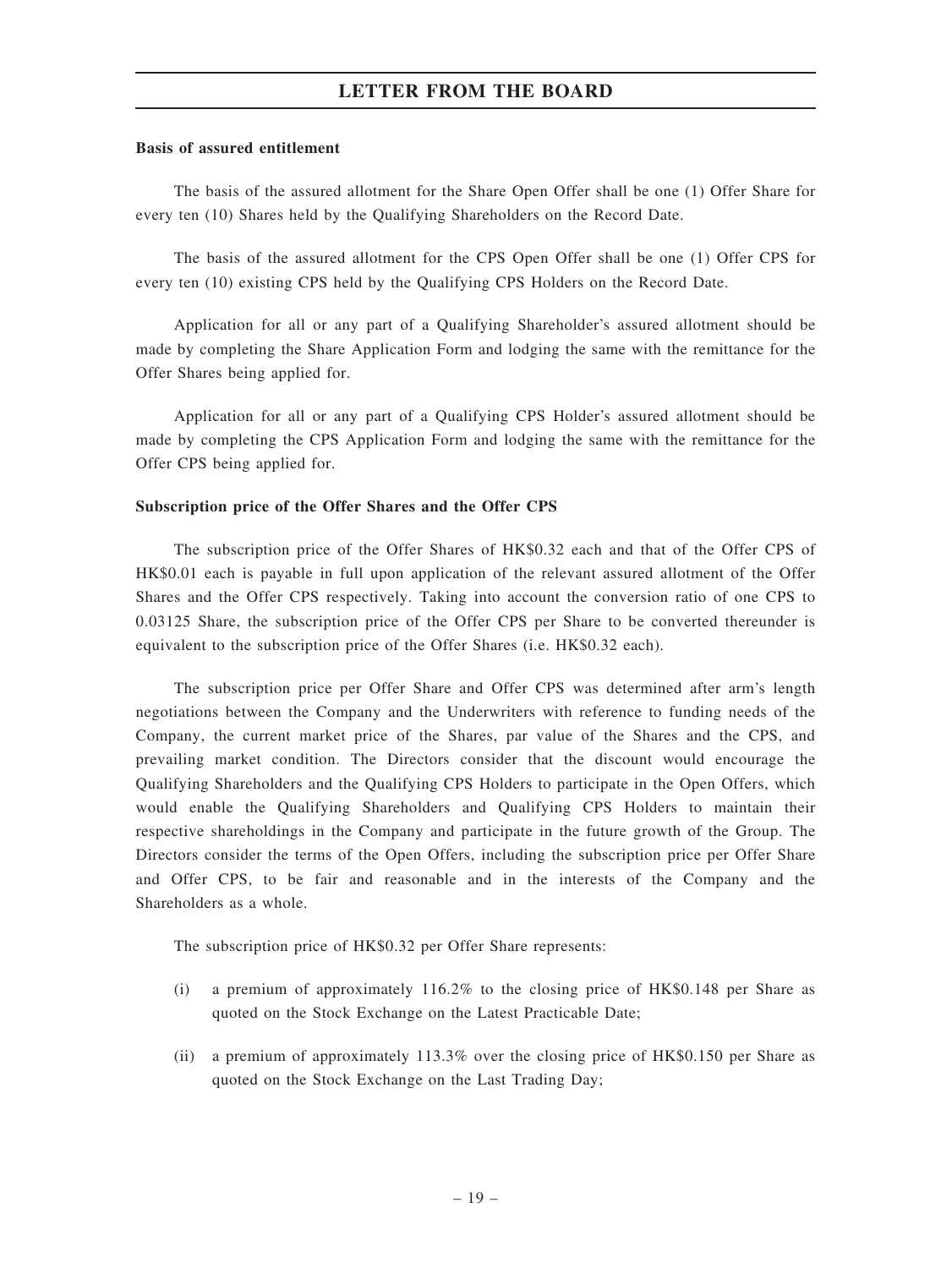- (iii) a premium of approximately 113.3% over the average closing price of approximately HK\$0.150 per Share for the last five (5) trading days as quoted on the Stock Exchange up to and including the Last Trading Day;
- (iv) a premium of approximately 113.3% over the average closing price of approximately HK\$0.150 per Share for the last ten (10) trading days as quoted on the Stock Exchange up to and including the Last Trading Day; and
- (v) a premium of approximately 180.7% over the theoretical ex-entitlement price of approximately HK\$0.114 per Share calculated based on the closing price per Share of HK\$0.150 as quoted on the Stock Exchange on the Last Trading Day.

Taking into account the Bonus Shares, the effective subscription price of HK\$0.0533 each represents:

- (i) a discount of approximately 64.0% to the closing price of HK\$0.148 per Share as quoted on the Stock Exchange on the Latest Practicable Date;
- (ii) a discount of approximately 64.4% to the closing price of HK\$0.150 per Share as quoted on the Stock Exchange on the Last Trading Day;
- (iii) a discount of approximately 64.4% to the average closing price of approximately HK\$0.150 per Share for the last five (5) trading days as quoted on the Stock Exchange up to and including the Last Trading Day;
- (iv) a discount of approximately 64.4% to the average closing price of approximately HK\$0.150 per Share for the last ten (10) trading days as quoted on the Stock Exchange up to and including the Last Trading Day; and
- (v) a discount of approximately 53.2% to the theoretical ex-entitlement price of approximately HK\$0.114 per Share calculated based on the closing price per Share of HK\$0.150 as quoted on the Stock Exchange on the Last Trading Day.

#### Fractional entitlements to the Offer Shares and the Offer CPS

Entitlements to the Offer Shares and the Offer CPS will be rounded down to the nearest whole number. Fractional entitlements to the Offer Shares and the Offer CPS will not be issued but will be aggregated and dealt with as Offer Shares or Offer CPS (as the case may be) not taken up in accordance with the Underwriting Agreement.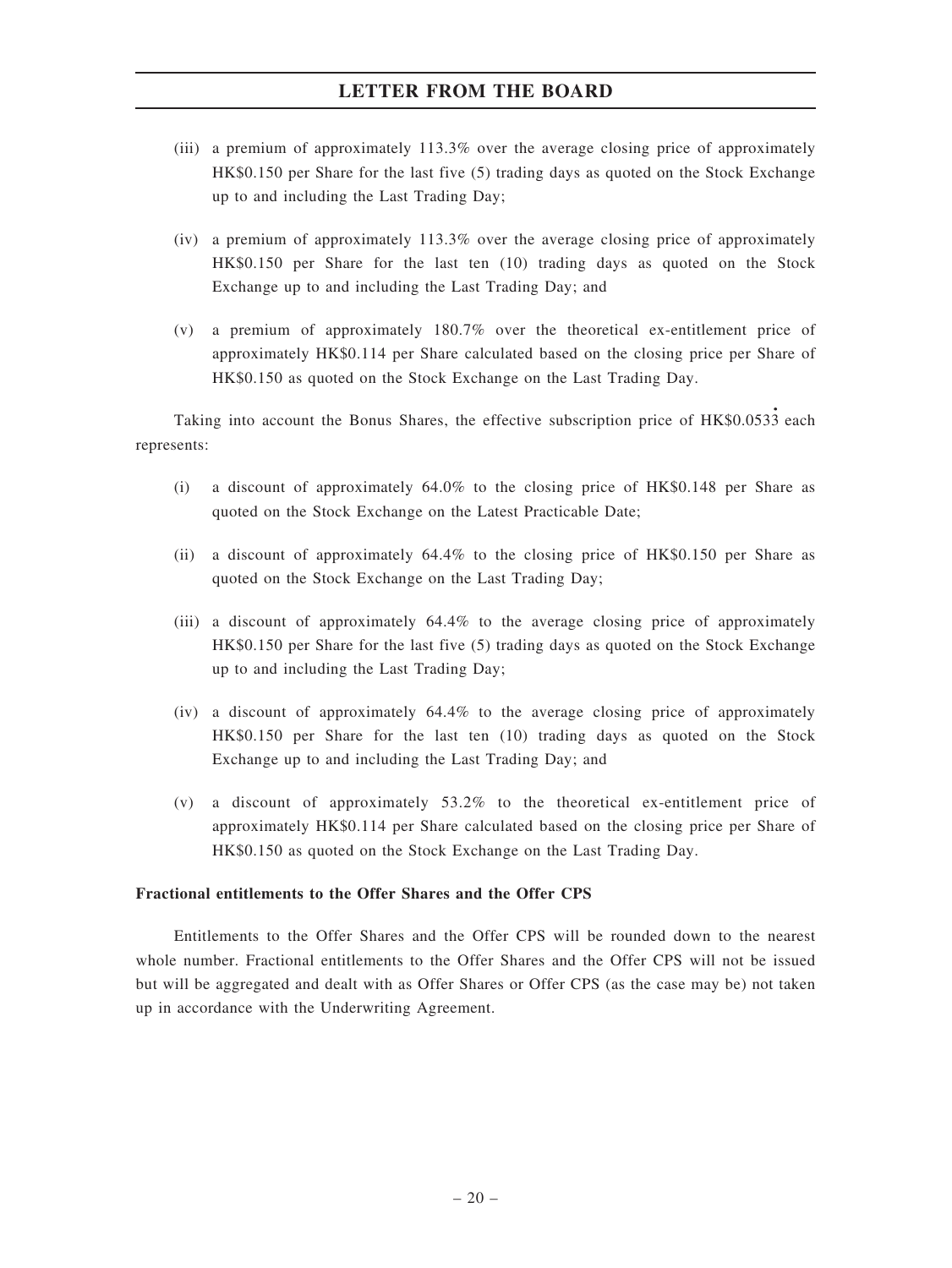## Status of the Offer Shares, Offer CPS, the Bonus Shares, the Bonus CPS, the Offer CPS Conversion Shares and the Bonus CPS Conversion Shares

Save that the Offer Shares will be entitled to the Bonus Shares, the Offer Shares, when allotted and fully paid, will rank pari passu in all respects with the Shares then in issue. Holders of fully-paid Offer Shares will be entitled to receive all future dividends and distributions which are declared, made or paid on or after the date of allotment of the Offer Shares.

Save that the Offer CPS will be entitled to the Bonus CPS, the Offer CPS, when allotted and fully paid, will rank *pari passu* in all respects with the CPS then in issue. The Bonus CPS, when allotted and fully paid, will rank pari passu in all respects with the CPS then in issue.

Holders of fully-paid Offer CPS and Bonus CPS will be entitled to receive all future dividends and distributions which are declared, made or paid on or after the date of allotment of the Offer CPS (or the Bonus CPS, as the case may be).

The Bonus Shares, the Offer CPS Conversion Shares and the Bonus CPS Conversion Shares, when allotted and fully paid, will rank *pari passu* in all respects with the Shares then in issue. Holders of fully-paid Bonus Shares, the Offer CPS Conversion Shares and the Bonus CPS Conversion Shares will be entitled to receive all future dividends and distributions which are declared, made or paid on or after the date of allotment of the Bonus Shares, the Offer CPS Conversion Shares and the Bonus CPS Conversion Shares.

## Specific mandate for Bonus Shares, Offer CPS Conversion Shares and Bonus CPS Conversion Shares

The Bonus Shares, Offer CPS Conversion Shares and Bonus CPS Conversion Shares will be issued pursuant to a specific mandate to be sought at the SGM.

#### Application for listing

The Company will apply to the Listing Committee of the Stock Exchange for the listing of and permission to deal in the Offer Shares, the Bonus Shares, the Offer CPS Conversion Shares and the Bonus CPS Conversion Shares.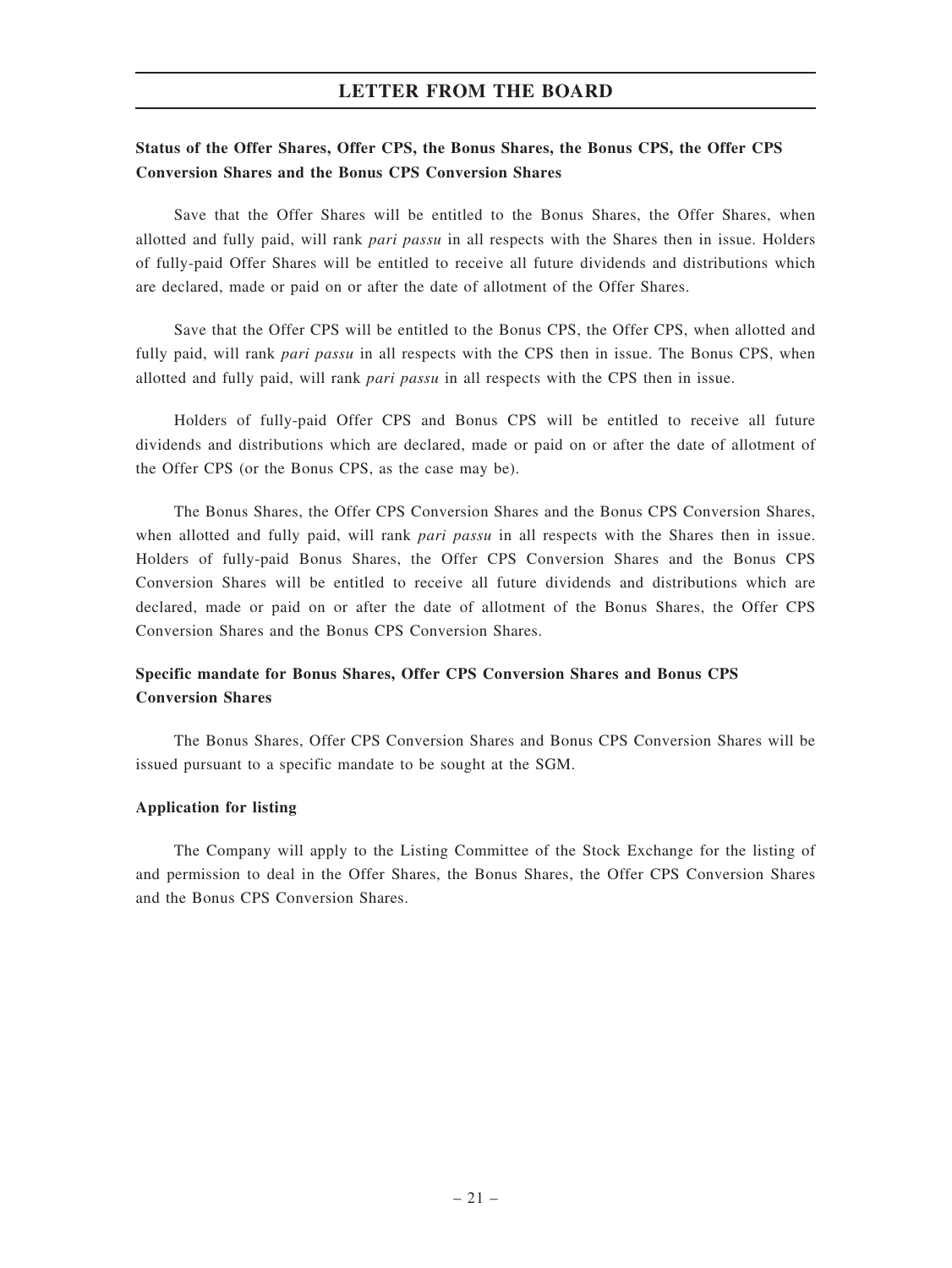Subject to the granting of the listing of, and permission to deal in, the Offer Shares and the Bonus Shares on the Stock Exchange, the Offer Shares and the Bonus Shares will be accepted as eligible securities by HKSCC for deposit, clearance and settlement in CCASS with effect from the commencement date of dealings in the Offer Shares and the Bonus Shares on the Stock Exchange or such other date as determined by HKSCC. Settlement of transactions between participants of the Stock Exchange on any trading day is required to take place in CCASS on the second trading day thereafter. All activities under CCASS are subject to the General Rules of CCASS and CCASS Operational Procedures in effect from time to time.

No application will be made for the listing of the CPS, the Offer CPS, the Bonus CPS or the CPS to be converted under the CPS Warrants on the Stock Exchange or any other stock exchange.

The Shares is currently traded in board lot of 30,000 Shares. Dealing in the Offer Shares and the Bonus Shares will also be in board lot of 30,000 Shares.

#### Qualifying Shareholders and Qualifying CPS Holders

The Company will send the Prospectus Documents to the Qualifying Shareholders and the Qualifying CPS Holders only. For the Excluded Shareholders and Excluded CPS Holders, the Company will send copies of the Prospectus (without any Application Forms) to them for their information only.

To qualify for the Open Offers, a Shareholder or a CPS Holder must be registered as a member of the Company or a CPS Holder respectively at the close of business on the Record Date and must be a Qualifying Shareholder or Qualifying CPS Holder respectively.

In order to be registered as members of the Company or CPS Holders at the close of business on the Record Date, Shareholders or CPS Holders must lodge any transfers of Shares or CPS (together with the relevant certificates) with the Share Registrar or MUFG Fund Services (Bermuda) Limited (the agent appointed by the Company) respectively, for the relevant registration no later than 4:30 p.m. on Wednesday, 9 April 2014.

#### Closure of registers of members and CPS Holders

The registers of members and CPS Holders of the Company will be closed from Thursday, 10 April 2014 to Monday, 14 April 2014, both dates inclusive. No transfer of Shares and CPS will be registered during the book closure period.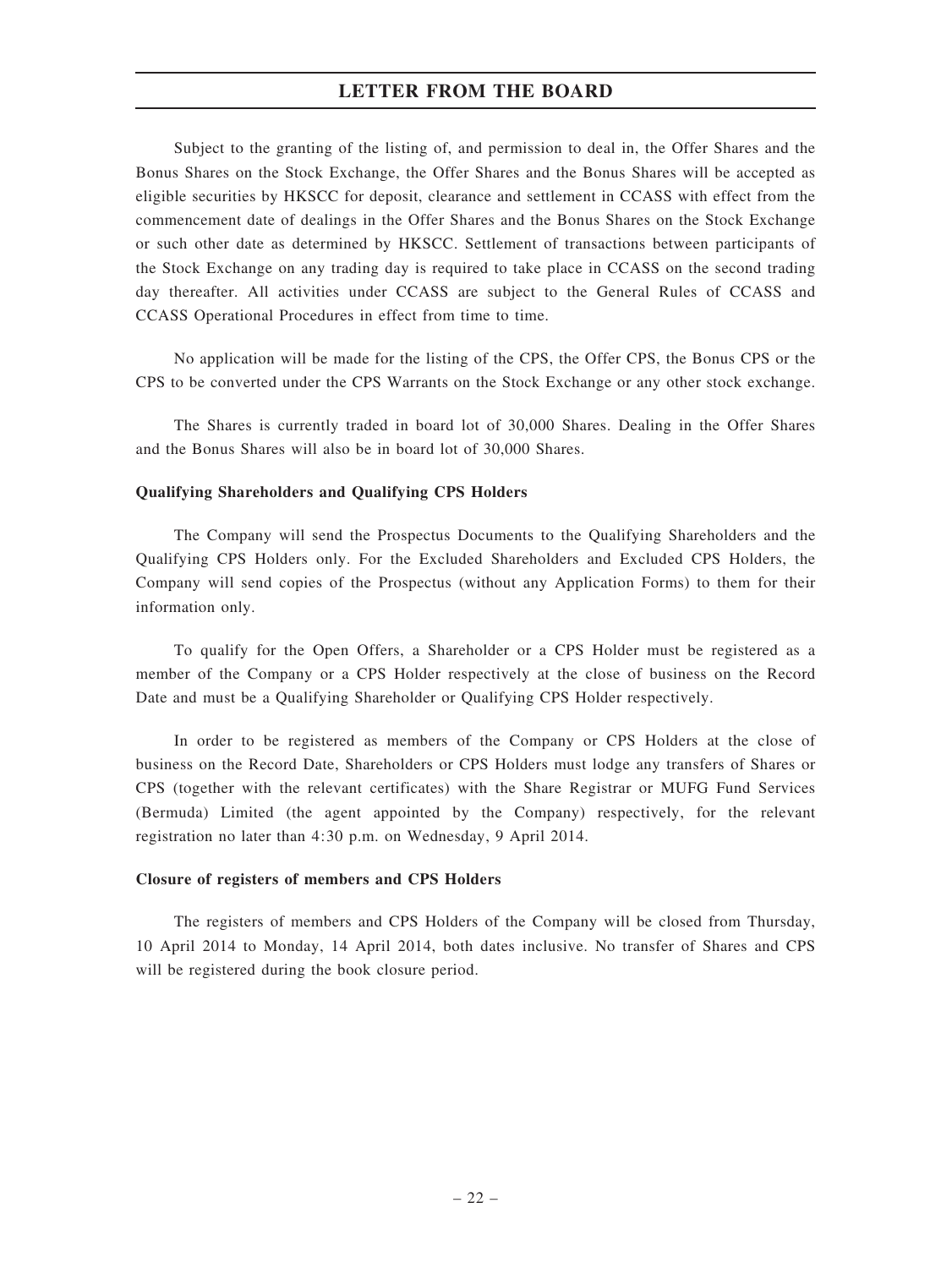#### Certificates of Offer Shares, Offer CPS, Bonus Share and Bonus CPS

Subject to the conditions of the Open Offers, certificates for the Offer Shares, Bonus Shares, Offer CPS and Bonus CPS are expected to be posted on or before Tuesday, 13 May 2014 to those Shareholders or CPS Holders entitled thereto by ordinary post at their own risks.

#### Rights of Overseas Shareholders and Overseas CPS Holders

If there are any Overseas Shareholders or Overseas CPS Holders at the close of business on the Record Date, such Overseas Shareholders or Overseas CPS Holders may or may not be eligible to take part in the Share Open Offer and the CPS Open Offer respectively.

Based on the register of members and CPS Holders of the Company as at the Latest Practicable Date, there were five Overseas Shareholders with addresses in the BVI, Taiwan, the PRC and Spain and five Overseas CPS Holders with addresses in the United States of America, the BVI, and the Republic of Panama.

The Company has complied with all necessary requirements specified in Rule 13.36(2)(a) of the Listing Rules (including Notes 1 and 2 thereto) and has made enquiry with its legal advisers regarding the feasibility of extending the Open Offers to the Overseas Shareholders and Overseas CPS Holders under the laws of the relevant jurisdictions and the requirements of the relevant regulatory body or the stock exchange.

Based on the advice of the relevant foreign legal advisers, the Directors are of the view that (i) it is inexpedient to extend the CPS Open Offer to the Overseas CPS Holders in the United States of America, due to the time and costs involved in the registration of the Prospectus and/or compliance with the applicable legal or regulatory requirements or special formalities in this jurisdiction if the CPS Open Offer is to be lawfully made to such Excluded CPS Holders; and (ii) it is expedient to extend the Open Offers to the Overseas Shareholders and the Overseas CPS Holders in the BVI, the PRC, Spain, Taiwan and the Republic of Panama as there are no legal restrictions prohibiting the Open Offers in these jurisdictions and no local legal or regulatory compliance is required to be made in these jurisdictions.

Accordingly, if there is no change in the composition of the Overseas Shareholders and the Overseas CPS Holders at the Record Date, (i) there will be no Excluded Shareholders and (ii) the Company will not allot the Offer CPS and the Bonus CPS to the Excluded CPS Holders. The Company will send the Overseas Letter together with the Prospectus, for information only, to the Excluded CPS Holders.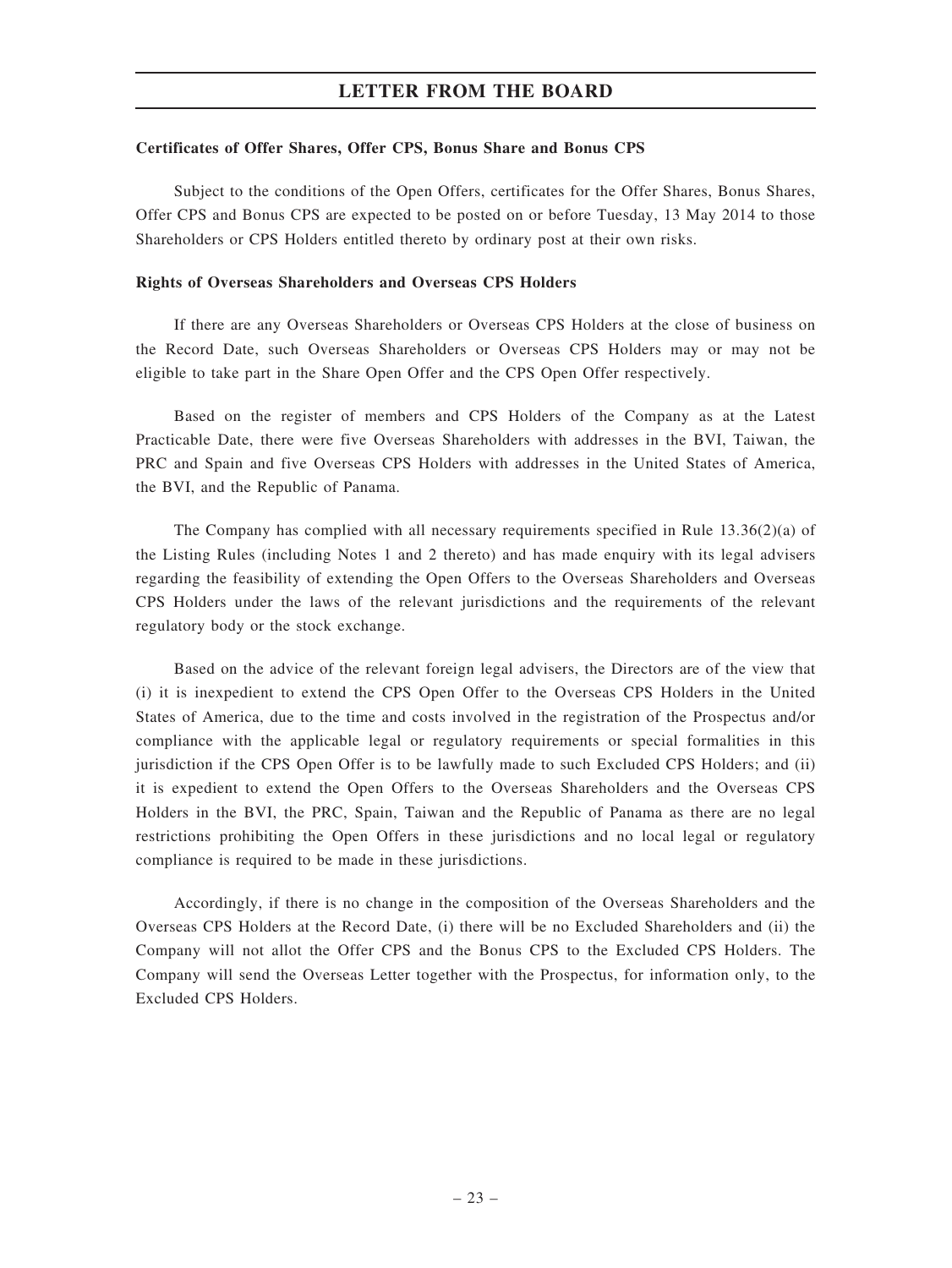It is the responsibility of any person outside Hong Kong who wishes to receive the Offer Shares, the Bonus Shares, the Offer CPS and the Bonus CPS to comply with the laws of the relevant jurisdiction(s), including the obtaining of any governmental or other necessary consents and compliance with all other formalities. Such Overseas Shareholders or Overseas CPS Holders should consult their professional advisers as to whether they require any governmental or other consents to enable them to take up the Offer Shares, the Bonus Share, the Offer CPS and the Bonus CPS.

#### No application for excess Offer Shares and Offer CPS

There is no arrangement for application for the Offer Shares and Offer CPS by the Qualifying Shareholders and the Qualifying CPS Holders respectively in excess of their entitlements. Considering that each Qualifying Shareholder and Qualifying CPS Holder will be given an equal and fair opportunity to participate in the Company's future development by subscribing for his/her/its proportionate entitlement under the Share Open Offer and the CPS Open Offer respectively, if application for excess Offer Shares and Offer CPS is arranged, the Company will be required to put in additional effort and costs to administer the excess application procedures, which is not cost-effective from the viewpoint of the Company. Any Offer Shares and Offer CPS not taken up by the Qualifying Shareholders and the Qualifying CPS Holders will be taken up by the Underwriters pursuant to the terms and conditions of the Underwriting Agreement.

#### Odd lot matching services

To alleviate the difficulties in trading odd lots of the Shares arising from the Share Open Offer, the Company has appointed South China Securities Limited as an agent to provide matching services to the Shareholders who wish to top up or sell their holdings of odd lots of the Shares, on a best effort basis, during the period from 9:00 a.m. on Wednesday, 14 May 2014 to 4:30 p.m. on Wednesday, 4 June 2014 (both days inclusive). Holders of the Shares in odd lots represented by the existing share certificates for the Shares who wish to take advantage of this facility either to dispose of their odd lots of the Shares or to top up their odd lots to a full new board lot may directly or through their broker contact Ms. Michelle Lee of South China Securities Limited at 28/F., Bank of China Tower, No. 1 Garden Road, Central, Hong Kong (telephone: (852) 3196-6237 and facsimile: (852) 3101-9200) during such period. Holders of the Shares in odd lots should note that successful matching of the sale and purchase of odd lots of the Shares is not guaranteed. Shareholders are recommended to consult their professional advisers if they are in doubt about the above facility.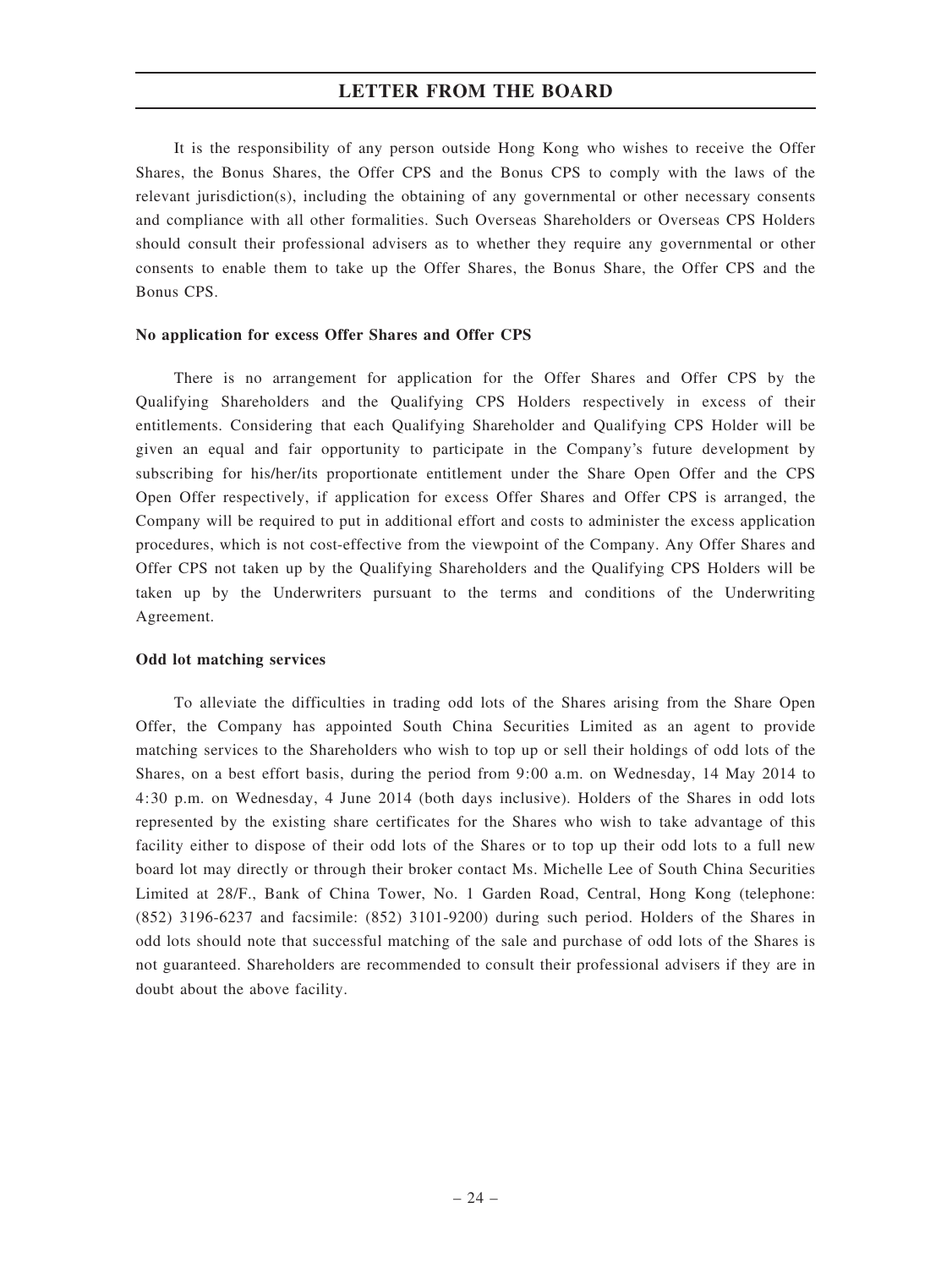## UNDERWRITING AGREEMENT

| Date:                                   | 27 February 2014                                                                                                                                                                                                                                                                                                                 |  |  |  |  |  |
|-----------------------------------------|----------------------------------------------------------------------------------------------------------------------------------------------------------------------------------------------------------------------------------------------------------------------------------------------------------------------------------|--|--|--|--|--|
| Underwriters:                           | Ocean Honor Limited ("Ocean Honor"); and                                                                                                                                                                                                                                                                                         |  |  |  |  |  |
|                                         | Head & Shoulders Securities Limited ("Head & Shoulders")                                                                                                                                                                                                                                                                         |  |  |  |  |  |
| Number of Shares<br>to be underwritten: | Not less than 139,173,247 Offer Shares and not more than<br>165,665,906 Offer Shares (being all Offer Shares (including the<br>Offer Shares to which the Excluded Shareholder(s) would otherwise<br>have been entitled) to be issued pursuant to the Share Open Offer)<br>(the "Underwritten Shares")                            |  |  |  |  |  |
|                                         | In the event of the Share Open Offer not being fully subscribed, up<br>to 70% of the Underwritten Shares (equivalent to not more than<br>115,966,134 Offer Shares), will be first taken up by Ocean Honor<br>to the fullest extent and the balance of the Underwritten Shares will<br>thereafter be taken up by Head & Shoulders |  |  |  |  |  |
|                                         | The maximum underwriting commitments with respect to the Share<br>Open Offer are (i) 115,966,134 Offer Shares by Ocean Honor; (ii)<br>49,699,772 Offer Shares by Head & Shoulders                                                                                                                                                |  |  |  |  |  |
| Number of CPS to be<br>underwritten:    | Not more than 172,420,129 Offer CPS (being all Offer CPS<br>(including the CPS to which the Excluded CPS Holder(s) would<br>otherwise have been entitled) to be issued pursuant to the CPS<br>Open Offer) (the " <b>Underwritten CPS</b> ")                                                                                      |  |  |  |  |  |
|                                         | In the event of the CPS Open Offer not being fully subscribed, up<br>to 70% of the Underwritten CPS (equivalent to not more than<br>120,694,090 CPS) will be first taken up by Ocean Honor to the<br>fullest extent and the balance of the Underwritten CPS will<br>thereafter be taken up by Head & Shoulders                   |  |  |  |  |  |
|                                         | The maximum underwriting commitments with respect to the CPS<br>Open Offer are (i) 120,694,090 Offer CPS by Ocean Honor; (ii)<br>51,726,039 Offer CPS by Head & Shoulders                                                                                                                                                        |  |  |  |  |  |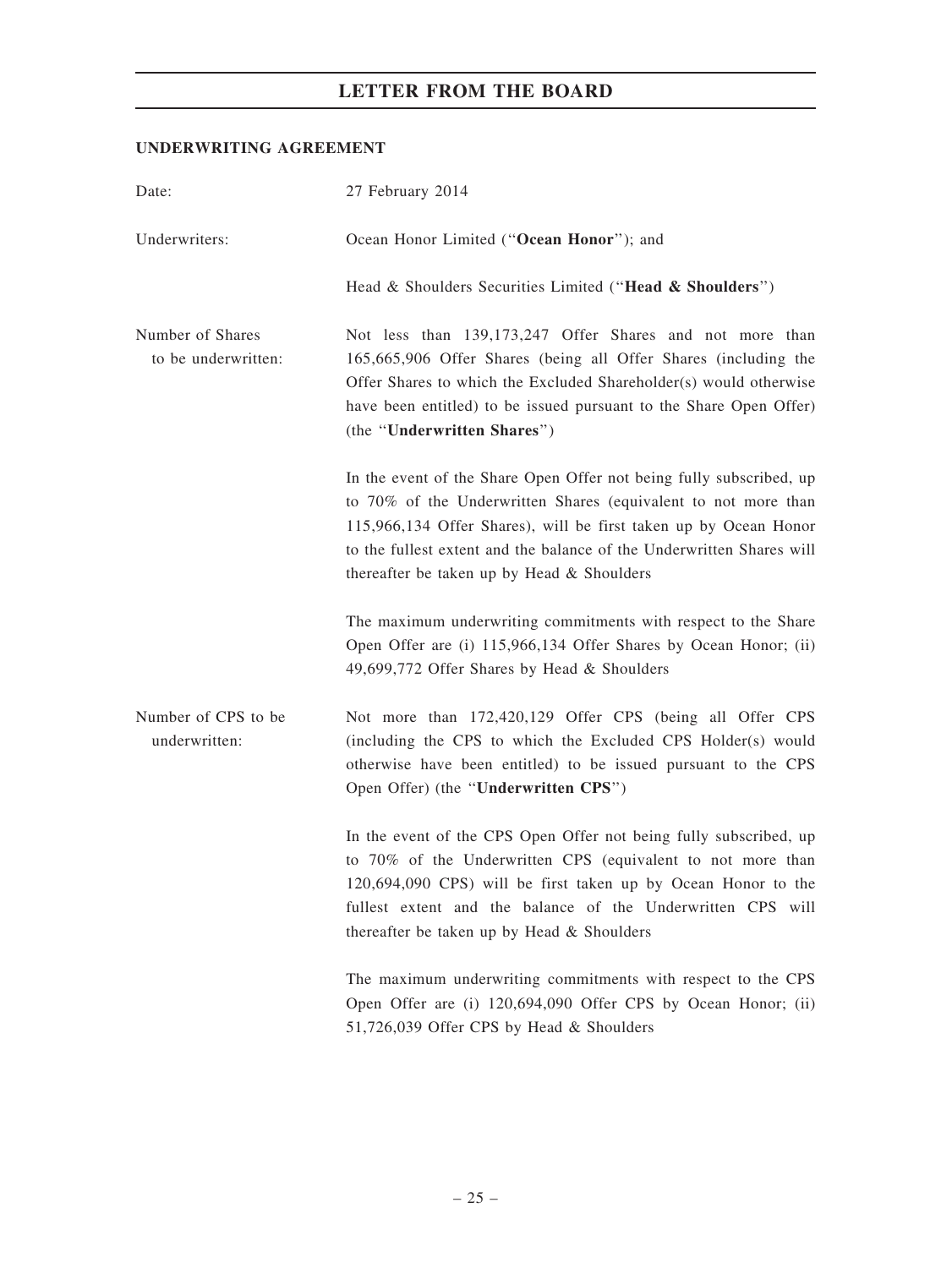| Commission: | 2.5% of the aggregate subscription price in respect of the respective |
|-------------|-----------------------------------------------------------------------|
|             | number of Offer Shares and Offer CPS to be underwritten by the        |
|             | Underwriters. The commission was determined after arm's length        |
|             | negotiation between the Company and the Underwriters, and the         |
|             | Directors are of the view that it is fair and reasonable              |

Company's undertaking: The Company has undertaken to the Underwriters not to drawdown the equity line facilities granted by YA Global Master SPV Ltd. to it pursuant to agreement dated 19 December 2011 as supplemented on 21 December 2011 and 19 January 2012, prior to the Latest Time for Termination; or in the event of any drawdown of the equity facility line on or before the Latest Time for Termination, the Company has undertaken not to repay any drawn amount by the allotment and issue of Shares

Ocean Honor Limited is incorporated in BVI with principle business in investment holding and is beneficially wholly-owned by Mr. Chan Yuen Ming (''Mr. Chan''), who is a professional investor. To the best knowledge of the Company, Mr. Chan is a merchant participating in various investment businesses mainly in Hong Kong and the PRC. Mr. Chan was a lender to the Group who, through a company wholly-owned by him, granted a loan to a subsidiary of the Group in June 2012. The principal amount of such loan was repaid by the Company in May 2013 while the accrued interests relating to such loan (the ''Accrued Interests'') in the amount of HK\$4,045,761.62 remained outstanding as at the Latest Practicable Date. As advised by Ocean Honor, it is not in its ordinary or usual course of business to enter into this type of underwriting arrangement.

The Company first initiated contact with Head & Shoulders in February 2014 through the personal network of Mr. Mung Wai Ming, an executive Director, and thereafter then started negotiations in respect of the Open Offers and the terms of the Underwriting Agreement. As confirmed by the Board, save for Ocean Honor and Head & Shoulders, the Company had approached another securities firm in relation to the potential underwriting arrangement for the Open Offers. However, such securities firm expressed no interest in acting as an underwriter of the Open Offers.

As at the Latest Practicable Date, the Underwriters and their respective ultimate beneficial owner(s) do not hold any Shares, Share Options, Share Warrants, CPS or CPS Warrants. To the best of the Directors' knowledge, information and belief, the Underwriters and their respective ultimate beneficial owner(s) are (i) third parties independent of the Company; and (ii) not parties acting in concert with (within the meaning of the Takeovers Code) any substantial shareholders of the Company.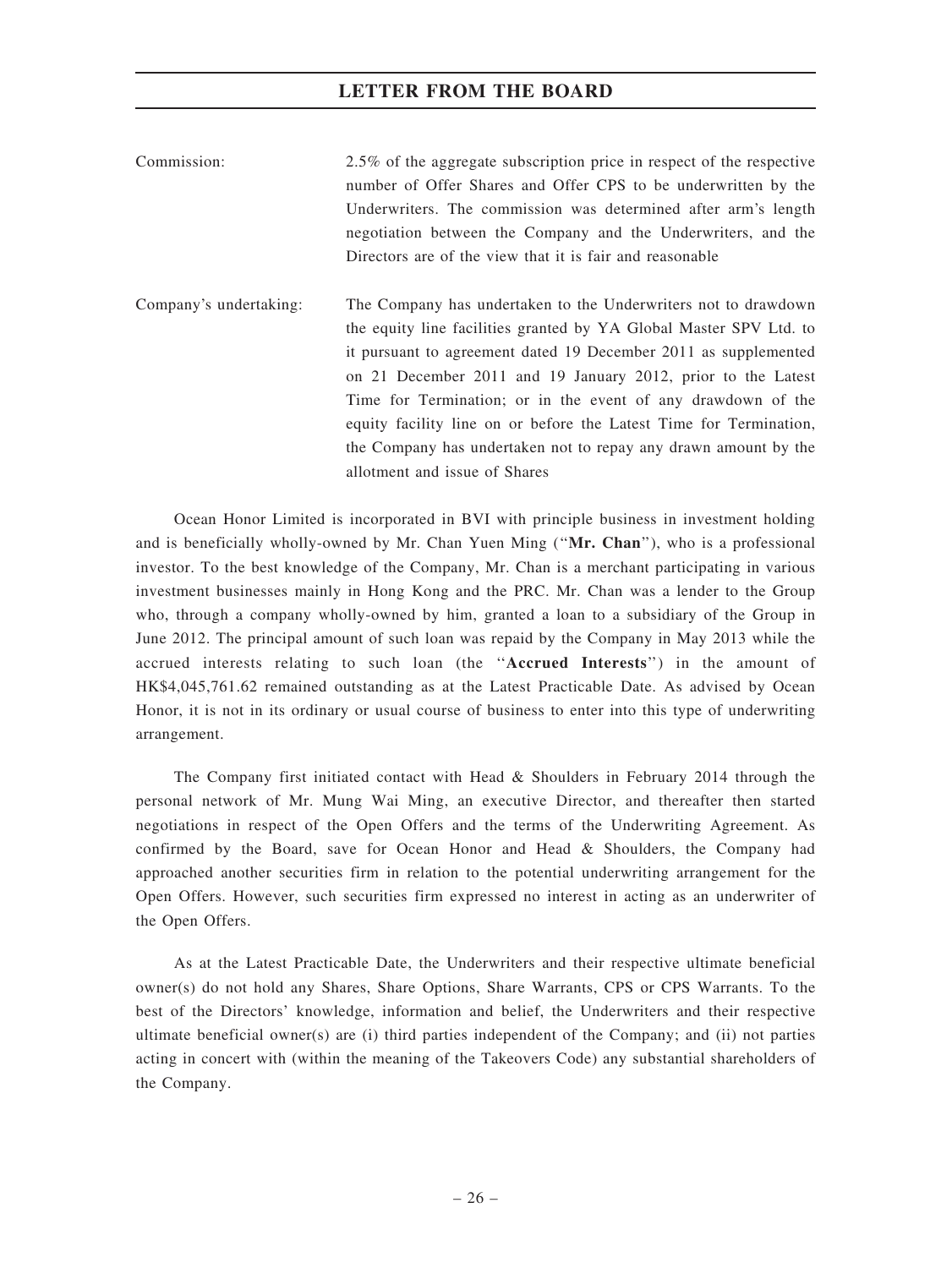Pursuant to the Underwriting Agreement, the Underwriters have agreed, subject to the termination provisions thereof, to subscribe or procure the subscription for all the Offer Shares and Offer CPS which have not been taken up by the Qualifying Shareholders and Qualifying CPS Holders.

In the event of the Underwriters being called upon pursuant to the Underwriting Agreement to subscribe for or procure subscribers of the Underwritten Shares and/or Underwritten CPS not taken up (the ''Untaken Shares''),

- (1) Head & Shoulders shall not subscribe, for its own account, for such number of Untaken Shares which will result in the shareholding of it and parties acting in concert (within the meaning of the Takeovers Code) with it in the Company on completion of the Open Offers more than 9.9% of the voting rights of the Company upon the completion of the Open Offers; and
- (2) Head & Shoulders shall use all reasonable endeavours to ensure that each of the subscribers or purchasers of the Untaken Shares procured by it (i) shall be third party independent of, not acting in concert (within the meaning of the Takeovers Code) with and not connected with the Company, any of the Directors, chief executive of the Company or substantial shareholders of the Company or their respective associates (as defined in the Listing Rules); and (ii), save for each Underwriter itself and its associates, shall not, together with any party acting in concert (within the meaning of the Takeovers Code) with it, hold more than 9.9% of the voting rights of the Company upon completion of the Open Offers.

As at the Latest Practicable Date, as confirmed by each of Ocean Honor and Head & Shoulders, neither Ocean Honor nor Head & Shoulders has entered into any sub-underwriting arrangement in respect of any Underwritten Shares or Underwritten CPS.

The Directors consider that the terms of the Underwriting Agreement are fair and reasonable.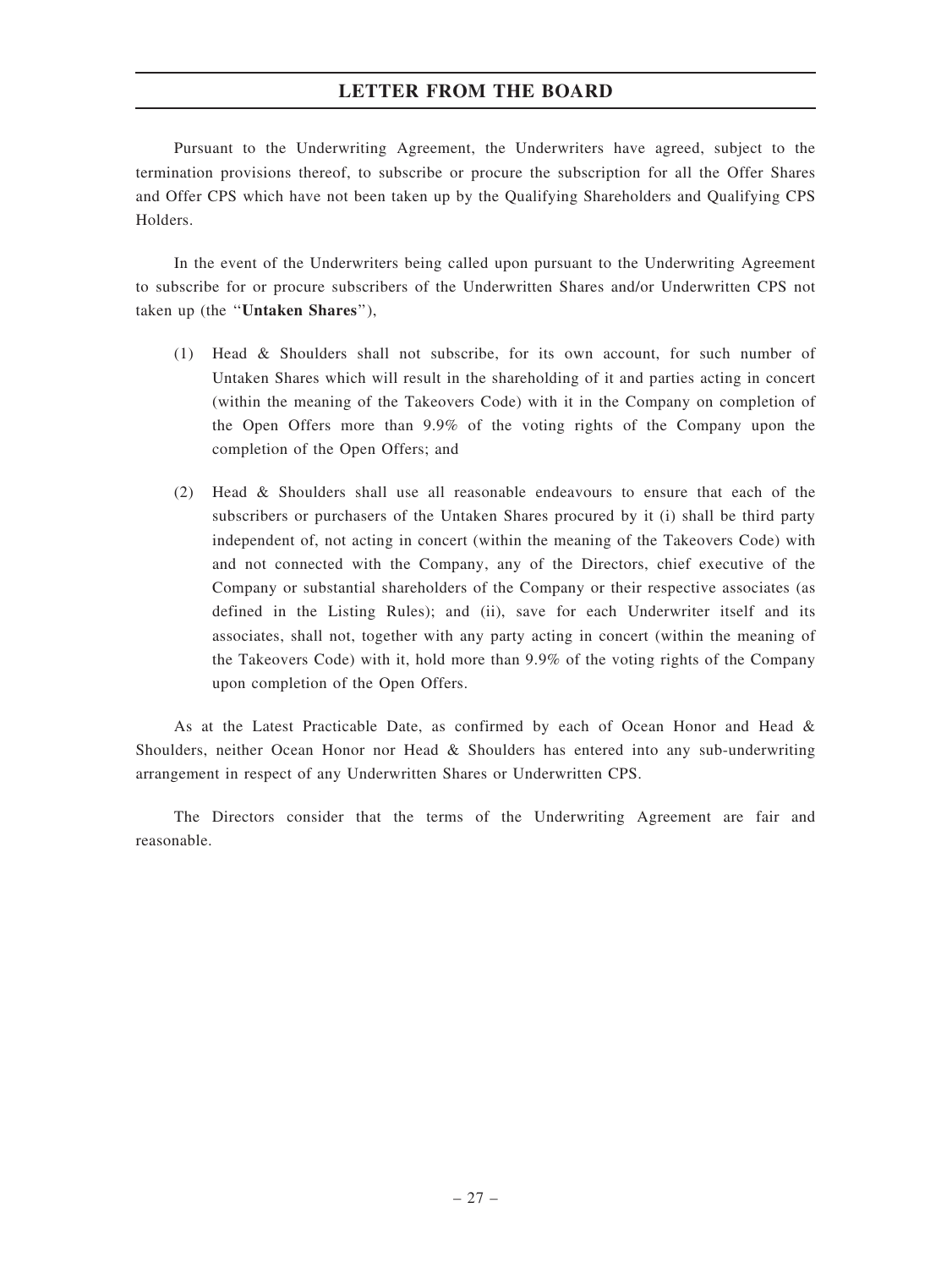#### Conditions of the Open Offers

The Open Offers are subject to the fulfillment (or waiver, if applicable) of the following conditions:

- a) the Listing Committee of the Stock Exchange granting or agreeing to grant (subject to allotment) and not having withdrawn or revoked the listing of, and the permission to deal in, all the Offer Shares, the Bonus Shares, the Offer CPS Conversion Shares, the Bonus CPS Conversion Shares and the Share Warrant Conversion Shares;
- b) the delivery of the Prospectus Documents to the Stock Exchange and the filing and registration of all documents relating to the Open Offers, which are required to be filed or registered with the Registrar of Companies in Hong Kong in accordance with the Companies Ordinance;
- c) the posting of the Prospectus Documents to Qualifying Shareholders and Qualifying CPS Holders and the posting of the Prospectus and a letter in the agreed form to the Excluded Shareholders and Excluded CPS Holders (as the case may be), if any, for information purposes only explaining the circumstances in which they are not permitted to participate in the Share Open Offer or CPS Open Offer (as the case may be) on or before the Prospectus Posting Date;
- d) compliance with and performance of all the undertakings and obligations of the Company under the terms of the Underwriting Agreement and the Underwriting Agreement not having been terminated pursuant to the terms herein;
- e) the board of directors of the Company having passed a resolution for the conducting of the Open Offers;
- f) the Independent Shareholders/CT Independent Shareholders (as the case may be) in general meeting having approved the following:-
	- (i) the Open Offers;
	- (ii) the granting of a specific mandate for the allotment and issue of the Bonus Shares, the Offer CPS Conversion Shares and the Bonus CPS Conversion Shares; and
	- (iii) the granting of a specific mandate for the allotment and issue of the Share Warrant Conversion Shares pursuant to the Grant of Specific Mandate and any connected transactions (as defined under the Listing Rules) which may arise as a result of the Grant of Specific Mandate;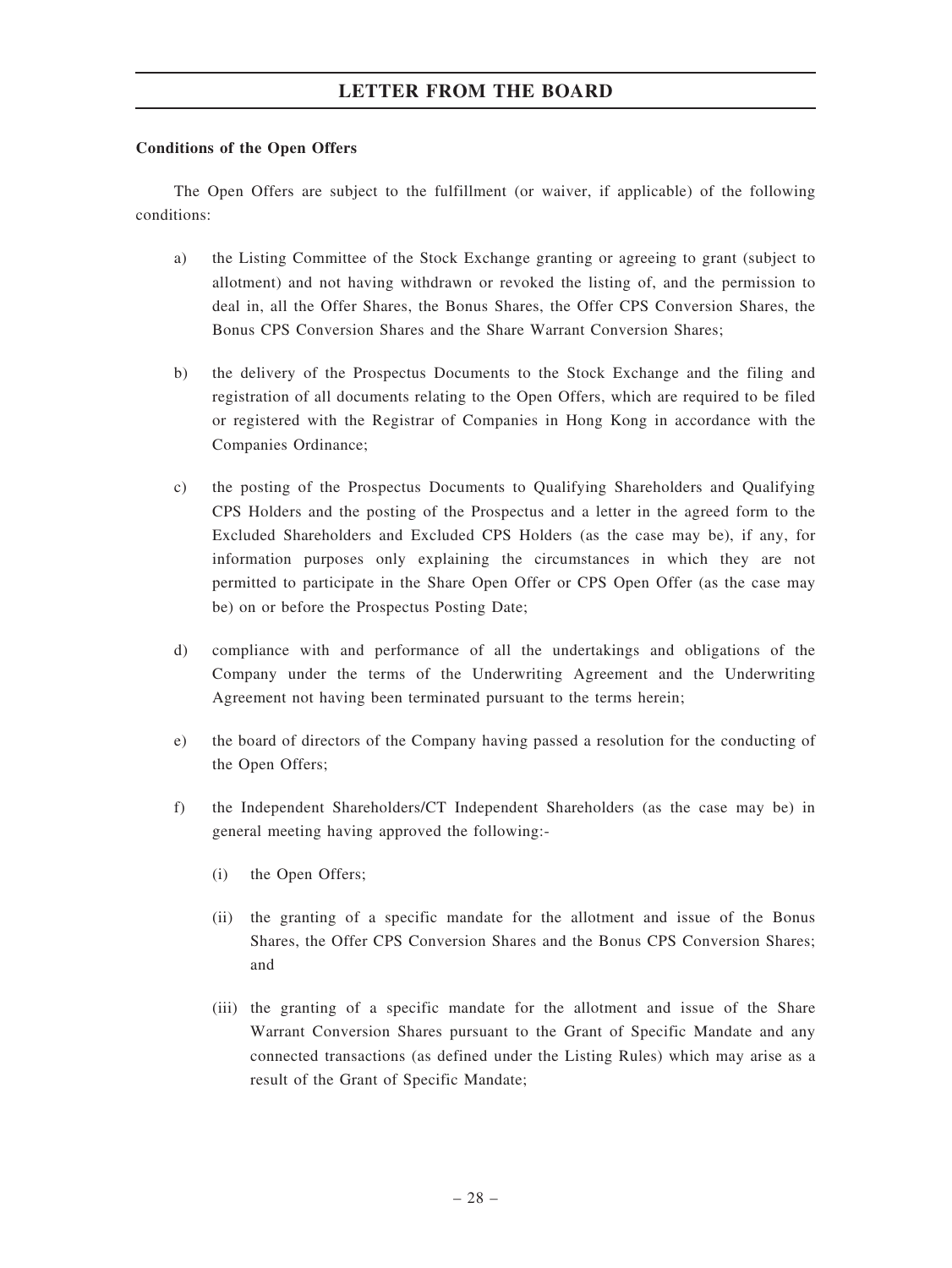- g) the Shares remaining listed on the Stock Exchange at all time prior to the Settlement Date and the listing of the Shares not having been withdrawn or trading of the Shares not having been suspended for a consecutive period of more than five (5) trading days (except for the purpose of clearing the announcements and circulars in relation to the Open Offers) and that no indication being received from the Stock Exchange that the listing of the Shares will be withdrawn including but not limited to as a result of the Open Offers or for any other reason; and
- h) each of the Underwriters and their respective parties acting in concert not being obliged to make a mandatory offer pursuant to Rule 26 of the Takeovers Code by reason of each of the Underwriters taking up any of the Underwritten Shares.

The Underwriters have the sole discretion to waive the conditions (d) and (g) (so far as it relates to the Company) above in whole or in part by written notice to the Company. Save for the aforesaid, none of the conditions above can be waived by either the Company or the Underwriters. If the conditions of the Open Offers are not satisfied and/or waived (as the case may be) in whole or in part by the Underwriters by the Latest Time for Termination or such later date or dates as the Underwriters may agree with the Company in writing, the Underwriting Agreement shall terminate and (except in respect of reasonable out-of-pocket expenses, if any, of the Underwriters in respect of the Open Offers, or the indemnity given to the Underwriters and any rights or obligations which may accrue under the Underwriting Agreement prior to such termination) no party will have any claim against the other party for costs, damages, compensation or otherwise save for any antecedent breach. If the Underwriting Agreement is terminated in accordance with its terms, the Open Offers will not proceed.

As at the Latest Practicable Date, none of the conditions had been fulfilled and/or waived.

#### Termination of the Underwriting Agreement

Pursuant to the Underwriting Agreement, the Underwriters shall terminate the Underwriting Agreement by notice in writing to the Company served prior to the Latest Time for Termination if, prior to the Latest Time for Termination:

- (1) in the absolute opinion of the Underwriters, the success of the Open Offers would be materially and adversely affected by:
	- a) the introduction of any new regulation or any change in existing law or regulation (or the judicial interpretation thereof) or other occurrence of any nature whatsoever which may in the absolute opinion of the Underwriters materially and adversely affect the business or the financial or trading position or prospects of the Group as a whole or is materially adverse in the context of the Open Offers; or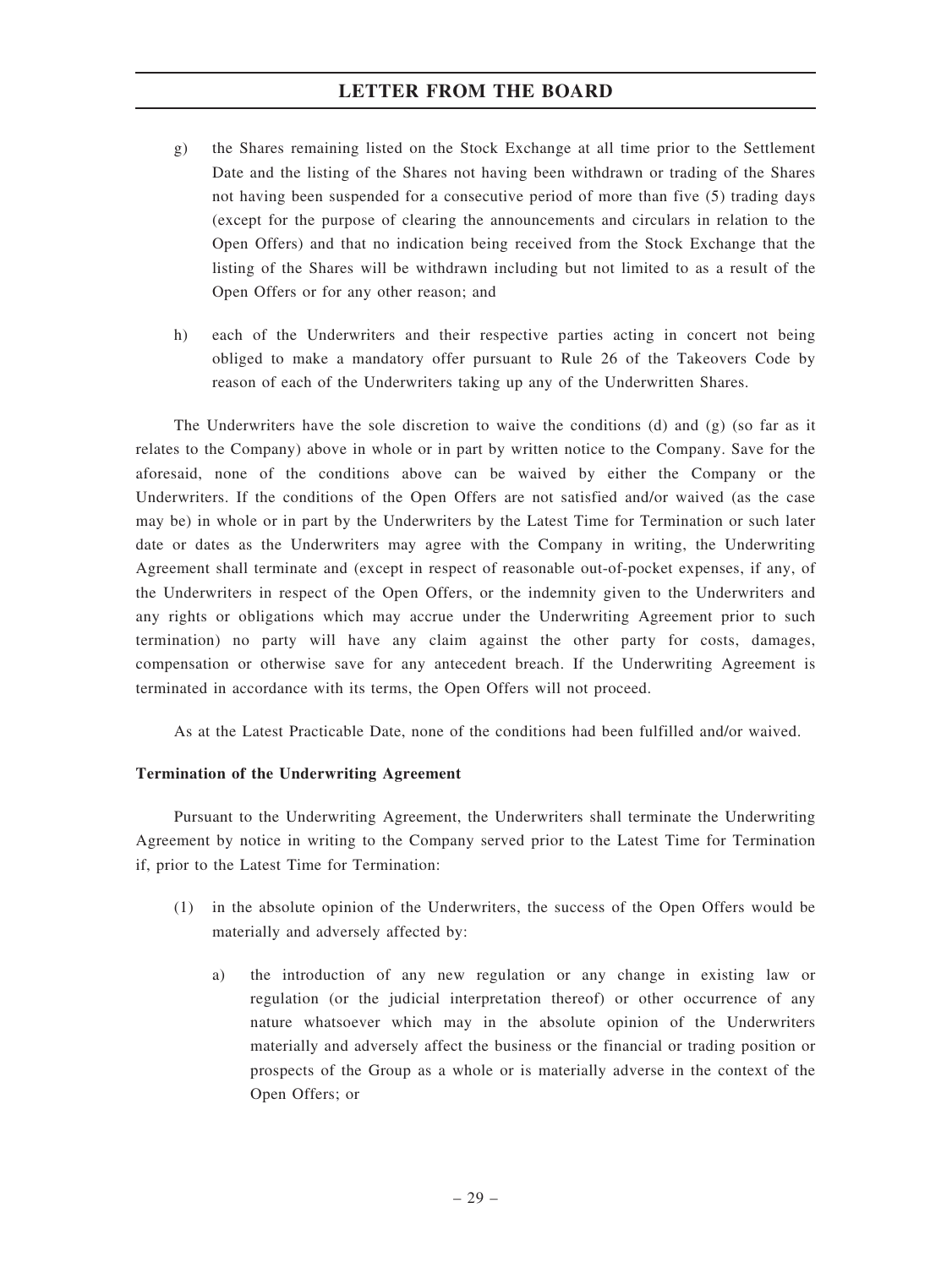- b) the occurrence of any local, national or international event or change (whether or not forming part of a series of events or changes occurring or continuing before, and/or after the date of the Underwriting Agreement), of a political, military, financial, economic or other nature, or in the nature of any local, national or international outbreak or escalation of hostilities or armed conflict, or affecting local securities markets which may, in the absolute opinion of the Underwriters materially and adversely affect the business or the financial or trading position or prospects of the Group as a whole; or
- c) any material adverse change in the business or in the financial or trading position or prospects of the Group as a whole; or
- d) any act of God, war, riot, public disorder, civil commotion, fire, flood, explosion, epidemic, terrorism, strike or lock-out which would, in the absolute opinion of the Underwriters materially and adversely affect the business or the financial or trading position or prospects of the Group as a whole; or
- e) there occurs or comes into effect the imposition of any moratorium, suspension or material restriction on trading of the Shares on the Stock Exchange due to exceptional financial circumstances or otherwise; or
- f) any suspension in the trading of the Company's securities on the Stock Exchange for a period of more than ten consecutive business days (as defined in the Listing Rules), excluding any suspension in connection with the clearance of the announcement of the Company dated 27 February 2014 or the Prospectus Documents or other announcements or circulars in connection with the Open Offers; or
- (2) any material adverse change in market conditions (including, without limitation, a change in fiscal or monetary policy or foreign exchange or currency markets, suspension or restriction of trading in securities, and a change in currency conditions for the purpose of this clause includes a change in the system under which the value of the Hong Kong currency is pegged with that of the currency of the United States of America) occurs which in the absolute opinion of the Underwriters are likely to materially or adversely affect the success of the Open Offers or otherwise makes it inexpedient or inadvisable to proceed with the Open Offers; or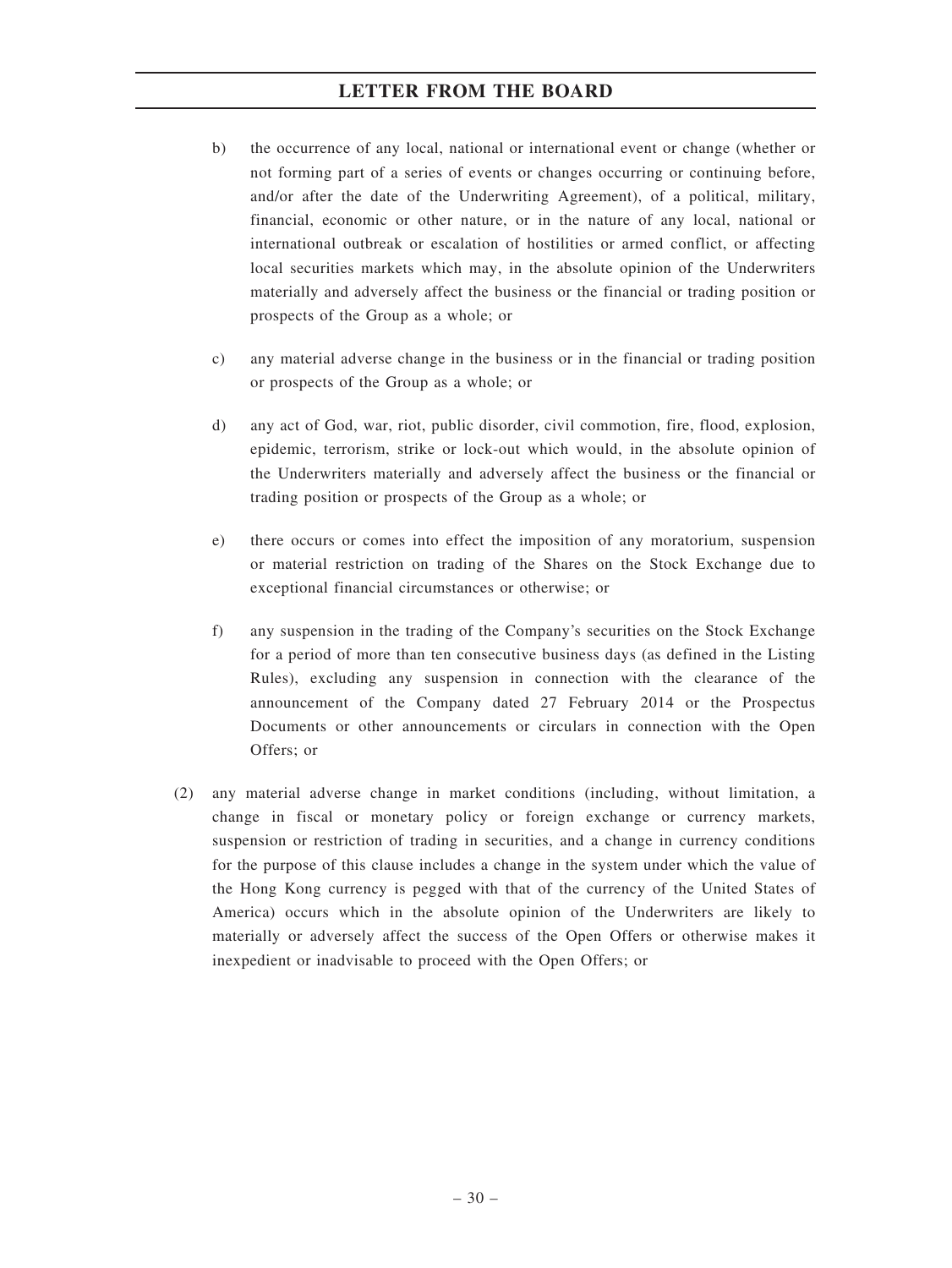(3) the Prospectus when published contains information (either as to business prospects or the condition of the Group or as to its compliance with any laws or the Listing Rules or any applicable regulations) which has not prior to the date thereof been publicly announced or published by the Company and which may in the absolute opinion of the Underwriters are material to the Group as a whole upon completion of the Open Offers and is likely to affect materially and adversely the success of the Open Offers.

The Underwriters shall be entitled by a notice in writing to rescind the Underwriting Agreement if, prior to the Latest Time for Termination:

- (i) any material breach of any of the warranties or undertakings contained in the relevant clause in the Underwriting Agreement comes to the knowledge of the Underwriters; or
- (ii) any event occurring or matter arising on or after the date of the Underwriting Agreement and prior to the Latest Time for Termination which if it had occurred or arisen before the date of the Underwriting Agreement would have rendered any of the warranties contained in the relevant clause in the Underwriting Agreement untrue or incorrect in any material respect.

#### If the Underwriters exercise such right, the Open Offers will not proceed.

#### WARNING OF THE RISKS OF DEALING IN THE SHARES

The Open Offers are conditional, *inter alia*, upon the fulfillment (or waiver, if applicable) of the conditions set out in the section headed ''Conditions of the Open Offers'' above. The Open Offers are therefore subject to the Underwriting Agreement having become unconditional and the Underwriters not having terminated the Underwriting Agreement in accordance with the terms thereof as set out in the paragraph headed ''Termination of the Underwriting Agreement'' above.

Accordingly, the Open Offers may or may not proceed. Shareholders and potential investors of the Company should therefore exercise extreme caution when dealing in the Shares, and if they are in any doubt about their position, they should consult their professional advisers.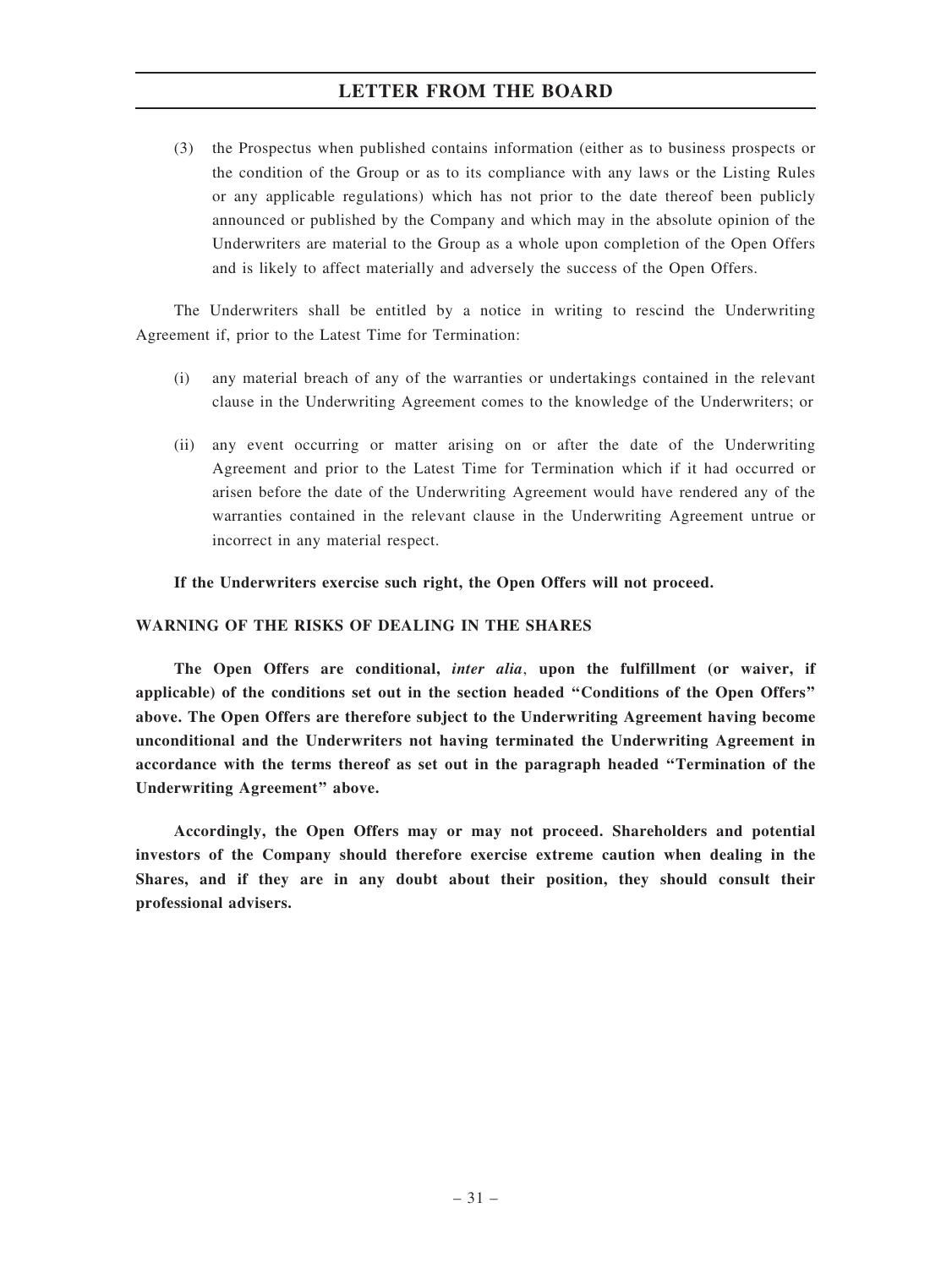#### SHAREHOLDING STRUCTURES

## (i) Upon Completion and assuming no exercise of conversion rights under the Share Options, the Share Warrants, the CPS and the CPS Warrants on or before Record Date

Set out below is the shareholding structure of the Company (i) as at the Latest Practicable Date; (ii) upon Completion, assuming no exercise of conversion rights under the Share Options, the Share Warrants, the CPS and the CPS Warrants on or before Record Date, full acceptance by the Qualifying Shareholders and the Qualifying CPS Holders and there being no change in shareholding from the Latest Practicable Date to Completion except for the full acceptance by the Qualifying Shareholders and the Qualifying CPS Holders (the ''Scenario A''); and (iii) upon Completion, assuming no exercise of the conversion rights under the Share Options, the Share Warrants, the CPS and the CPS Warrants on or before Record Date, no acceptance by the Qualifying Shareholders or the Qualifying CPS Holders and there being no change in shareholding from the Latest Practicable Date to Completion (the "Scenario B"):

|                                                                     | As at the Latest Practicable Date |           |               |           | Scenario A    |           |               |                          | Scenario B    |           |               |           |
|---------------------------------------------------------------------|-----------------------------------|-----------|---------------|-----------|---------------|-----------|---------------|--------------------------|---------------|-----------|---------------|-----------|
|                                                                     | No. of                            |           | No. of        |           | No. of        |           |               | No. of                   |               | No. of    |               |           |
|                                                                     | Shares held                       | Approx. % | CPS held      | Арргох. % | Shares held   | Approx. % | CPS held      | Approx. %                | Shares held   | Approx. % | CPS held      | Approx. % |
| Loh Jiah Yee, Katherine                                             |                                   |           |               |           |               |           |               |                          |               |           |               |           |
| (Note 2)                                                            | 294,650,651                       | 21.17     | 929.974.147   | 61.64     | 471.441.041   | 21.17     | 1,487,958,631 | 61.64                    | 294,650,651   | 13.23     | 929,974,147   | 38.53     |
| Expert Plan Limited                                                 |                                   |           |               |           |               |           |               |                          |               |           |               |           |
| (Note 3)                                                            | 170,893,099                       | 12.28     | 215,525,161   | 14.29     | 273,428,953   | 12.28     | 344,840,257   | 14.29                    | 170,893,099   | 7.67      | 215,525,161   | 8.93      |
| Ocean Honor                                                         |                                   |           |               |           |               |           |               | $\overline{\phantom{m}}$ | 584,549,070   | 26.25     | 633, 643, 974 | 26.25     |
| Head & Shoulders and<br>subscribers procured<br>by Head & Shoulders |                                   |           |               |           |               |           |               |                          |               |           |               |           |
| (Note 4)                                                            |                                   |           |               |           |               |           |               |                          | 250,521,036   | 11.25     | 271,561,704   | 11.25     |
| Public Shareholders                                                 | 926,239,763                       | 66.55     | 363,176,823   | 24.07     | 1,481,983,625 | 66.55     | 581,082,921   | 24.07                    | 926,239,763   | 41.60     | 363,176,823   | 15.04     |
| Total                                                               | 1.391.783.513                     | 100.00    | 1,508,676,131 | 100.00    | 2.226.853.619 | 100.00    | 2,413,881,809 | 100.00                   | 2,226,853,619 | 100.00    | 2,413,881,809 | 100.00    |

- 1. The above percentages are subject to rounding error.
- 2. Ms. Loh Joah Yee, Katherine is a former director of the Company who resigned on 15 February 2013.
- 3. Expert Plan Limited is a company incorporated in the BVI with limited liability and is wholly owned by Mr. Ho Ka Kui, Boniface.
- 4. Under the terms of the Underwriting Agreement, each of (i) Head & Shoulders and (ii) each of the subscribers or purchasers of the Untaken Shares procured by it shall not, together with any party acting in concert (within the meaning of the Takeovers Code) with it, hold more than 9.9% of the voting rights of the Company upon completion of the Open Offers. Details of the aforesaid are set out in the section ''Underwriting Agreement'' in this circular.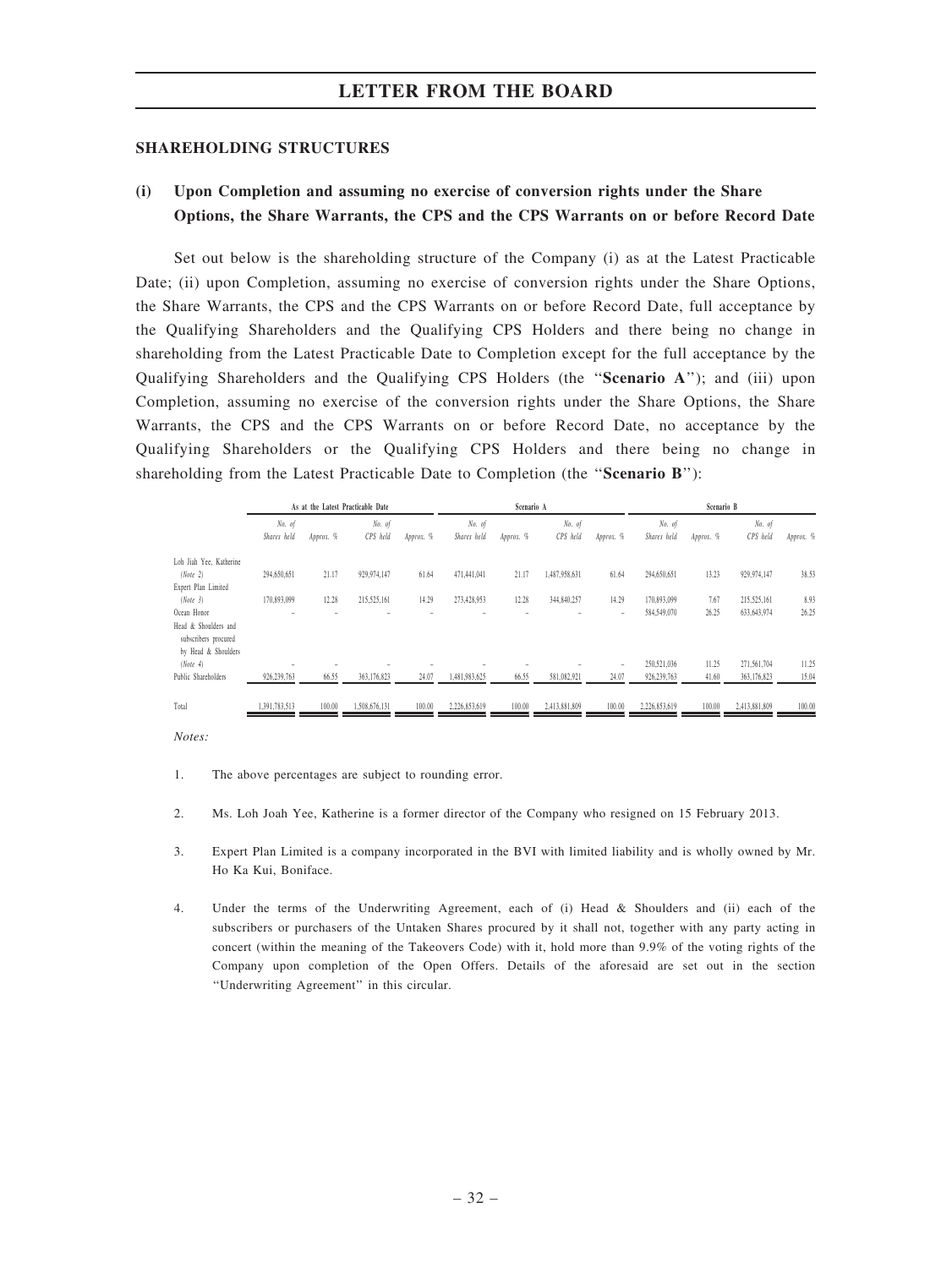## (ii) Upon Completion and assuming full conversion of the CPS Warrants into CPS prior to the Record Date and no exercise of conversion rights under the Share Options, the Share Warrants and the CPS on or before Record Date

Set out below is the shareholding structure of the Company (i) as at the Record Date assuming full conversion of the CPS Warrants into CPS and no exercise of conversion rights under the Share Options, the Share Warrants and the CPS prior to the on or before the Record Date; (ii) upon Completion, assuming full conversion of the CPS Warrants into CPS and no exercise of the Share Options, the Share Warrants and the CPS on or before Record Date, full acceptance by the Qualifying Shareholders and the Qualifying CPS Holders and there being no change in shareholding from the Record Date to Completion except for the full acceptance by the Qualifying Shareholders and the Qualifying CPS Holders (the "Scenario C"); and (iii) upon Completion, assuming full conversion of the CPS Warrants into CPS and no exercise of conversion rights under the Share Options, the Share Warrants and the CPS on or before Record Date, no acceptance by the Qualifying Shareholders or the Qualifying CPS Holders, and there being no change in shareholding from the Record Date to Completion (the "Scenario D"):

|                                                                     |               |                          | As at the Record Date assuming full conversion of<br>CPS Warrants into CPS and no exercise of conversion<br>rights under the Share Options, Share Warrants and |           |               |            |               |           |               |           |               |           |
|---------------------------------------------------------------------|---------------|--------------------------|----------------------------------------------------------------------------------------------------------------------------------------------------------------|-----------|---------------|------------|---------------|-----------|---------------|-----------|---------------|-----------|
|                                                                     |               |                          | CPS on or before the Record Date                                                                                                                               |           |               | Scenario C |               |           | Scenario D    |           |               |           |
|                                                                     | No. of        |                          | No. of                                                                                                                                                         |           | No. of        |            | No. of        |           | No. of        |           | No. of        |           |
|                                                                     | Shares held   | Approx. %                | CPS held                                                                                                                                                       | Approx. % | Shares held   | Approx. %  | CPS held      | Арргох. % | Shares held   | Approx. % | CPS held      | Approx. % |
| Loh Jiah Yee, Katherine                                             |               |                          |                                                                                                                                                                |           |               |            |               |           |               |           |               |           |
| (Note 2)                                                            | 294,650,651   | 21.17                    | 929,974,147                                                                                                                                                    | 53.94     | 471,441,041   | 21.17      | 1,487,958,631 | 53.94     | 294,650,651   | 13.23     | 929,974,147   | 33.71     |
| Expert Plan Limited                                                 |               |                          |                                                                                                                                                                |           |               |            |               |           |               |           |               |           |
| (Note 3)                                                            | 170,893,099   | 12.28                    | 215,525,161                                                                                                                                                    | 12.50     | 273,428,953   | 12.28      | 344,840,257   | 12.50     | 170,893,099   | 7.67      | 215,525,161   | 7.81      |
| Ms. Zhou (Note 4)                                                   |               | $\overline{\phantom{a}}$ | 215,525,161                                                                                                                                                    | 12.50     |               | ٠          | 344,840,257   | 12.50     |               | ٠         | 215,525,161   | 7.81      |
| Ocean Honor                                                         |               |                          |                                                                                                                                                                |           |               |            |               | ٠         | 584,549,070   | 26.25     | 724,164,540   | 26.25     |
| Head & Shoulders and<br>subscribers procured<br>by Head & Shoulders |               |                          |                                                                                                                                                                |           |               |            |               |           |               |           |               |           |
| (Note 5)                                                            |               |                          |                                                                                                                                                                |           |               |            |               | ٠         | 250,521,036   | 11.25     | 310,356,234   | 11.25     |
| Public Shareholders                                                 | 926,239,763   | 66.55                    | 363,176,823                                                                                                                                                    | 21.06     | 1,481,983,625 | 66.55      | 581,082,921   | 21.06     | 926,239,763   | 41.60     | 363,176,823   | 13.17     |
| Total                                                               | 1,391,783,513 | 100.00                   | 1,724,201,292                                                                                                                                                  | 100.00    | 2,226,853,619 | 100.00     | 2,758,722,066 | 100.00    | 2,226,853,619 | 100.00    | 2,758,722,066 | 100.00    |

- 1. The above percentages are subject to rounding error.
- 2. Ms. Loh Joah Yee, Katherine is a former director of the Company who resigned on 15 February 2013.
- 3. Expert Plan Limited is a company incorporated in the BVI with limited liability and is wholly owned by Mr. Ho Ka Kui, Boniface.
- 4. Ms. Zhou is the chairman and an executive Director. As at the Latest Practicable Date, Ms. Zhou is interested in 13,879,311 Share Options, 170,893,099 Share Warrants and 215,525,161 CPS Warrants (convertible into 215,525,161 CPS), which are convertible into 13,879,311 Shares, 170,893,099 Shares and 6,735,161 Shares respectively.
- 5. Under the terms of the Underwriting Agreement, each of (i) Head & Shoulders and (ii) each of the subscribers or purchasers of the Untaken Shares procured by it shall not, together with any party acting in concert (within the meaning of the Takeovers Code) with it, hold more than 9.9% of the voting rights of the Company upon completion of the Open Offers. Details of the aforesaid are set out in the section ''Underwriting Agreement'' in this circular.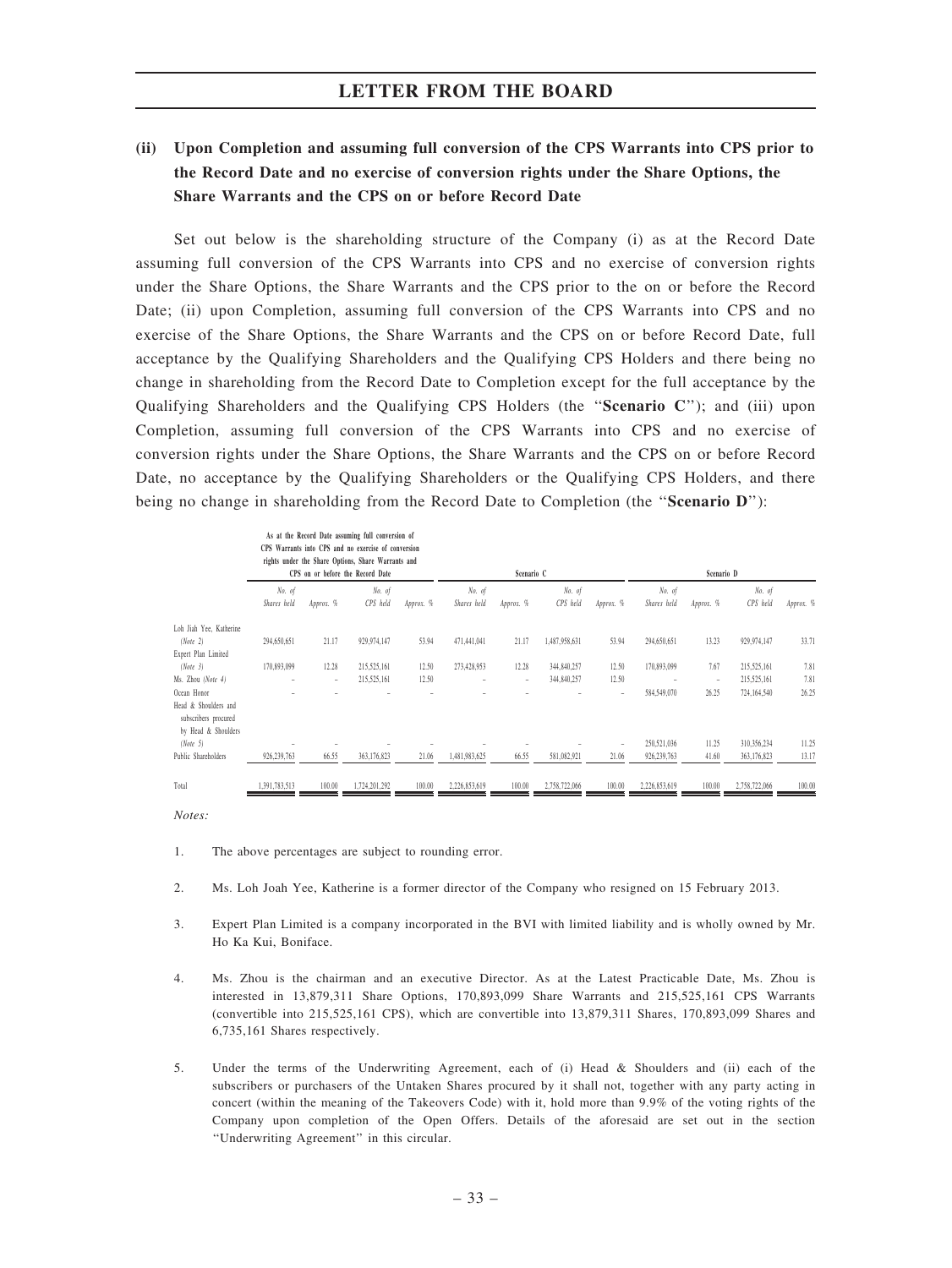## (iii) Upon Completion and assuming full conversion of the Share Options, the Share Warrants, the CPS and the CPS Warrants on or before Record Date

Set out below is the shareholding structure of the Company (i) as at the Record Date assuming full conversion of the Share Options, the Share Warrants, the CPS and the CPS Warrants on or before the Record Date; (ii) upon Completion, assuming full conversion of the Share Options, the Share Warrants, the CPS and the CPS Warrants, full acceptance by the Qualifying Shareholders and the Qualifying CPS Holders and there being no change in shareholding from the Record Date to Completion except for the full acceptance by the Qualifying Shareholders and the Qualifying CPS Holders (the "Scenario E"); and (iii) upon Completion, assuming full conversion of the Share Options, the Share Warrants, the CPS and the CPS Warrants, no acceptance by the Qualifying Shareholders or the Qualifying CPS Holders, and there being no change in shareholding from the Record Date to Completion (the "Scenario F"):

|                              |                                           | As at the Record Date assuming full conversion of<br>Share Options, CPS, Share Warrants, |          |                          |                  |            |                          |                          |                  |           |          |           |
|------------------------------|-------------------------------------------|------------------------------------------------------------------------------------------|----------|--------------------------|------------------|------------|--------------------------|--------------------------|------------------|-----------|----------|-----------|
|                              | CPS Warrants on or before the Record Date |                                                                                          |          |                          |                  | Scenario E |                          |                          | Scenario F       |           |          |           |
|                              | No. of                                    | No. of                                                                                   |          | No. of                   | No. of           |            |                          | No. of                   |                  | No. of    |          |           |
|                              | Shares held                               | Approx. %                                                                                | CPS held | Approx. %                | Shares held      | Approx. %  | CPS held                 | Approx. %                | Shares held      | Approx. % | CPS held | Approx. % |
| Loh Jiah Yee, Katherine      |                                           |                                                                                          |          |                          |                  |            |                          |                          |                  |           |          |           |
| (Note 2)                     | 323,712,343                               | 19.54                                                                                    | $\sim$   | $\overline{\phantom{a}}$ | 517,939,747      | 19.54      |                          | $\overline{\phantom{0}}$ | 323,712,343      | 12.21     |          |           |
| Expert Plan Limited (Note 3) | 177,628,260                               | 10.72                                                                                    | $\sim$   | $\overline{\phantom{a}}$ | 284, 205, 216    | 10.72      | $\overline{\phantom{a}}$ | $\overline{\phantom{a}}$ | 177,628,260      | 6.70      |          |           |
| Ms. Zhou (Note 4)            | 191,507,571                               | 11.56                                                                                    | $\sim$   | $\overline{a}$           | 306.412.113      | 11.56      | $\overline{\phantom{a}}$ | $\overline{\phantom{a}}$ | 191,507,571      | 7.22      |          |           |
| Mung Wai Ming (Note 5)       | 13,879,311                                | 0.84                                                                                     | $\sim$   | $\sim$                   | 22,206,897       | 0.84       | $\overline{\phantom{a}}$ | $\overline{\phantom{a}}$ | 13,879,311       | 0.52      |          |           |
| Ocean Honor                  |                                           |                                                                                          |          |                          |                  |            |                          | $\overline{\phantom{a}}$ | 695,796,804      | 26.25     |          |           |
| Head & Shoulders and         |                                           |                                                                                          |          |                          |                  |            |                          |                          |                  |           |          |           |
| subscribers procured by      |                                           |                                                                                          |          |                          |                  |            |                          |                          |                  |           |          |           |
| Head & Shoulders             |                                           |                                                                                          |          |                          |                  |            |                          |                          |                  |           |          |           |
| (Note 6)                     |                                           |                                                                                          |          |                          |                  |            |                          | $\overline{\phantom{a}}$ | 298,198,632      | 11.25     |          |           |
| Public Shareholders          | 949,931,579                               | 57.34                                                                                    |          |                          | $-1,519,890,527$ | 57.34      |                          | $\overline{\phantom{a}}$ | 949,931,579      | 35.85     |          |           |
| Total                        |                                           |                                                                                          |          |                          |                  |            |                          |                          |                  |           |          |           |
|                              | 1,656,659,064                             | 100.00                                                                                   |          |                          | $-2,650,654,500$ | 100.00     |                          |                          | $-2,650,654,500$ | 100.00    |          |           |

- 1. The above percentages are subject to rounding error.
- 2. Ms. Loh Joah Yee, Katherine is a former director of the Company who resigned on 15 February 2013.
- 3. Expert Plan Limited is a company incorporated in the BVI with limited liability and is wholly owned by Mr. Ho Ka Kui, Boniface.
- 4. Ms. Zhou is the chairman and an executive Director. As at the Latest Practicable Date, Ms. Zhou is interested in 13,879,311 Share Options, 170,893,099 Share Warrants and 215,525,161 CPS Warrants (convertible into 215,525,161 CPS), which are convertible into 13,879,311 Shares, 170,893,099 Shares and 6,735,161 Shares respectively.
- 5. Mr. Mung Wai Ming is an executive Director. As at the Latest Practicable Date, Mr. Mung Wai Ming is interested in 13,879,311 Share Options, which are convertible into 13,879,311 Shares.
- 6. Under the terms of the Underwriting Agreement, each of (i) Head & Shoulders and (ii) each of the subscribers or purchasers of the Untaken Shares procured by it shall not, together with any party acting in concert (within the meaning of the Takeovers Code) with it, hold more than 9.9% of the voting rights of the Company upon completion of the Open Offers. Details of the aforesaid are set out in the section ''Underwriting Agreement'' in this circular.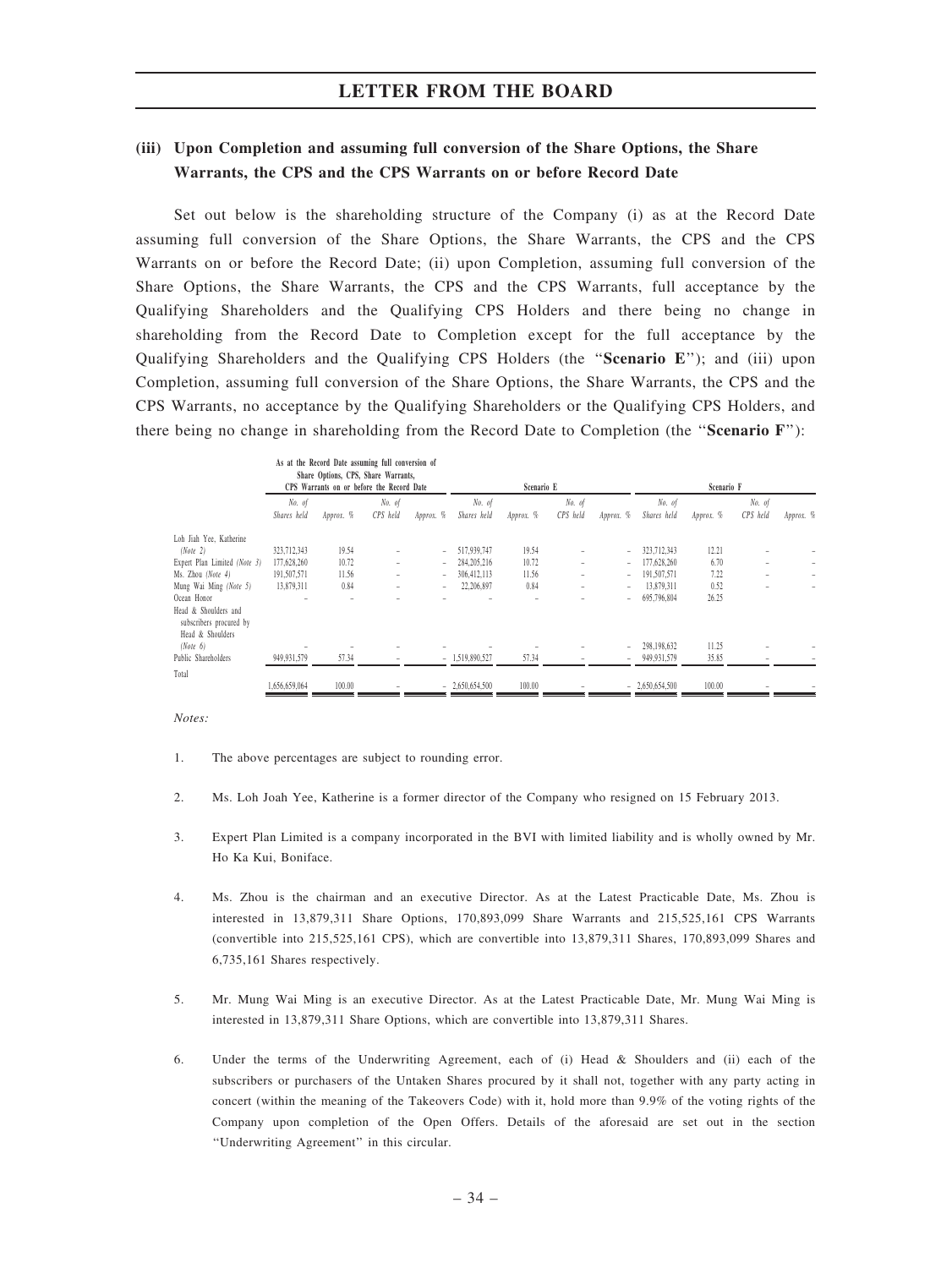#### REASONS FOR THE OPEN OFFERS AND USE OF PROCEEDS

The Group is principally engaged in (i) provision of tree felling and clearing services; (ii) sustainable management of and investment in natural forests, timber and wood processing, trading and sales of forestry and timber products; (iii) manufacturing and sale of timber products including but not limited to wooden door, furniture and wooden flooring; (iv) the business of licensed travel agent under the Travel Agents Ordinance; and (v) property investment.

The Company will raise not less than approximately HK\$44.5 million and not more than approximately HK\$53.0 million before expenses from the Share Open Offer. Pursuant to the terms of the CPS, if the Company makes any offer by way of rights of Shares to all Shareholders, the Company shall offer CPS to the CPS Holders at the same time and on the same terms as the Shares are offered. Accordingly, the Company has also extended the CPS Open Offer to the CPS Holders. The Company will raise not more than approximately HK\$1.7 million before expenses from the CPS Open Offer assuming that all CPS Warrants holders converted their CPS Warrants into CPS and no CPS Holder converted its CPS into Shares after the date of the announcement and prior to the Record Date. As the maximum number of Offer Shares to be issued has already taken into account, among other things, the effect that all CPS Warrants holders converted their CPS Warrants into CPS and all CPS Holders converted their CPS into Shares, in aggregate, the Company will raise not less than approximately HK\$46.2 million and not more than approximately HK\$53.0 million before expenses from the Open Offers.

The net proceeds from Open Offers are estimated to be not less than approximately HK\$42.8 million and not more than approximately HK\$49.6 million. The Company intends to apply the net proceeds from Open Offers as to: (i) approximately HK\$16.5 million will be reserved for repayment of indebtedness, including the promissory notes that had been fall due on 31 July 2013, the Accrued Interests and part of the amount due to Shareholders which bears interest of 5% per annum and is payable within 2014. The outstanding balance of the promissory notes and the Accrued Interests is approximately HK\$7,862,178 (including accrued interests) and HK\$4,045,761.62 respectively as at the Latest Practicable Date. The balance of approximately HK\$4.6 million will be applied for repayment of part of the amount due to Shareholders; (ii) approximately HK\$16.5 million will be reserved for future investments opportunities, including but not limited to property investment, as and when suitable opportunities arise; and (iii) the balance for general working capital of the Group, including but not limited to, payments of corporate and operating expenses. As at the Latest Practicable Date, the Company has not identified any new business/investment opportunities and has not entered into any negotiations for acquisition or investment.

Based on the net proceed of not less than approximately HK\$41.2 million and not more than approximately HK\$49.6 million from the Share Open Offer, the net price of each Offer Share is not less than approximately HK\$0.2960 and not more than approximately HK\$0.2992. Based on the maximum net proceed of approximately HK\$1.6 million from the CPS Offer divided by the maximum number of the Offer CPS, the net price of each Offer CPS is not more than approximately HK\$0.0093.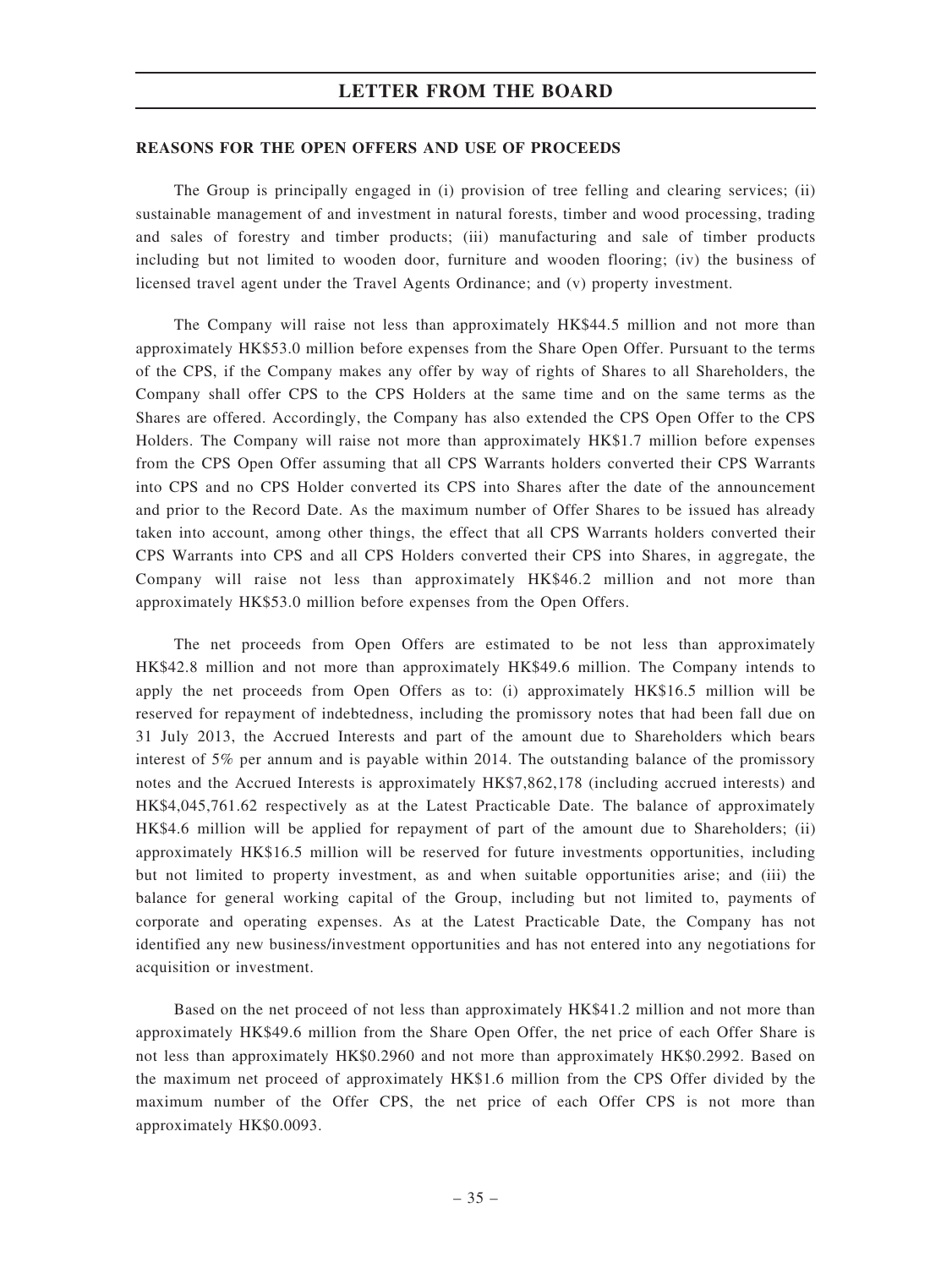In determining the respective subscription prices and the offer basis for the Share Offer and the CPS Offer, the Directors have taken into account, among other things, the necessary funding needs of the Group as mentioned in paragraphs above, the requirement for the Company to make a comparable offer to CPS Holders pursuant to the terms of the CPS, the par value of CPS of HK\$0.01 each and conversion ratio of one CPS to 0.03125 Share and the prevailing market price of the Shares. Since no CPS could be issued below its par value of HK\$0.01 each and given the conversion ratio of one CPS to 0.03125 Share, the lowest possible subscription price per Offer Share could therefore be no less than HK\$0.32. The Directors noted that the subscription price of HK\$0.32 per Offer Share represents a significant premium over the prevailing market price of the Share, and in order to encourage the participation of the Qualifying Shareholders in the Share Offer, a bonus issue of the Shares is therefore proposed at the same time to reduce the effective subscription price and accordingly increase the attractiveness of the Share Offer. The Open Offers will strengthen the Company's capital base and enhance its financial position. The Open Offers will also provide the Qualifying Shareholders and the Qualifying CPS Holders with an opportunity to maintain their respective pro rata equity interests in the Company and to participate in the future growth and development of the Company. In addition, the issue of Bonus Shares and Bonus CPS will be an additional incentive for the Shareholders and the CPS Holders to take part in the Open Offers. In this regard, the Directors consider that the Open Offers are in the interests of the Group and the Shareholders as a whole.

#### FINANCIAL AND TRADING PROSPECT OF THE GROUP

The Group is principally engaged in (i) provision of tree felling services; (ii) sustainable forest management; (iii) manufacturing and sale of timber products including but not limited to wooden door, furniture and wooden flooring; (iv) the business of licensed travel agent under the Travel Agents Ordinance; and (v) property investment.

As disclosed in the Company's annual report for the year ended 31 March 2013 (''AR 2013''), the Group's business has been facing successive challenges due to the prolonged instability of the global economic condition. The demand for the Group's timber products remains sluggish. The revenue of the Group in continuing operations was decreased by approximately 33.79% to approximately HK\$76.6 million for year ended 31 March 2013.

It was stated in AR 2013 that the business environment continued to be difficult for the Group in Brazil. In March 2012, the Board decided to suspend the tree felling and sustainable forest management operations in Brazil and as at the Latest Practicable Date, the Group's tree felling and sustainable forest management operations in Brazil remained suspended.

As mentioned in AR 2013, demand for the Group's timber products remains sluggish as the slowdown of the economy and real estate sector has continued. In such circumstances, the Company expects that the Group's operations in Zhongshan, being the manufacturing and sales of timber products, would likely to continue to be disappointing.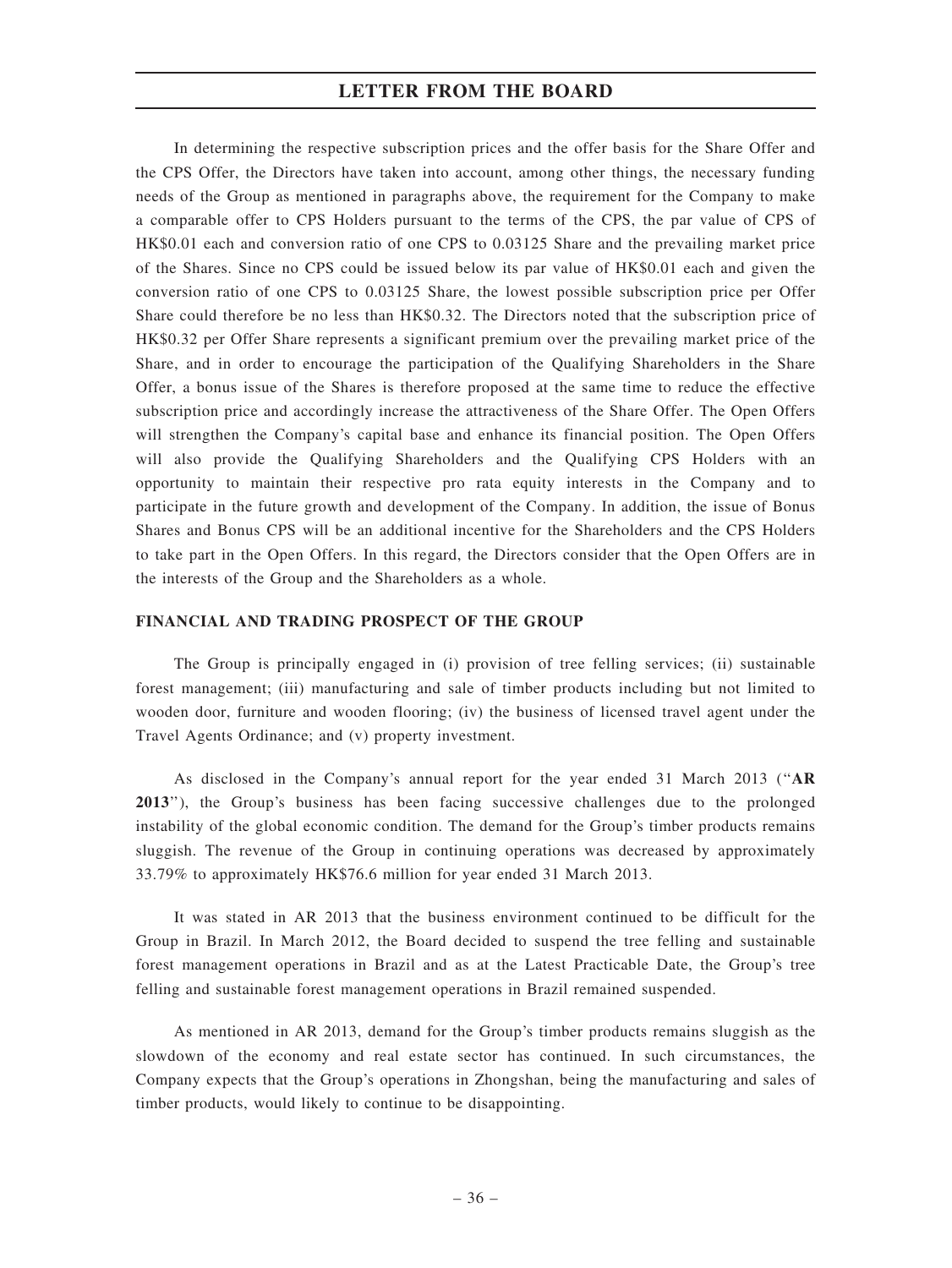The Directors believe that the uncertain market conditions and poor demand for timber products would continue to affect the Group's near term outlook for its existing businesses. The Group has carried out aggressive cost cutting measures and will continue to tightly manage all expenses in the period ahead.

As disclosed in the announcement of the Company dated 11 January 2013 and the prospectus of the Company dated 11 April 2013 in relation to March Open Offers, the Company entered into a non-binding memorandum of understanding with a potential seller on 10 January 2013 relating to the grant of an exclusive right by the potential seller to the Company to proceed with a possible acquisition of a property management company in Guangzhou, the PRC (the ''Possible Acquisition''). However, no formal agreement had been reached by the parties before the expiry of the memorandum of understanding on 10 July 2013 and accordingly, the memorandum of understanding has lapsed and the Possible Acquisition did not proceed.

On 5 December 2013, the Company announced the acquisition of a 95% equity interest in Travel Inn Limited completion of which took place on 18 February 2014 in accordance with the terms and conditions of the Sale and Purchase Agreement. Upon completion of the acquisition, Travel Inn Limited has become a 95% owned subsidiary of the Company, and the financial results and assets and liabilities of Travel Inn Limited will be consolidated into the financial statements of the Group. Travel Inn Limited is a licensed travel agent under the Travel Agents Ordinance of Hong Kong and is principally engaged in the provision of travel packages, including but not limited to airline ticketing, hotel and accommodation bookings, cruise holidays and other transportation arrangements, to retail customers in Hong Kong. Despite the keen competition in the market, the sale performance of the Group's travel business from the retail customers has remained stable following completion of the Sale and Purchase Agreement on 18 February 2014. The Company is positive about the outlook of travel industry in Hong Kong and will put efforts and resources in maintaining the operation of the Group's travel business.

In addition, the Company acquired the entire equity interest in Good Magic Limited, an investment holding company which holds 3 residential properties (the "Properties") in Hong Kong. The Properties are currently leased out to 3 different tenants who are third parties independent to the Company. The tenancy agreements on the Properties are expiring on 14 May 2014, 4 June 2015 and 30 April 2015 respectively, and the aggregate monthly rentals receivable from the lease of the Properties are HK\$53,600.

The acquisition of Travel Inn Limited and Good Magic Limited enable the Company to diversify into the businesses of licensed travel agent under the Travel Agents Ordinance and property investment and broaden the income base of the Group.

The Group will continue to devote its resources in the operation of travel agent business and property investment business. At the same time, the Group will also continue to identify new business opportunities with the view to diversify its business portfolio and improve Shareholders' value. The Company will give priority to consider investment opportunity(ies) that can provide the Group with a stable revenue stream as and when suitable opportunities arise.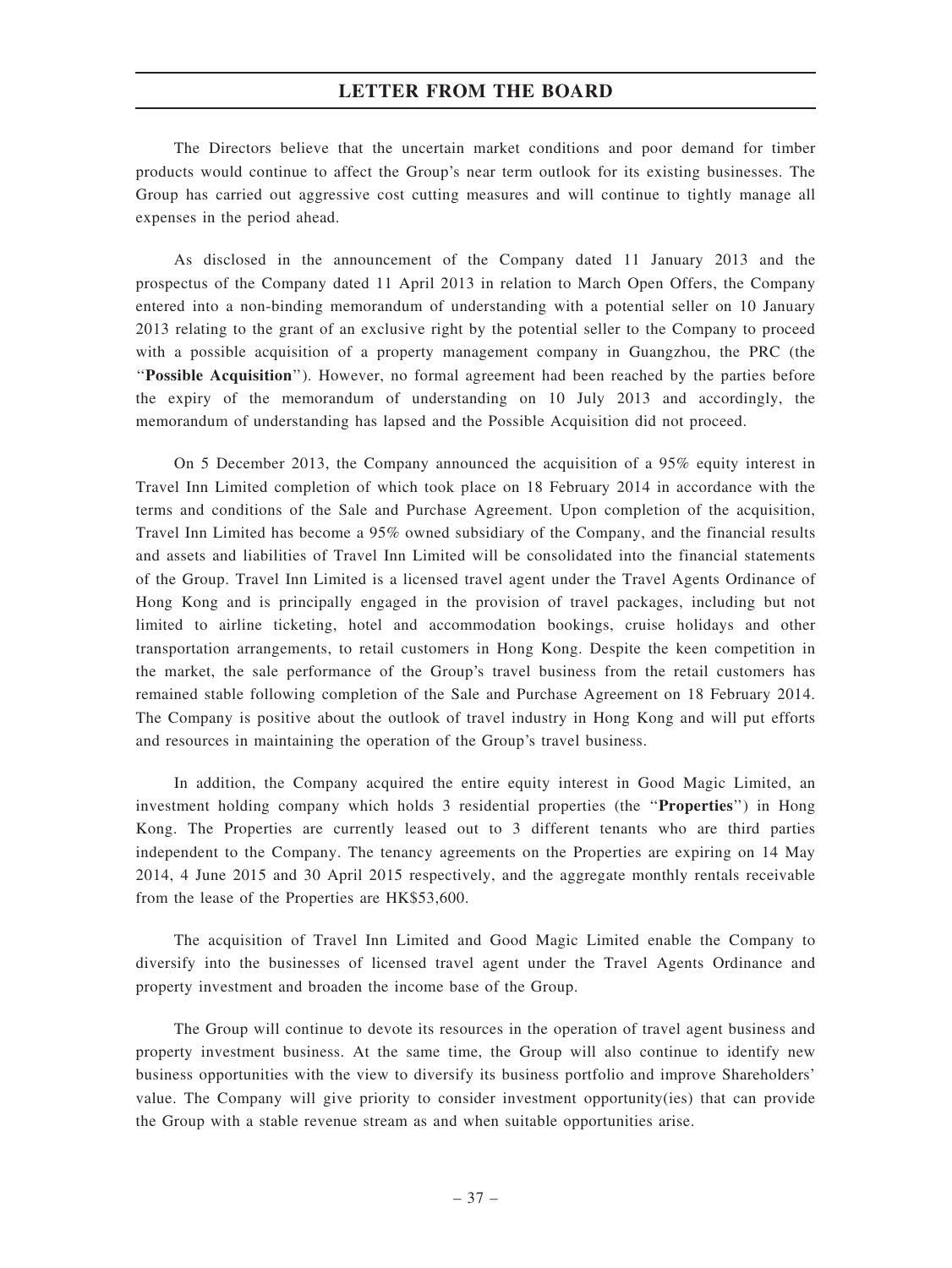#### PREVIOUS FUND RAISING EXERCISES OF THE COMPANY

Reference is made to the announcement of the Company dated 21 February 2013 in relation to the February Open Offers which were subsequently terminated on 18 March 2013. As a result of the termination, the Company has not raised any funds from the February Open Offers.

In addition, with reference to the announcements of the Company dated 18 March 2013 and 6 May 2013, respectively, the Company has completed the March Open Offers and raised gross proceeds of approximately HK\$65.3 million.

As stated in the prospectus of the Company dated 11 April 2013, the Company intended to apply the net proceeds of approximately HK\$60.8 million from the March Open Offers as to (i) 20% (approximately HK\$12.2 million) for the general working capital of the Group such as daily operations of the Group; (ii) 60% (approximately HK\$36.4 million) for partial repayment of the indebtedness of the Group; and (iii) 20% (approximately HK\$12.2 million) for investments in new business should any suitable opportunities arise. As at the Latest Practicable Date, approximately HK\$44.0 million has been utilised for repayment of the indebtedness of the Group (the deviation from the intended amount of HK\$36.4 million was due to the full repayment on 8 May 2013 of a loan that bore interest of 18% per annum. Due to the low interest rate environment in 2013, the Board considers that it is in the interest of the Company to apply available funding to fully settle such high interest-bearing loan), approximately HK\$1.2 million has been utilised for the acquisition of a 95% equity interest in Travel Inn Limited (details of such acquisition are set out in the Company's announcement dated 5 December 2013), approximately HK\$0.4 million has been utilised for the acquisition of the entire equity interest in Good Magic Limited which holds 3 residential properties in Hong Kong in January 2014, approximately HK\$5.9 million has been utilised for general working capital of the Group and the rest of the net proceeds of approximately HK\$9.3 million are intended to be utilised as the general working capital of the Group such as daily operations of the Group.

Furthermore, reference is also made to the announcement of the Company dated 5 July 2013 in relation to the July Open Offers which was subsequently terminated on 23 August 2013. As a result of the termination, the Company has not raised any funds from the July Open Offers.

Save for the aforesaid, the Company did not conduct other fund raising activity in the past 12 months immediately preceding the Latest Practicable Date.

#### ADJUSTMENTS TO THE CONVERTIBLE SECURITIES

As at the Latest Practicable Date, the Company had 28,192,819 outstanding Share Options and 182,801,443 outstanding Share Warrants.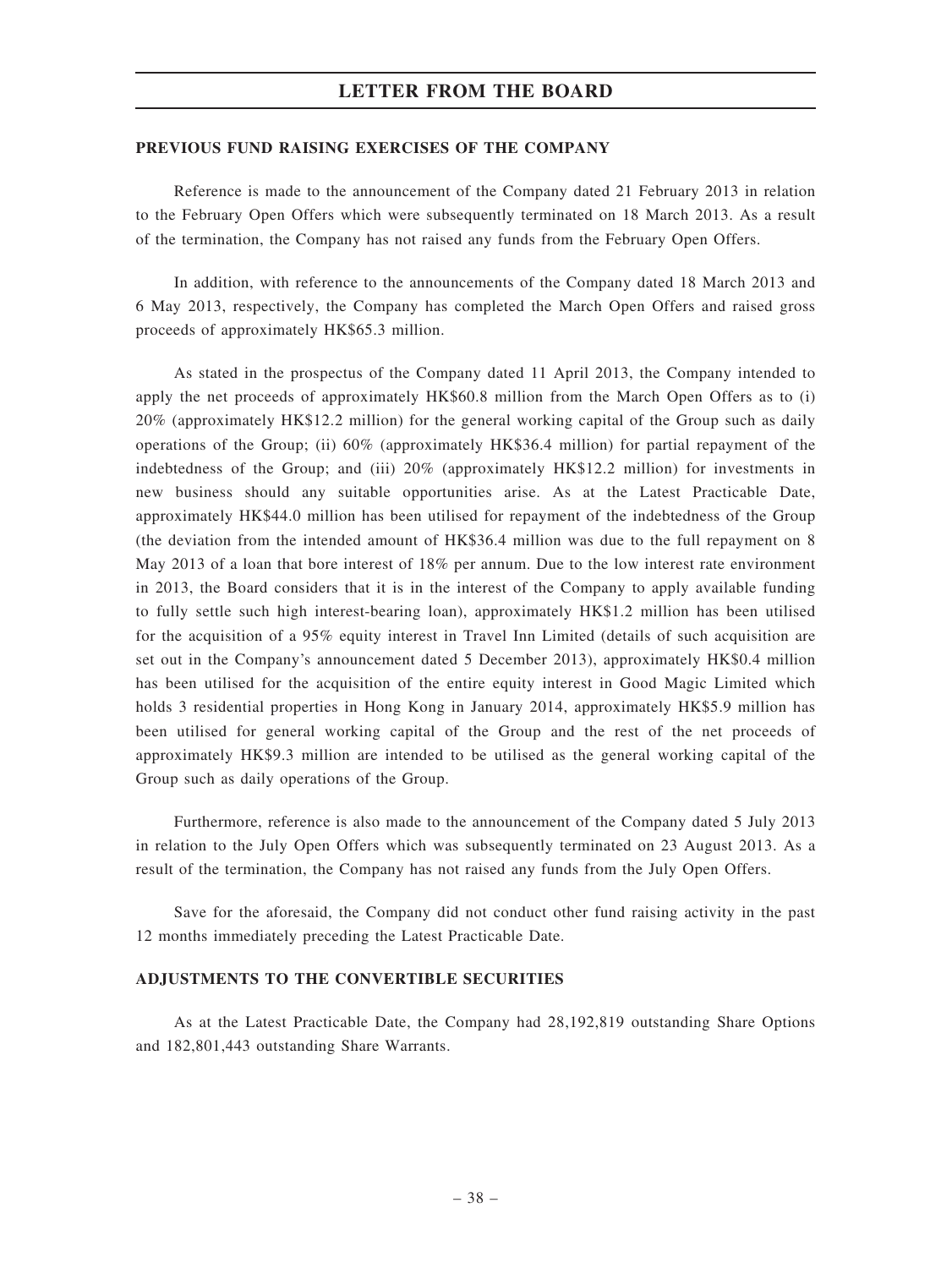As a result of the Open Offers, there may be certain adjustments to the exercise prices and numbers of the outstanding Share Options and the Share Warrants pursuant to the relevant terms of the Share Option Scheme and the Share Warrants. Pursuant to the terms of the Share Warrants and the Share Options, the final results of adjustments (if any) to the subscription prices of the Share Warrants and the Share Options are subject to confirmation by the auditors for the time being or an investment or merchant bank of repute (to be appointed by the Company) or an independent financial adviser (in respect of Share Options only) and will become effective following Completion. Further details of final results of the adjustments (if any) to the subscription prices of the Share Warrants and the Share Options will be disclosed by the Company in further announcement(s) as and when appropriate.

# PROPOSED GRANT OF SPECIFIC MANDATE TO ISSUE SHARES AND POSSIBLE CONNECTED TRANSACTION

On 18 March 2013, the Company announced the March Open Offers for shares and CPS on the basis of, respectively, (i) one offer share for every six then existing shares with an issue of one bonus share warrant for every offer share subscribed; and (ii) one offer CPS for every six CPS with an issue of one bonus CPS Warrant for every offer CPS subscribed.

As disclosed in the prospectus of the Company dated 11 April 2013 in relation to March Open Offers, the conversion shares to be allotted and issued on the exercise of the conversion/ subscription rights attaching to the 215,525,161 offer CPS (the "Then Offer CPS"), 215,525,161 bonus CPS (which to be allotted and issued upon exercise of the CPS Warrants, the ''Then Bonus CPS'') and the 1,180,938,718 Share Warrants issued under the March Open Offers, will be issued under the 2013 General Mandate which authorised the Directors to allot and issue up to 1,417,126,462 new Pre-consolidated Shares (equivalent to 236,187,743 new Shares following the Share Consolidation which became effective on 2 October 2013).

In view of the Open Offers and based on preliminary assessment of the Company according to the relevant adjustments requirements as set out in the terms and conditions of the Share Warrants, the Company notes that the subscription price of the Share Warrants is expected to be adjusted from HK\$0.3204 per Share Warrant to HK\$0.2429 per Share Warrant and accordingly, based on the outstanding Share Warrants in the aggregate nominal value of approximately HK\$58,569,582.18 as at the Latest Practicable Date, the number of Shares to be allotted and issued upon exercise of the subscription rights attaching to the outstanding Share Warrants would be adjusted from 182,801,443 Shares (based on the subscription price of HK\$0.3204 per Share Warrant) to 241,126,317 Shares (based on the preliminary estimated adjusted subscription price of HK\$0.2429 per Share Warrant), as a result of the Open Offers. In such circumstances, the adjusted number of conversion Shares to be issued under the outstanding Share Warrants, together with the number of conversion Shares to be issued upon the exercise of the Then Offer CPS and the Then Bonus CPS (which will remain unchanged as a result of the Open Offers), are expected to exceed the total number of new Shares originally authorised and available to be issued under the 2013 General Mandate. In view of the above, an ordinary resolution will be proposed at the SGM to approve the Grant of Specific Mandate to allot and issue the Share Warrant Conversion Shares.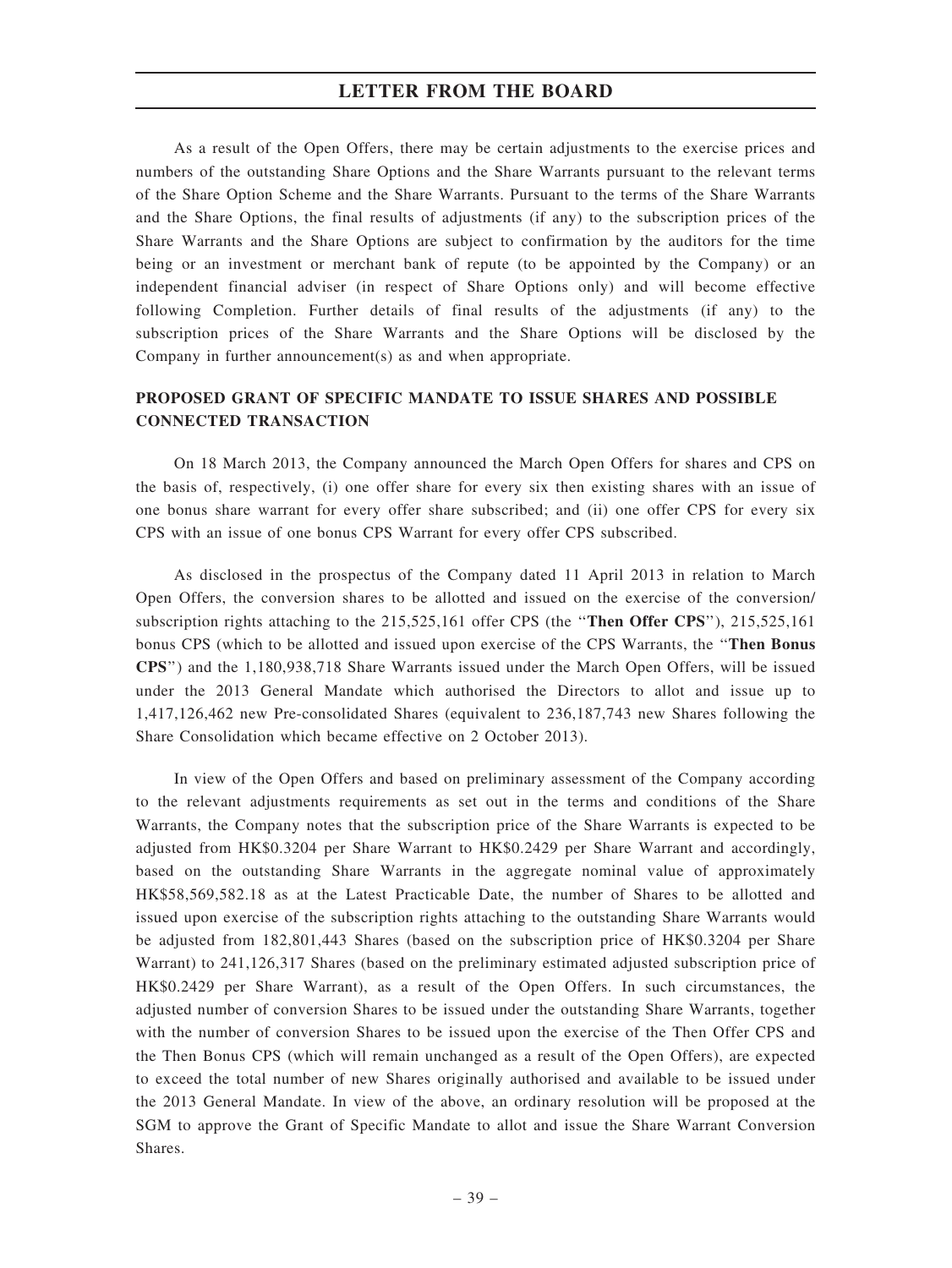Given the situation as detailed in the paragraphs above and in particular, the adjusted number of Share Warrant Conversion Shares as a result of the Open Offers will exceed the respective number of new Shares originally authorised and available to be issued under the 2013 General Mandate, the Company will not be able to proceed with the Open Offers without the Grant of Specific Mandate. Having considered the reasons for the Open Offers including the funding needs of the Company as detailed in the section headed ''Reasons for the Open Offers and the issue of Bonus Shares and Bonus CPS and use of proceeds'' above, and that the Grant of Specific Mandate will allow the Company to issue any further additional Share Warrants Conversion Shares in case of any applicable adjustment(s) in accordance with the terms of the Share Warrants from time to time, the Directors consider that the Grant of Specific Mandate is fair and reasonable and in the interest of Company and the Shareholders as a whole.

Application will be made by the Company for the listing of, and permission to deal in, the Share Warrant Conversion Shares on the Stock Exchange.

Subject to the granting of the listing of, and permission to deal in, the Share Warrants Conversion Shares on the Stock Exchange, the Share Warrants Conversion Shares will be accepted as eligible securities by HKSCC for deposit, clearance and settlement in CCASS with effect from the commencement date of dealings in the Share Warrants Conversion Shares on the Stock Exchange or such other date as determined by HKSCC. Settlement of transactions between participants of the Stock Exchange on any trading day is required to take place in CCASS on the second trading day thereafter. All activities under CCASS are subject to the General Rules of CCASS and CCASS Operational Procedures in effect from time to time.

Shareholders should note that the abovementioned adjusted subscription prices and the corresponding adjusted number of conversion Shares relating to the Share Warrants are estimated based on the preliminary estimation of the Company only, and are subject to confirmation by the auditors or approved merchant bank (to be appointed by the Company).

Summary of the principal terms and conditions of the Share Warrants are set out below:-

| Issue date:                                                        | 7 May 2013                                                                                             |
|--------------------------------------------------------------------|--------------------------------------------------------------------------------------------------------|
| Outstanding nominal<br>value as at the Latest<br>Practicable Date: | approximately HK\$58,569,582.18                                                                        |
| Initial subscription price:                                        | HK\$0.0534 (subsequently adjusted to HK\$0.3204 following<br>the Share Consolidation became effective) |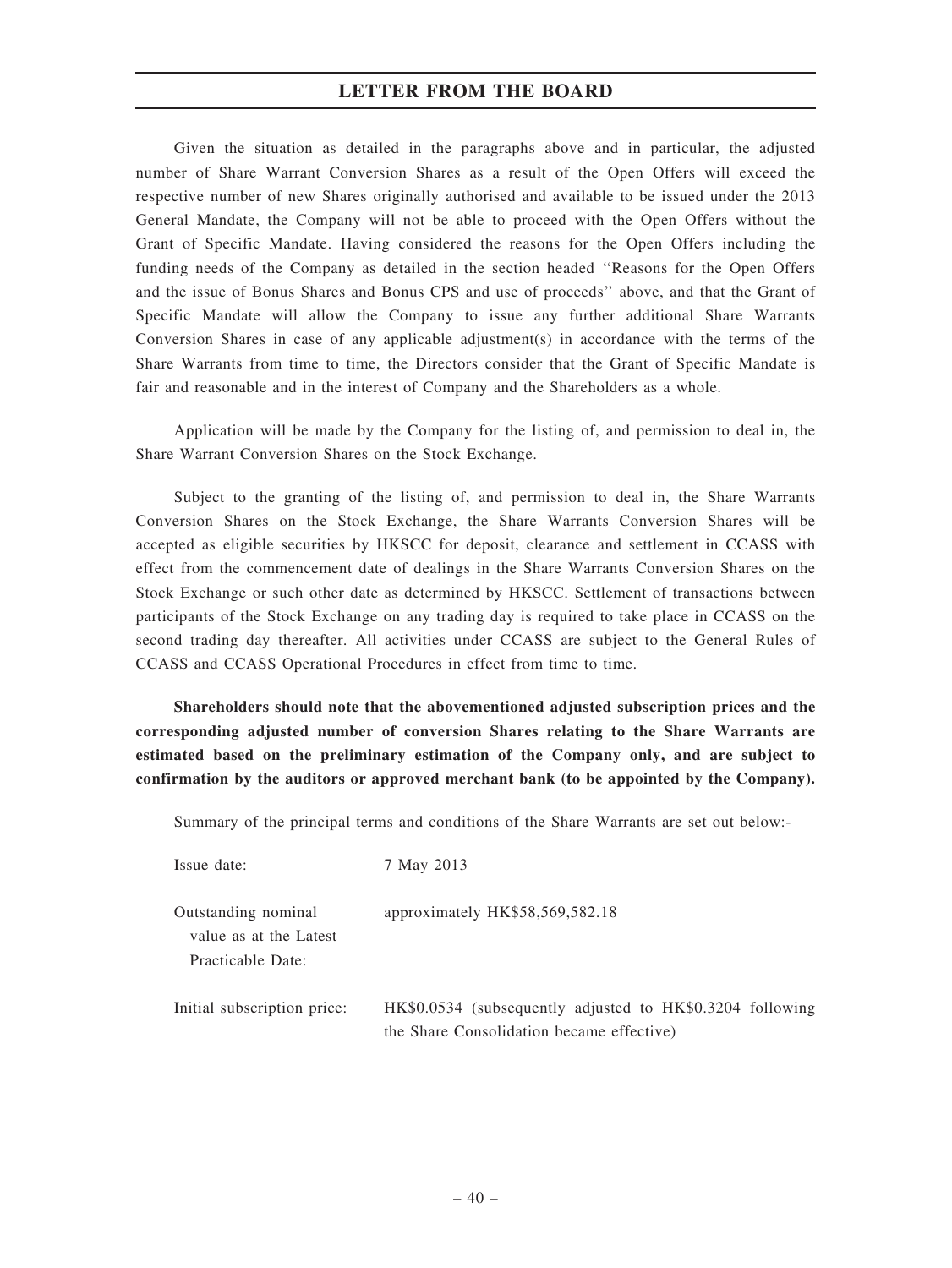- Subscription period: The Share Warrants may be exercised at any time between the date of issue and the date immediately preceding the date falling on the fifth anniversary of the date of issue of the Share Warrants (both dates inclusive).
- Subscription rights: The Share Warrants will entitle the holders to subscribe for conversion Shares at the initial subscription price of HK\$0.0534 (subsequently adjusted to HK\$0.3204 following the Share Consolidation became effective) per Share in cash, subject to adjustment(s) upon occurrence of usual adjustment events arising as a result of changes in the ordinary share capital of the Company including consolidation or subdivision of Shares, capitalisation of profits or reserves, capital distributions in cash or specie or subsequent issue of securities in the Company.

For easy reference, the adjustment mechanisms of the subscription price of the Share Warrants relating to the Open Offers are set out as follows:

if and whenever the Company shall offer to holders of Shares any new Shares for subscription by way of rights, or shall grant to holders of Shares any options or warrants to subscribe for Shares, at a price which is less than 90 percent of the market price at the date of the announcement of the terms of the offer or grant, the subscription price of the Share Warrants shall be adjusted by multiplying the subscription price of the Share Warrants in force immediately before the date of the announcement of such offer or grant by a fraction of which the numerator is the number of Shares in issue immediately before the date of such announcement plus the number of Shares which the aggregate of the amount (if any) payable for the rights, options or warrants and of the amount payable for the total number of Shares comprised therein would purchase at such market price and the denominator is the number of Shares in issue on such date of announcement plus the aggregate number of Shares offered for subscription or comprised in the options or warrants (such adjustment to become effective from the commencement of the day next following the record date for the offer or grant).

The Share Warrant Conversion Shares, when allotted and issued, will rank pari passu in all respects with the Shares then in issue.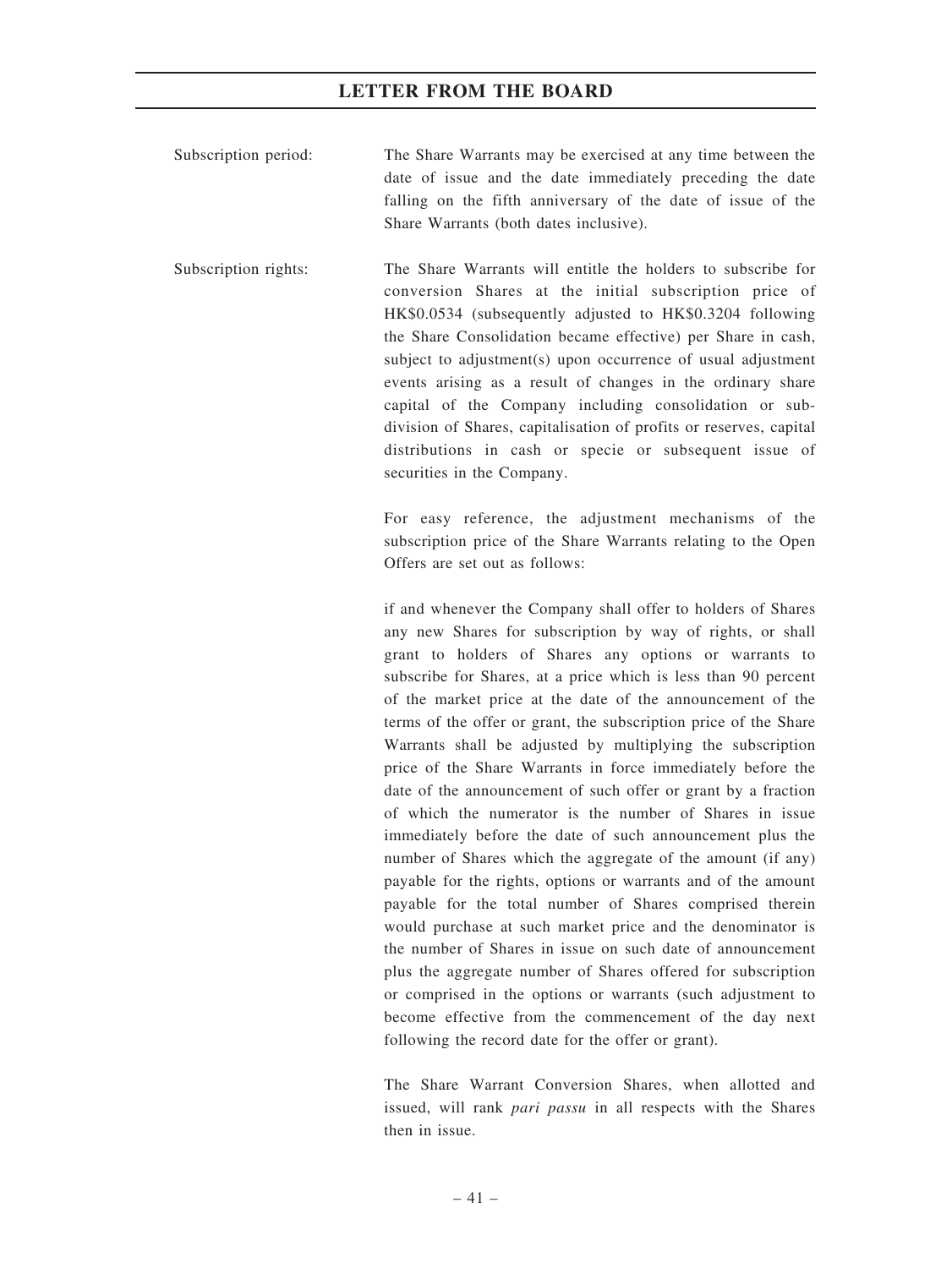As at the Latest Practicable Date, Ms. Zhou, being an executive Director, is currently one of the Share Warrant holders holding 170,893,099 Shares Warrants in aggregate nominal value of approximately HK\$54,754,149.13 (representing approximately 93.5% of the total outstanding Share Warrants). Accordingly, Ms. Zhou is a connected person of the Company and the Possible Share Issue will constitute a connected transaction under Chapter 14A of the Listing Rules and is subject to the approval by the CT Independent Shareholders at the SGM.

In view of the Open Offers, and based on preliminary assessment of the Company according to the relevant adjustments requirements as set out in the terms and conditions of the Share Warrants and the outstanding Share Warrants in the aggregate nominal value of approximately HK\$54,754,149.13 held by Ms. Zhou as at the Latest Practicable Date, the number of Shares to be allotted and issued upon the exercise of the subscription rights attaching to the outstanding Share Warrants held by Ms. Zhou would be adjusted from 170,893,099 Shares (based on the subscription price of HK\$0.3204 per Share Warrant) to 225,418,481 Shares (based on the preliminary estimated adjusted subscription price of HK\$0.2429 per Share Warrant), as a result of the Open Offers. The Directors consider that the terms of the Possible Share Issue are fair and reasonable.

Set out below is the shareholding structure of the Company (i) as at the Latest Practicable Date; (ii) assuming full conversion of the Share Warrants into Shares and no exercise of conversion rights under the Share Options, the CPS and the CPS Warrants before Completion; and (iii) assuming no exercise of conversion rights under the Share Options, the Share Warrants, the CPS and the CPS Warrants on or before Record Date, full acceptance by the Qualifying Shareholders and the Qualifying CPS Holders and full conversion of Share Warrants into Shares after Completion (based on the preliminary adjusted subscription price as a result of the Open Offers) but no exercise of conversion rights under the Share Options, the CPS and the CPS Warrants:

|                                                            |                       | As at the Latest Practicable Date | Assuming full conversion of<br>the Share Warrants into Shares and<br>no exercise of conversion rights under the Share Options,<br>the CPS and the CPS Warrants before Completion |            |                            |                |                    | Assuming no exercise of conversion rights<br>under the Share Options, the Share Warrants,<br>the CPS and the CPS Warrants on or<br>before Record Date, full acceptance<br>by the Qualifying Shareholders and<br>the Qualifying CPS Holders, and<br>assuming full conversion of Share Warrant into<br>Shares after Completion (based on the<br>preliminary adjusted subscription price<br>as a result of the Open Offers) but no exercise of<br>conversion rights under the Share Options, the CPS and<br>the CPS Warrants (Note 5) |                                             |               |                    |           |
|------------------------------------------------------------|-----------------------|-----------------------------------|----------------------------------------------------------------------------------------------------------------------------------------------------------------------------------|------------|----------------------------|----------------|--------------------|------------------------------------------------------------------------------------------------------------------------------------------------------------------------------------------------------------------------------------------------------------------------------------------------------------------------------------------------------------------------------------------------------------------------------------------------------------------------------------------------------------------------------------|---------------------------------------------|---------------|--------------------|-----------|
|                                                            | No. of<br>Shares held | Approx. %                         | No. of<br>CPS held                                                                                                                                                               | Approx. %  | No. of<br>Shares held      | Approx. %      | No. of<br>CPS held | Approx. %                                                                                                                                                                                                                                                                                                                                                                                                                                                                                                                          | No. of<br>Shares held                       | Approx. %     | No. of<br>CPS held | Approx. % |
| Loh Jiah Yee, Katherine<br>(Note 2)<br>Expert Plan Limited | 294,650,651           | 21.17                             | 929,974,147                                                                                                                                                                      | 61.64      | 294,650,651                | 18.71          | 929,974,147        | 61.64                                                                                                                                                                                                                                                                                                                                                                                                                                                                                                                              | 471,441,041                                 | 19.10         | 1,487,958,631      | 61.64     |
| (Note 3)<br>Ms. Zhou (Note 4)                              | 170,893,099           | 12.28                             | 215,525,161                                                                                                                                                                      | 14.29<br>۰ | 170,893,099<br>170,893,099 | 10.85<br>10.85 | 215,525,161        | 14.29<br>٠                                                                                                                                                                                                                                                                                                                                                                                                                                                                                                                         | 273,428,953<br>225,418,481<br>1,497,691,461 | 11.08<br>9.13 | 344,840,257        | 14.29     |
| Public Shareholders                                        | 926,239,763           | 66.55                             | 363,176,823                                                                                                                                                                      | 24.07      | 938,148,107                | 59.59          | 363,176,823        | 24.07                                                                                                                                                                                                                                                                                                                                                                                                                                                                                                                              | (Note 6)                                    | 60.69         | 581,082,921        | 24.07     |
| Total                                                      | 1,391,783,513         | 100.00                            | 1,508,676,131                                                                                                                                                                    | 100.00     | 1,574,584,956              | 100.00         | 1,508,676,131      | 100.00                                                                                                                                                                                                                                                                                                                                                                                                                                                                                                                             | 2,467,979,936                               | 100.00        | 2,413,881,809      | 100.00    |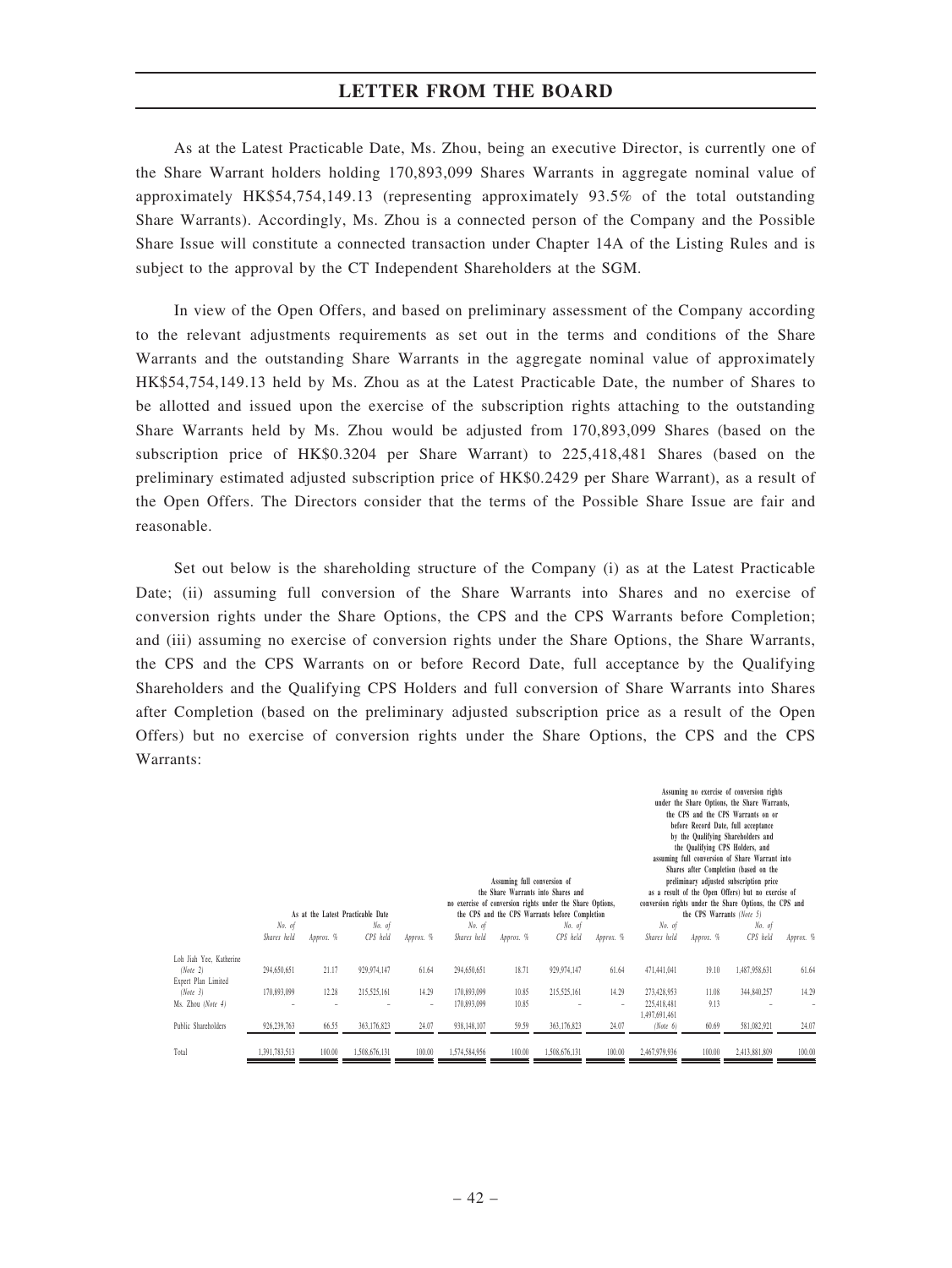Notes:

- 1. The above percentages are subject to rounding error.
- 2. Ms. Loh Joah Yee, Katherine is a former director of the Company who resigned on 15 February 2013.
- 3. Expert Plan Limited is a company incorporated in the BVI with limited liability and is wholly owned by Mr. Ho Ka Kui, Boniface.
- 4. Ms. Zhou is the chairman and an executive Director. As at the Latest Practicable Date, Ms. Zhou is interested in 13,879,311 Share Options, 170,893,099 Share Warrants and 215,525,161 CPS Warrants (convertible into 215,525,161 CPS), which are convertible into 13,879,311 Shares, 170,893,099 Shares and 6,735,161 Shares respectively.
- 5. In view of the Open Offers and based on preliminary assessment of the Company according to the relevant adjustments requirements as set out in the terms and conditions of the Share Warrants, the subscription price of the Share Warrants is expected to be adjusted from HK\$0.3204 per Share Warrant to HK\$0.2429 per Share Warrant as a result of the Open Offers.
- 6. Assuming no exercise of conversion rights under the Share Options, the Share Warrants, the CPS and the CPS Warrants on or before Record Date, full acceptance by the Qualifying Shareholders, and full conversion of Share Warrants after Completion (based on the preliminary adjusted subscription price) but no exercise of the Share Options and the CPS, the number of Shares held by public Shareholders will increase by (i) 92,623,977 Offer Shares; (ii) 463,119,885 Bonus Shares; and (iii) 15,707,836 Share Warrant Conversion Shares.

Shareholders are reminded that the Grant of Specific Mandate and the Possible Share Issue are resolution(s) proposed to the Shareholders, and are independent of and not conditional upon the Open Offers.

#### GENERAL

As the Open Offers will increase the issued share capital of the Company by more than 50%, pursuant to the Listing Rules, any controlling Shareholders and their associates or, where there are no controlling Shareholders, the Directors (excluding the independent non-executive Directors), the chief executive of the Company and their respective associates will abstain from voting in favour of the resolutions relating to the Open Offers. As at the Latest Practicable Date, there is no controlling Shareholder. Accordingly, the Directors (excluding the independent nonexecutive Directors), the chief executive of the Company and their respective associates will abstain from voting in favour of the resolution(s) relating to the Open Offers at the SGM.

Subject to the approval of the Open Offers by the Independent Shareholders at the SGM, the Prospectus Documents setting out details of the Open Offers will be despatched to the Qualifying Shareholders and the Qualifying CPS Holders on the Posting Date and the Prospectus will be despatched to the Excluded Shareholders and the Excluded CPS Holders for information only.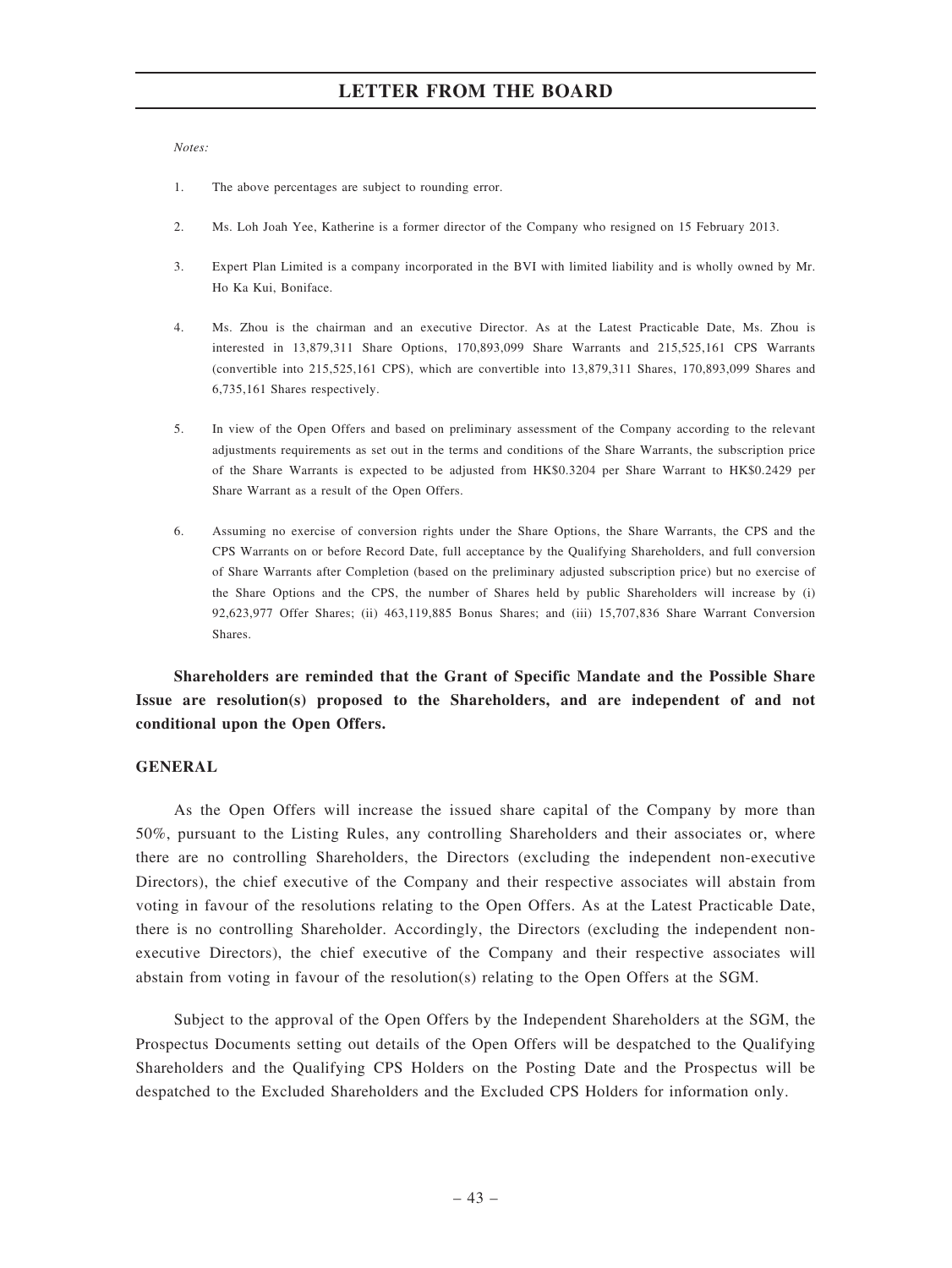Ms. Zhou, being an executive Director, is currently one of the Share Warrant holders holding 170,893,099 Shares Warrants (representing approximately 93.5% of the total outstanding Share Warrants) as at the Latest Practicable Date. Accordingly, Ms. Zhou is a connected person of the Company and the Possible Shares Issue will constitute a connected transaction under Chapter 14A of the Listing Rules. Accordingly, Ms. Zhou has abstained from voting on the board resolution relating to the Possible Share Issue. As at the Latest Practicable Date, save for Ms. Zhou's interests in 13,879,311 Share Options, 170,893,099 Share Warrants and 215,525,161 CPS Warrants (convertible into 215,525,161 CPS), which are convertible into 13,879,311 Shares, 170,893,099 Shares and 6,735,161 Shares respectively, Ms. Zhou and her associates do not hold any Shares. Therefore, no Shareholder is required to abstain from voting on the resolution to be proposed at the SGM in relation to the Proposed Share Issue as at the Latest Practicable Date.

To the best of the Directors' knowledge, there had been no voting trust or other agreement or arrangement or understanding entered into by or binding upon any such Shareholders, and no obligation or entitlement of any such Shareholders whereby any one of them has or may temporarily or permanently passed control over the exercise of the voting right in respect of their respective interest in the Company to a third parties either especially or on a case-by-case basis.

#### NOTICE OF THE SGM

Set out on pages SGM-1 to SGM-4 of this circular is a notice of the SGM to be held at 20/F, Infinitus Plaza, 199 Des Voeux Road Central, Sheung Wan, Hong Kong on Friday, 4 April 2014 at 11:00 a.m. at which resolutions will be proposed to approve, among other things, the Open Offers, the Grant of Specific Mandate and the Possible Share Issue. Whether or not you are able to attend the SGM, you are requested to complete the enclosed form of proxy in accordance with the instructions printed thereon and return to the registrar of the Company as soon as practicable and in any event not later than 48 hours before the time appointed for the holding of the SGM or any adjournment thereof (as the case may be). Completion and return of the form of proxy will not preclude you from attending and voting in person at the SGM or any adjournment thereof (as the case may be) should you so wish and in such case, the form of proxy shall be deemed to be revoked.

# RECOMMENDATION

The Independent Board Committee has been established by the Company to advise (i) the Independent Shareholders as to whether the terms of the Open Offers are fair and reasonable and on how to vote on the relevant resolution(s) at the SGM; and (ii) the CT Independent Shareholders as to whether the terms of the Possible Share Issue are fair and reasonable and on how to vote on the relevant resolution(s) at the SGM, taking into account the recommendations of the independent financial adviser. Veda Capital Limited has been appointed as the independent financial adviser to advise the Independent Board Committee, the Independent Shareholders and the CT Independent Shareholders in these regards.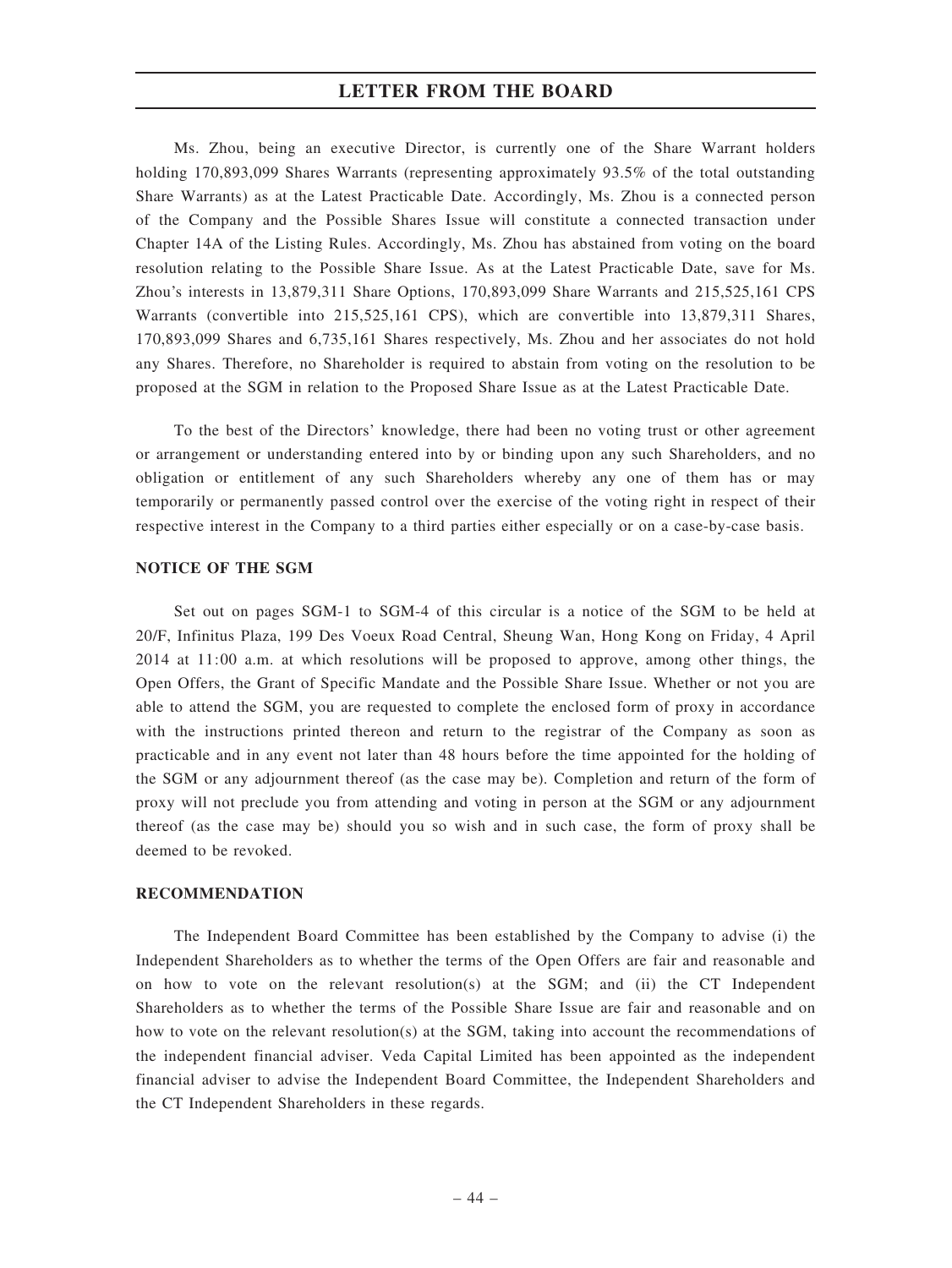Your attention is drawn to the letter from the Independent Board Committee set out on pages 46 to 47 of this circular which contains its recommendation to the Independent Shareholders in relation to the Open Offers and its recommendation to the CT Independent Shareholder in relation to the Possible Share Issue, and the letter from the Independent Financial Adviser set out on pages 48 to 66 of this circular which contains its advice to the Independent Board Committee, the Independent Shareholders and the CT Independent Shareholders. The Independent Board Committee, having taken into account the advice of the Independent Financial Adviser, considers that the terms of the Open Offers and the Possible Share Issue are fair and reasonable, and are in the interests of the Company and the Shareholders as a whole. Accordingly, the Independent Board Committee recommends (i) the Independent Shareholders to vote in favour of the resolution relating to the Open Offers; and (ii) the CT Independent Shareholders to vote in favour of the resolution relating to the Possible Share Issue at the SGM.

The Directors consider that the terms of the Open Offers, the Grant of Specific Mandate and the Possible Share Issue are fair and reasonable and in the interests of the Company and the Shareholders as a whole. Accordingly, the Directors recommend the Shareholders to vote in favour of the relevant resolutions to be proposed at the SGM.

# SUBSTANTIAL SHAREHOLDERS AND THEIR ENTITLEMENTS

As at the Latest Practicable Date, the Board had not received any information from any substantial Shareholders regarding their intention to accept or forfeit their entitlements under the Open Offers.

### FURTHER INFORMATION

Your attention is drawn to the financial and general information set out in the appendices to this circular.

> By order of the Board Sustainable Forest Holdings Limited Zhou Jing Chairman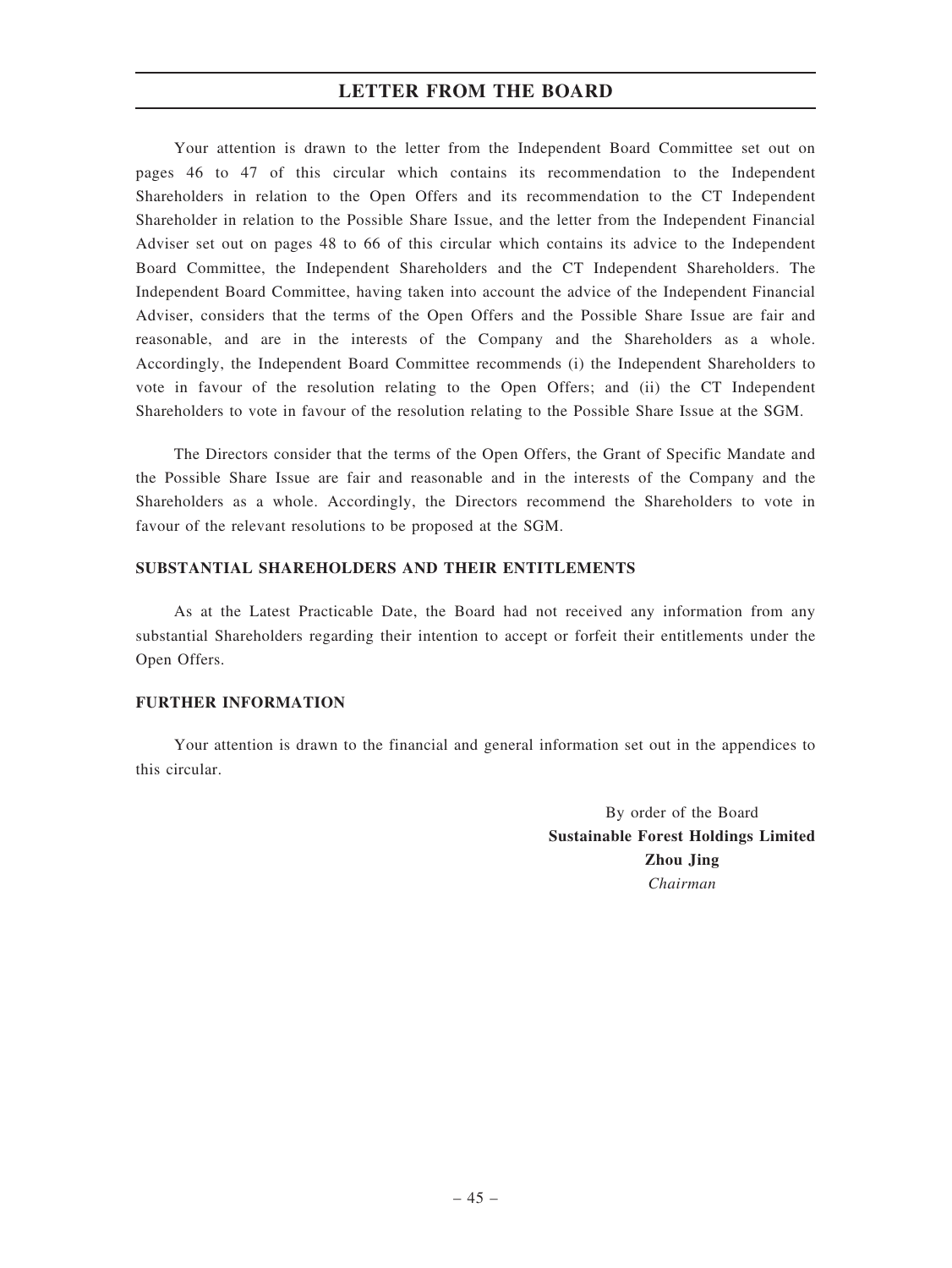# LETTER FROM THE INDEPENDENT BOARD COMMITTEE



# **Sustainable Forest Holdings Limited 永保林業控股有限公司\***

(Incorporated in Bermuda with limited liability) **(Stock code: 723)**

20 March 2014

To the Independent Shareholders and the CT Independent Shareholders

Dear Sirs or Madams,

# (I) PROPOSED SHARE OPEN OFFER ON THE BASIS OF ONE (1) OFFER SHARE FOR EVERY TEN (10) SHARES HELD ON THE RECORD DATE WITH SHARE BONUS ISSUE ON THE BASIS OF FIVE (5) BONUS SHARES FOR EVERY OFFER SHARE SUBSCRIBED; (II) PROPOSED CONVERTIBLE PREFERRED SHARE OPEN OFFER ON THE BASIS OF ONE (1) OFFER CONVERTIBLE PREFERRED SHARE FOR EVERY TEN (10) CONVERTIBLE PREFERRED SHARES HELD ON THE RECORD DATE WITH CONVERTIBLE PREFERRED SHARE BONUS ISSUE ON THE BASIS OF FIVE (5) BONUS CONVERTIBLE PREFERRED SHARES FOR EVERY OFFER CONVERTIBLE PREFERRED SHARE SUBSCRIBED; (III) PROPOSED GRANT OF SPECIFIC MANDATE TO ISSUE SHARES AND POSSIBLE CONNECTED TRANSACTION

We refer to the circular of the Company dated 20 March 2014 (the "Circular") of which this letter forms part. Unless the context requires otherwise, capitalized terms used herein shall have the same meanings as defined in the Circular.

We have been appointed by the Board to advise the Independent Shareholders in respect of the proposed Open Offers and the CT Independent Shareholders in respect of the Possible Share Issue. The Independent Financial Adviser has been appointed as the independent financial adviser to advise the Independent Board Committee, the Independent Shareholders and the CT Independent Shareholders in these regards.

\* for identification purposes only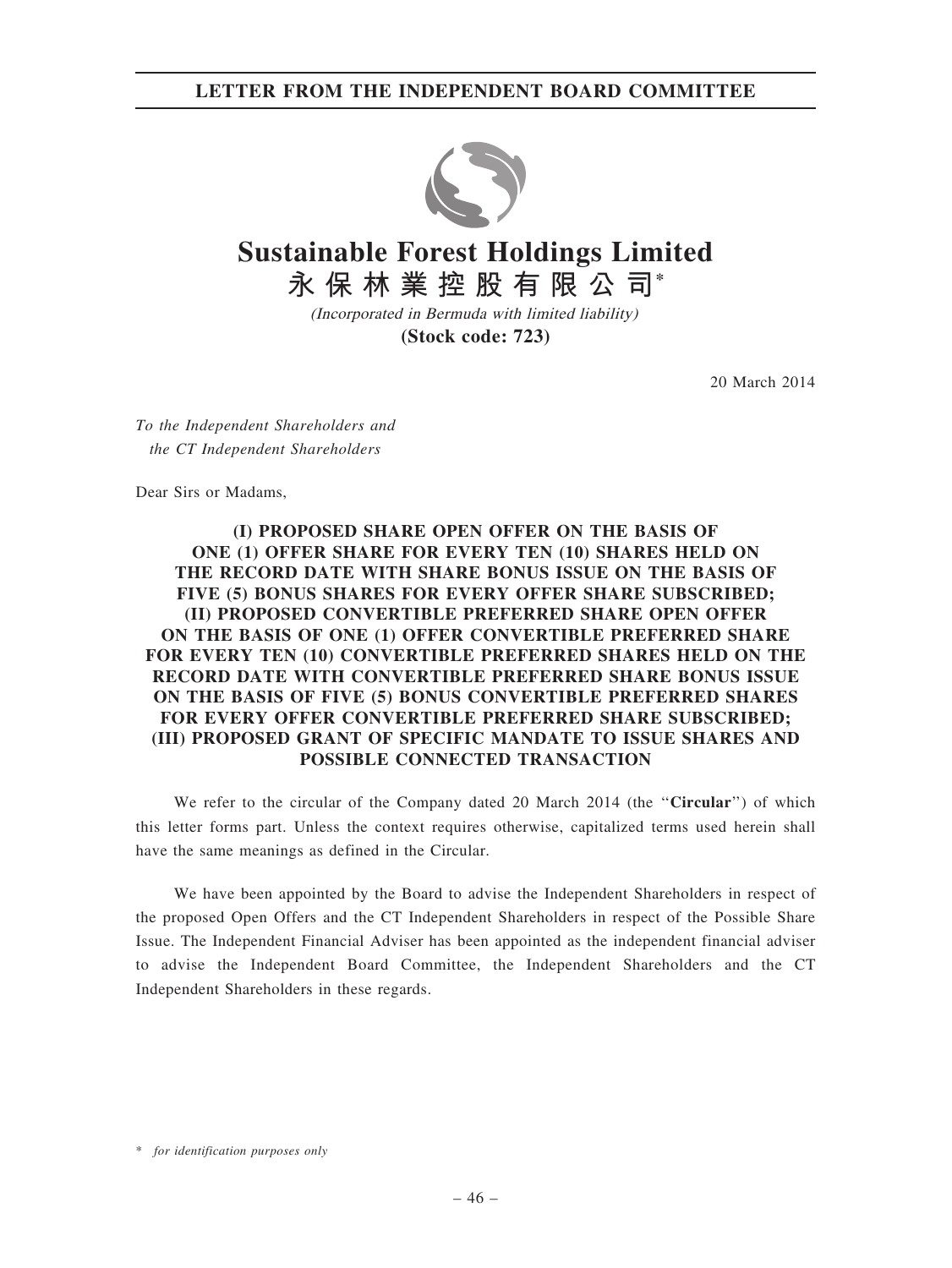# LETTER FROM THE INDEPENDENT BOARD COMMITTEE

Having considered the principal reasons and factors considered by, and the advice of, the Independent Financial Adviser, as set out in its letter of advice to us as set out on pages 48 to 66 of the Circular, we are of the opinion that the proposed Open Offers and the Possible Share Issue are in the interests of the Company and the Shareholders as a whole and the terms of which are fair and reasonable so far as the Company, the Independent Shareholders and the CT Independent Shareholders are concerned. Accordingly, we recommend (i) the Independent Shareholders to vote in favour of the ordinary resolution relating to the Open Offers; and (ii) the CT Independent Shareholders to vote in favour of the ordinary resolution relating to the Possible Share Issue at the SGM.

> Yours faithfully, Independent Board Committee Sustainable Forest Holdings Limited

#### William Keith Jacobsen Mu Wang Li Ng Wai Hung

Non-executive Director Non-executive Director Non-executive Director

Independent Independent Independent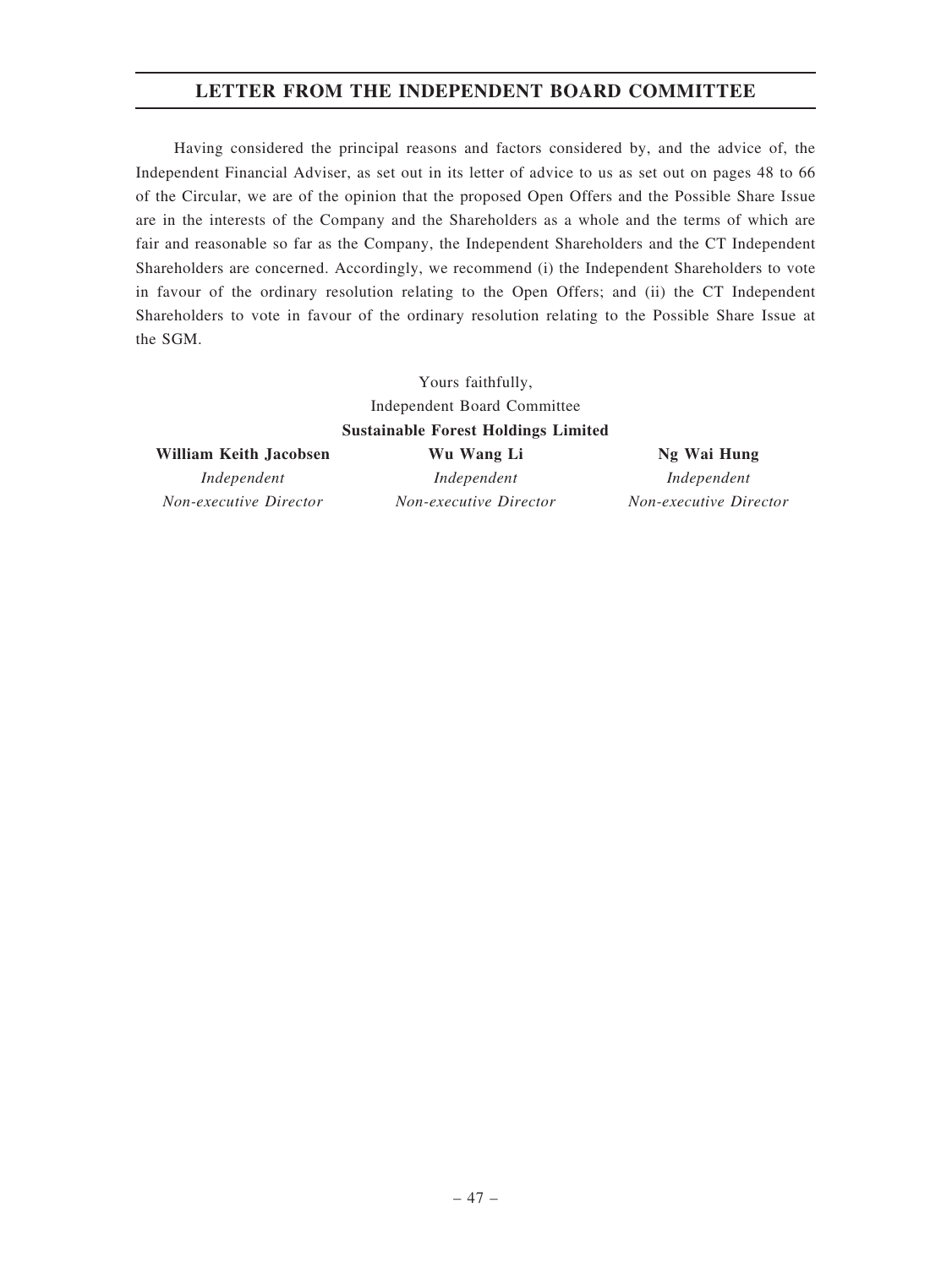The following is the full text of a letter of advice from Veda Capital Limited to the Independent Board Committee, the Independent Shareholders and the CT Independent Shareholders in respect of the Open Offers prepared for the purpose of inclusion in this circular.



Veda Capital Limited Suite 3711, 37/F

Tower II, Times Square 1 Matheson Street Causeway Bay Hong Kong

20 March 2014

To the Independent Board Committee, the Independent Shareholders and the CT Independent Shareholders of Sustainable Forest Holdings Limited

Dear Madam/Sir,

# (I) PROPOSED SHARE OPEN OFFER ON THE BASIS OF ONE (1) OFFER SHARE FOR EVERY TEN (10) SHARES HELD ON THE RECORD DATE WITH SHARE BONUS ISSUE ON THE BASIS OF FIVE (5) BONUS SHARES FOR EVERY OFFER SHARE SUBSCRIBED; (II) PROPOSED CONVERTIBLE PREFERRED SHARE OPEN OFFER ON THE BASIS OF ONE (1) OFFER CONVERTIBLE PREFERRED SHARE FOR EVERY TEN (10) CONVERTIBLE PREFERRED SHARES HELD ON THE RECORD DATE WITH CONVERTIBLE PREFERRED SHARE BONUS ISSUE ON THE BASIS OF FIVE (5) BONUS CONVERTIBLE PREFERRED SHARES FOR EVERY OFFER CONVERTIBLE PREFERRED SHARE SUBSCRIBED; AND (III) POSSIBLE CONNECTED TRANSACTION

### INTRODUCTION

We refer to our appointment to advise the Independent Board Committee, the Independent Shareholders and the CT Independent Shareholders in respect of the Open Offers, details of which are set out in the letter from the Board (the ''Board Letter'') in the Company's circular dated 20 March 2014 (the "Circular") to the Shareholders, of which this letter forms part. Terms used in this letter shall have the same meanings as those defined in the Circular unless the context requires otherwise.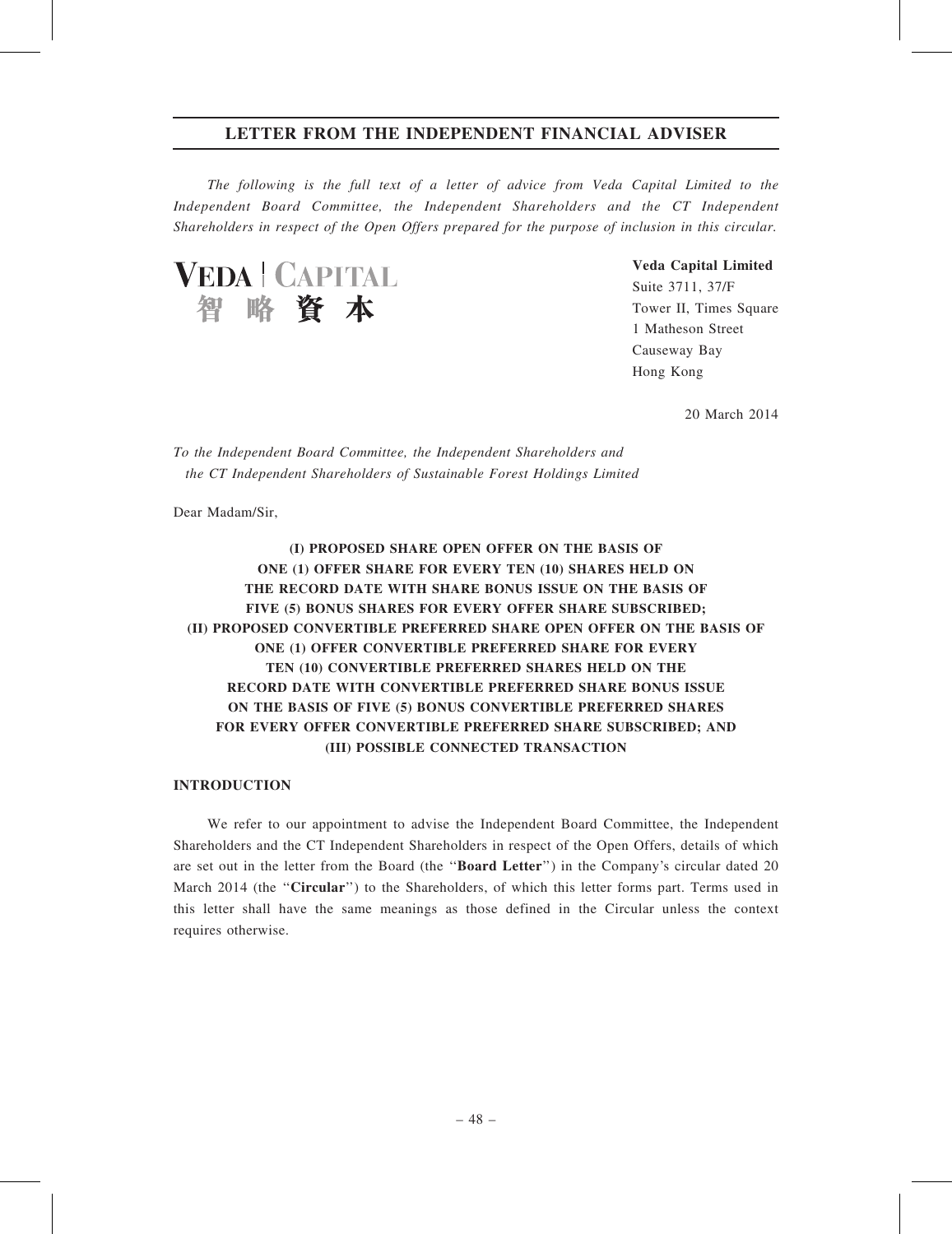On 27 February 2014, the Board announced, among others, to propose the Open Offers (i) to raise not less than approximately HK\$44.5 million and not more than approximately HK\$53.0 million before expenses by issuing not less than 139,173,247 Offer Shares and not more than 165,665,906 Offer Shares at the subscription price of HK\$0.32 per Offer Share on the basis of one (1) Offer Share for every ten (10) Shares held on the Record Date with Share Bonus Issue of five (5) Bonus Shares for every Offer Share subscribed and allotted; and (ii) to raise not more than approximately HK\$1.7 million before expenses by issuing not more than 172,420,129 Offer CPS at the subscription price of HK\$0.01 per Offer CPS on the basis of one (1) Offer CPS for every ten (10) existing CPS held on the Record Date with an issue of five (5) Bonus CPS for every Offer CPS subscribed and allotted. The Open Offers are fully underwritten by the Underwriters.

The Open Offers are conditional upon, among other things, (i) the Independent Shareholders/CT Independent Shareholders (as the case may be) at the SGM having approved: (a) the Open Offers, the Underwriting Agreement and the transactions contemplated thereunder; (b) the approval of granting of a specific mandate for the allotment and issue of the Bonus Shares, the Offer CPS Conversion Shares and the Bonus CPS Conversion Shares; and (c) the approval of granting of a specific mandate for the allotment and issue of the Share Warrant Conversion Shares pursuant to the Grant of Specific Mandate and any connected transactions (as defined under the Listing Rules) which may arise as a result of the Grant of Specific Mandate; and (ii) the Underwriting Agreement having performed and the Underwriters not having terminated the Underwriting Agreement in accordance with the terms thereof.

The Independent Board Committee, comprising all the independent non-executive Directors, has been established by the Company to advise (i) the Independent Shareholders on whether the terms of the Open Offers are fair and reasonable and on how to vote on relevant resolution(s) at the SGM; and (ii) the CT Independent Shareholders on whether the terms of the Possible Share Issue are fair and reasonable and on how to vote on relevant resolution(s) at the SGM, taking into account of the recommendation of the Independent Financial Adviser. Veda Capital Limited has been appointed as the Independent Financial Adviser (i) to advise the Independent Board Committee and the Independent Shareholders as to whether the terms of the Open Offers are fair and reasonable; and (ii) to advise the Independent Board Committee and the CT Independent Shareholders as to whether the terms of the Possible Share Issue are fair and reasonable.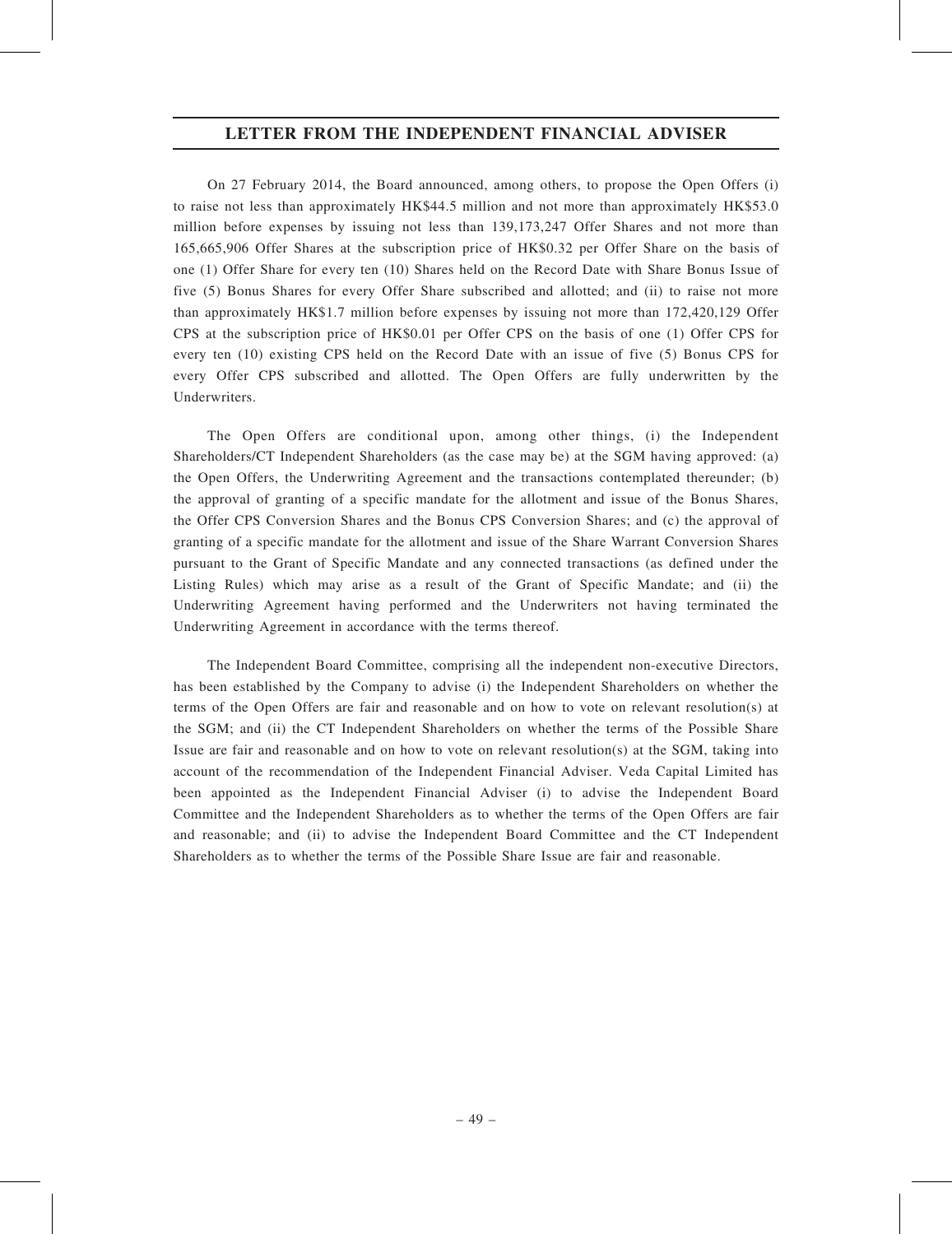#### BASIS OF OUR OPINION

In formulating our opinion to the Independent Board Committee, the Independent Shareholders and the CT Independent Shareholders, we have relied on the accuracy of the statements, information, opinions and representations contained or referred to in the Circular and the information and representations provided to us by the Company, the Directors and the management of the Company. We have no reason to believe that any information and representations relied on by us in forming our opinion is untrue, inaccurate or misleading, nor are we aware of any material facts the omission of which would render the information provided and the representations made to us untrue, inaccurate or misleading. We have assumed that all information, representations and opinions contained or referred to in the Circular, which have been provided by the Company, the Directors and the management of the Company and for which they are solely and wholly responsible, were true and accurate at the time when they were made and continue to be true as at the Latest Practicable Date and should there be any material changes to our opinion after the despatch of the Circular and up to the date of the SGM, Shareholders would be notified as soon as possible.

All Directors jointly and severally accept full responsibility for the accuracy of the information contained in the Circular and confirm in the Circular, having made all reasonable enquiries, that to the best of their knowledge, opinions expressed in the Circular have been arrived at after due and careful consideration and there are no other facts not contained in the Circular, the omission of which would make any statement in the Circular misleading.

We have not conducted any independent in-depth investigation into the business and affairs of the Company, or its subsidiaries or associated companies. We have not considered the tax consequences on the Qualifying Shareholders/Qualifying CPS Holders arising from the subscription for, holding of or dealing in the Offer Shares/Offer CPS or otherwise, since these are particular to their own circumstances. We will not accept responsibility for any tax effect on, or liabilities of, any person resulting from the subscription for, holding of or dealing in the Offer Shares/Offer CPS or the exercise of any rights attaching thereto or otherwise. In particular, Qualifying Shareholders subject to overseas taxes or Hong Kong taxation on securities dealings should consider their own tax positions with regard to the Open Offers and, if in any doubt, should consult their own professional advisers.

This letter is issued for the information for the Independent Board Committee, the Independent Shareholders and the CT Independent Shareholders solely in connection with their consideration of Open Offers and the Possible Share Issue and, except for its inclusion in the Circular, is not to be quoted or referred to, in whole or in part, nor shall this letter be used for any other purposes, without our prior written consent.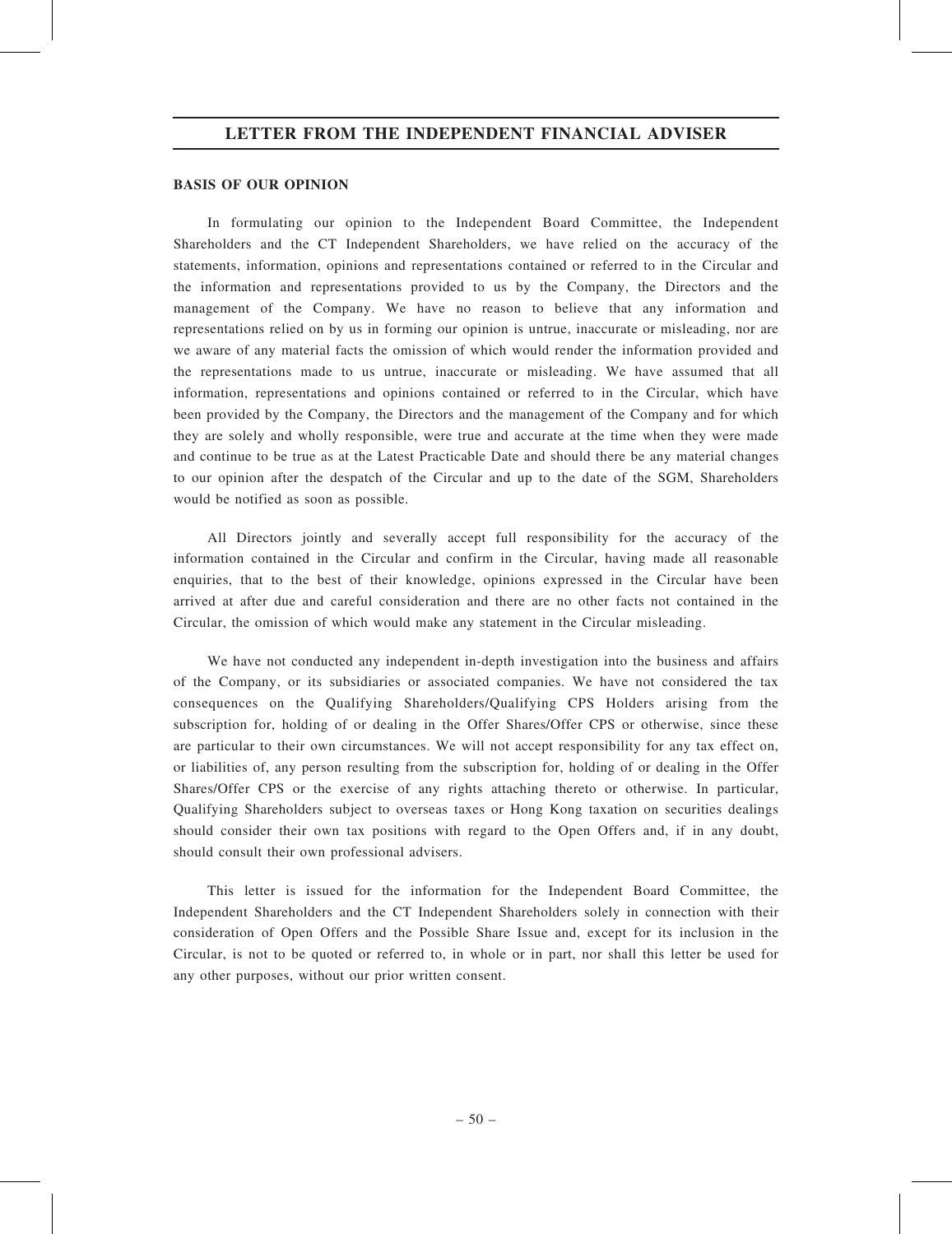#### PRINCIPAL FACTORS AND REASONS CONSIDERED

In assessing the Open Offers and in giving our recommendation to the Independent Board Committee and the Independent Shareholders, we have taken into account the following principal factors and reasons:

#### A. Financial highlights of the Group

The Group is principally engaged in (i) provision of tree felling and clearing services; (ii) sustainable management of and investment in natural forests, timber and wood processing, trading and sales of forestry and timber products; (iii) manufacturing and sale of timber products including but not limited to wooden door, furniture and wooden flooring; (iv) the business of licensed travel agent under the Travel Agents Ordinance; and (v) property investment.

Set out below are the financial highlights of the Group showing the financial performance of the Group in the recent financial periods:

#### 1. For the six months ended 30 September 2013

As set out in the Company's interim report for the six months ended 30 September 2013 (''Interim Report 2013''), the Group recorded an unaudited revenue of approximately HK\$26.45 million, representing a decrease of approximately 44.35% from that for the six months ended 30 September 2012 of an unaudited revenue of approximately HK\$47.53 million. As noted from the Interim Report 2013, the decrease in revenue was mainly attributable to the demand for the Group's timber products remained sluggish due to the slowdown of the economy and real estate sector.

The Group recorded an unaudited loss attributable to the Shareholders of approximately HK\$89.25 million for the six months ended 30 September 2013 as compared to an unaudited profit attributable to the Shareholders of approximately HK\$10.05 million for the six months ended 30 September 2012. As noted from the Interim Report 2013, the record of loss was primarily due to a decrease in fair value of biological assets of HK\$87.8 million.

#### 2. For the year ended 31 March 2013

As set out in the Company's annual report for the year ended 31 March 2013 (''Annual Report 2013''), the Group recorded revenue of approximately HK\$76.55 million, representing a decrease of approximately 33.79% from that for the year ended 31 March 2012 of a revenue of approximately HK\$115.62 million. As noted from the Annual Report 2013, the decrease of revenue was mainly attributable to the suspension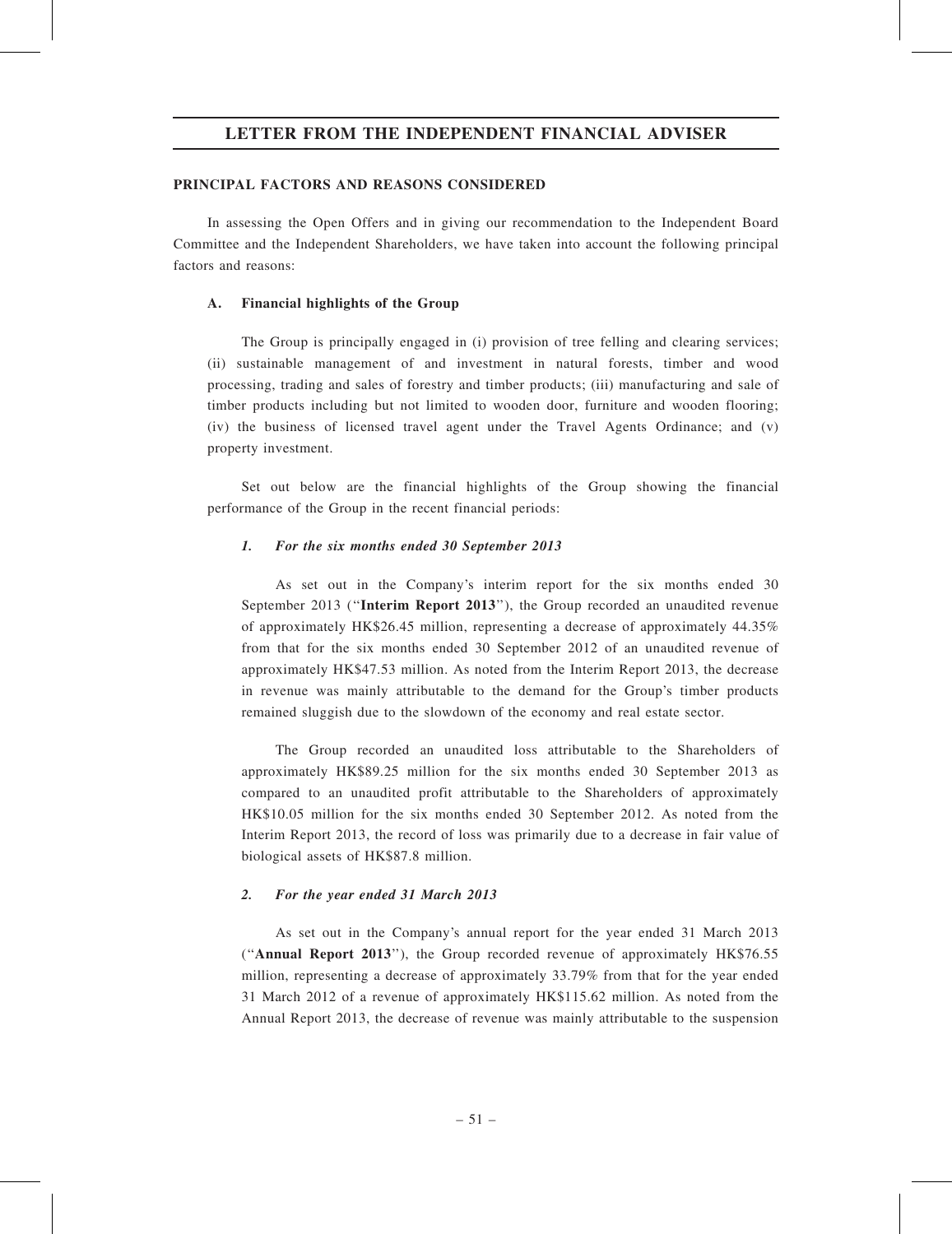of harvesting operations in Acre, Brazil for one year since 27 March 2012 and the demand for the Group's timber products remains sluggish due to the slowdown of the economy and real estate sector.

The Group recorded loss attributable to the Shareholders of approximately HK\$326.60 million for the year ended 31 March 2013, representing a significant decrease in loss of approximately 85.97% when compared with a loss attributable to the Shareholders of approximately HK\$2,327.91 million for the year ended 31 March 2012. As noted from the Annual Report 2013, the record of loss was mainly because the demand for the Group's timber products continued to be affected by the poor market sentiment and a sluggish real estate market in the Group's overwhelmingly most important market, China.

As set out in the Annual Report 2013, the Group has current assets of approximately HK\$231.46 million in which cash and cash equivalents contributed approximately HK\$216.54 million and the Group's current liabilities as at 31 March 2013 were approximately HK\$172.44 million.

#### 3. For the year ended 31 March 2012

As set out in the Company's annual report for the year ended 31 March 2012 (''Annual Report 2012''), the Group recorded revenue of approximately HK\$115.62 million, representing a decrease of approximately 86.66% from that for the year ended 31 March 2011 of approximately HK\$866.66 million. As set out in the Annual Report 2012, the decrease in revenue was mainly attributable to (i) the disputes with the working party in Rondonia, Brazil; (ii) the continued extortion threats, publication of articles and constant disturbances to the Company's staff made the operating environment in Brazil difficult; and (iii) the slowdown of the economy and the sharp drop in demand for timber products in China.

The Group recorded loss attributable to the Shareholders of approximately HK\$2,327.91 million for the year ended 31 March 2012 as compared to a profit attributable to the Shareholders of approximately HK\$341.49 million for the year ended 31 March 2011. As noted from the Annual Report 2012, the record of loss was mainly due to the loss on business disruption of approximately HK\$335.64 million and the recognition of impairment loss on goodwill of approximately HK\$1,462.12 million.

As set out in the Annual Report 2012, the Group has current assets of approximately HK\$299.36 million in which cash and cash equivalents contributed approximately HK\$7.76 million. The Group's current liabilities as at 31 March 2012 were approximately HK\$293.19 million.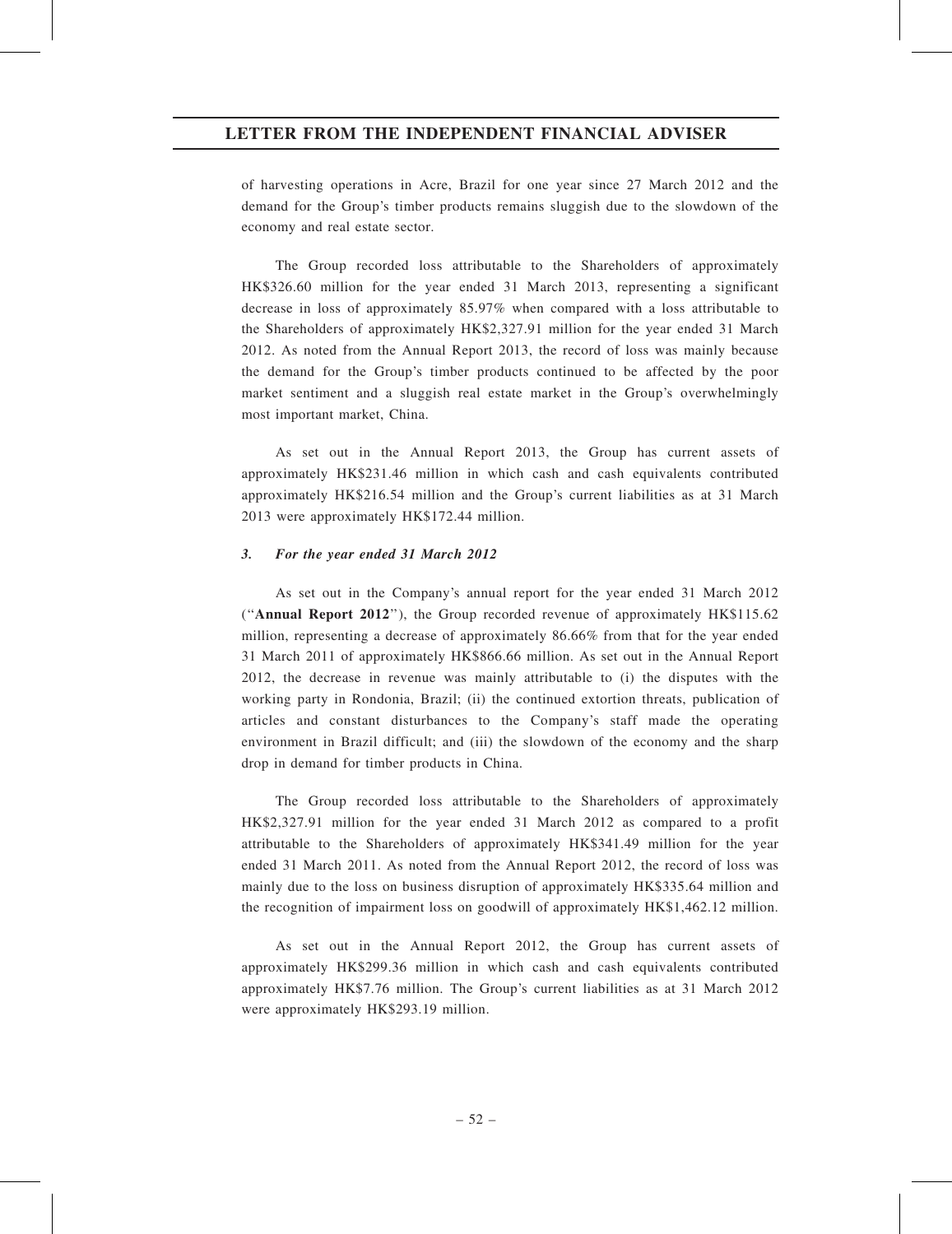### B. Reasons for the Open Offers

The Company will raise not less than approximately HK\$44.5 million and not more than approximately HK\$53.0 million before expenses from the Share Open Offer. Pursuant to the terms of the CPS, if the Company makes any offer by way of rights of Shares to all Shareholders, the Company shall offer CPS to the CPS Holders at the same time and on the same terms as the Shares are offered. Accordingly, the Company has also extended the CPS Open Offer to the CPS Holders. The Company will raise not more than approximately HK\$1.7 million before expenses from the CPS Open Offer assuming that all CPS Warrants holders converted their CPS Warrants into CPS and no CPS Holder converted its CPS into Shares after the Latest Practicable Date and prior to the Record Date. As the maximum number of Offer Shares to be issued has already taken into account, among other things, the effect that all CPS Warrants holders converted their CPS Warrants into CPS and all CPS Holders converted their CPS into Shares, in aggregate, the Company will raise not less than approximately HK\$46.2 million and not more than approximately HK\$53.0 before expenses from the Open Offers.

The net proceeds from Open Offers are estimated to be not less than approximately HK\$42.8 million and not more than approximately HK\$49.6 million. The Company intends to apply the net proceeds from Open Offers as to: (i) approximately HK\$16.5 million will be reserved for repayment of indebtedness, including the promissory notes that had been fall due on 31 July 2013, the Accrued Interests and part of the amount due to Shareholders which bears interest of 5% per annum and is payable within 2014. The outstanding balance of the promissory notes and the Accrued Interests is approximately HK\$7.9 million (including accrued interests) and approximately HK\$4.0 million respectively as at the Latest Practicable Date. The balance of approximately HK\$4.6 million will be applied for repayment of part of the amount due to Shareholders; (ii) approximately HK\$16.5 million will be reserved for future investments opportunities, including but not limited to property investment, as and when suitable opportunities arise; and (iii) the balance for general working capital of the Group, including but not limited to, payments of corporate and operating expenses.

As set out in the Board Letter, the Open Offers will strengthen the Company's capital base and enhance its financial position. The Board believes that the Open Offers will provide the Qualifying Shareholders and the Qualifying CPS Holders with an opportunity to maintain their respective pro rata equity interests in the Company and to participate in the future growth and development of the Company. In addition, the issue of Bonus Shares and Bonus CPS will be an additional incentive for the Shareholders and the CPS Holders to take part in the Open Offers. In this regard, the Directors (including independent non-executive Directors who have taken into consideration the advice from the Independent Financial Adviser) consider that the Open Offers are in the interests of the Group and the Shareholders as a whole.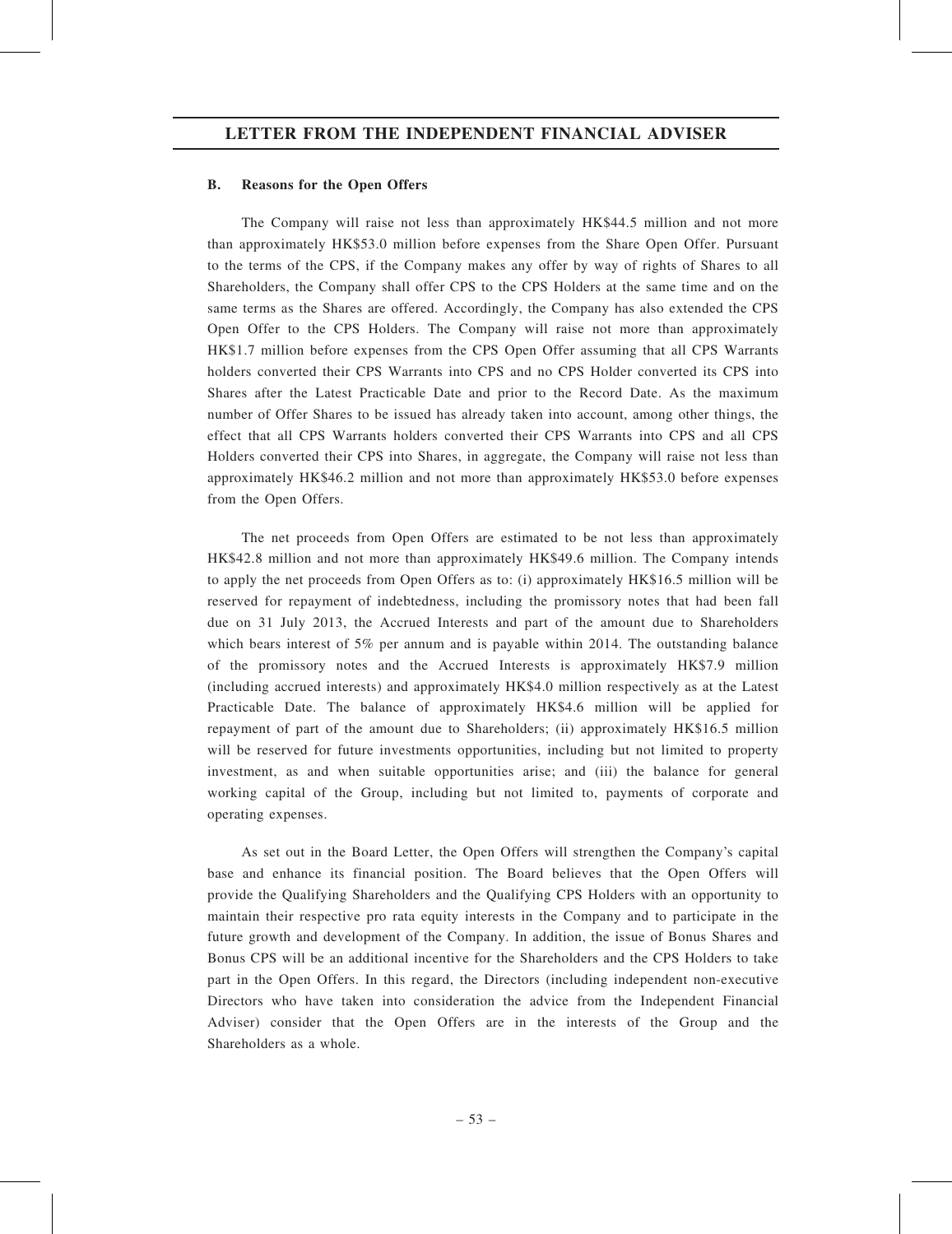As noted from the Interim Report 2013, the Company suspended the Group's harvesting operations in Acre, Brazil on 27 March 2012 until the operating environment for its Brazilian subsidiary improves and the operations remained suspended as at the Latest Practicable Date. As a result, the business segment of manufacturing and sale of timber products became the sole revenue driver of the Group. As set out in the Interim Report 2013, demand for the Group's timber products remained sluggish as the slowdown of the economy and real estate sector continued. Due to the uncertain market conditions and poor demand for timber products, the outlook for the Group's timber product business is uncertain. The Group will continue to control its expenses and look for new business opportunities to enhance the income stream and to restore Shareholders' value. As set out in the Board Letter, the Company has not identified any new business/investment opportunities and has not entered into any negotiations for acquisition or investment as at the Latest Practicable Date.

As further noted from the announcements of the Company dated 18 March 2013 and 6 May 2013, respectively, the Company has completed the March Open Offers and raised gross proceeds of approximately HK\$65.3 million. As at the Latest Practicable Date, approximately HK\$44.0 million has been utilised for repayment of the indebtedness of the Group, approximately HK\$1.2 million has been utilised for the acquisition of a 95% equity interest in Travel Inn Limited, which is a licensed travel agent under the Travel Agents Ordinance of Hong Kong and is principally engaged in the provision of travel packages, including but not limited to airline ticketing, hotel and accommodation bookings, cruise holidays and other transportation arrangements, to retail customers in Hong Kong, (details of such acquisition are set out in the Company's announcement dated 5 December 2013) (the ''Acquisition''), approximately HK\$0.4 million has been utilised for the acquisition of the entire equity interest in Good Magic Limited which holds 3 residential properties in Hong Kong in January 2014, approximately HK\$5.9 million has been utilised for general working capital of the Group and the rest of the net proceeds of approximately HK\$9.3 million are intended to be utilised as the general working capital of the Group such as daily operations of the Group. Including the abovementioned rest of net proceeds, the Group had cash and cash equivalents amounted to approximately HK\$11.6 million as at 31 January 2014. We also noted from Appendix I of this Circular that at the close of business on 31 January 2014, the Group had total borrowing of approximately HK\$23.2 million.

As further set out in the Board Letter, the Directors believe that the uncertain market conditions and poor demand for timber products would continue to affect the Group's near term outlook for its existing businesses. The Group has carried out aggressive cost cutting measures and will continue to tightly manage all expenses in the period ahead. Despite the keen competition in the market, the sale performance of the Group's travel business from the retail customers has remained stable following completion of the Acquisition on 18 February 2014. The Company is positive about the outlook of travel industry in Hong Kong and will put efforts and resources in maintaining the operation of the Group's travel business.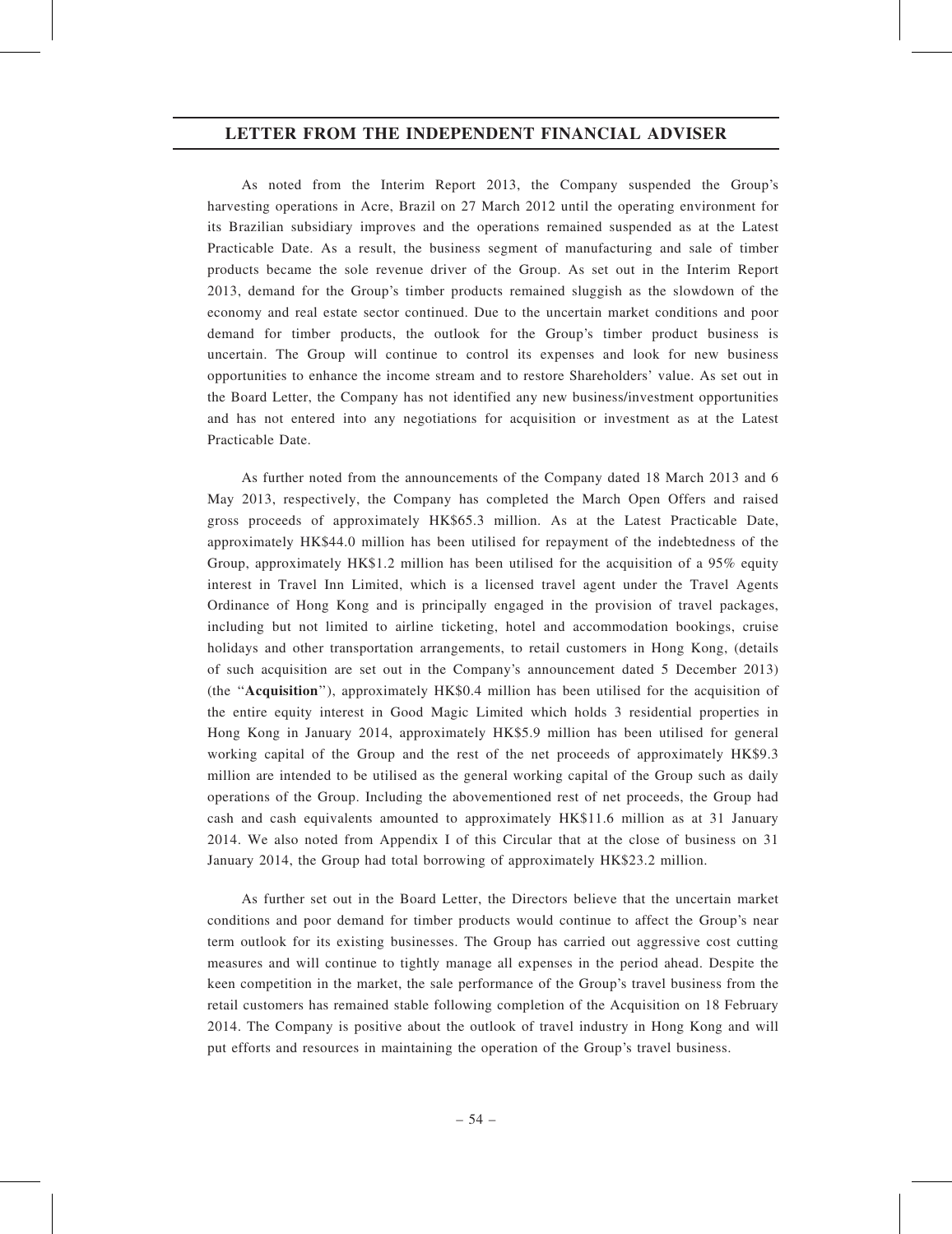Having considered (i) the indebtedness and the current cash balance of the Group; (ii) existing challenges of the Group's businesses given that the operation in Brazil has been suspended and the demand for timber products remained sluggish; (iii) that the Group looks for new opportunities on a continual basis; and (iv) the Company will put efforts and resources in travel business operation, we consider that the Open Offers allow the Group to obtain a better financial position by reducing the current debts and able to sustain future potential investments.

As noted from the above proposed use of proceeds, the proceeds from the Open Offers will be utilized by the Group to (i) reduce current debts of the Group; (ii) raise funds for capturing new business opportunities and enhance working capital of the Group under the uncertain market conditions; and (iii) strengthen the capital base of the Group and enhance the financial position of the Group, it is expected that the Group will be in a better financial position for future development as a result of the Open Offers. Having also taken into account that the CPS Open Offer with CPS Bonus Issue is required pursuant to the terms of the CPS and the Open Offers providing incentives to the Qualifying Shareholders to subscribe for the Offer Shares and Offer CPS, we consider the Open Offers are in the interests of the Company and Independent Shareholders as a whole.

# C. The Open Offers

#### (I.) The Share Open Offer with Share Bonus Issue

The Share Open Offer with Share Bonus Issue is on the basis of one (1) Offer Share for every ten (10) Shares held by on the Record Date with Share Bonus Issue of five (5) Bonus Shares for every Offer Share subscribed and allotted and payable in full on application. The subscription price of HK\$0.32 per Offer Share represents:

- (i) a premium of approximately 113.3% over the closing price of HK\$0.150 per Share as quoted on the Stock Exchange on the Last Trading Day;
- (ii) a premium of approximately 113.3% over the average closing price of approximately HK\$0.150 per Share for the last five trading days as quoted on the Stock Exchange up to and including the Last Trading Day;
- (iii) a premium of approximately 113.3% over the average closing price of approximately HK\$0.150 per Share for the last ten trading days as quoted on the Stock Exchange up to and including the Last Trading Day;
- (iv) a premium of approximately 180.7% over the theoretical ex-entitlement price of approximately HK\$0.114 per Share as quoted on the Stock Exchange on the Last Trading Day; and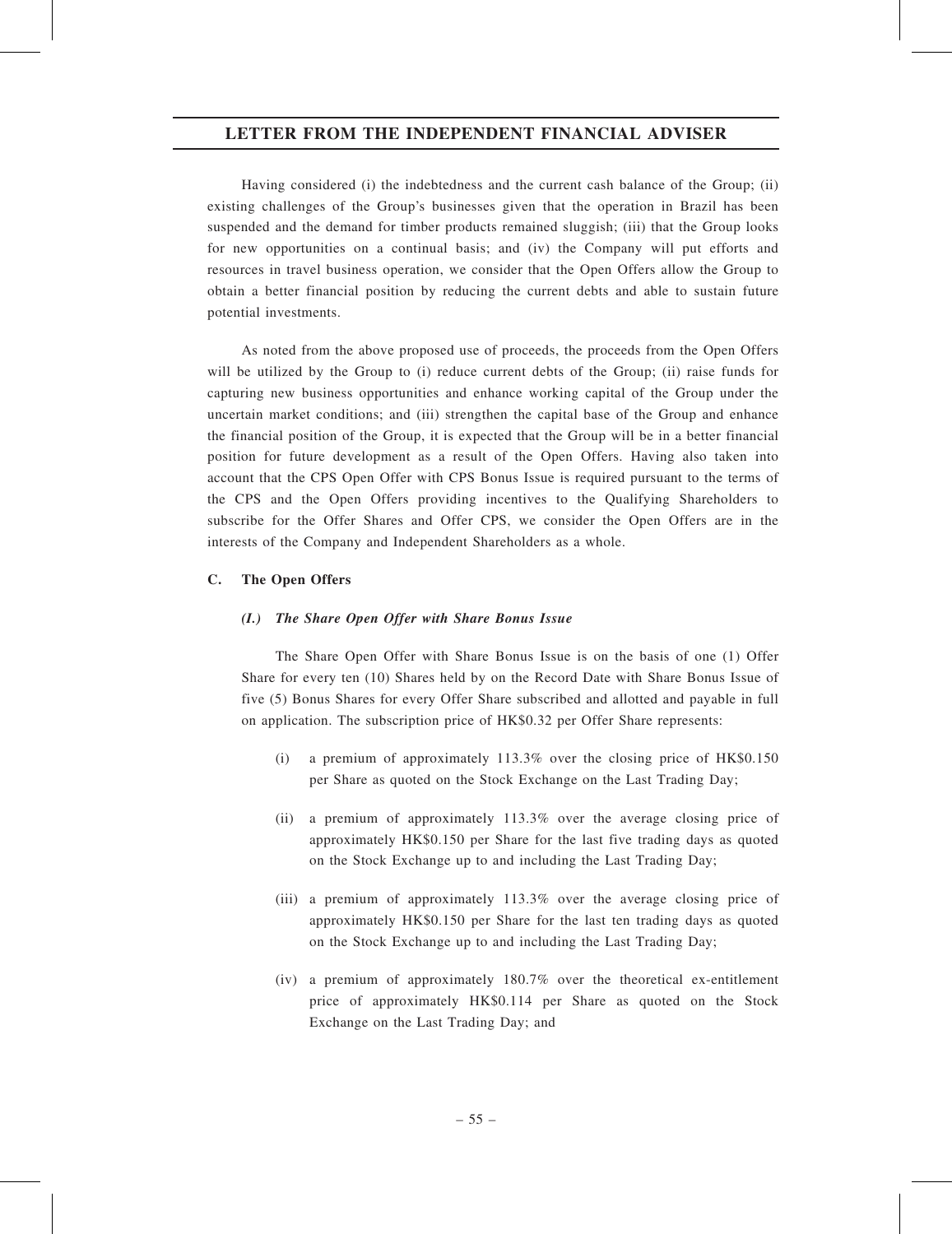(v) a premium of approximately 116.2% over the closing price of HK\$0.148 per Share as quoted on the Stock Exchange on the Latest Practicable Date.

The Share Bonus Issue will reduce the average price per Offer Share taken up and therefore is in effect affecting the subscription price per offer share to the prevailing market price of the Share. Since every five (5) Bonus Shares will be issued upon the subscription of one (1) Offer Share, the average price for each Share to be allotted and issued under the Share Open Offer and Share the Bonus Issue will be approximately HK\$0.0533 (the ''Effective Subscription Price''), which represents:

- (i) a discount of approximately 64.4% to the closing price of HK\$0.150 per Share as quoted on the Stock Exchange on the Last Trading Day;
- (ii) a discount of approximately 64.4% to the average closing price of approximately HK\$0.150 per Share for the last five trading days as quoted on the Stock Exchange up to and including the Last Trading Day;
- (iii) a discount of approximately 64.4% to the average closing price of approximately HK\$0.150 for the last ten trading days as quoted on the Stock Exchange up to and including the Last Trading Day;
- (iv) a discount of approximately 53.2% to the theoretical ex-entitlement price of approximately HK\$0.114 per Share calculated based on the closing price per Share of HK\$0.150 as quoted on the Stock Exchange on the Last Trading Day; and
- (v) a discount of approximately 64.0% to the closing price of HK\$0.148 per Share as quoted on the Stock Exchange on the Latest Practicable Date.

As stated in the Board Letter, the subscription price per Offer Share was determined after arm's length negotiations between the Company and the Underwriters with reference to funding needs of the Company, the current market price of the Shares, par value of the Shares, and prevailing market condition.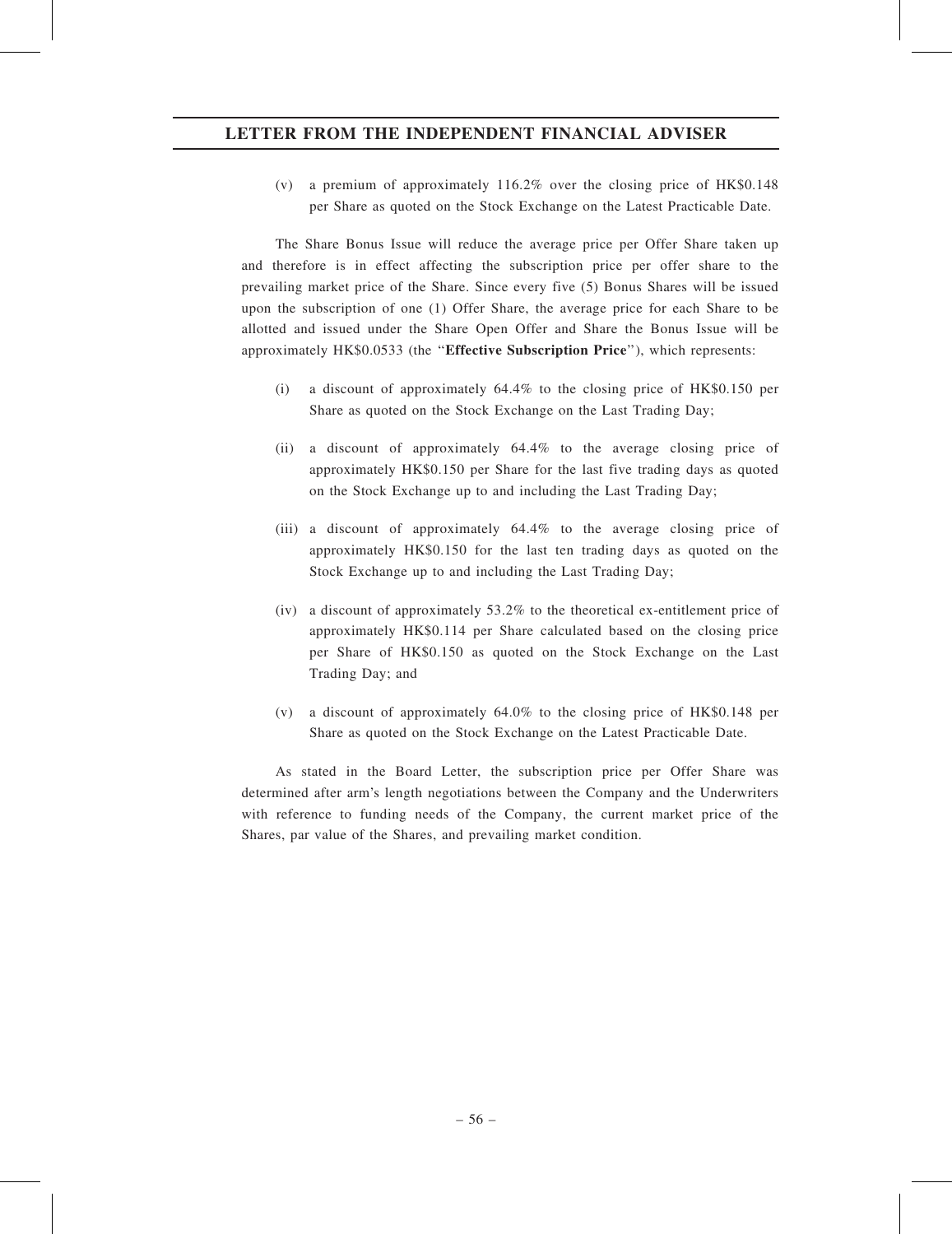### 1. Historical closing prices

We have reviewed the movements in the trading price of the Shares during the period from 27 February 2013 (being the 12 calendar months period prior to the date of the Underwriting Agreement) to the Latest Practicable Date (the "Review Period"). The closing prices of the Shares during the Review Period are set out below:



Source: website of the Stock Exchange (www.hkex.com.hk)

Note: The trading of the Shares was suspended from 13 March 2013 to 18 March 2013.

The closing prices of the Shares ranged from the lowest of HK\$0.14 on 3 March 2014 to the highest of HK\$0.546 on 4 February 2013 during the Review Period. The average closing price of the Shares during the Review Period was approximately HK\$0.238.

The Effective Subscription Price represents (i) a discount of approximately 90.24% to the highest closing price of the Share; (ii) a discount of approximately 77.61% to the average closing price of the Share; and (iii) a discount of approximately 61.93% over the lowest closing price of the Share during the Review Period.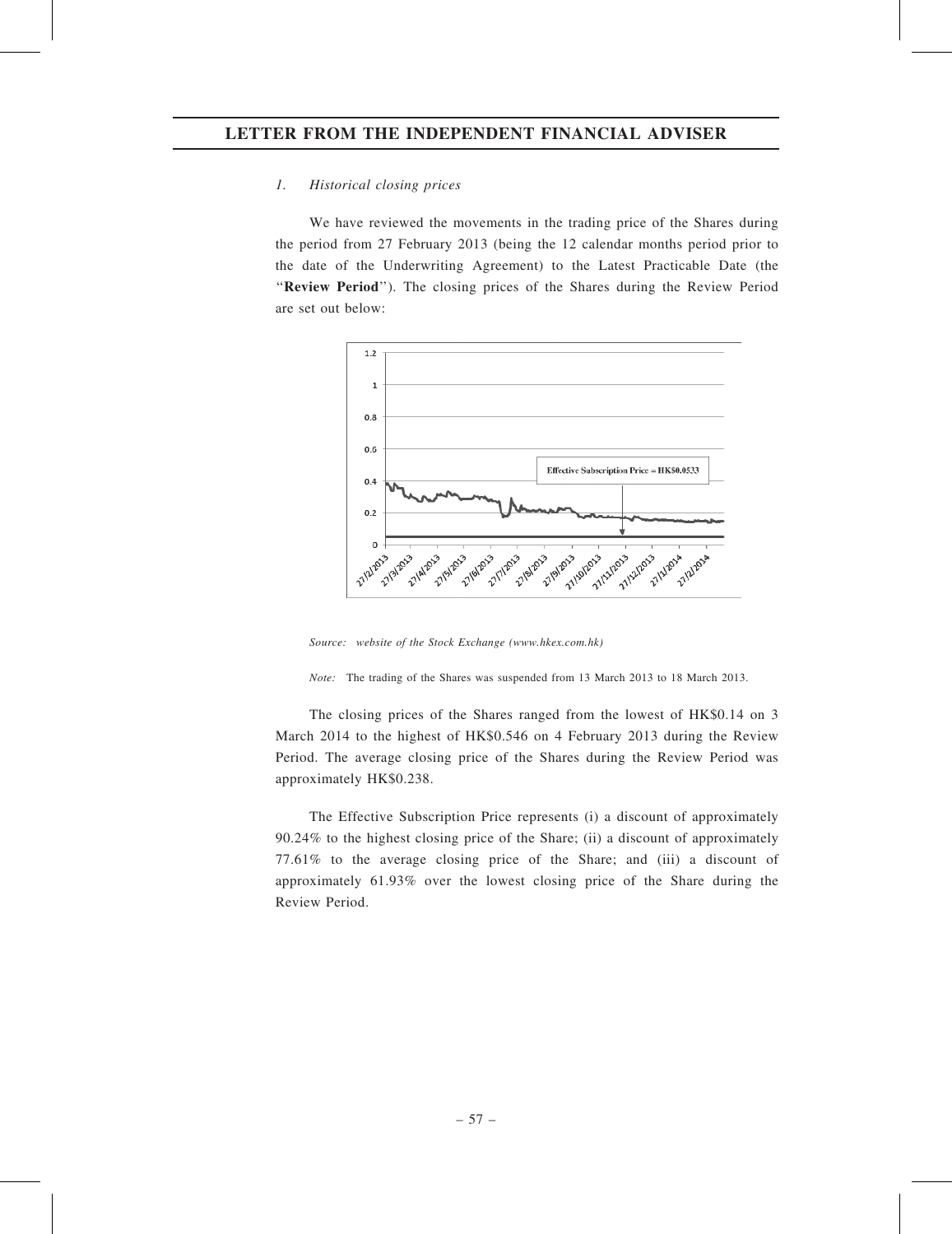We note that it is a common market practice that, in order to enhance the attractiveness of an open offer exercise and to encourage the existing shareholders to participate in an open offer, the subscription price of an open offer normally represents a discount to the prevailing market prices of the relevant shares. And in view that the closing prices of the Shares have been traded in a continuous decreasing trend, we concur with the Directors that the Effective Subscription Price being set as lower than the prevailing market prices of the Shares is in line with general practice and the current market trend, which we consider such arrangement is reasonable and acceptable.

#### 2. Comparison with open offers comparables

In assessing the fairness of the Effective Subscription Price, we have compared the Share Open Offer with Share Bonus Issue with an exhaustive list which includes all the samples within our parameters (i.e. companies that have conducted open offers that are listed on the Stock Exchange starting from 27 August 2013 up to and including 27 February 2014, being the date of the Underwriting Agreement), and have identified 19 companies which have shown in the table below (the ''Comparables''). As the terms of the Comparables are determined under similar market conditions and sentiments as the Share Open Offer and the Underwriters and the Company had considered the then recent market conditions, i.e. during the six months' period prior to the Underwriting Agreement, when determining the terms of the Open Offers, we believe that the Comparables may reflect the recent trend of the open offer transactions in the market and is helpful in assessing the fairness of the Effective Subscription Price. Details of the Comparables are summarized in the following table:

|                                                      |              |                             | Premium/          |                   |          |              |               |
|------------------------------------------------------|--------------|-----------------------------|-------------------|-------------------|----------|--------------|---------------|
|                                                      |              |                             | (discount) of     | Premium/          |          |              |               |
|                                                      |              |                             | subscription      | (discount) of     |          |              |               |
|                                                      |              |                             | price $over/(to)$ | subscription      |          |              |               |
|                                                      |              |                             | the closing       | price $over/(to)$ |          |              |               |
|                                                      |              |                             | price on the      | the theoretical   | Maximum  |              |               |
|                                                      | Date of      |                             | last trading      | ex-entitlement    | dilution | Underwriting | <b>Excess</b> |
| Comparable (Stock Code)                              | Announcement | <b>Basis of entitlement</b> | day               | price             | (Note 1) | commission   | application   |
|                                                      |              |                             | $(\%)$            | $(\% )$           | $(\%)$   | $(\%)$       | (Y/N)         |
| Ming Fung Jewellery Group Limited<br>(860)           | 2014/02/26   | $1$ for $2$                 | (57.90)           | (47.70)           | 33.33    |              | N             |
| Capital VC Limited (2324)                            | 2014/01/27   | 4 for 1                     | (59.02)           | (22.36)           | 80.00    | 2.5          | N             |
| Coastal Greenland Limited (1124)                     | 2014/01/24   | $1$ for $2$                 | (19.40)           | (13.80)           | 33.33    | 1.5          | Y             |
| Solartech International Holdings<br>Limited $(1166)$ | 2014/01/21   | 5 for 1                     | (66.67)           | (25.00)           | 83.33    | 2.5          | N             |
| Grand Field Group Holdings Limited<br>(115)          | 2014/01/17   | $1$ for $2$                 | (66.10)           | (56.52)           | 33.33    | 3.5          | N             |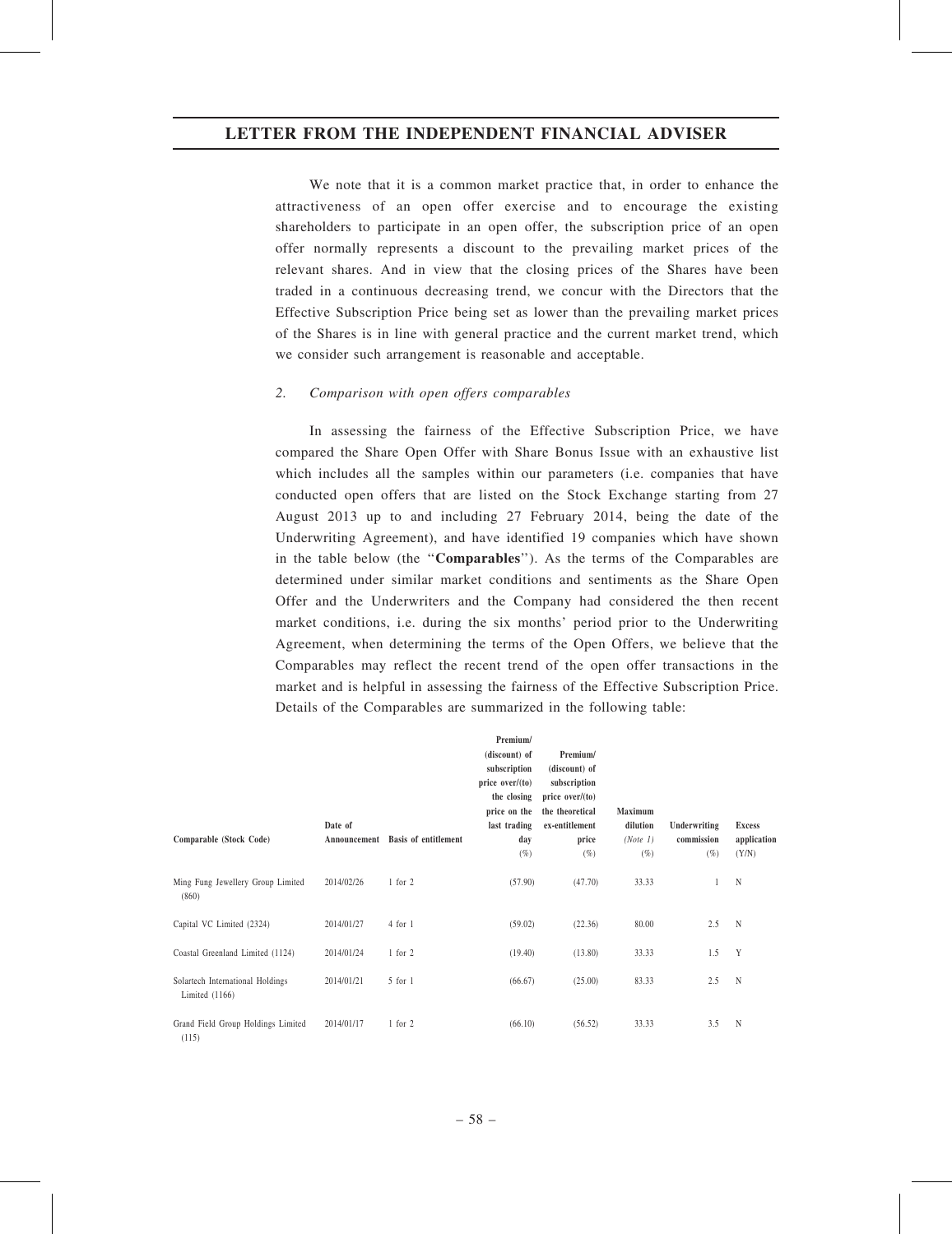| Comparable (Stock Code)                                       | Date of<br>Announcement | <b>Basis of entitlement</b>                                                      | Premium/<br>(discount) of<br>subscription<br>price over/(to)<br>the closing<br>price on the<br>last trading<br>day | Premium/<br>(discount) of<br>subscription<br>price over/(to)<br>the theoretical<br>ex-entitlement<br>price | Maximum<br>dilution<br>(Note 1) | Underwriting<br>commission | <b>Excess</b><br>application |
|---------------------------------------------------------------|-------------------------|----------------------------------------------------------------------------------|--------------------------------------------------------------------------------------------------------------------|------------------------------------------------------------------------------------------------------------|---------------------------------|----------------------------|------------------------------|
|                                                               |                         |                                                                                  | $(\%)$                                                                                                             | $(\%)$                                                                                                     | $(\%)$                          | $(\%)$                     | (Y/N)                        |
| Larry Jewelry International Company<br>Limited $(8351)$       | 2014/01/03              | 7 for 10                                                                         | (13.04)                                                                                                            | (8.12)                                                                                                     | 41.18                           | 2.5                        | N                            |
| China Leason CBM & Shale Gas<br>Group Company Limited (8270)  | 2013/12/22              | $1$ for $2$                                                                      | (63.96)                                                                                                            | (54.18)                                                                                                    | 33.33                           | 3.5                        | N                            |
| China Information Technology<br>Development Limited (8178)    | 2013/11/28              | $2$ for $1$                                                                      | (36.05)                                                                                                            | (16.03)                                                                                                    | 66.67                           | 1.25                       | N                            |
| China Zhongwang Holdings Limited<br>(1333)                    | 2013/11/28              | 3 for 10                                                                         | 0.00                                                                                                               | 0.00                                                                                                       | 23.08                           | $\boldsymbol{0}$           | Y                            |
| Unlimited Creativity Holdings<br>Limited (8079)               | 2013/11/22              | 4 for 1                                                                          | (65.52)                                                                                                            | (27.54)                                                                                                    | 80.00                           | $\mathbf{2}$               | N                            |
| Golden Meditech Holdings Limited<br>(801)                     | 2013/11/19              | $1$ for $2$                                                                      | (49.00)                                                                                                            | (39.00)                                                                                                    | 33.33                           | 1.5                        | Y                            |
| China Star Entertainment Limited<br>(326)                     | 2013/11/18              | $2$ for $5$                                                                      | (3.85)                                                                                                             | (3.10)                                                                                                     | 28.57                           | $\mathbf{1}$               | N                            |
| Perception Digital Holdings Limited<br>(1822)                 | 2013/11/14              | 6 for 5                                                                          | (73.70)                                                                                                            | (55.99)                                                                                                    | 54.55                           | 2.5                        | N                            |
| Oriental Explorer Holdings Limited<br>(430)                   | 2013/11/14              | $1$ for $2$                                                                      | (35.50)                                                                                                            | (26.80)                                                                                                    | 33.33                           | $\boldsymbol{2}$           | Y                            |
| Global Energy Resources<br>International Group Limited (8192) | 2013/11/11              | $1$ for $2$                                                                      | (49.28)                                                                                                            | (39.29)                                                                                                    | 33.33                           | 2.50                       | N                            |
| Sun International Resources Limited<br>(8029)                 | 2013/10/28              | $1$ for $2$                                                                      | (68.75)                                                                                                            | (59.51)                                                                                                    | 33.33                           | 0.00                       | N                            |
| FAVA International Holdings<br>Limited $(8108)$               | 2013/09/17              | 4 for 1                                                                          | (66.10)                                                                                                            | (28.06)                                                                                                    | 80.00                           | 3.50                       | Y                            |
| Carnival Group International<br>Holdings Limited (996)        | 2013/09/16              | $1$ for $2$                                                                      | (50.00)                                                                                                            | (25.01)                                                                                                    | 33.33                           | 1.50                       | N                            |
| Mitsumara East Kit (Holdings)<br>Limited (2358) (Note 2)      | 2013/08/28              | $6$ for $1$                                                                      | (89.36)                                                                                                            | (54.55)                                                                                                    | 85.71                           | 2.50                       | N                            |
|                                                               | Minimum                 |                                                                                  | (73.70)                                                                                                            | (59.51)                                                                                                    | 23.08                           | 0.00                       |                              |
|                                                               | Maximum                 |                                                                                  | 0.00                                                                                                               | 0.00                                                                                                       | 83.33                           | 3.5                        |                              |
|                                                               | Mean                    |                                                                                  | (46.88)                                                                                                            | (30.45)                                                                                                    | 46.52                           | 1.93                       |                              |
| Company (taken into account the<br>Share Bonus Issue)         |                         | 1 for 10 with Share<br>Bonus Issue of 5<br>Bonus Shares for<br>every Offer Share | (64.4)                                                                                                             | (53.2)                                                                                                     | 54.5                            | 2.5                        | N                            |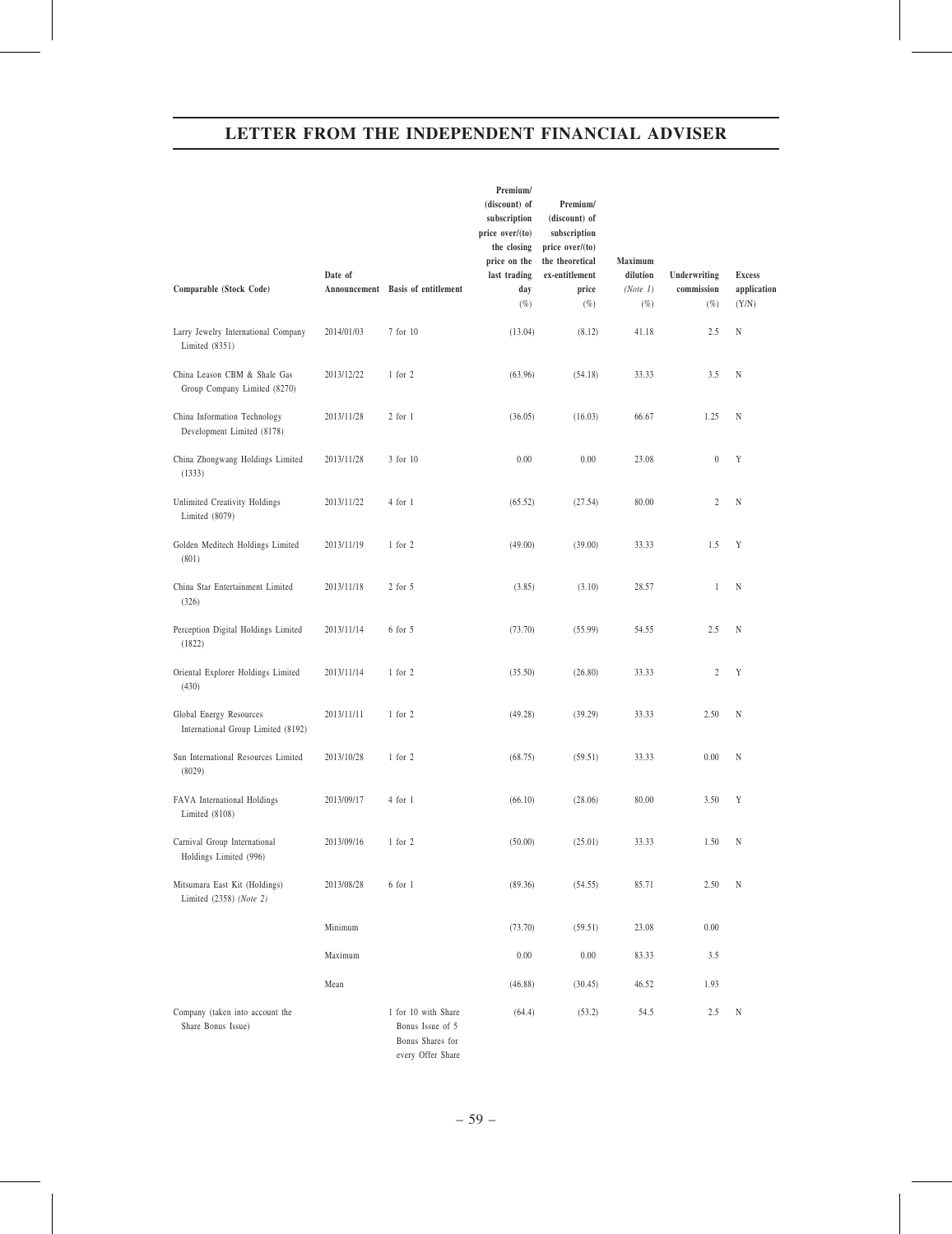Notes:

- 1. Maximum dilution effect of each open offer is calculated as: ((number of offer shares to be issued under the basis of entitlement)/(number of existing shares held for the entitlement for the offer shares under the basis of entitlement + number of offer shares to be issued under the basis of entitlement) x 100%, e.g. for an open offer with basis of one offer share for every ten existing shares, the maximum dilution effect is calculated as  $((1)/(1+10))$ \*100) = 9.09%.
- 2. Trading of the shares of the listed company has been suspended for more than 12 months, i.e. throughout the Review Period, which the closing prices and subscription prices could not reflect the recent market conditions and sentiments and therefore, we considered this company not suitable for comparison.

As shown in the above table, the discounts represented by the subscription prices to the closing prices of shares of the Comparables on the last trading days prior to the release of the respective announcements ranged from approximately 73.70% to 0% (the ''LTD Market Range''). The discount of approximately 64.4% as represented by the Effective Subscription Price to the closing price of the Shares on the Last Trading Day falls within and is deeper than the mean of the LTD Market Range.

The discount represented by the subscription prices to the theoretical ex-entitlement prices of the shares of the Comparables ranged from approximately 59.51% to 0% (the "TEP Market Range"). The discount of approximately 53.2% as represented by the Effective Subscription Price to the theoretical ex-entitlement price of the Shares falls within and is deeper than the mean of the TEP Market Range.

Having taken into account of (i) the use of proceeds from the Open Offer as disclosed in the section "B. Reasons for the Open Offers" above; (ii) the continue loss-makings recorded by the Company since the financial year ended 31 March 2012; and (iii) the decreasing trend of the closing prices of the Shares, we consider that it is inevitable for the Company to set the Effective Subscription Price at a deeper discount so as to increase the attractiveness of the Share Open Offer. Having considered the abovementioned factors and that (i) the Effective Subscription Price was determined after arm's length negotiations between the Company and the Underwriters; (ii) all Qualifying Shareholders are offered an equal opportunities to subscribe for the Offer Shares; (iii) the discount represented by the Effective Subscription Price to the closing price of the Shares on the Last Trading Day falls within the LTD Market Range; and (iv) the discount represented by the Effective Subscription Price to the theoretical exentitlement price of the Shares falls within the TEP Market Range, we consider the Effective Subscription Price is fair and reasonable so far as the Independent Shareholders are concerned.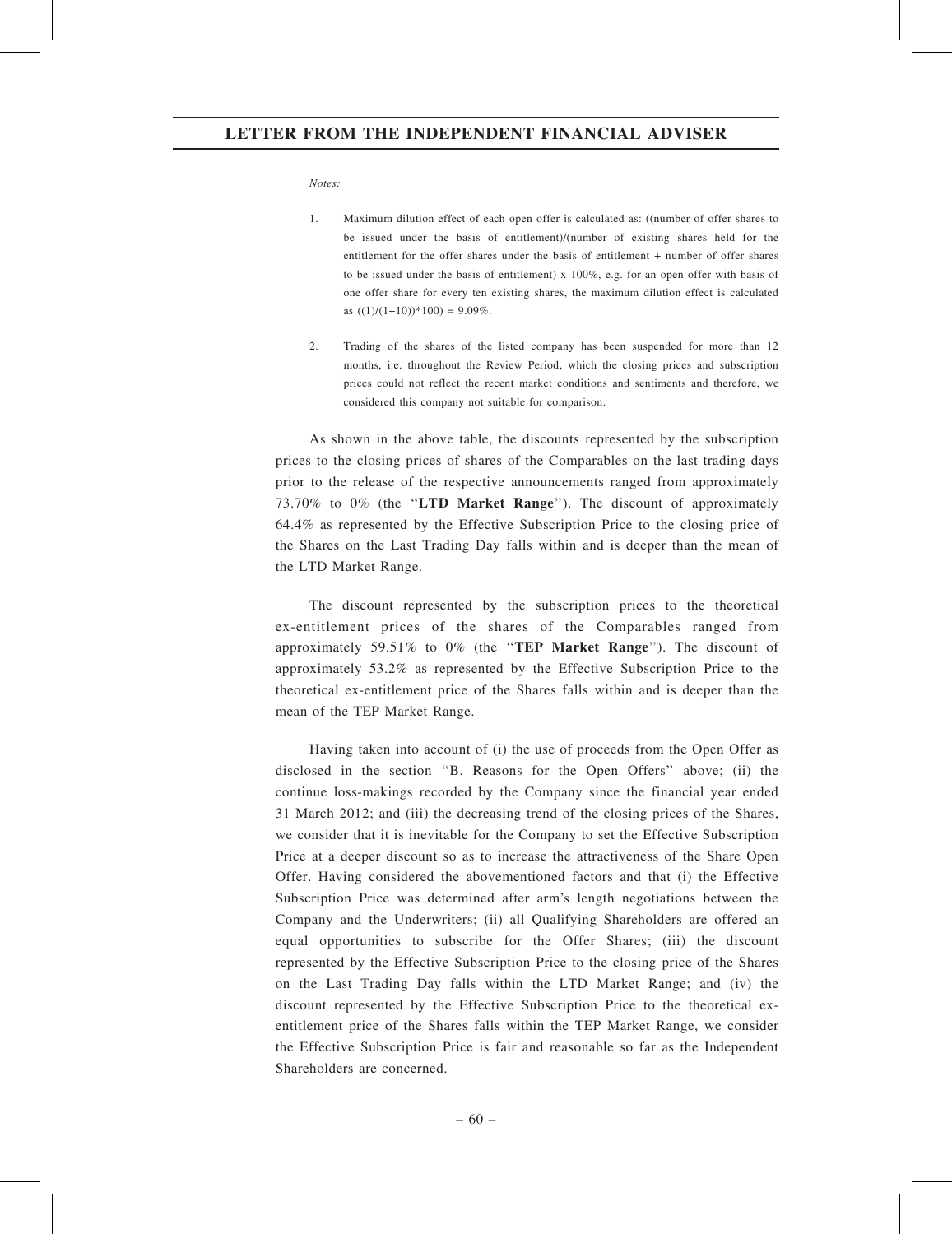#### (II.) The CPS Open Offer with CPS Bonus Issue

The CPS Open Offer with CPS Bonus Issue is on the basis of one (1) Offer CPS for every ten (10) existing CPS held on the Record Date and payable in full upon application with five (5) Bonus CPS for every Offer CPS allotted and issued. The subscription price of the Offer CPS is HK\$0.01 each. Taking into account the conversion ratio of one CPS to 0.03125 Share, the subscription price of the Offer CPS per Share to be converted thereunder is equivalent to the subscription price of the Offer Shares (i.e. HK\$0.32 each).

Given the terms, including but not limited to, the subscription price of the CPS Open Offer with CPS Bonus Issue are same as the Share Offer with Share Bonus Issue, based on our analysis under the sub-section headed ''(I.) The Share Open Offer with Share Bonus Issue'', we consider the subscription price of the Offer CPS is fair and reasonable so far as the Independent Shareholders are concerned.

#### (III.) No application for excess Offer Shares and Offer CPS

As set out in the Board Letter, there is no arrangement for application for the Offer Shares and Offer CPS by the Qualifying Shareholders and the Qualifying CPS Holders respectively in excess of their entitlements. Considering that each Qualifying Shareholder and Qualifying CPS Holder will be given an equal and fair opportunity to participate in the Company's future development by subscribing for his/her/its proportionate entitlement under the Share Open Offer and the CPS Open Offer respectively, if application for excess Offer Shares and Offer CPS is arranged, the Company will be required to put in additional effort and costs to administer the excess application procedures, which is not cost-effective from the viewpoint of the Company. Any Offer Shares and Offer CPS not taken up by the Qualifying Shareholders and the Qualifying CPS Holders will be taken up by the Underwriters pursuant to the terms and conditions of the Underwriting Agreement.

We consider that the absence of the excess application arrangement may not be desirable from the point of view of those Qualifying Shareholders/Qualifying CPS Holders (as the case may be) who wish to take up additional Offer Shares/Offer CPS (as the case may be) in excess of their assured entitlements. However, we consider that the aforesaid should be balanced against the fact that (i) the terms of the Open Offers are structured with an intention to encourage all the Qualifying Shareholders to take up their respective assured allotment as the Effective Subscription Price is set at a discount to the prevailing market price of the Shares which provides reasonable incentives to all the Qualifying Shareholders/Qualifying CPS Holders (as the case may be) to participate in the Open Offers; (ii) the Qualifying Shareholders and the Qualifying CPS Holders have the first right to decide whether to accept the Open Offers; (iii) the absence of such arrangement will save additional efforts and costs to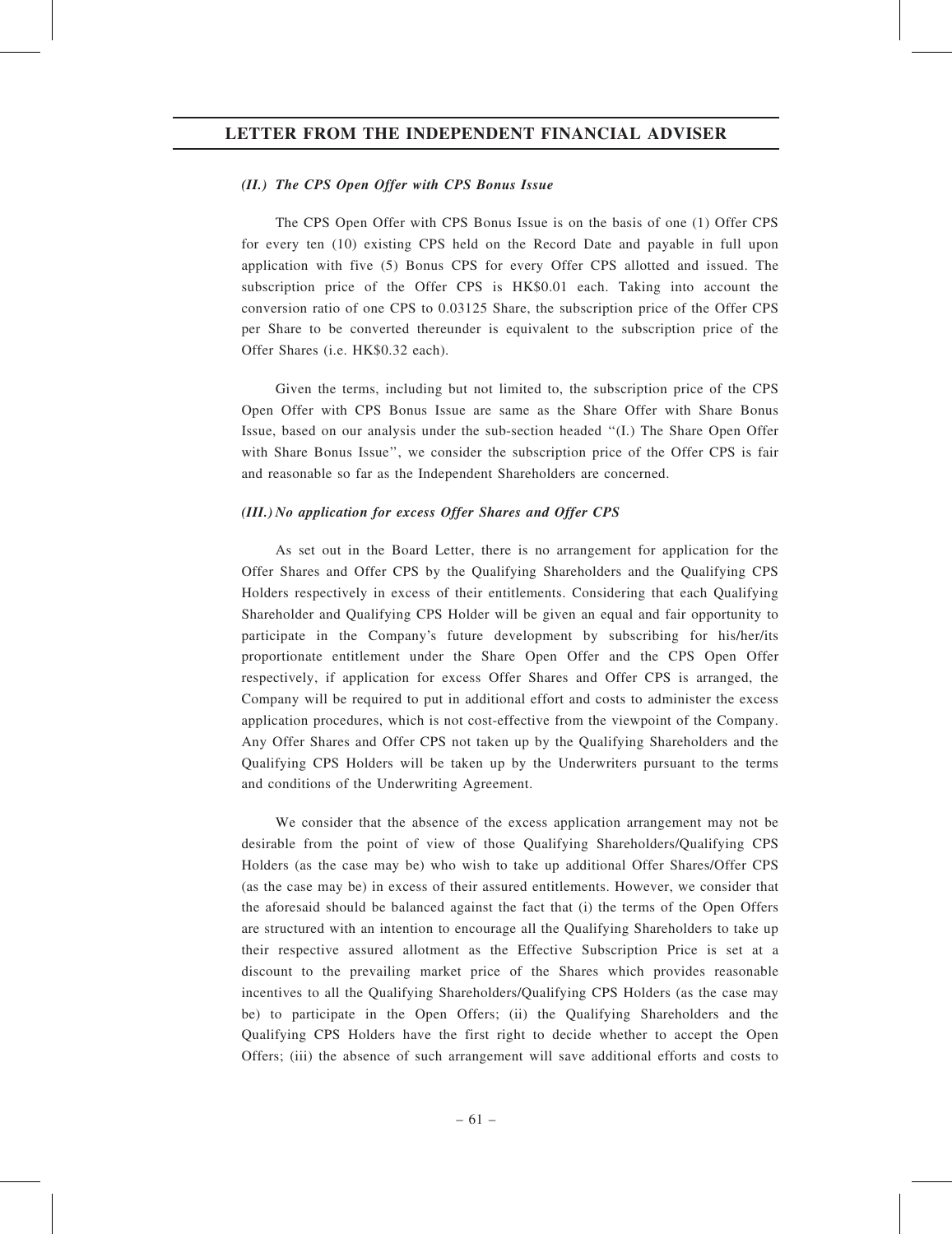the administrative procedures for the excess application; and (iv) each Qualifying Shareholder and the Qualifying CPS Holder will be given a fair and equal opportunity to subscribe for his/her/its assured entitlement under the Open Offers, we are of the view that the absence of excess application under the Open Offers is fair and reasonable.

#### (IV.) Underwriting commission

As stated in the Board Letter, the Open Offers will be fully underwritten by the Underwriters and the Company will pay the Underwriters an underwriting commission of 2.50% (the ''Underwriting Commission'') of the aggregate subscription price in respect of the Offer Shares and Offer CPS to be underwritten by the Underwriters. As shown in the above table, the underwriting commissions of the Comparables range from nil to 3.5% with a mean of 1.93%. In view that (i) the Underwriting Commission falls within the range of the underwriting commissions of the Comparables; and (ii) the Underwriting Commission was determined after arm's length negotiation between the Company and the Underwriters, we consider that the Underwriting Commission is in line with the market practice and is fair and reasonable and in the interests of the Company and the Independent Shareholders as a whole.

#### (V.) Risks associated with the Open Offers

Shareholders and potential investors should note that the Open Offers are conditional, among other things, upon the fulfillment of the conditions set out under the section headed ''Conditions of the Open Offers'' in the Board Letter. In particular, the Open Offers are subject to the Underwriting Agreement having become unconditional and the Underwriters not having terminated the Underwriting Agreement in accordance with the terms thereof as set out in the paragraph headed ''Termination of the Underwriting Agreement'' in the Board Letter. Accordingly, the Open Offers may or may not proceed. The Shareholders and potential investors should exercise caution when dealing in the Shares, and if they are in any doubt about their position, they should consult their professional advisers.

#### D. Alternatives

We have enquired with the Company and are advised that they have considered other methods of fund raisings such as rights issue, placement of new Shares or other convertible securities and bank borrowing. Having taking into account the following:

(i) pursuant to the terms of the CPS, if the Company makes any offer by way of rights of Shares to all Shareholders, the Company shall offer CPS to the CPS Holders at the same time and on the same terms as the Shares are offered. In this regard, if the Company raises fund by way of rights issue, such rights issue has to be extended to the CPS Holders accordingly. Higher costs will be incurred by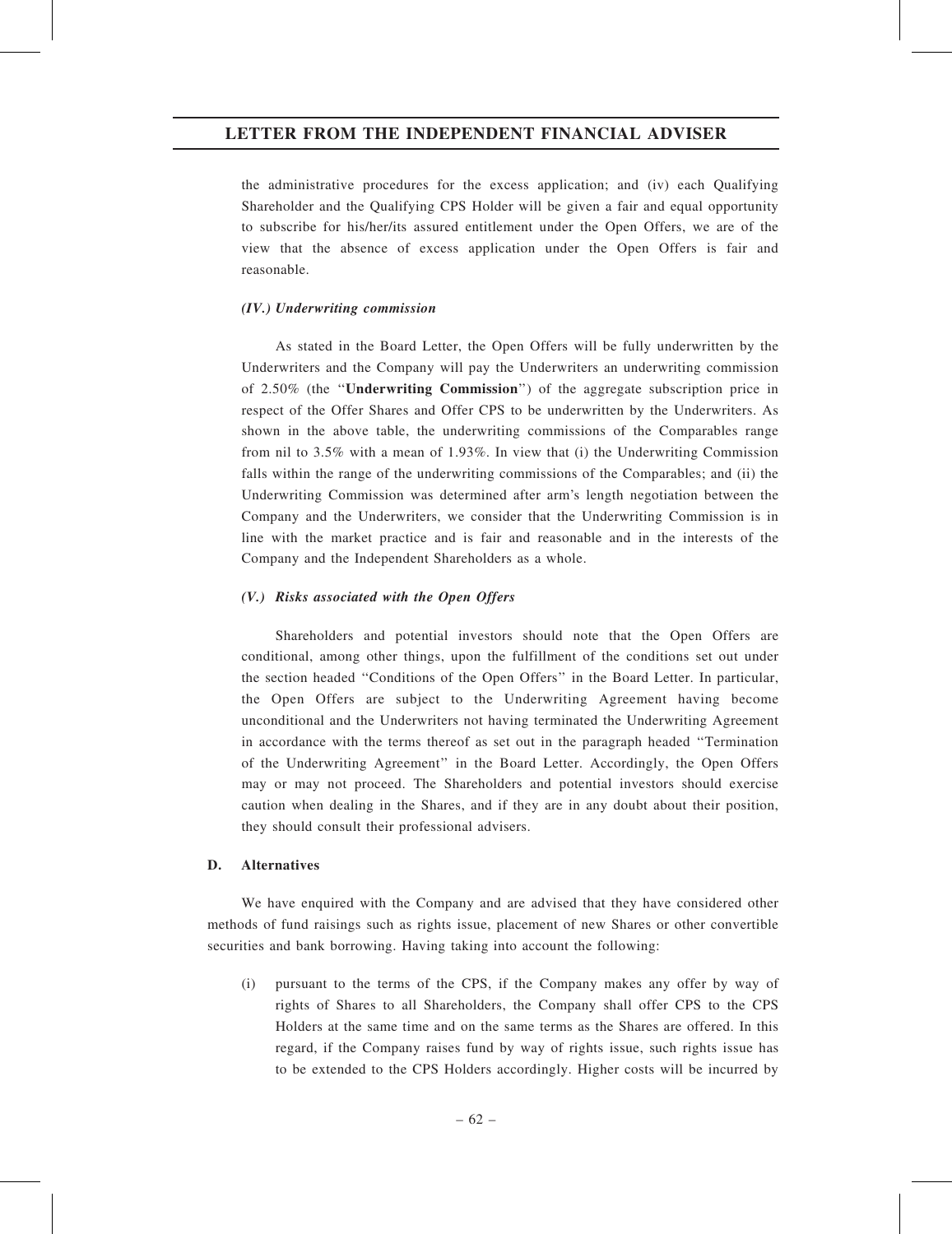rights issue as compared to open offer because of additional administrative costs and expenses of the Company in arranging trading arrangement of the nil-paid rights with the share registrar for the Shares and the arrangement of the transfer of the nil-paid rights for the CPS. Also, there is no liquidity for the nil-paid rights of the CPS as compared to those of the Shares as the CPS is unlisted.

- (ii) the Open Offers will give each Qualifying Shareholder and Qualifying CPS Holder an equal and fair opportunity to maintain their respective pro-rata shareholding interests in the Company;
- (iii) the uncertainty of the existence of a market to trade the nil-paid entitlements and the un-economical trading cost which may be incurred by a qualifying shareholder;
- (iv) debt financing and bank borrowing will create interest payment obligations on the Group and increase the gearing and incur further interest burden to the Company;
- (v) any placing of new Shares will inevitably cause massive dilution to the interests of the existing Shareholders as they will not be able to participate on an equitable basis; and
- (vi) the Open Offers will enable the Shareholders and the CPS Holders to maintain their proportionate interests in the Company should they so wish,

Given the above, we are of the view that fund raising by way of the Open Offers is fair and reasonable and in the interests of the Company and the Independent Shareholders as a whole.

#### E. Financial effect of the Open Offers

# 1. Net asset value

Based on the statement of unaudited pro forma financial information set out in Appendix II of the Circular, the unaudited pro forma adjusted consolidated net tangible assets of the Group would increase by the estimated net proceeds from the Open Offers (i) by approximately HK\$43 million to approximately HK\$217 million as compared with that as at 30 September 2013 assuming no exercise of Share Options, Share Warrants or conversion of CPS (including the CPS resulted from exercise of CPS Warrants); and (ii) by approximately HK\$50 million to approximately HK\$235 million as compared with that as at 30 September 2013 assuming full exercise of Share Options, Share Warrants and full conversion of CPS (including the CPS resulted from exercise of CPS Warrants).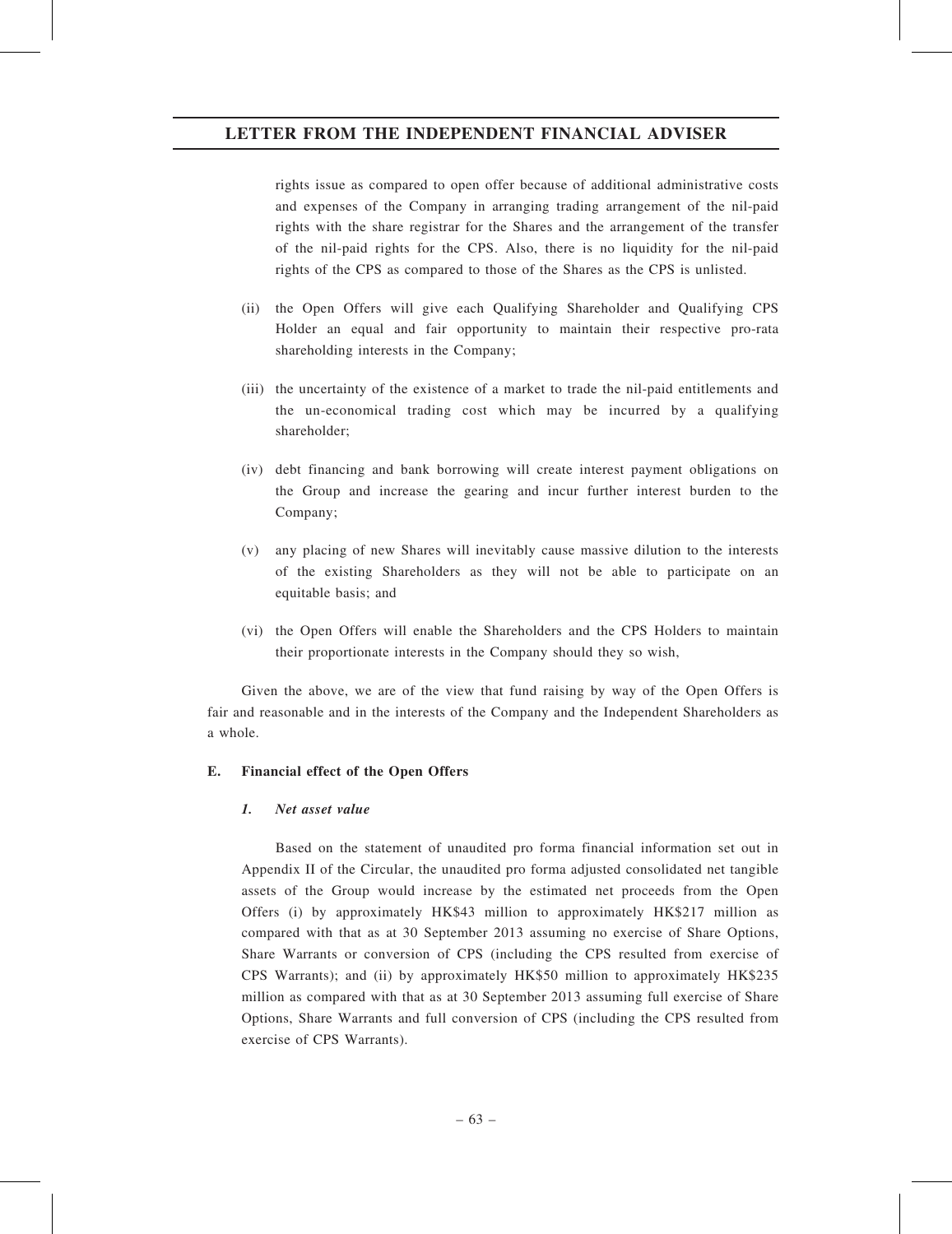The unaudited consolidated net tangible assets per Share as at 30 September 2013 was HK\$0.1252 based on 1,391,694,973 Shares in issue as at 30 September 2013.

The unaudited pro forma adjusted net tangible assets per Share immediately after completion for the Open Offers would be (i) approximately HK\$0.0975 which represents a decrease of approximately 22.12% assuming no exercise of Share Options, Share Warrants or conversion of CPS (including the CPS resulted from exercise of CPS Warrants); and (ii) approximately HK\$0.0886 which represents a decrease of approximately 29.23% assuming full exercise of Share Options, Share Warrants and full conversion of CPS (including the CPS resulted from exercise of CPS Warrants).

As illustrated above, the Offer Shares and the Offer CPS, which will be issued at a discount to the net tangible assets per Share before completion of the Open Offers, is expected to decrease the consolidated net tangible assets per Share upon completion of the Open Offers.

#### 2. Working capital

The Open Offers shall have positive effect on the Group's working capital upon completion as the net proceeds from the Open Offers will bring a net cash inflow to the Group.

In light of the enhancement on the net tangible assets and the working capital as a result of the Open Offers, we are of the opinion that the Open Offer is in the interests of the Company and the Independent Shareholders as a whole.

#### F. Potential Dilution

As the Open Offers are offered to all Qualifying Shareholders and Qualifying CPS Holders on the same basis, the Qualifying Shareholders and Qualifying CPS Holders will be able to maintain their proportional interests in the Company if they take up their allotments under the Open Offer in full. Any Qualifying Shareholders and Qualifying CPS Holders who choose not to take up in full their assured entitlements under the Open Offer will have their shareholdings in the Company diluted by up to a maximum of approximately 54.5% from their shareholding interest upon completion of the Open Offers. As shown in the above table, the dilution of the Comparables range from minimum of approximately 23.08% to maximum of 83.33% with a mean of approximately 46.52%. The maximum dilution effect of the Share Open Offer with Bonus Issue lies within the range of the Comparables and is slightly above the mean of the Comparables.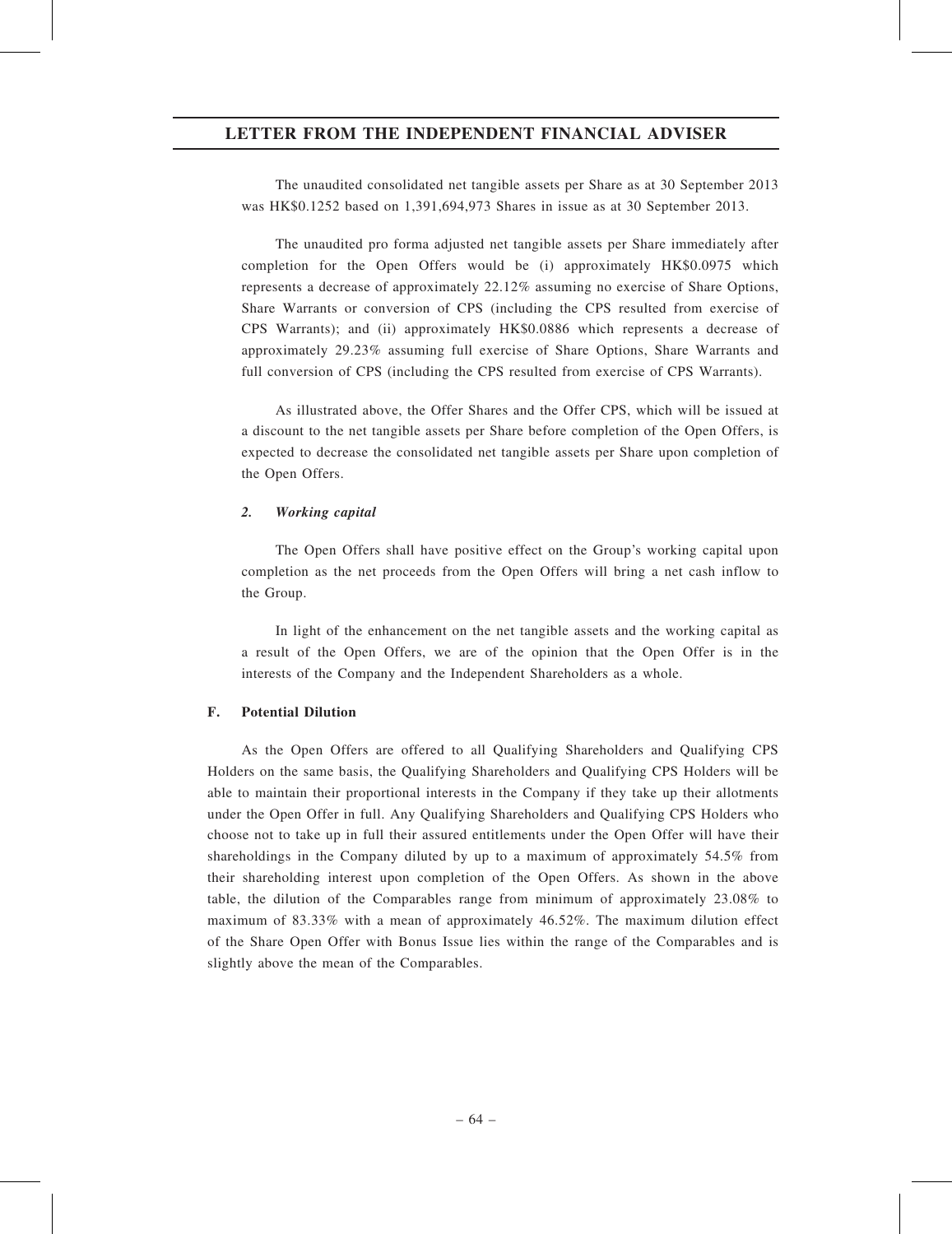In all cases of open offers, the dilution on the shareholding of those qualifying shareholders who do not take up in full their assured entitlements under the open offers is inevitable. In fact, the dilution magnitude of any open offers depends mainly on the extent of the basis of entitlement under such exercises since the higher offering ratio of new shares to existing shares is the greater the dilution on the shareholding would be.

Having considered that (i) the Share Open Offer would enable the Group to strengthen the capital base and the financial position of the Group; (ii) all Qualifying Shareholders and Qualifying CPS Holders will be offered the same opportunity to maintain their proportional interests in the Company; (iii) it is common for the listed issuers in Hong Kong to issue Offer Shares at a discount to the market price in order to enhance the attractiveness of an open offer transaction and the Effective Subscription Price, which is at discount to the market price of the Shares as at the Last Trading Day is in line with general practice in the market; (iv) the inherent dilutive nature of open offer for non-participating Shareholders in general; (v) Qualifying Shareholders and Qualifying CPS Holders have their choices whether to accept the Open Offers or not; and (vi) the dilution effect of the Share Open Offer lies within the range of the Comparables, we consider that the potential dilution effect of the Open Offers to the Qualifying Shareholders and Qualifying CPS Holders who decide not to accept the Open Offers is acceptable.

#### G. Possible Connected Transaction

As set out in the Board Letter, the Company has 182,801,443 outstanding Share Warrants as at the Latest Practicable Date. Ms. Zhou, being an executive Director, is currently one of the Share Warrant holders holding 170,893,099 Shares Warrants (representing approximately 93.5% of the total outstanding Share Warrants) as at the Latest Practicable Date. In view of the Open Offers, and based on preliminary assessment of the Company according to the relevant adjustments requirements as set out in the terms and conditions of the Share Warrants in the Board Letter and the outstanding Share Warrants in the aggregate nominal value of approximately HK\$54,754,149.13 held by Ms. Zhou as at the Latest Practicable Date, the number of Shares to be allotted and issued upon the exercise of the subscription rights attaching to the outstanding Share Warrants held by Ms. Zhou would be adjusted from 170,893,099 Shares (based on the subscription price of HK\$0.3204 per Share Warrant) to 225,418,481 Shares (based on the preliminary estimated adjusted subscription price of HK\$0.2429 per Share Warrant), as a result of the Open Offers.

Shareholders should note that the abovementioned adjusted subscription prices and the corresponding adjusted number of conversion Shares relating to the Share Warrants are estimated based on the preliminary estimation of the Company only, and are subject to confirmation by the auditors or approved merchant bank (to be appointed by the Company).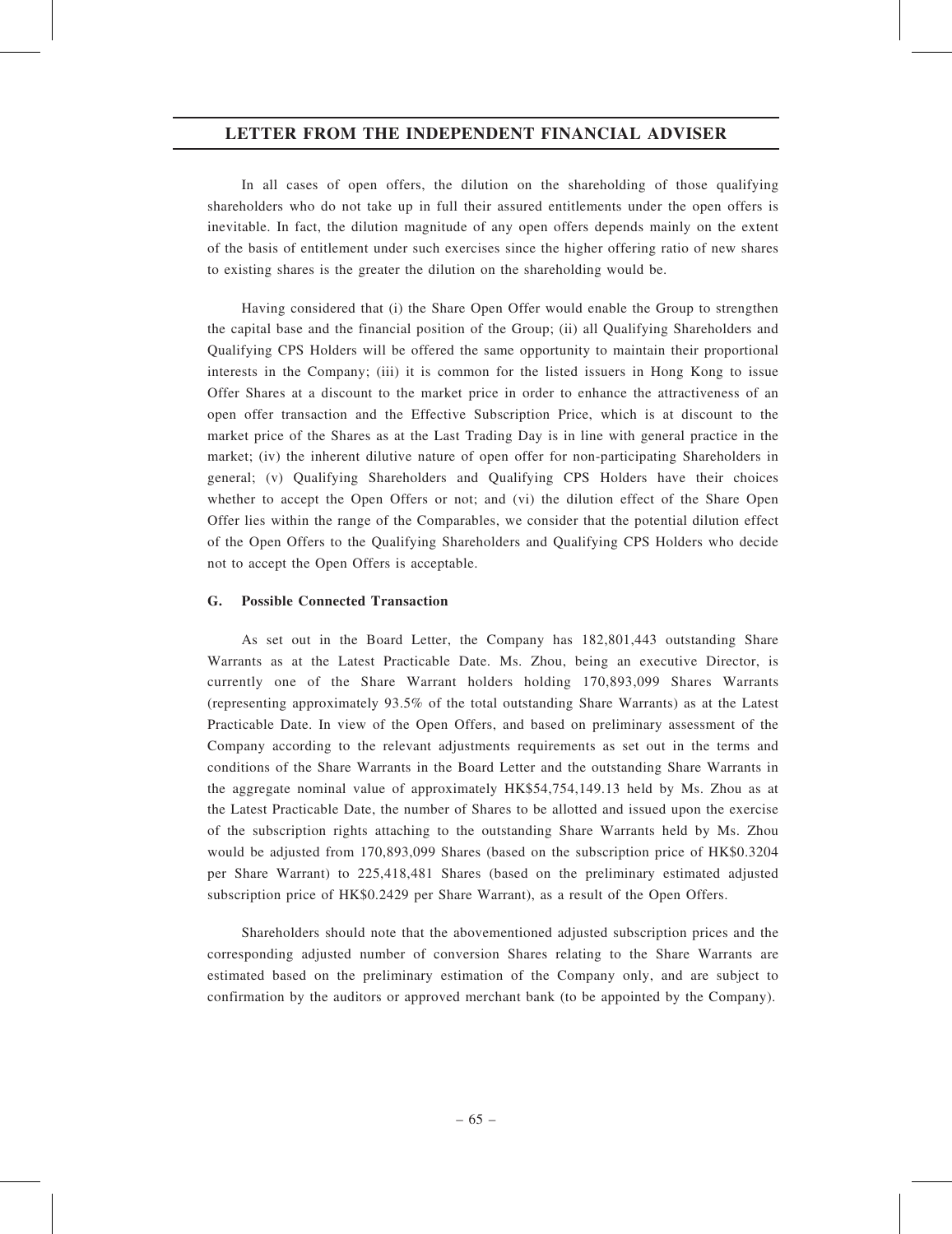Ms. Zhou is a connected person of the Company and the Possible Shares Issue will constitute a connected transaction under Chapter 14A of the Listing Rules and is subject to the approval by the CT Independent Shareholders at the SGM.

As at the Latest Practicable Date, save for Ms. Zhou's interests in 13,879,311 Share Options, 170,893,099 Share Warrants and 215,525,161 CPS Warrants (convertible into 215,525,161 CPS), which are convertible into 13,879,311 Shares, 170,893,099 Shares and 6,735,161 Shares respectively, Ms. Zhou and her associates do not hold any Shares. Therefore, no Shareholder is required to abstain from voting on the resolution to be proposed at the SGM in relation to the Proposed Share Issue as at the Latest Practicable Date.

Having considered that (i) the Possible Share Issue is a result from the adjustments on the subscription price per Share Warrant according to the terms and conditions of the Share Warrants; and (ii) all holders of the Share Warrants are subject to the same adjustments mechanism of the subscription price of the Share Warrants pursuant to the terms and conditions of the Share Warrants, we concur with the Directors that the terms of the Possible Share Issue are fair and reasonable.

#### RECOMMENDATIONS

Having considered the principal factors and reasons referred to above, we are of the opinion that (i) the terms of the Open Offers are fair and reasonable and in the interests of the Company and the Independent Shareholders as a whole; and (ii) the terms of the Possible Share Issue are fair and reasonable, on normal commercial terms but not in the ordinary and usual course of business of the Company. Accordingly, we would therefore advise (i) the Independent Shareholders and the Independent Board Committee to recommend the Independent Shareholders to vote in favour of the resolutions to approve the Open Offers to be proposed at the SGM; and (ii) the CT Independent Shareholders and the Independent Board Committee to recommend the CT Independent Shareholders to vote in favour of the resolution to approve the Possible Share Issue to be proposed at the SGM.

> Yours faithfully, For and on behalf of Veda Capital Limited Julisa Fong Managing Director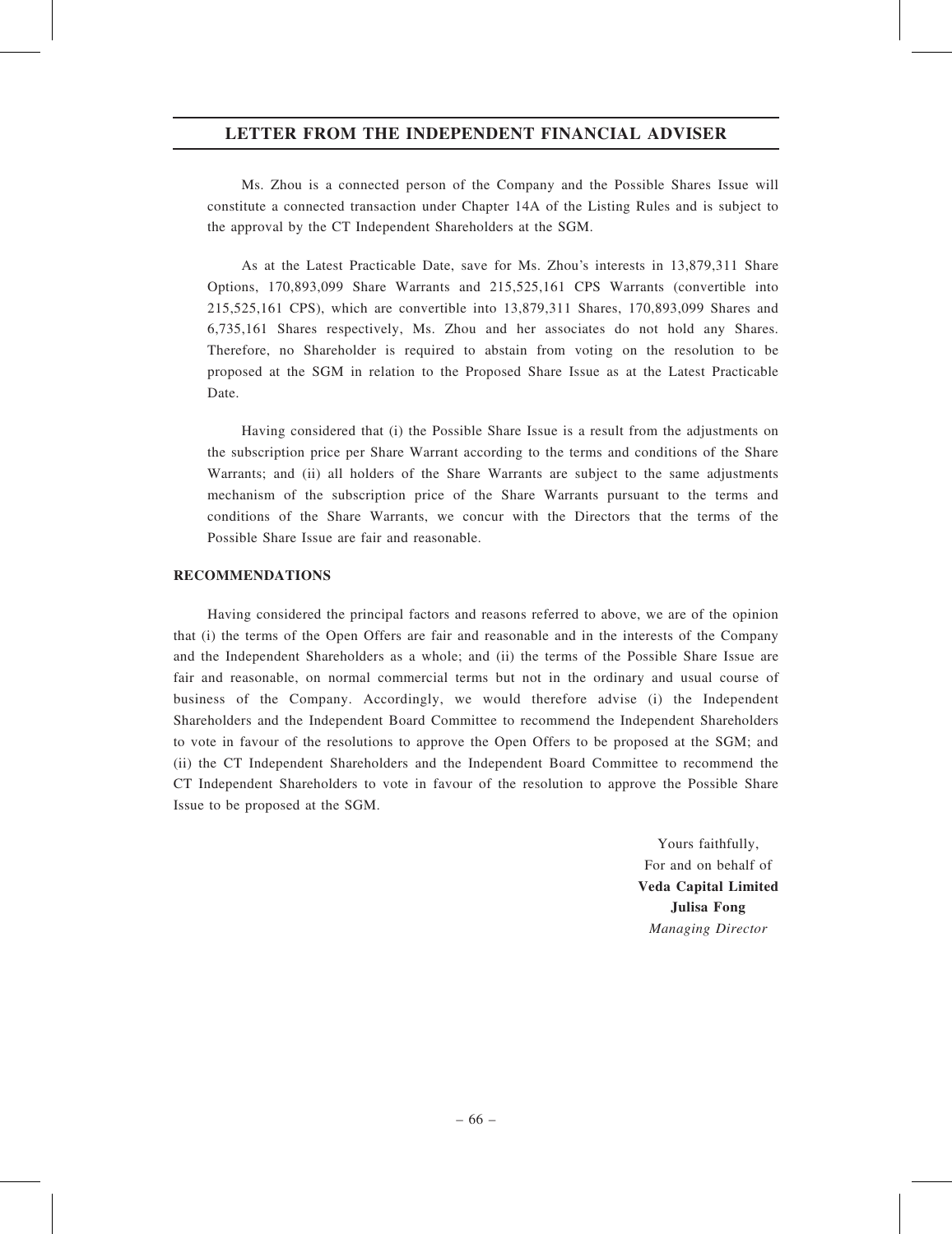#### 1. FINANCIAL INFORMATION INCORPORATED BY REFERENCE

Financial information of the Group for the three years ended 31 March 2011, 2012 and 2013 and the six months ended 30 September 2013 are disclosed in the annual report of the Company for the year ended 31 March 2011 (pages 66 to 190) (http://www.hkexnews.hk/listedco/ listconews/SEHK/2011/0715/LTN20110715246.pdf), the annual report of the Company for the year ended 31 March 2012 (pages 43 to 187) (http://www.hkexnews.hk/listedco/listconews/SEHK/ 2012/1221/LTN20121221806.pdf), the annual report of the Company for the year ended 31 March 2013 pages (39 to 179) (http://www.hkexnews.hk/listedco/listconews/SEHK/2013/0719/ LTN20130719189.pdf) as well as the 2013 interim report (pages 8 to 53) (http:// www.hkexnews.hk/listedco/listconews/SEHK/2013/1210/LTN20131210160.pdf), respectively, of the Company, which are also published on the Company's designated website (http:// www.susfor.com).

#### 2. INDEBTEDNESS STATEMENT

#### (a) Borrowing

At the close of business on 31 January 2014, being the latest practicable date for the purpose of this indebtedness statement prior to the printing of this Circular, the Group had total borrowing of approximately HK\$23,197,000, comprising accrued interest of HK\$4,046,000 for a loan facility from an independent third party, promissory notes of HK\$6,761,000 from a substantial shareholder, and interest bearing loans from shareholders of HK\$12,390,000.

#### (b) Security and guarantees

As at the close of business on 31 January 2014, the Group's accrued interest of HK\$4,046,000 was secured by the entire issued share capital of a wholly-owned subsidiary.

#### (c) Commitment

As the close of business on 31 January 2014, the Group had total future minimum lease payments under non-cancelable operating leases in respect of rented premises amounting to approximately HK\$590,000.

#### (d) Contingent liabilities

On 18 July 2011, a subsidiary of the Group entered into an agreement (the ''Agreement'') with R2R Indústria e Comércio de Produtos Florestais Ltda. (''R2R''). Under the Agreement, the subsidiary will harvest logs on forest area supposedly owned by R2R under a sustainable forest management plan and pay R2R a total of R\$9,602,000 (equivalent to approximately HK\$41.0 million) by installments. R2R was responsible to obtain the necessary harvesting permit (''AUTEF'') within 30 days of the Agreement. R2R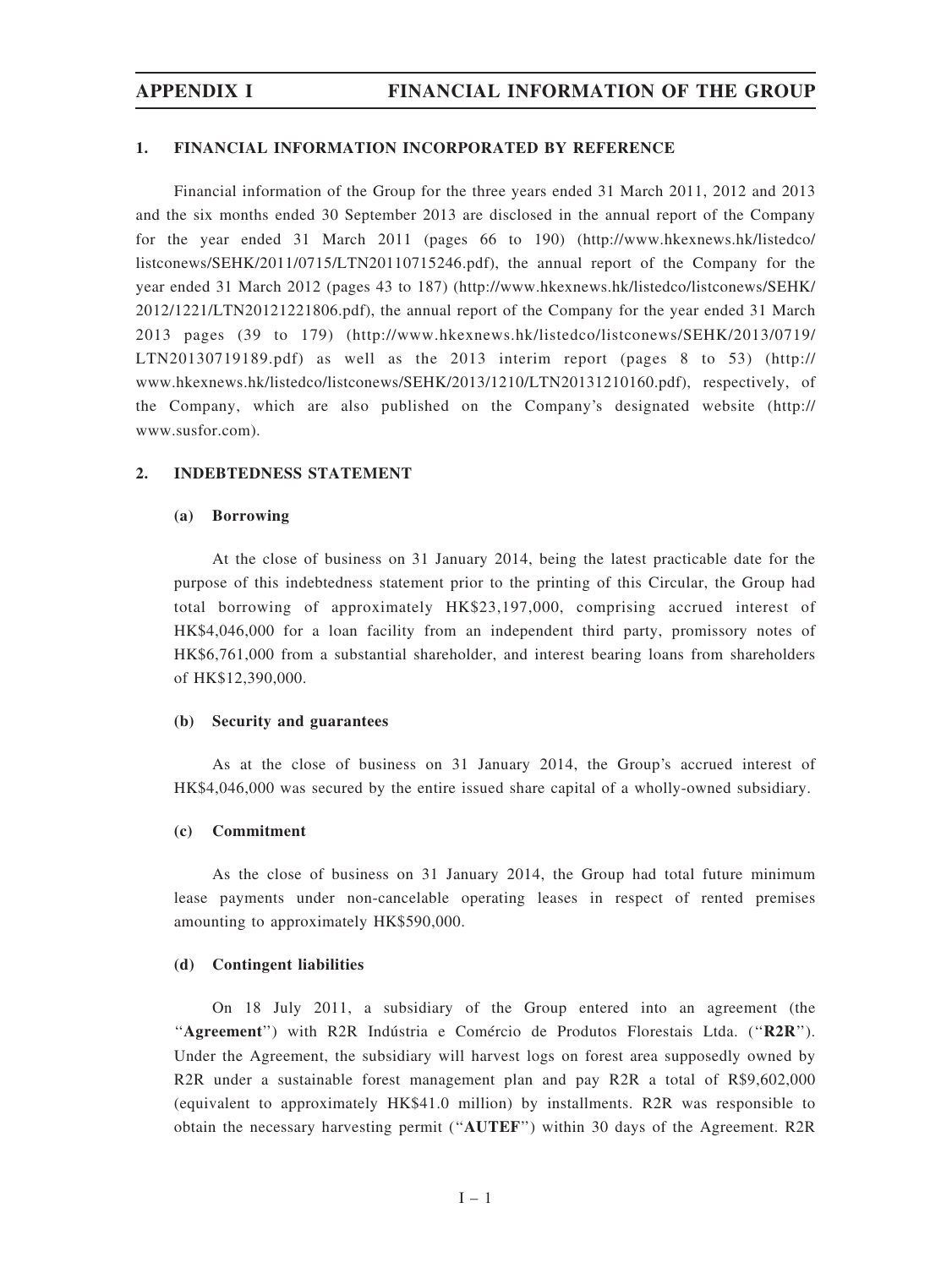was late in presenting the AUTEF to the subsidiary and failed to produce documentations that support its ownership of the subject forest area. In addition, the subsidiary's harvesting team discovered various environmental crimes in the subject forest area during its preparatory inspection. A total sum of R\$840,000 (equivalent to approximately HK\$3,869,000) was paid by the subsidiary under the Agreement while the remaining balance was withheld due to the above breach and irregularities. In the meantime, R2R sent various notices demanding for performance under the Agreement. On 17 January 2012, the subsidiary served a termination notice to R2R and demanded for the return of the deposits paid. On 23 February 2012, R2R sent the subsidiary an amicable settlement offer where reducing the outstanding balance to R\$1,621,000 (equivalent to approximately HK\$6,910,000) as final settlement for the immediate termination of the Agreement.

#### (e) Litigations

In the land search of the freehold lands of a subsidiary, it revealed that F Um Terraplanagem (''Terraplanagem'') submitted a claim to a court against the subsidiary to pay for alleged outstanding service fee of approximately R\$1,300,000 (equivalent to approximately HK\$4,511,000) and filed a precautionary injunction to prevent the subsidiary of selling its freehold lands without properly paying possible claim to itself. At the moment, the subsidiary did not receive any writ from the court in due course. According to some preliminary information, the court hearing has not yet been scheduled. The subsidiary will investigate the issue and defend itself vigorously in the legal proceeding.

In the land search of the freehold lands of the subsidiary, it also revealed that a labour claim against the subsidiary for approximately R\$1,100,000 (equivalent to approximately HK\$3,817,000) and a precautionary injunction to prevent the subsidiary of selling its freehold lands without properly paying possible claim was filed by Leandro Dos Martires Guerra ("Leandro"), a former director of the Company. At the moment, the subsidiary did not receive any writ from the court in due course. According to some preliminary information, the court made an order to the subsidy for paying Leandro the claim of R\$1,100,000 (equivalent to approximately HK\$3,817,000). The subsidiary will investigate the issue and is consulting legal counsels for legal appeal.

On 19 July 2010, a subsidiary of the Company entered into a logistical agreement and a long-term supply agreement with Viewscm Corporation Ltd. (''Viewscm''). According to the logistical agreement, Viewscm was appointed as the sole logistics service provider to the subsidiary for export of logs and timbers from hydroelectric power plant area in the state of Rondonia, Brazil to China. However, after Viewscm formulated the logistic plan under the logistical agreement, the proposed transportation cost from Viewscm did not meet the target cost of the subsidiary. Thus, the subsidiary did not use any logistics service by Viewscm. Also, according to the long-term supply agreement, the subsidiary would sell logs to Viewscm in Brazil and the origin of the logs should be from the hydroelectric power plant area. The Group was engaged by a main contractor to provide tree felling service in the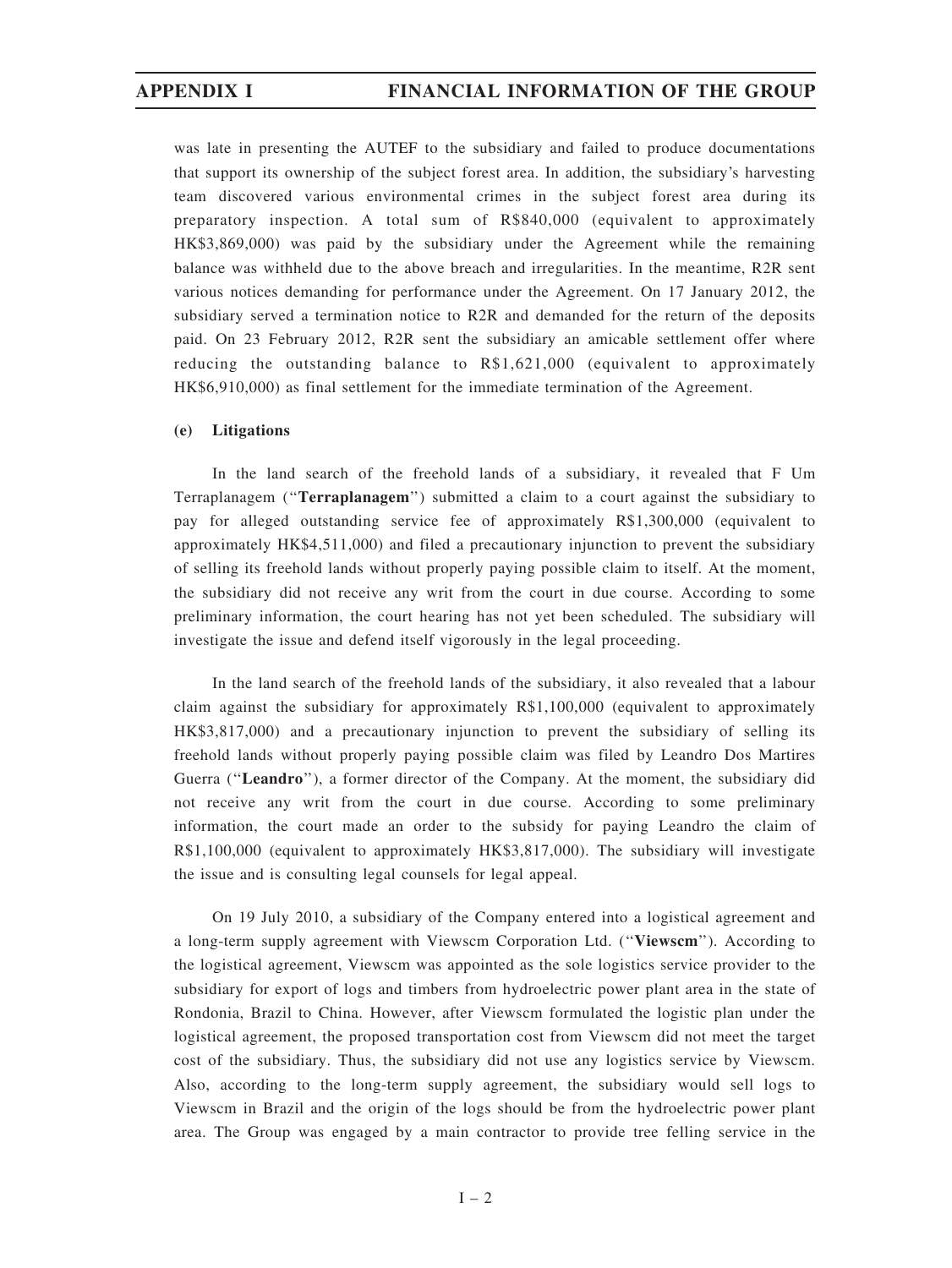hydroelectric power plant area. The relationship with the main contractor deteriorated since occurrence of the harassments from an alleged agent of the main contractor and operating staff and officers of our Group were rejected access to the hydroelectric power plant area. As such, the subsidiary could not sell any logs to Viewscm.

Viewscm asserted claims against the subsidiary by reason of the alleged breaches of the logistical agreement and long-term supply agreement by the subsidiary. The alleged breaches of the logistical agreement and long-term supply agreement were dealt with under arbitration proceedings which hearings were held at South China International Economic and Trade Arbitration Commission and Shenzhen Arbitration Commission respectively. On 20 March 2013, South China International Economic and Trade Arbitration Commission issued an award of approximately RMB784,000 (equivalent to approximately HK\$991,000) in favour of Viewscm for the alleged breach of logistical agreement by the subsidiary and on 12 April 2013, Shenzhen Arbitration Commission issued an award of approximately RMB703,000 (equivalent to approximately HK\$888,000) in favour of Viewscm for the alleged breach of long-term supply agreement by the subsidiary.

On 19 September 2013, the subsidiary received two court orders for the enforcement of arbitration awards issued by South China International Economic and Trade Arbitration Commission and Shenzhen Arbitration Commission totaling approximately RMB1,487,000 (equivalent to approximately HK\$1,879,000) and related legal expenses in favour of Viewscm.

#### (f) Disclaimers

Save as aforesaid and apart from intra-group liabilities and normal trade payables in the ordinary course of business, as at the close of business on 31 January 2014, the Group did not have any debt securities issued and outstanding or agreed to be issued, bank overdrafts, loans or other similar indebtedness, liabilities under acceptances (other than normal trade bills) or acceptance credits, mortgages, charges, finance leases or hire purchase commitments, guarantees or other material contingent liabilities.

Upon completion of the acquisition of a 95% equity interest in Travel Inn Limited and the entire equity interest in Good Magic Limited in February 2014, the outstanding indebtedness owed by Travel Inn Limited, and Good Magic Limited and its subsidiaries was consolidated into that of the Group. Save for the aforesaid, the Directors confirmed that no material changes in the indebtedness and contingent liabilities of the Group since 31 January 2014 up to and including the Latest Practicable Date.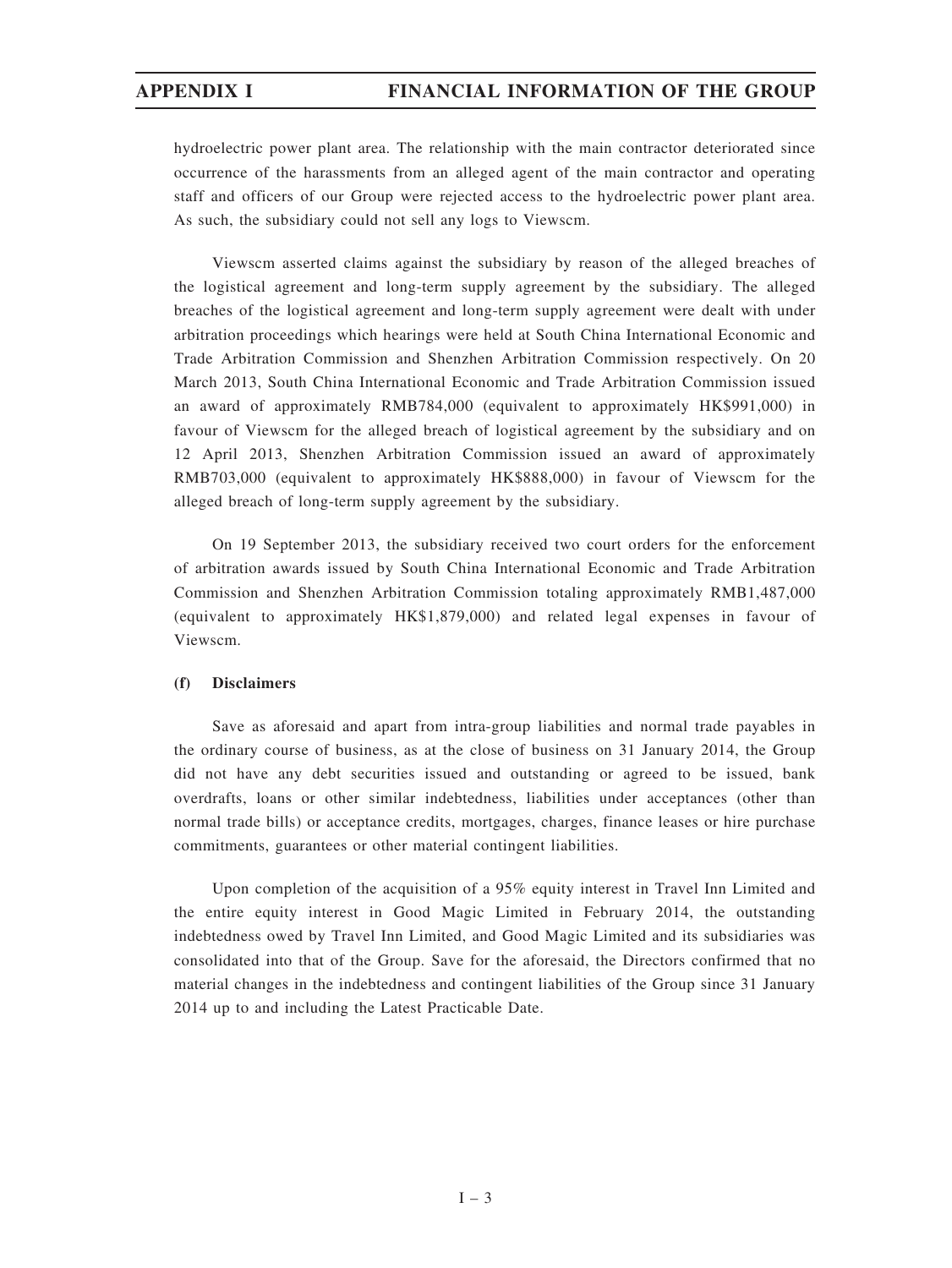# APPENDIX I FINANCIAL INFORMATION OF THE GROUP

# 3. WORKING CAPITAL

The Directors are of the opinion that after taking into account the present internal financial resources of the Group, the currently available banking facilities and the estimated net proceeds from the Open Offers, the Group has sufficient working capital for its present requirements for at least the next 12 months from the date of this circular.

# 4. MATERIAL ADVERSE CHANGE

As at the Latest Practicable Date, the Directors were not aware of any material adverse change in the financial or trading position of the Group since 31 March 2013, being the date to which the latest audited consolidated financial statements of the Group were made up.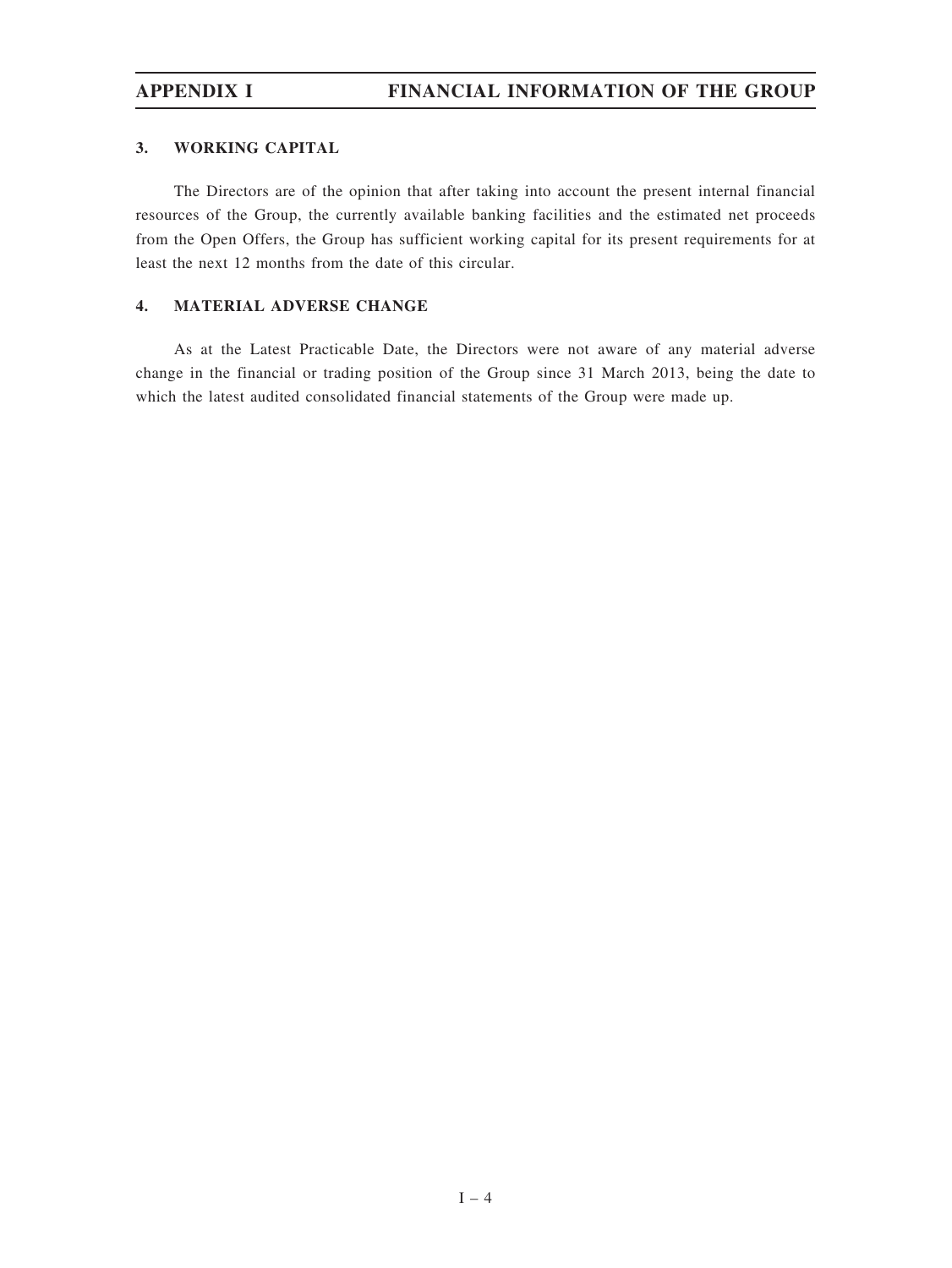# (A) UNAUDITED PRO FORMA STATEMENT OF ADJUSTED CONSOLIDATED NET TANGIBLE ASSETS OF THE GROUP

The following is the unaudited pro forma statement of adjusted consolidated net tangible assets (the ''Unaudited Pro Forma Financial Information'') of the Group prepared in accordance with Rule 4.29 of the Listing Rules for the purpose of illustrating the effect of the Open Offers on the unaudited consolidated net tangible assets of the Group as if the Open Offers had been completed on 30 September 2013.

The Unaudited Pro Forma Financial Information of the Group has been prepared for illustrative purpose only, based on the judgements, estimates and assumptions of the Directors, and because of its nature, it may not give a true picture of the financial position of the Group upon Completion.

The Unaudited Pro Forma Financial Information of the Group is prepared based on the unaudited consolidated net tangible assets attributable to equity holders of the Company as at 30 September 2013, as extracted from the published interim report of the Company as of 30 September 2013 and the adjustments described below.

|                                       |                   |                      |                  |                   | Unaudited             |
|---------------------------------------|-------------------|----------------------|------------------|-------------------|-----------------------|
|                                       |                   |                      |                  |                   | consolidated net      |
|                                       |                   |                      |                  |                   | tangible assets       |
|                                       |                   |                      |                  |                   | attributable          |
|                                       |                   |                      |                  |                   | to equity holders     |
|                                       |                   |                      |                  |                   | of the Company        |
|                                       |                   |                      |                  |                   | per Share upon        |
|                                       |                   |                      |                  |                   | Completion            |
|                                       |                   |                      |                  |                   | (assuming no          |
|                                       |                   |                      |                  | Unaudited pro     | exercise of           |
|                                       | Unaudited         |                      | Unaudited pro    | forma adjusted    | Share Options,        |
|                                       | consolidated net  |                      | forma adjusted   | consolidated net  | <b>Share Warrants</b> |
|                                       | tangible assets   |                      | consolidated net | tangible assets   | or conversion of      |
|                                       | attributable      |                      | tangible assets  | attributable      | <b>CPS</b> (Including |
|                                       | to equity holders |                      | attributable     | to equity holders | the CPS resulted      |
|                                       | of the Company    | <b>Estimated</b> net | to equity        | of the Company    | from exercise of      |
|                                       | as at             | proceeds             | holder of the    | per Share as at   | <b>CPS</b> Warrants)  |
|                                       | 30 September      | from the             | Company upon     | 30 September      | before the            |
|                                       | 2013              | Open Offers          | Completion       | 2013              | Record Date)          |
|                                       | HK\$'000          | HK\$'000             | HK\$'000         | HK cents          | HK cents              |
|                                       | (Note 1)          | (Note 2)             |                  | (Note 3)          | (Note 4)              |
| Based on 139,178,351 Offer Shares and |                   |                      |                  |                   |                       |
| 172,420,129 Offer CPS to be issued    | 174.234           | 42,809               | 217,043          | 12.52             | 9.75                  |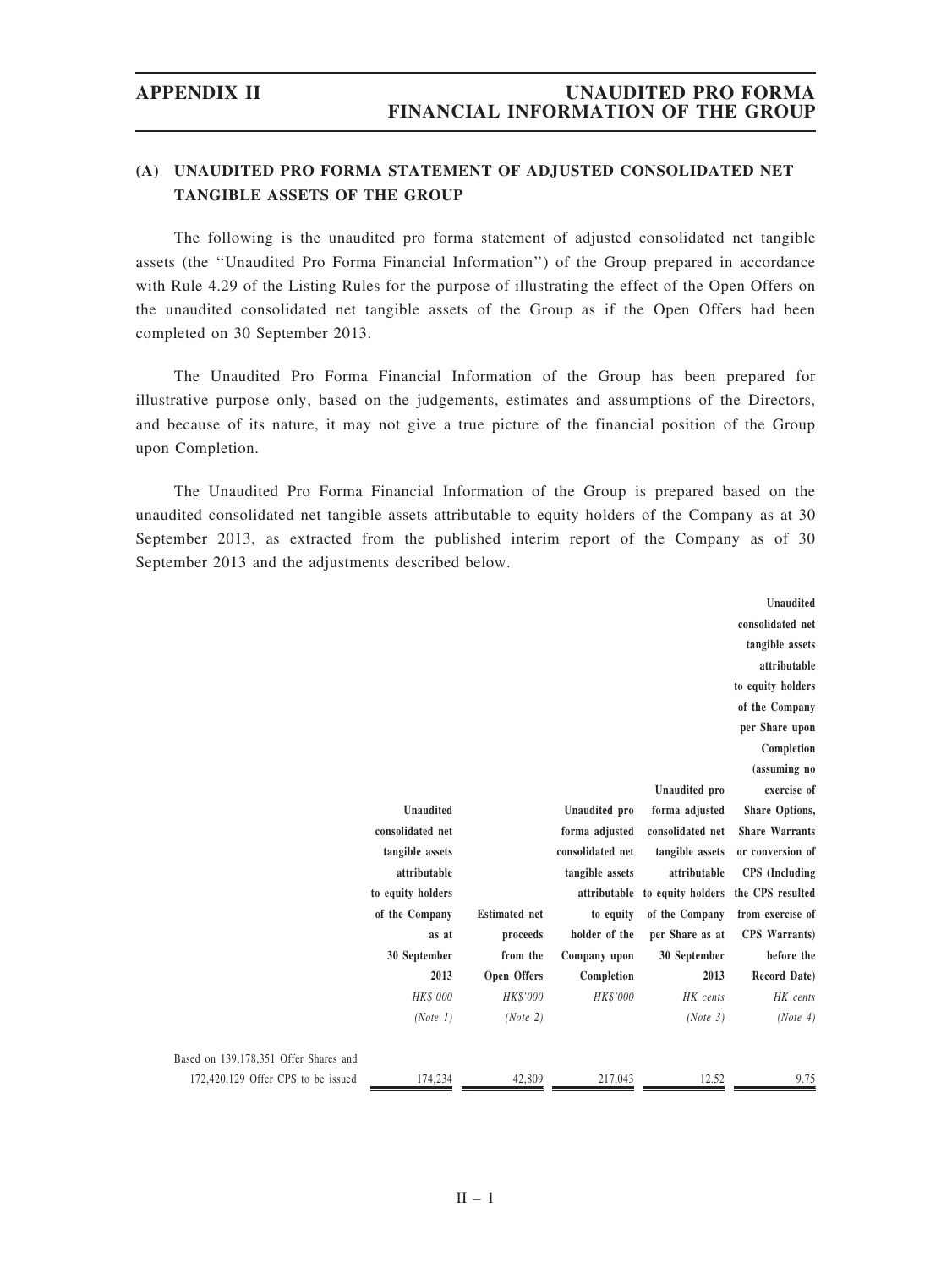# APPENDIX II UNAUDITED PRO FORMA FINANCIAL INFORMATION OF THE GROUP

|                            |                  |                       | Unaudited          |                      |                   | Unaudited         |
|----------------------------|------------------|-----------------------|--------------------|----------------------|-------------------|-------------------|
|                            |                  |                       | consolidated net   |                      | Unaudited pro     | consolidated net  |
|                            |                  |                       | tangible assets    |                      | forma adjusted    | tangible assets   |
|                            |                  |                       | attributable to    |                      | consolidated net  | attributable to   |
|                            |                  | <b>Estimated</b> net  | equity holders of  |                      | tangible assets   | equity holders of |
|                            |                  | proceeds from         | the Company        |                      | attributable to   | the Company per   |
|                            |                  | the full exercise     | (assuming full     |                      | equity holders of | Share upon        |
|                            |                  | of Share Options,     | exercise of Share  |                      | the Company       | Completion        |
|                            |                  | <b>Share Warrants</b> | Options, Share     |                      | (assuming full    | (assuming full    |
|                            | <b>Unaudited</b> | and full              | Warrants and       |                      | exercise of Share | exercise of Share |
|                            | consolidated net | conversion of         | full conversion of |                      | Options, Share    | Options, Share    |
|                            | tangible assets  | CPS (Including        | CPS) (Including    |                      | Warrants and      | Warrants and      |
|                            | attributable to  | the CPS resulted      | the CPS resulted   |                      | full conversion   | full conversion   |
|                            | equity holders   | from exercise of      | from exercise of   |                      | of CPS)           | of CPS)           |
|                            | of the Company   | CPS Warrants)         | CPS Warrants)      |                      | (Including the    | (Including the    |
|                            | as at            | as at                 | as at              | <b>Estimated</b> net | CPS resulted      | CPS resulted      |
|                            | 30 September     | 30 September          | 30 September       | proceeds from        | from exercise of  | from exercise of  |
|                            | 2013             | 2013                  | 2013               | the Open Offers      | CPS Warrants)     | CPS Warrants)     |
|                            | HK\$'000         | HK\$'000              | HK\$'000           | <b>HK\$'000</b>      | HK\$'000          | HK cents          |
|                            | (Note 1)         | (Note 5)              |                    | (Note 6)             |                   | (Note 7)          |
| Based on 165,665,906 Offer |                  |                       |                    |                      |                   |                   |
| Shares to be issued        | 174,234          | 11,036                | 185,270            | 49,562               | 234,832           | 8.86              |

Notes:

- 1. This represented the unaudited consolidated net assets attributable to equity holders of the Company of HK\$476,352,000 less goodwill of HK\$302,118,000 which are extracted from the unaudited consolidated statement of finance position of the Group as at 30 September 2013.
- 2. The estimated net proceeds from the Open Offers of approximately HK\$42.8 million are based on 139,178,351 Offer Shares and 172,420,129 Offer CPS to be issued at the subscription prices of HK\$0.32 and HK\$0.01 per Offer Share and Offer CPS respectively and after deducting the estimated issuing expenses of approximately HK\$3.5 million.
- 3. The unaudited consolidated net tangible assets attributable to equity holders of the Company per Share of approximately HK12.52 cents is calculated based on 1,391,694,973 Shares in issue as at 30 September 2013.
- 4. The unaudited pro forma adjusted consolidated net tangible assets attributable to equity holders of the Company per Share upon Completion of approximately HK9.75 cents is arrived at after the adjustment referred to in note 2 above and on the basis of 2,226,853,619 Shares expected to be in issue upon Completion, comprising 1,391,783,513 Shares in issue as at the Latest Practicable Date and 139,178,351 Offer Shares and 695,891,755 Bonus Shares (as mentioned in the paragraph headed ''Issue Statistics of Share Open Offer'' in the ''Letter from the Board'') to be issued pursuant to the Open Offers.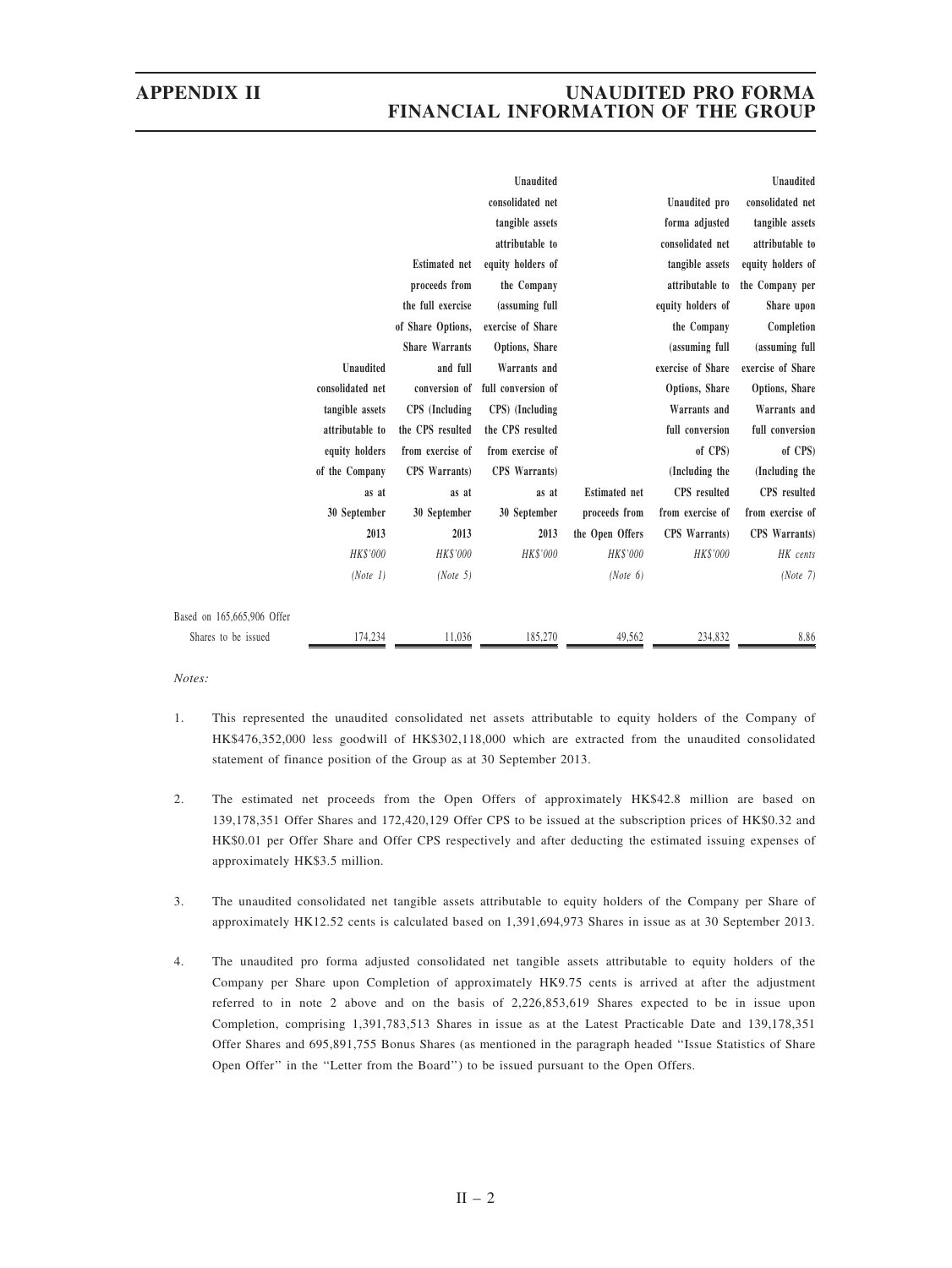- 5. The estimated net proceeds from the full exercise of Share Options, full conversion of CPS, full conversion of ordinary share warrants and full conversion of CPS share warrants of HK\$11,036,000 are based on 260,432, 140,432, 33,333 and 27,758,622 Share Options to be exercised at the exercise price of HK\$5.64, HK\$4.26, HK\$2.25 and HK\$0.3204 respectively, 1,508,676,131 CPS to be converted as at 30 September 2013 with no net proceeds, ordinary share warrants with nominal value of HK\$58,595,280.93 to be exercised as at 30 September 2013, and CPS warrants with nominal value of HK\$2,157,945.67 to be exercised as at 30 September 2013.
- 6. The estimated net proceeds from the Open Offers of approximately HK\$49,562,000 are based on 165,665,906 Offer Shares to be issued at the subscription prices of HK\$0.32 per Offer Share and after deduction the estimated issuing expenses of approximately HK\$3.5 million.
- 7. The unaudited pro forma adjusted consolidated net tangible assets attributable to equity holders of the Company per Share upon Completion of approximately 8.86 cents is arrived at after the adjustment referred to in note 5 and 6 above and on the basis of 2,650,654,500 Shares expected to be in issue upon Completion, comprising 1,391,783,513 Shares in issue as at the Latest Practicable Date, 28,192,819 Shares to be issued through the exercise of Share Options, 47,146,128 Shares to be issued through the conversion of CPS, 182,801,443 Shares to be issued through the exercise of ordinary share warrants, 6,735,161 Share to be issued through the exercise of CPS warrants, and 165,665,906 Offer Shares and 828,329,530 Bonus Shares (as mentioned in the paragraph headed ''Issue Statistics of Share Open Offer'' in the ''Letter from the Board'') to be issued pursuant to the Open Offers.
- 8. No adjustment has been made to reflect any trading results or other transactions of the Group entered into subsequent to 30 September 2013.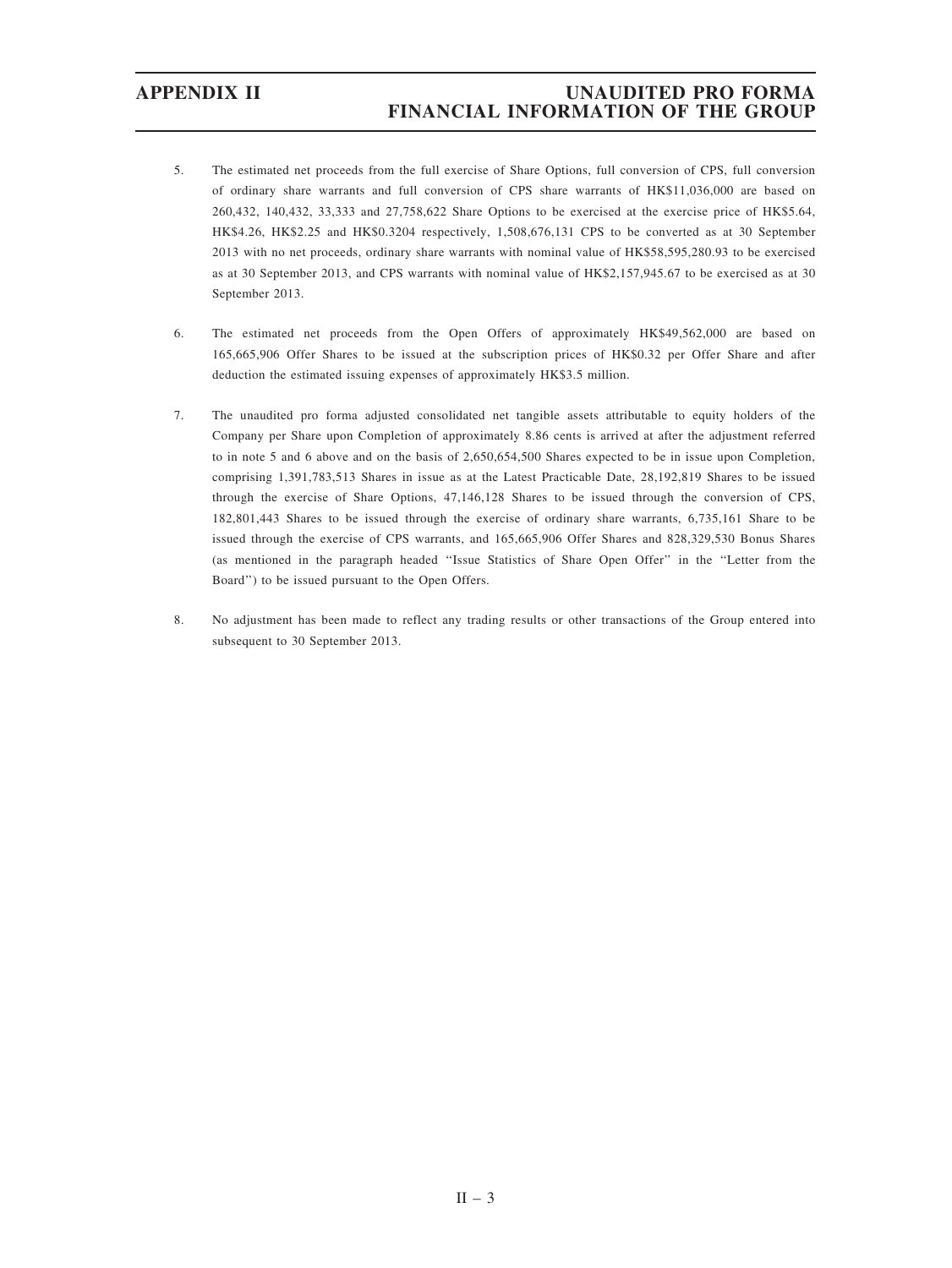# APPENDIX II UNAUDITED PRO FORMA FINANCIAL INFORMATION OF THE GROUP

# (B) REPORT ON THE UNAUDITED PRO FORMA STATEMENT OF ADJUSTED CONSOLIDATED NET TANGIBLE ASSETS OF THE GROUP

The following is the text of a report received from Crowe Horwath, certified public accountants, in respect of the unaudited pro forma financial information of the Group for the purpose of inclusion in this Prospectus.



國富浩華 (香港) 會計師事務所有限公司 Member Crowe Horwath International

9/F, Leighton Centre, 77 Leighton Road, Causeway Bay, Hong Kong

The Board of Directors Sustainable Forest Holdings Limited

20 March 2014

Dear Sirs

We report on the unaudited pro forma adjusted consolidated net tangible assets (the ''Unaudited Pro Forma Financial Information'') of Sustainable Forest Holdings Limited (the ''Company'') and its subsidiaries (collectively referred to as the ''Group''), set out in Appendix II to the circular dated 20 March 2014 (the ''Circular'') in connection with (I) the proposed share open offer on the basis of one offer share for every ten shares held on the record date with share bonus issue on the basis of five bonus shares for every offer share subscribed and (II) the proposed convertible preferred share (''CPS'') open offer on the basis of one offer CPS for every ten CPS held on the record date with CPS bonus issue on the basis of five bonus CPS for every offer CPS subscribed (the ''Open Offer''). The Unaudited Pro Forma financial information of the Group has been prepared by the directors of the Company, for illustrative purposes only, to provide information about how the Open Offer might have affected the unaudited consolidated net tangible assets of the Group as if the Open Offer had been taken place at 30 September 2013. The basis of preparation of the Unaudited Pro Forma Financial Information is set out in Appendix II to the Circular.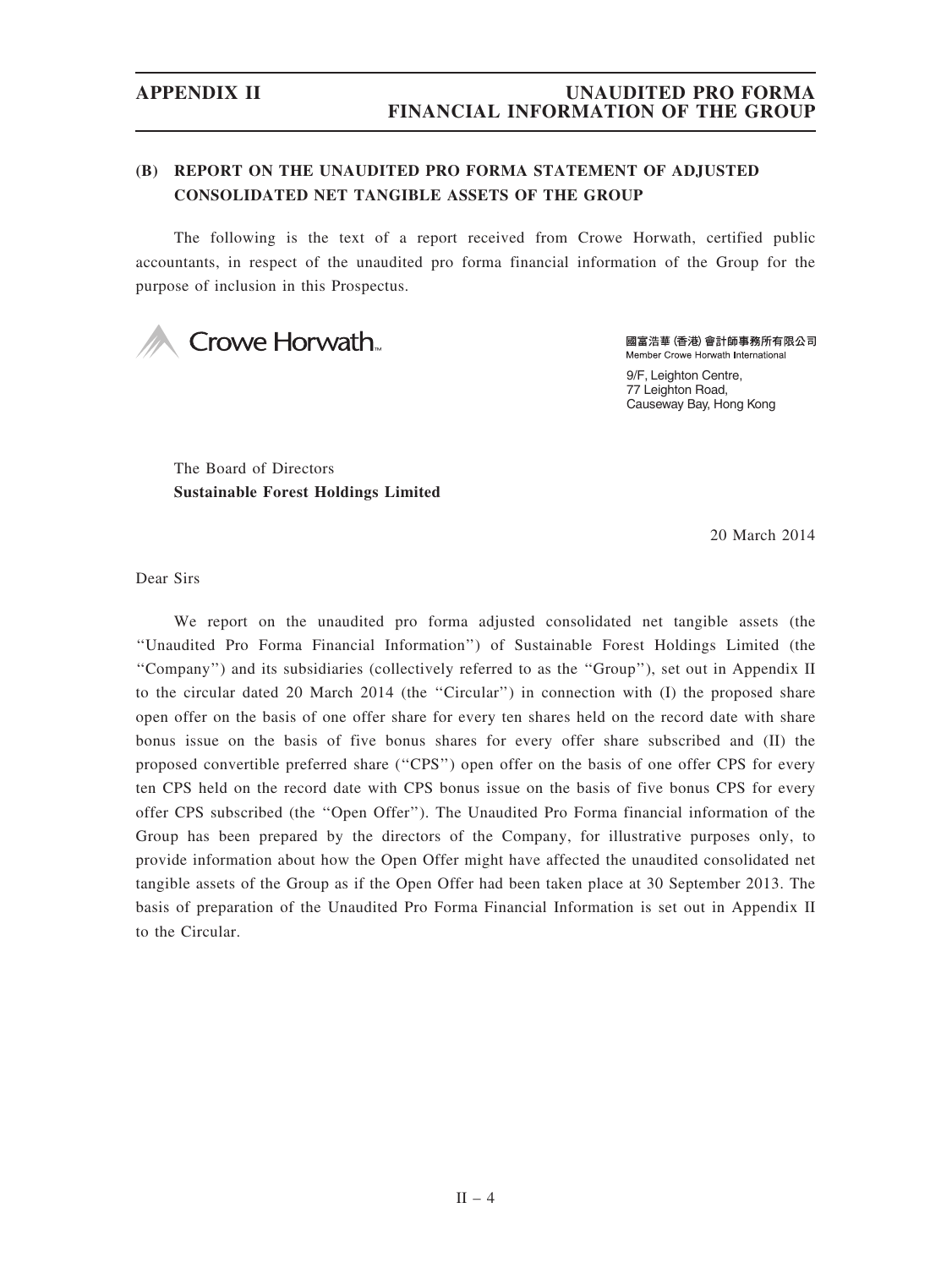# RESPECTIVE RESPONSIBILITIES OF DIRECTORS OF THE COMPANY AND REPORTING ACCOUNTANTS

It is the responsibility solely of the directors of the Company to prepare the Unaudited Pro Forma Financial Information in accordance with paragraph 4.29 of the Rules Governing the Listing of Securities on The Stock Exchange of Hong Kong Limited (the ''Listing Rules'') and with reference to Accounting Guideline 7 ''Preparation of Pro Forma Financial Information for Inclusion in Investment Circulars'' issued by the Hong Kong Institute of Certified Public Accountants.

It is our responsibility to form an opinion, as required by paragraph 4.29(7) of the Listing Rules, on the Unaudited Pro Forma Financial Information and to report our opinion to you. We do not accept any responsibility for any reports previously given by us on any financial information used in the compilation of the Unaudited Pro Forma Financial Information beyond that owed to those to whom those reports were addressed by us at the dates of their issue.

### BASIS OF OPINION

We conducted our engagement in accordance with Hong Kong Standard in Investment Circular Reporting Engagement 300 ''Accountants' Reports on Pro Forma Financial Information in Investment Circulars'' issued by the Hong Kong Institute of Certified Public Accountants. Our work consisted primarily of comparing the unadjusted financial information with source documents, considering the evidence supporting the adjustments and discussing the Unaudited Pro Forma Financial Information with the directors of the Company. This engagement did not involve independent examination of any of the underlying financial information.

We planned and performed our work so as to obtain the information and explanations we considered necessary in order to provide us with sufficient evidence to give reasonable assurance that the Unaudited Pro Forma Financial Information has been properly compiled by the directors of the Company on the basis stated, that such basis is consistent with the accounting policies of the Group and that the adjustments are appropriate for the purpose of the Unaudited Pro Forma Financial Information as disclosed pursuant to paragraph 4.29(1) of the Listing Rules.

The Unaudited Pro Forma Financial Information is for illustrative purpose only, based on the judgements and assumptions of the directors of the Company, and, because of its hypothetical nature, does not provide any assurance or indication that any event will take place in the future and may not be indicative of the unaudited financial position of the Group as at 30 September 2013 or any future dates.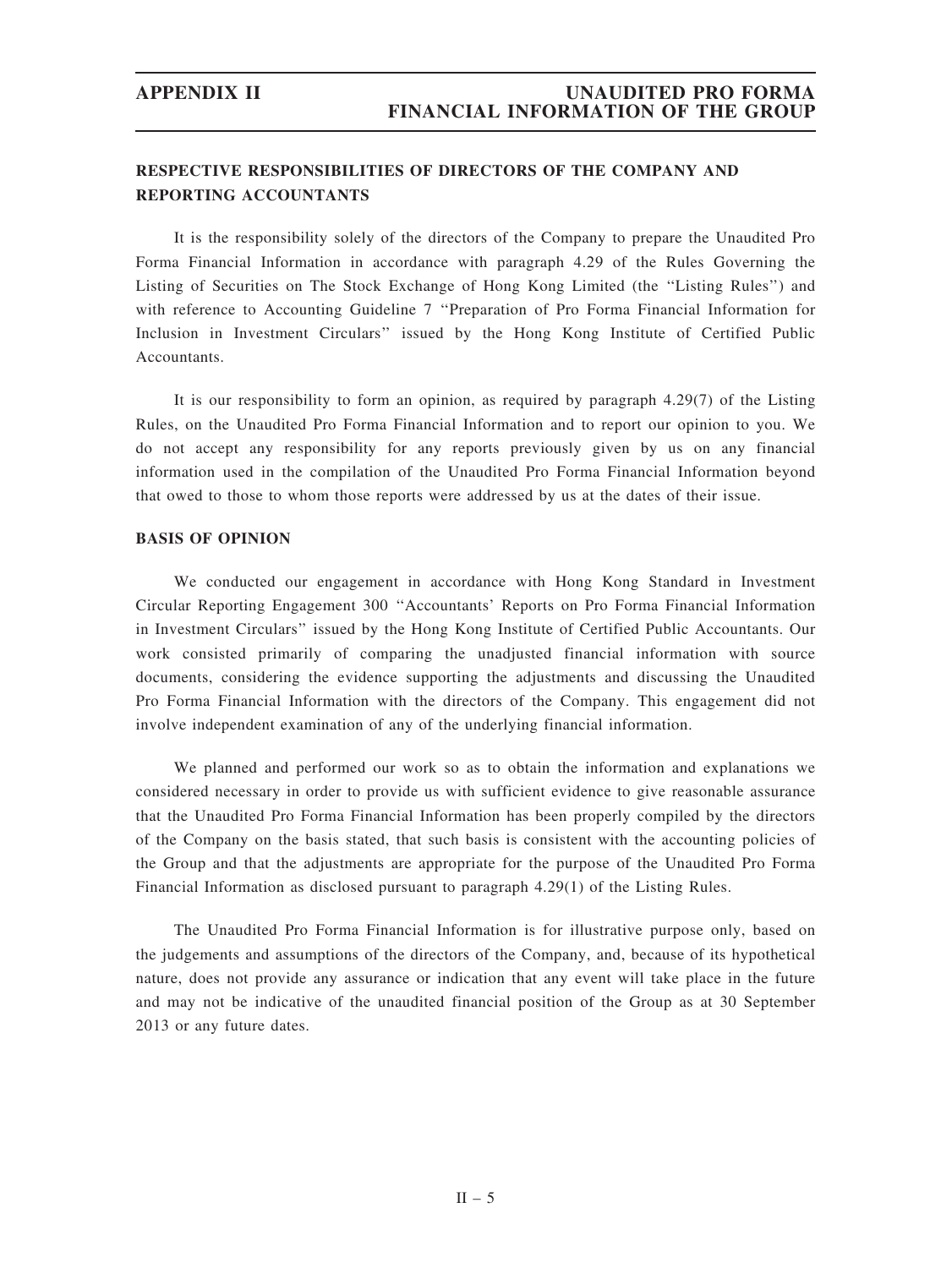# OPINION

In our opinion:

- (a) the Unaudited Pro Forma Financial Information has been properly compiled by the directors of the Company on the basis stated;
- (b) such basis is consistent with the accounting policies of the Group; and
- (c) the adjustments are appropriate for the purposes of the Unaudited Pro Forma Financial Information as disclosed pursuant to paragraph 4.29(1) of the Listing Rules.

Crowe Horwath (HK) CPA Limited Certified Public Accountants Hong Kong

Alvin Yeung Sik Hung Practising Certificate Number P05206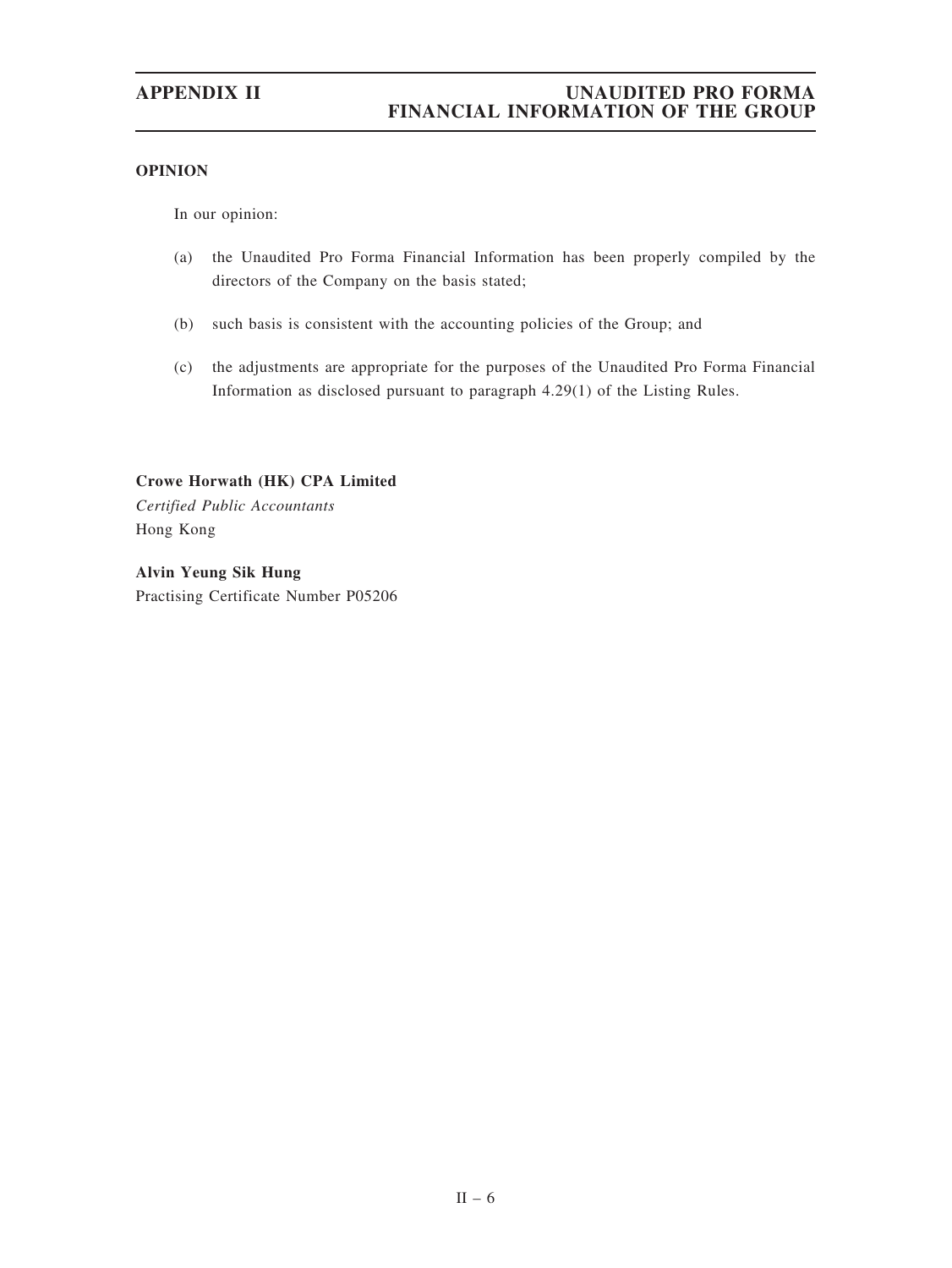### 1. RESPONSIBILITY STATEMENT

This circular, for which the Directors collectively and individually accept full responsibility, includes particulars given in compliance with the Listing Rules for the purpose of giving information with regard to the issuer. The Directors, having made all reasonable enquiries, confirm that to the best of their knowledge and belief the information contained in this circular is accurate and complete in all material respects and not misleading or deceptive, and there are no other matters the omission of which would make any statement herein or this circular misleading.

### 2. SHARE CAPITAL

The authorised and issued share capital of the Company as at the Latest Practicable Date and upon Completion were as follows:

| Authorised:           | HK\$        |
|-----------------------|-------------|
| 30,000,000,000 Shares | 300,000,000 |
| 27,534,000,000 CPS    | 275,340,000 |

Issued and fully paid Shares:

835,070,106

(i) assuming no exercise of Share Options, Share Warrants or CPS Warrants or conversion of CPS before the Record Date 1,391,783,513 Shares as at the Latest Practicable Date 13,917,835.13 Offer Shares and Bonus Shares to be

| 2,226,853,619 Total issued Shares upon Completion | 22, 268, 536. 19 |
|---------------------------------------------------|------------------|

issued upon Completion 8,350,701.06

(ii) assuming full exercise of Share Options and Share Warrants and full conversion of the CPS (including those as a result of conversion of CPS Warrants) before the Record Date

|             | 1,656,659,064 Shares before the Record Date       | 16,566,590.64 |
|-------------|---------------------------------------------------|---------------|
|             | Offer Shares and Bonus Shares to be               |               |
| 993,995,436 | issued upon Completion                            | 9,939,954.36  |
|             | 2,650,654,500 Total issued Shares upon Completion | 26,506,545.00 |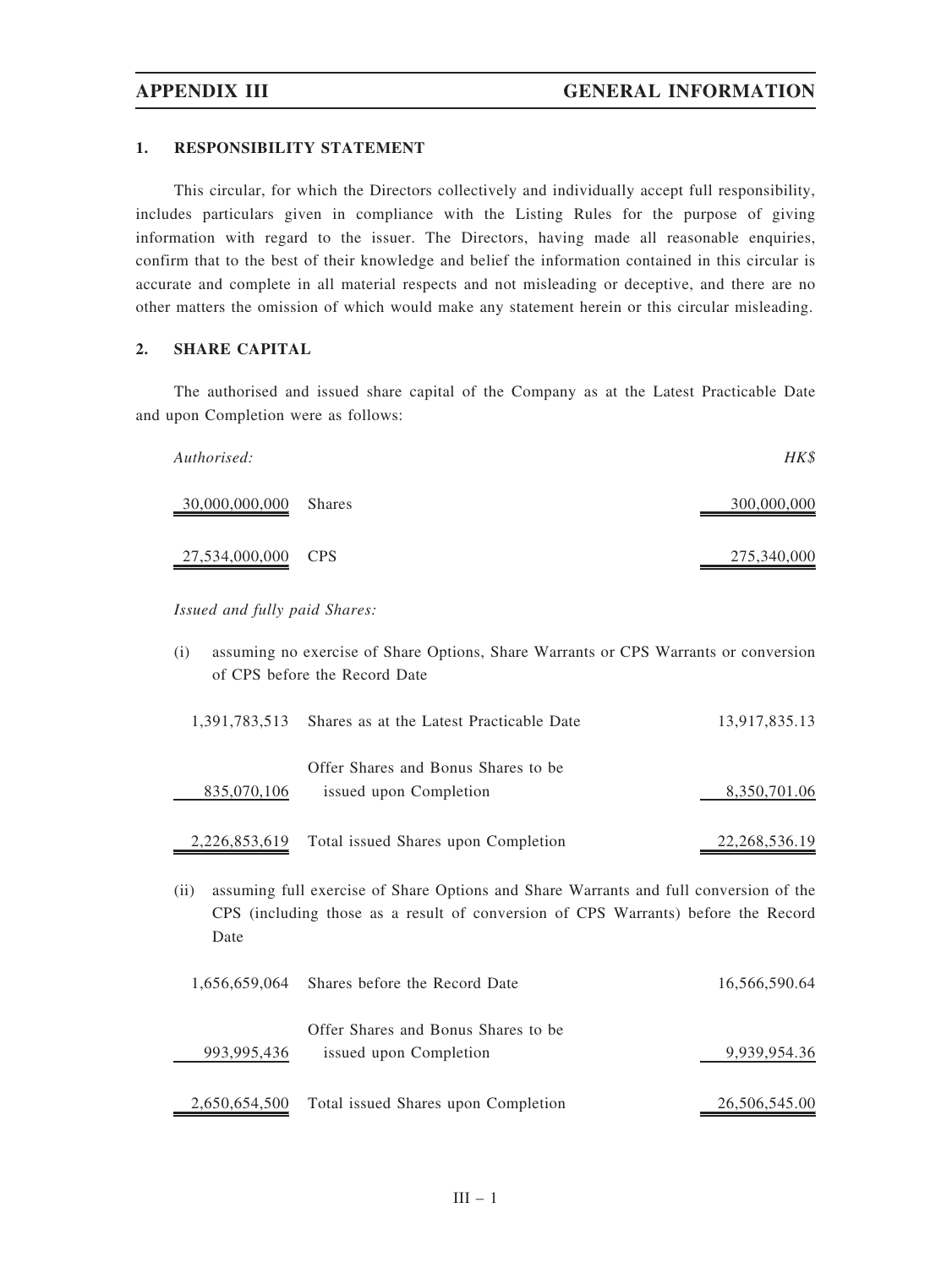Authorised: HK\$

Issued and fully paid CPS:

|               | 1,508,676,131 CPS as at the Latest Practicable Date | 15,086,761.31 |
|---------------|-----------------------------------------------------|---------------|
|               |                                                     |               |
|               | Offer CPS and Bonus CPS to be issued upon           |               |
|               | Completion (assuming full conversion of CPS         |               |
|               | Warrants into CPS and no conversion of CPS          |               |
|               | (including those as a result of conversion of CPS)  |               |
| 1,034,520,774 | Warrants) into Shares before the Record Date)       | 10,345,207.74 |
|               |                                                     |               |
|               | 2,758,722,066 Total issued CPS upon Completion      | 27,587,220.66 |

The certificates of the Offer Shares, Bonus Shares, Offer CPS and Bonus CPS, if issued, will be the definitive document of title.

As at the Latest Practicable Date, the Company had 28,197,819 outstanding Options entitling holders thereof to subscribe for 28,197,819 Shares; 182,801,443 outstanding Share Warrants entitling holder thereof to subscribe for 182,801,443 Shares; 215,525,161 CPS Warrants entitling holder thereof to subscribe for 215,525,161 CPS and 1,508,676,131 CPS in issue. Save as disclosed above, the Company did not have any other outstanding derivatives, options, warrants and conversion rights or similar rights or securities in issue which are convertible or exchangeable into Shares or Offer Shares.

The Shares in issue are listed on the Stock Exchange. No part of the share capital or any other securities of the Company is listed or dealt in on any stock exchange and no application is being made or is currently proposed or sought for the Shares or any other securities of the Company to be listed or dealt in on any other stock exchange.

As at the Latest Practicable Date, no capital of any member of the Group was under option, or agreed conditionally or unconditionally to be put under option.

There is no arrangement under which future dividends are waived or agree to be waived.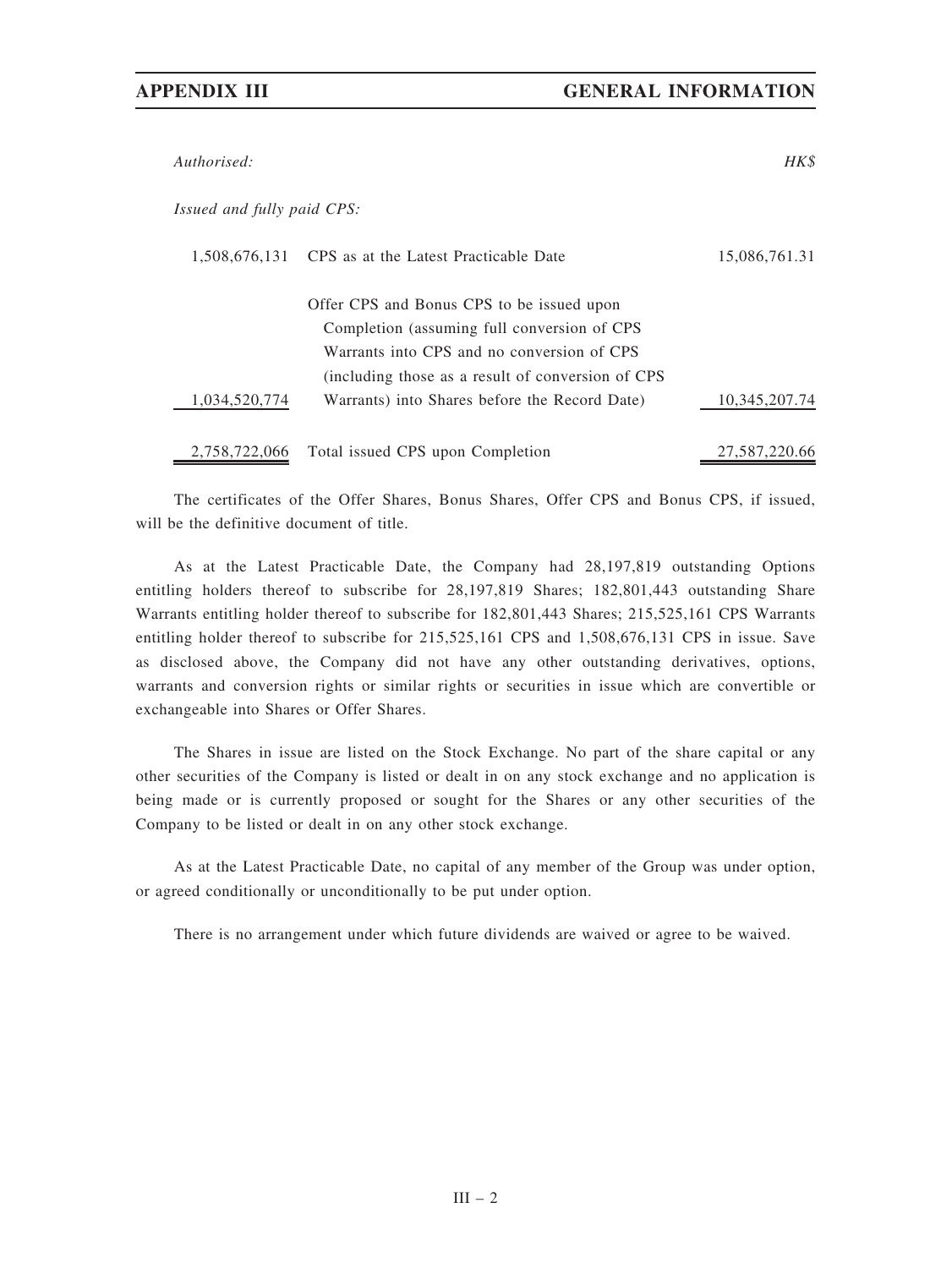### 3. DISCLOSURE OF INTEREST

# (a) Directors' interests in Shares, CPS, Share Options, Share Warrants and CPS Warrants

Save as disclosed below, none of the Directors or chief executive of the Company had, as at the Latest Practicable Date, any interests or short positions in the shares, underlying shares or debentures of the Company or any of its associated corporations (within the meaning of Part XV of the SFO) which would have to be notified to the Company and the Stock Exchange pursuant to Divisions 7 and 8 of Part XV of the SFO (including interests or short positions which they were taken or deemed to have under such provisions of the SFO), or which were recorded in the register required to be kept by the Company under Section 352 of the SFO, or which were required to be notified to the Company and the Stock Exchange pursuant to the Model Code for Securities Transactions by Directors of Listed Companies of the Listing Rules.

|                            | Capacity and       | Number and           |
|----------------------------|--------------------|----------------------|
| <b>Name of Director</b>    | nature of interest | nature of interests  |
| Ms. Zhou ( <i>Note 1</i> ) | beneficial owner   | 13,879,311           |
|                            |                    | Share Options        |
|                            |                    | 170,893,099          |
|                            |                    | Share Warrants       |
|                            |                    | 215, 525, 161        |
|                            |                    | <b>CPS</b> Warrants  |
|                            |                    |                      |
| Mr. Mung Wai Ming (Note 2) | beneficial owner   | 13,879,311           |
|                            |                    | <b>Share Options</b> |

### Notes:

- 1. Ms. Zhou is the chairman and an executive Director of the Company. As at the Latest Practicable Date, Ms. Zhou is interested in 13,879,311 Share Options, 170,893,099 Share Warrants and 215,525,161 CPS Warrants (convertible into 215,525,161 CPS), which are convertible into 13,879,311 Shares, 170,893,099 Shares and 6,735,161 Shares respectively.
- 2. Mr. Mung Wai Ming is an executive Director. As at the Latest Practicable Date, Mr. Mung Wai Ming is interested in 13,879,311 Share Options, which are convertible into 13,879,311 Shares.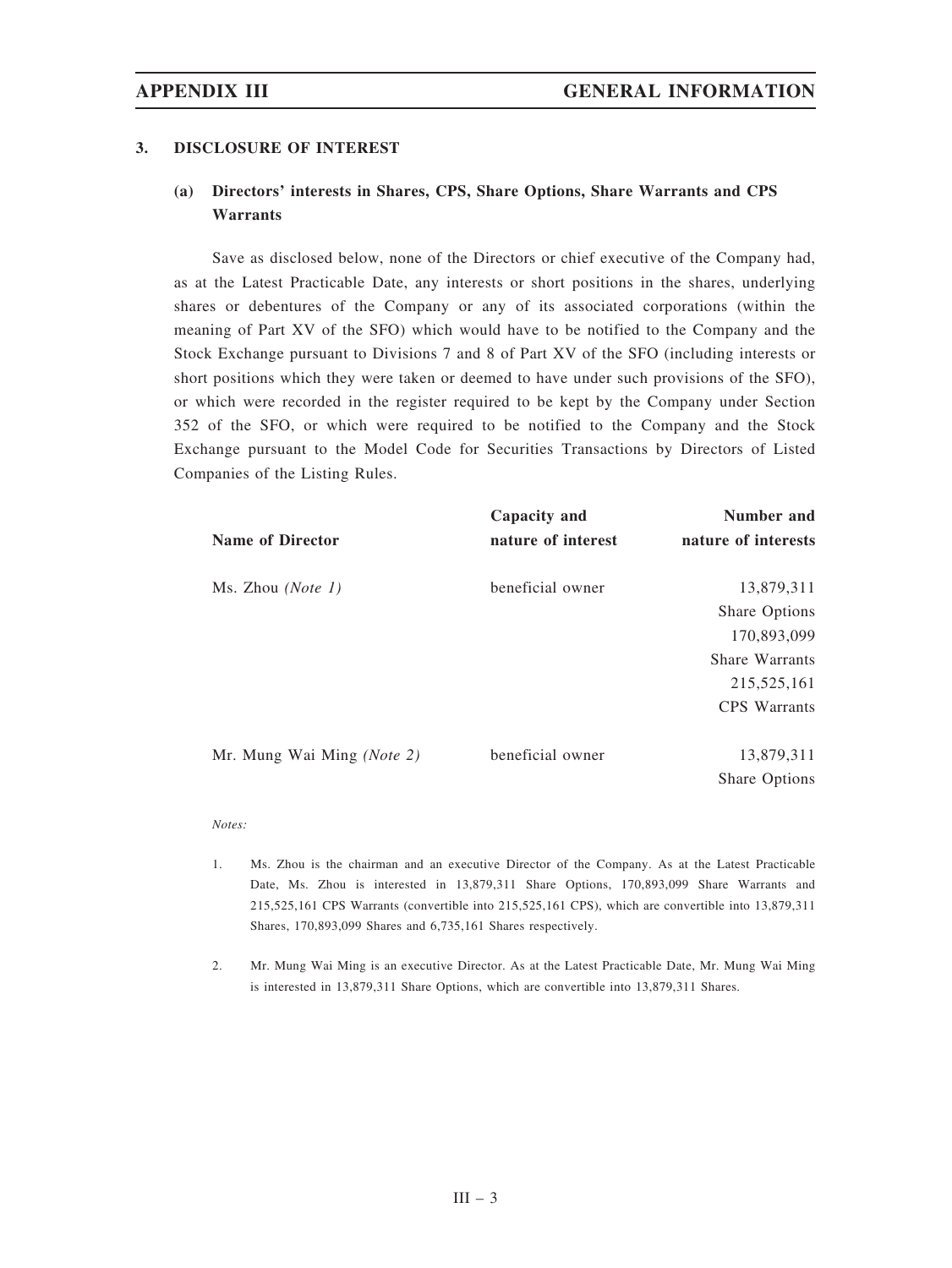### (b) Substantial Shareholders

So far as is known to any Director or chief executive of the Company, as at the Latest Practicable Date, Shareholders (other than Directors or chief executives of the Company), who had interest or short positions in the Shares and underlying Shares of the Company which would fall to be disclosed to the Company under the provisions of Divisions 2 and 3 of Part XV of the SFO, or, who were, directly or indirectly, interested in ten per cent or more of the nominal value of any class of Share capital carrying rights to vote in all circumstances at general meetings of any other member of the Group and the amount of each of such person's interest in such securities, together with particulars of any options in respect of such capital were as follows:

| Name of Shareholder                                                        | Capacity and nature of interest                        | Number and<br>class of<br><b>Shares</b> and<br>underlying<br><b>Shares</b> | Aggregate<br>percentage of<br>interest as at<br>the Latest<br>Practicable<br>Date |
|----------------------------------------------------------------------------|--------------------------------------------------------|----------------------------------------------------------------------------|-----------------------------------------------------------------------------------|
| Loh Jiah Yee, Katherine<br>("Ms. Loh") (Note $1$ )                         | Beneficial owner/Interest of<br>controlled corporation | 323,712,343                                                                | 23.26                                                                             |
| Mr. Lau Jack ("Mr. Lau")<br>(Note 2)                                       | Interest of spouse                                     | 323,712,343                                                                | 23.26                                                                             |
| Assure Gain International<br>Limited ("Assure Gain")<br>(Note 1)           | Beneficial owner/Interest of<br>controlled corporation | 314,067,736                                                                | 22.57                                                                             |
| Expert Plan Limited (note 3)                                               | Beneficial owner                                       | 177,628,260                                                                | 12.76                                                                             |
| Ho Ka Kui, Boniface<br>("Mr. Ho") (note $4$ )                              | Interest in controlled corporation                     | 177,628,260                                                                | 12.76                                                                             |
| Ocean Honor Limited<br>("Ocean Honor") (note 5)                            | Beneficial owner                                       | 695,796,804                                                                | 49.99                                                                             |
| Chan Yuen Ming<br>("Mr. Chan") (note $6$ )                                 | Interest in controlled corporation                     | 695,796,804                                                                | 49.99                                                                             |
| Head & Shoulders<br>Securities Limited<br>("Head & Shoulders")<br>(note 7) | Beneficial owner                                       | 298,198,632                                                                | 21.43                                                                             |

Long positions of substantial shareholders in the Shares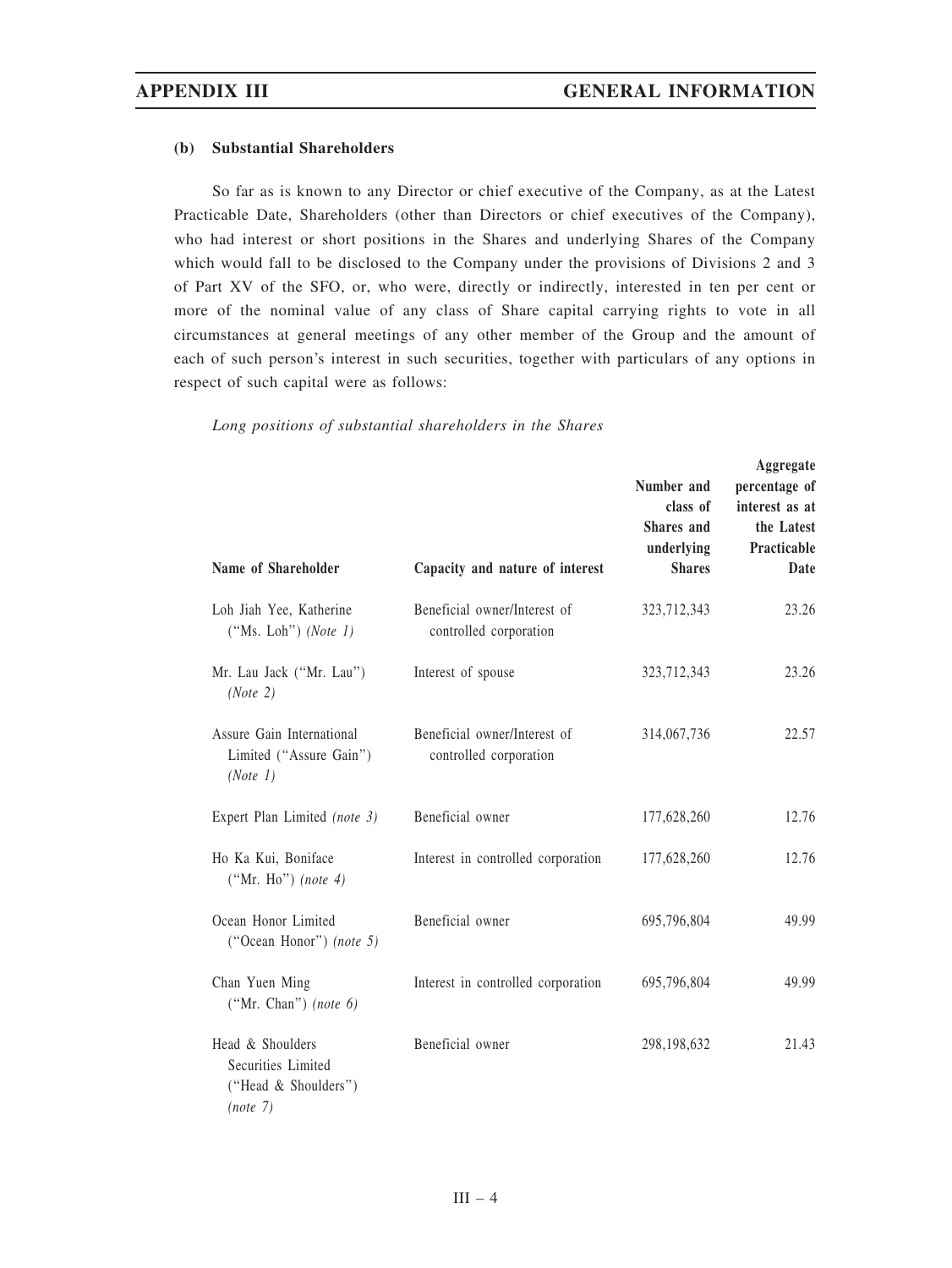# APPENDIX III GENERAL INFORMATION

| Name of Shareholder                                        | Capacity and nature of interest    | Number and<br>class of<br><b>Shares</b> and<br>underlying<br><b>Shares</b> | Aggregate<br>percentage of<br>interest as at<br>the Latest<br><b>Practicable</b><br>Date |
|------------------------------------------------------------|------------------------------------|----------------------------------------------------------------------------|------------------------------------------------------------------------------------------|
| Cheung Fung Kuen, Maggie<br>("Ms. Cheung") <i>(note 8)</i> | Interest in controlled corporation | 298,198,632                                                                | 21.43                                                                                    |
| Choi Chiu Fai, Stanley<br>$("Mr. Choi")$ (note 9)          | Interest in controlled corporation | 298,198,632                                                                | 21.43                                                                                    |

### Notes:

- 1. Ms. Loh was beneficially interested in 100% of the issued share capital of Assure Gain, which held 100% of the issued share capital of Winner Global Holdings Limited (''Winner Global'') and Splendid Asset Holdings Limited (''Splendid Asset'') respectively. Ms. Loh was also beneficially interested in 50% of the issued share capital of Corp Insights Holdings Inc. (''Corp Insights'') held through Corporate Insights Limited. Assure Gain was the registered holder of 186,127,058 Shares and 621,346,723 CPS of the Company convertible into 19,417,085 underlying Shares; Winner Global was the registered holder of 53,340,183 Shares; Splendid Asset was the registered holder of 55,183,410 Shares; and Corp Insights was the registered holder of 308,627,424 CPS convertible into 9,644,607 underlying Shares. Under Part XV of the SFO, Ms. Loh was therefore deemed to have interests in 294,650,651 Shares and 29,061,692 underlying Shares upon conversion of the CPS in which Assure Gain, Winner Global, Splendid Asset and Corp Insights were interested.
- 2. Mr. Lau, being the spouse of Ms. Loh, was deemed to have an interest in the same parcel of the Shares and underlying Shares in which Ms. Loh was interested under Part XV of the SFO.
- 3. Expert Plan Limited was interested in 170,893,099 Shares and 6,735,161 underlying Shares upon conversion of 215,525,161 CPS.
- 4. Mr. Ho was beneficially interested in 100% of the issued share capital of Expert Plan Limited. Under Part XV of the SFO, Mr. Ho was therefore deemed to have interests in 170,893,099 Shares and 6,735,161 underlying Shares upon conversion of 215,525,161 CPS in which Expert Plan Limited was interested.
- 5. Pursuant to the Underwriting Agreement, Ocean Honor was interested in 695,796,804 Shares.
- 6. Mr. Chan was beneficially interested in 100% of the issued share capital of Ocean Honor. Under Part XV of the SFO, Mr. Chan was therefore deemed to have interests in 695,796,804 Shares.
- 7. Pursuant to the Underwriting Agreement, Head & Shoulders was interested in 298,198,632 Shares.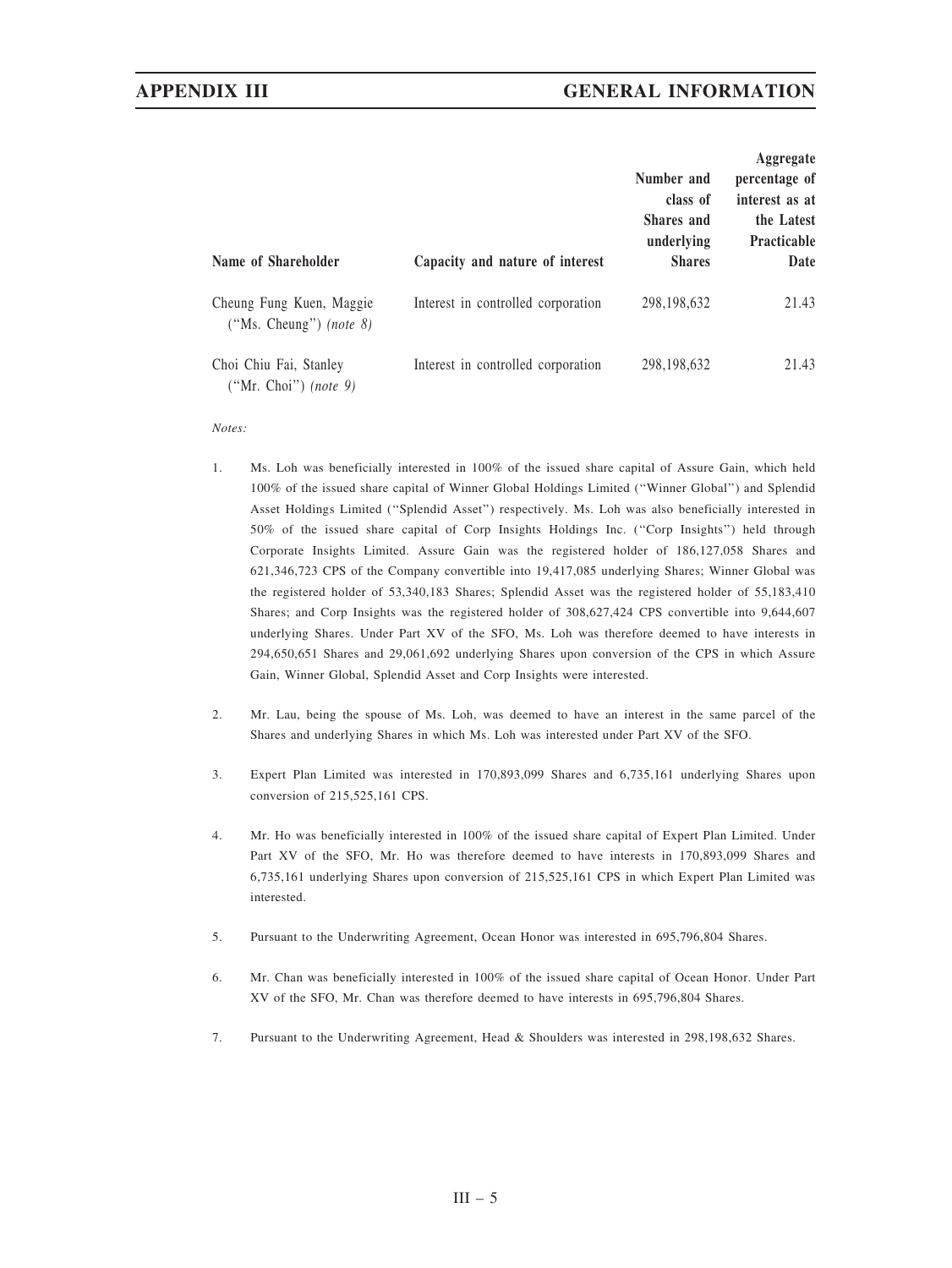- 8. Ms. Cheung was beneficially interested in 50% of the issued share capital of Grand Rich Limited, which holds 100% interest in the issued share capital of Master Gold Limited. Head & Shoulders is directly and wholly owned by Master Gold Limited. Under Part XV of the SFO, Ms. Cheung was therefore deemed to have interests in 298,198,632 Shares in which Head & Shoulders was interested.
- 9. Mr. Choi was beneficially interested in 50% of the issued share capital of Grand Rich Limited, which holds 100% interest in the issued share capital of Master Gold Limited. Head & Shoulders is directly and wholly owned by Master Gold Limited. Under Part XV of the SFO, Mr. Choi was therefore deemed to have interests in 298,198,632 Shares in which Head & Shoulders was interested.

Save as disclosed above, as at the Latest Practicable Date, the Company had not been notified by any persons (other than Directors or Chief Executive of the Company) who had interests or short positions in the Shares or underlying Shares which would fall to be disclosed to the Company under the provisions of Divisions 2 and 3 of Part XV of the SFO, or which were recorded in the register required to be kept by the Company under Section 336 of the SFO.

### (c) Directors' Interests in contracts and assets

As at the Latest Practicable Date, none of the Directors had materially interested in contract or arrangement subsisting which is significant in relation to the business of the Group.

As at the Latest Practicable Date, none of the Directors had any direct or indirect interest in any assets acquired or disposed of by or leased to any member of the Group or was proposed to be acquired or disposed of by or leased to any member of the Group since 31 March 2013, being the date to which the latest published audited financial statements of the Company were made up.

### (d) Directors' competing interests

As at the Latest Practicable Date, none of the Directors or proposed Directors or their respective associates had any interest in any business which competes or may compete, either directly or indirectly, with the business of the Group or has or may have any other conflicts of interest with the Group pursuant to the Listing Rules.

### 4. LITIGATION

Saved as disclosed in the sub-paragraph headed ''(e) Litigation'' under the paragraph headed "2. Indebtedness Statement" set out in Appendix I of this circular, neither the Company or any of its subsidiaries was engaged in any material litigation, arbitration or claims and, so far as the Directors were aware, no material litigation or claims were pending or threatened by or against any member of the Group as at the Latest Practicable Date.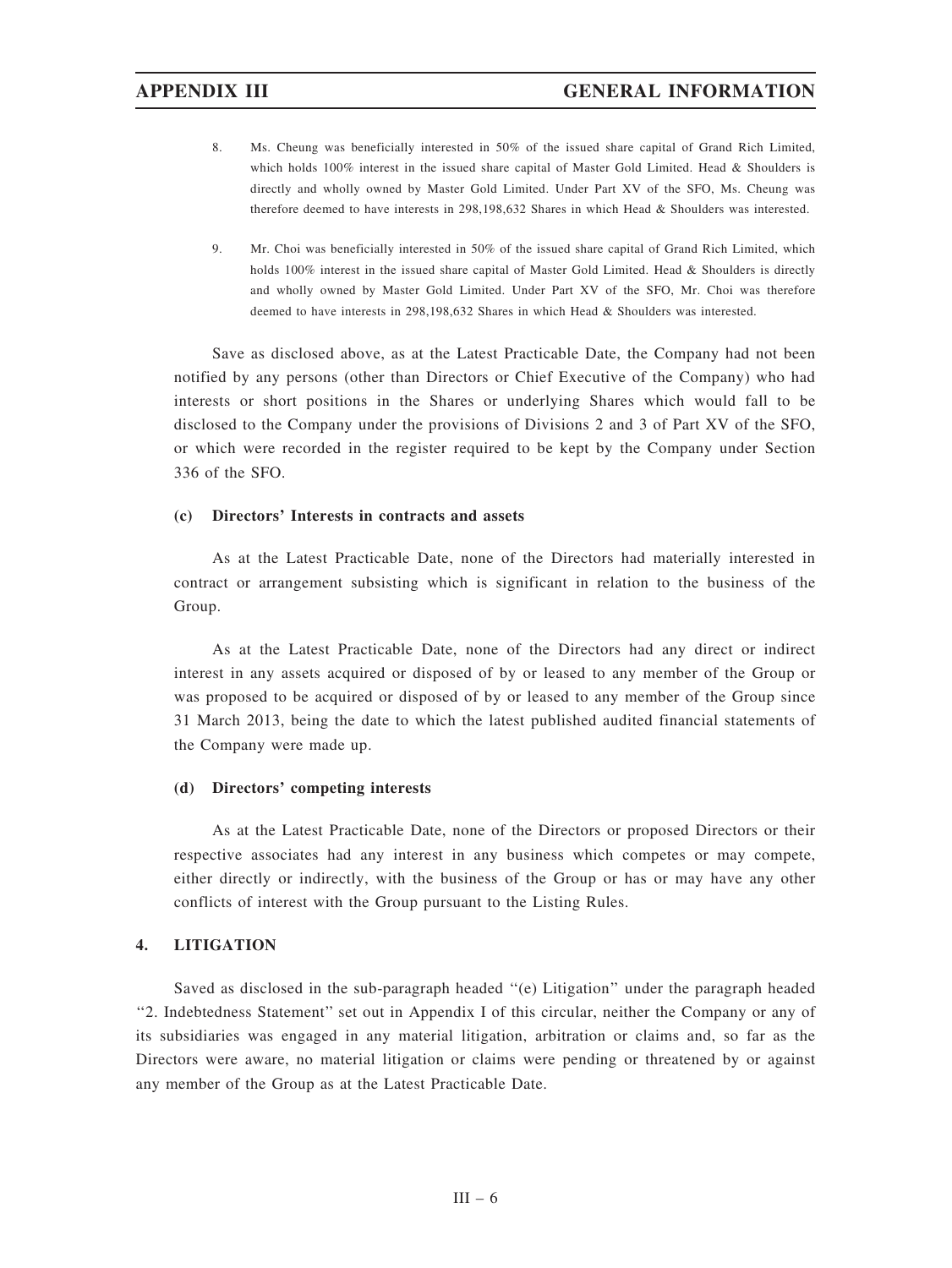### 5. SERVICE CONTRACTS

As at the Latest Practicable Date, none of the Directors had entered into any service contracts with any member of the Group which cannot be terminated by the Company within one year without payment of compensation.

### 6. EXPERT AND CONSENT

The following are the qualification of the experts who have given opinion and advice, which are contained in this circular:

| <b>Name</b>                 | <b>Qualifications</b>                                                                                                                    |
|-----------------------------|------------------------------------------------------------------------------------------------------------------------------------------|
| Crowe Horwath (CPA) Limited | Certified Public Accountants                                                                                                             |
| Veda Capital Limited        | a corporation licensed under the SFO to conduct type<br>6 (advising on corporate finance) regulated activity as<br>defined under the SFO |

Each of Crowe Horwath (CPA) Limited and Veda Capital Limited has given and has not withdrawn its written consent to the issue of this circular with the inclusion of its report and references to its name in the form and context in which it appears. As at the Latest Practicable Date, each of Crowe Horwath (CPA) Limited and Veda Capital Limited:

- (i) did not have any shareholding in any member of the Group and did not have any right (whether legally enforceable or not) to subscribe for or to nominate persons to subscribe for securities in any member of the Group; and
- (ii) did not have any direct or indirect interest in any assets which have been, since 31 March 2013 (being the date to which the latest published audited consolidated financial statements of the Group were made up), acquired or disposed of by or leased to any member of the Group, or are proposed to be acquired or disposed of by or leased to any member of the Group.

### 7. MATERIAL CONTRACTS

The following contracts (not being contracts in the ordinary course of business) have been entered into by the members of the Group within the two years immediately preceding the Latest Practicable Date:

- (i) the Underwriting Agreement;
- (ii) the sale and purchase agreement dated 29 January 2014 and entered into between Applause Global Limited (a wholly-owned subsidiary of the Company, as the purchaser) and Mr. You Xiaofei (as the vendor) in relation to the acquisition by Applause Global Limited the entire equity interest of Good Magic Limited at the consideration of HK\$370,000;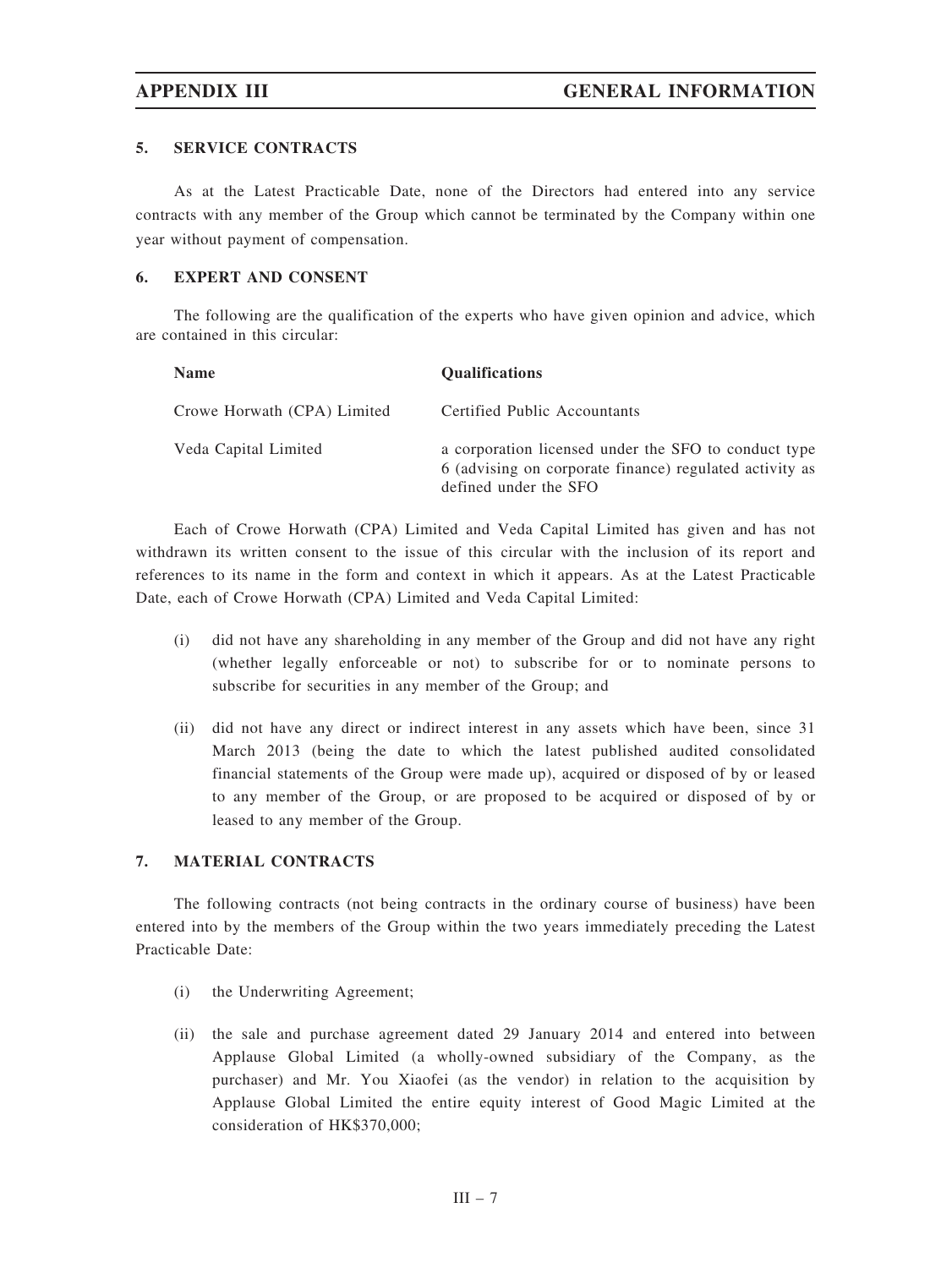- (iii) the Sale and Purchase Agreement;
- (iv) the deed of termination dated 23 August 2013 and entered into between the Company and the 2013 July Underwriters in relation to the termination of the 2013 July Underwriting Agreement by mutual agreement;
- (v) the underwriting agreement dated 5 July 2013 and entered into among the Company Ocean Honor Limited and China Galaxy International Securities (Hong Kong) Co., Limited pursuant to which Ocean Honor Limited and China Galaxy International Securities (Hong Kong) Co., Limited (the "2013 July Underwriters") agreed to underwrite not less than 114,826,106 offer shares of the Company and not more than 135,741,703 offer shares of the Company and not more than 143,683,441 offer CPS of the Company (the ''2013 July Underwriting Agreement'');
- (vi) the underwriting agreement dated 18 March 2013 and entered into between the Company and Expert Plan Limited pursuant to which Expert Plan Limited agreed to underwrite not less than 1,180,938,718 offer shares of the Company and not more than 1,227,737,503 offer Shares of the Company and not more than 215,525,161 offer CPS of the Company; and
- (vii) (a) a disposal agreement dated 6 October 2011 and entered into between a subsidiary of the Group and Source Bright Limited in relation to the disposal of the entire issued share capital of Ally Rise Limited at a consideration of HK\$208,000,000. The consideration shall be paid as to HK\$10,400,000 upon completion and the balance of HK\$197,600,000 shall be payable to the subsidiary of the Group within 9 months upon completion; (b) a supplemental agreement dated 30 December 2011 and entered into between the subsidiary of the Group and Source Bright Limited. Pursuant to the supplemental agreement, the long stop date regarding the completion of the Disposal was extended from 31 December 2011 to 31 March 2012; (c) a second supplemental agreement dated 30 March 2012 and entered into between the subsidiary of the Group and Source Bright Limited prior to the completion of the disposal. Pursuant to the second supplemental agreement, the entire amount of the consideration shall be paid in one lump sum payment within 9 months upon completion in cash or by way of other mode of settlement as may be agreed between the parties; (d) the completion of the disposal took place on 30 March 2012. Upon Completion, as a security for payment of the consideration and other obligations on the part of Source Bright Limited under the disposal agreement, Source Bright Limited executed a share charge in relation to the charge of the entire issued share capital of Ally Rise Limited in favor of the subsidiary of the Group; (e) a third supplemental agreement dated 17 April 2012 and entered into between the subsidiary of the Group and Source Bright Limited. Pursuant to the third supplemental agreement, the consideration shall be paid in one lump sum payment within 9 months upon completion in cash; and (f) a forth supplemental agreement dated 18 December 2012 and entered into between the subsidiary of the Group and Source Bright Limited. Pursuant to the forth supplemental agreement, the consideration shall be paid in one lump sum payment within 12 months upon completion in cash. In addition, Source Bright Limited shall pay interest equivalent to 9.25% p.a. calculated based on the consideration from the date of the fourth supplemental agreement until the consideration is settled in full.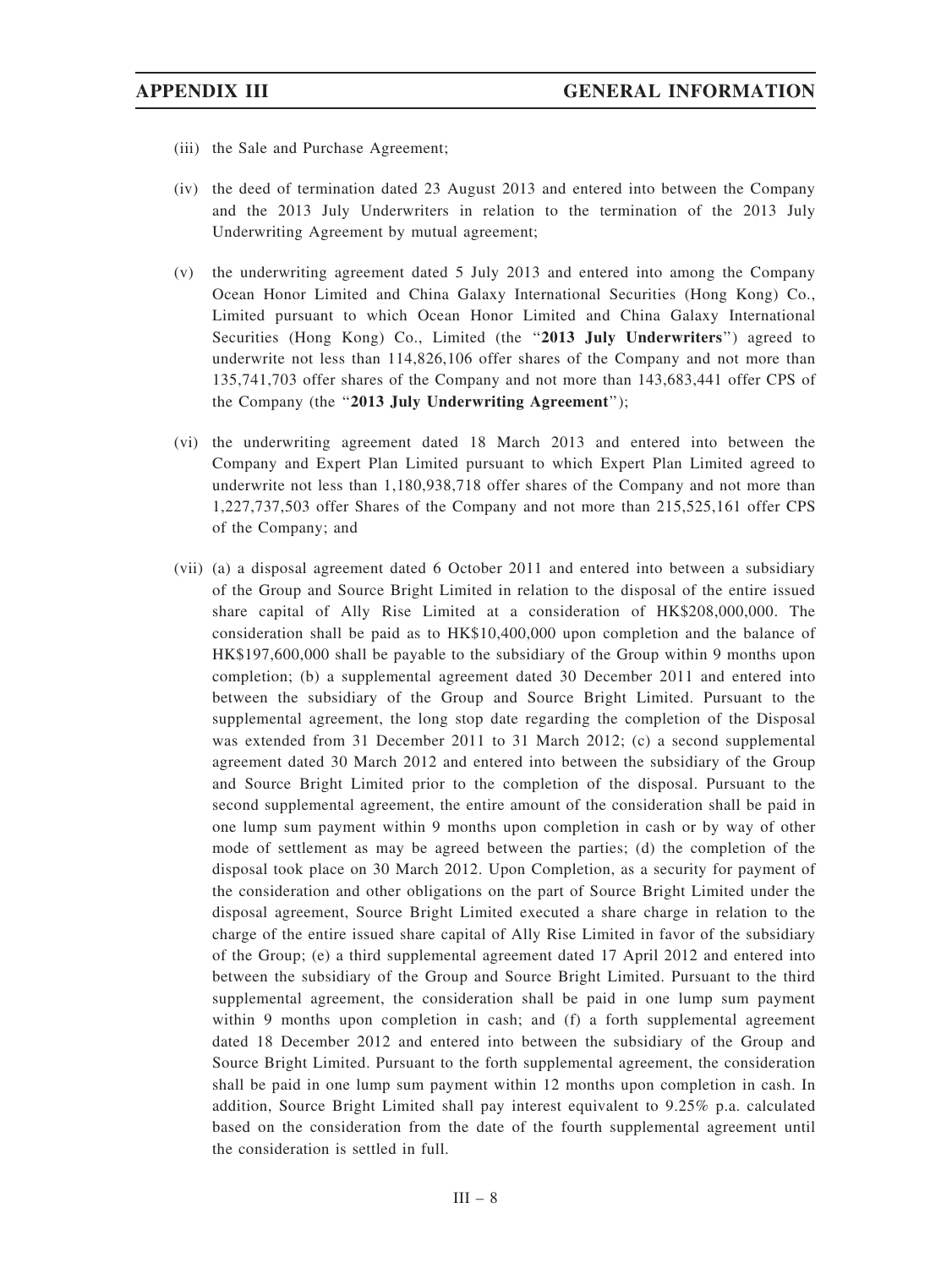| Head office and principal place of<br>Business in Hong Kong | Suites No. 302-305,<br>3rd Floor, Sino Plaza,<br>255-257 Gloucester Road,<br>Causeway Bay,<br>Hong Kong                        |
|-------------------------------------------------------------|--------------------------------------------------------------------------------------------------------------------------------|
| Registered office                                           | Clarendon House<br>2 Church Street<br>Hamilton HM11<br>Bermuda                                                                 |
| Underwriters                                                | Ocean Honor Limited<br>Head & Shoulders Securities Limited                                                                     |
| Auditors                                                    | Crowe Horwath (HK) CPA Limited<br>9/F, Leighton Centre<br>77 Leighton Road<br>Causeway Bay<br>Hong Kong                        |
| Legal adviser                                               | As to Hong Kong law:<br>Robertsons<br>57/F The Center<br>99 Queen's Road Central<br>Hong Kong                                  |
|                                                             | As to Bermuda and BVI laws:<br>Conyers Dill & Pearman<br>2901 One Exchange Square<br>8 Connaught Place<br>Central<br>Hong Kong |

## 8. PARTIES INVOLVED IN THE OPEN OFFERS AND CORPORATE INFORMATION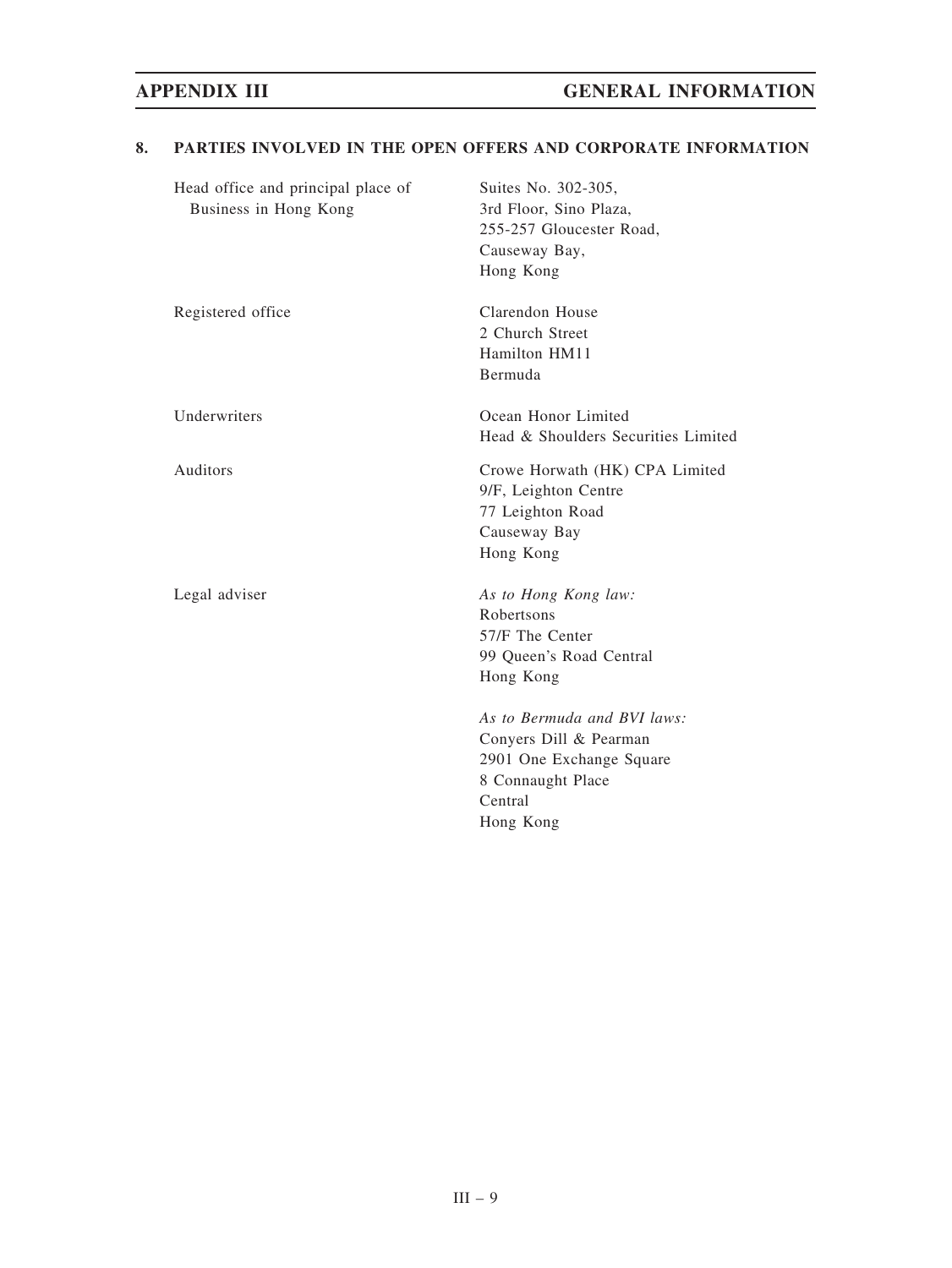| Principal bankers                                       | Bank of Communications Co., Ltd.<br>Hong Kong Branch<br>20 Pedder Street<br>Central<br>Hong Kong                                |
|---------------------------------------------------------|---------------------------------------------------------------------------------------------------------------------------------|
|                                                         | The Hongkong and Shanghai Banking<br>Corporation Limited<br>1 Queen's Road Central<br>Central<br>Hong Kong                      |
|                                                         | Shanghai Commercial Bank Ltd.<br>No. 666 Nathan Road<br>Mongkok<br>Kowloon<br>Hong Kong                                         |
| Hong Kong branch share registrar<br>and transfer office | Tricor Tengis Limited<br>26/F, Tesbury Centre<br>28 Queen's Road East<br>Wanchai<br>Hong Kong                                   |
|                                                         | Level 22<br>Hopewell Centre<br>183 Queen's Road East<br>Hong Kong<br>(with effect from 31 March 2014)                           |
| Authorised representatives                              | Ms. Zhou Jing<br>Suites No. 302-305,<br>3rd Floor, Sino Plaza,<br>255-257 Gloucester Road,<br>Causeway Bay,<br>Hong Kong        |
|                                                         | Mr. Cheng Chun Shing<br>Suites No. 302-305,<br>3rd Floor, Sino Plaza,<br>255-257 Gloucester Road,<br>Causeway Bay,<br>Hong Kong |
|                                                         |                                                                                                                                 |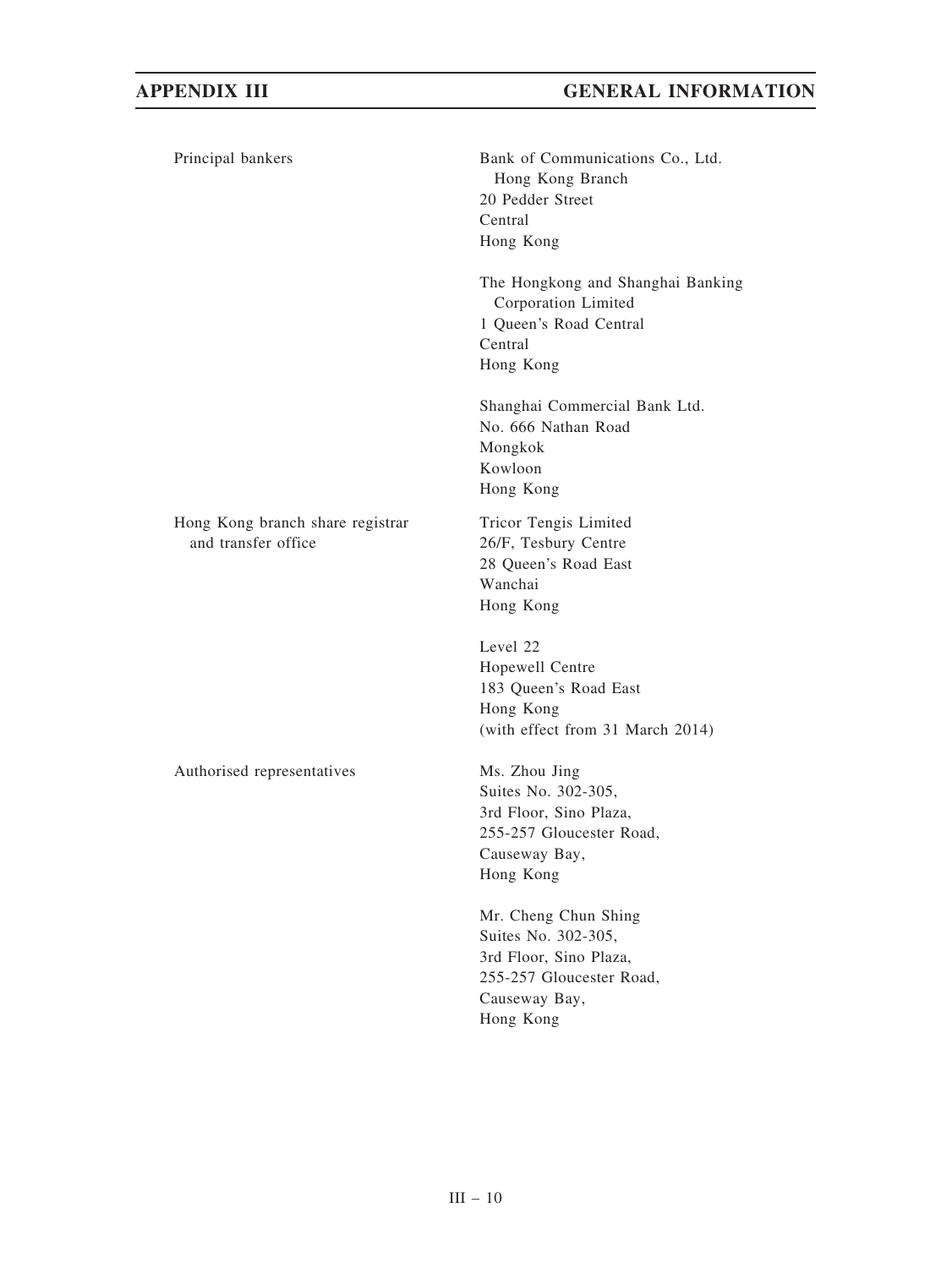### 9. DIRECTORS AND SENIOR MANAGEMENT

### Executive Directors

### Ms. ZHOU Jing

Ms. ZHOU Jing, aged 38, joined the Group in January 2013 as an Executive Director and a member of the executive committee (''Executive Committee'') of the Board of the Company and subsequently she was appointed as the Chairman of the Board of the Company and acted as the chairman of the Executive Committee. Ms. Zhou graduated from a university in the PRC with a bachelor's degree majoring in accounting and was awarded with Certified Public Accountant qualification in the PRC in 2002. She worked in an imports and exports company responsible for foreign trade accounting and has also joined an accountant firm as a shareholder and carries out her duties in auditing and asset valuation. Ms. Zhou has more than 10 years' experience in international trade accounting and corporate financial management. Ms. Zhou is also an independent non-executive director of Perception Digital Holdings Limited (stock code: 1822). Ms. Zhou was an executive director of Yun Sky Chemical (International) Holdings Limited (currently known as King Stone Energy Group Limited) (stock code: 663), and resigned in February 2010. Save as disclosed above, Ms. Zhou did not hold any other directorships in any other publicly listed companies in the last three years and does not have any relationship with any other Directors, senior management or substantial or controlling shareholders of the Company. Ms. Zhou is not a director or employee of a company which has an interest in the Shares and underlying Shares of the Company which would fall to be disclosed to the Company under the provisions of Divisions 2 and 3 of Part XV of the Securities and Futures Ordinance (Chapter 571 of the Laws of Hong Kong, ''SFO'').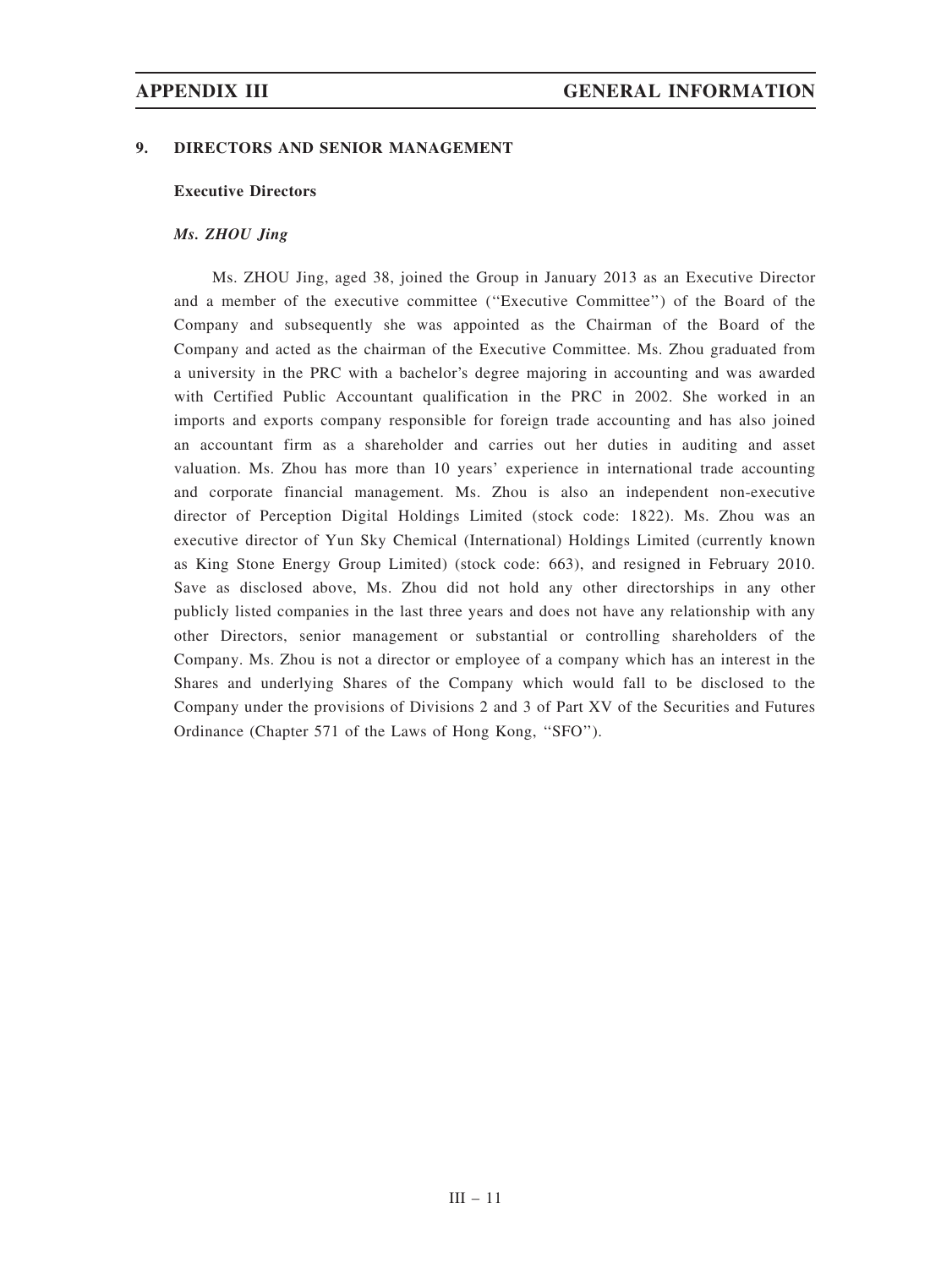### Mr. MUNG Wai Ming

Mr. MUNG Wai Ming, aged 49, joined the Group in January 2013 as an Executive Director and a member of the Executive Committee. Mr. Mung has more than 20 years' experience in property and car park management. He has accumulated extensive concept in the operation management from his operation in different industries. Mr. Mung worked in various industries including property trading, financing, wedding witnesses, club management, car park operation and foot massage etc. Mr. Mung is the chairman of Eli Car Park Ltd. and director of Pure Massage Group Ltd and is also an executive director of Perception Digital Holdings Limited (stock code: 1822). He devotes himself in charity and was elected as the member of the sixth standing committee of the Overseas Congress of Yue Xiu District of Guangzhou, member of the forth standing committee of the Overseas Congress of Qingxin District of Qingyuan, member of Friends of Qing Yuan Association (H.K.) Ltd. and founding chairman of International Industry and Commerce Experts Association Ltd. Save as disclosed above, Mr. Mung did not hold any other directorships in any other publicly listed companies in the last three years and does not have any relationship with any other Directors, senior management or substantial or controlling shareholders of the Company. Mr. Mung is not a director or employee of a company which has an interest in the Shares and underlying Shares of the Company which would fall to be disclosed to the Company under the provisions of Divisions 2 and 3 of Part XV of the SFO.

### Independent Non-Executive Directors

### Mr. William Keith JACOBSEN

Mr. William Keith JACOBSEN, aged 46, joined the Group in January 2013 as an Independent Non-Executive Director. He is also the chairman and a member of each of the audit committee (''Audit Committee''), the remuneration committee (''Remuneration Committee'') and the nomination committee (''Nomination Committee'') of the Board of the Company. Mr. Jacobsen is the managing director of a licensed corporation to advise on corporate finance matters. He has more than 20 years of experience in corporate finance and business development. Mr. Jacobsen is an executive director of Auto Italia Holdings Limited (formerly known as Wo Kee Hong (Holdings) Limited, stock code: 720) and is also an independent non-executive director of HyComm Wireless Limited (stock code: 499), abc Multiactive Limited (stock code: 8131), China Financial Leasing Group Limited (stock code: 2312) and Perception Digital Holdings Limited (stock code: 1822). He was also an independent non-executive director of King Stone Energy Group Limited (stock code: 663) for the period from 26 September 2008 to 30 September 2011. Save as disclosed above, Mr. Jacobsen did not hold any other directorships in any other publicly listed companies in the last three years and does not have any relationship with any other Directors, senior management or substantial or controlling shareholders of the Company. Mr. Jacobsen is not a director or employee of a company which has an interest in the Shares and underlying Shares of the Company which would fall to be disclosed to the Company under the provisions of Divisions 2 and 3 of Part XV of the SFO.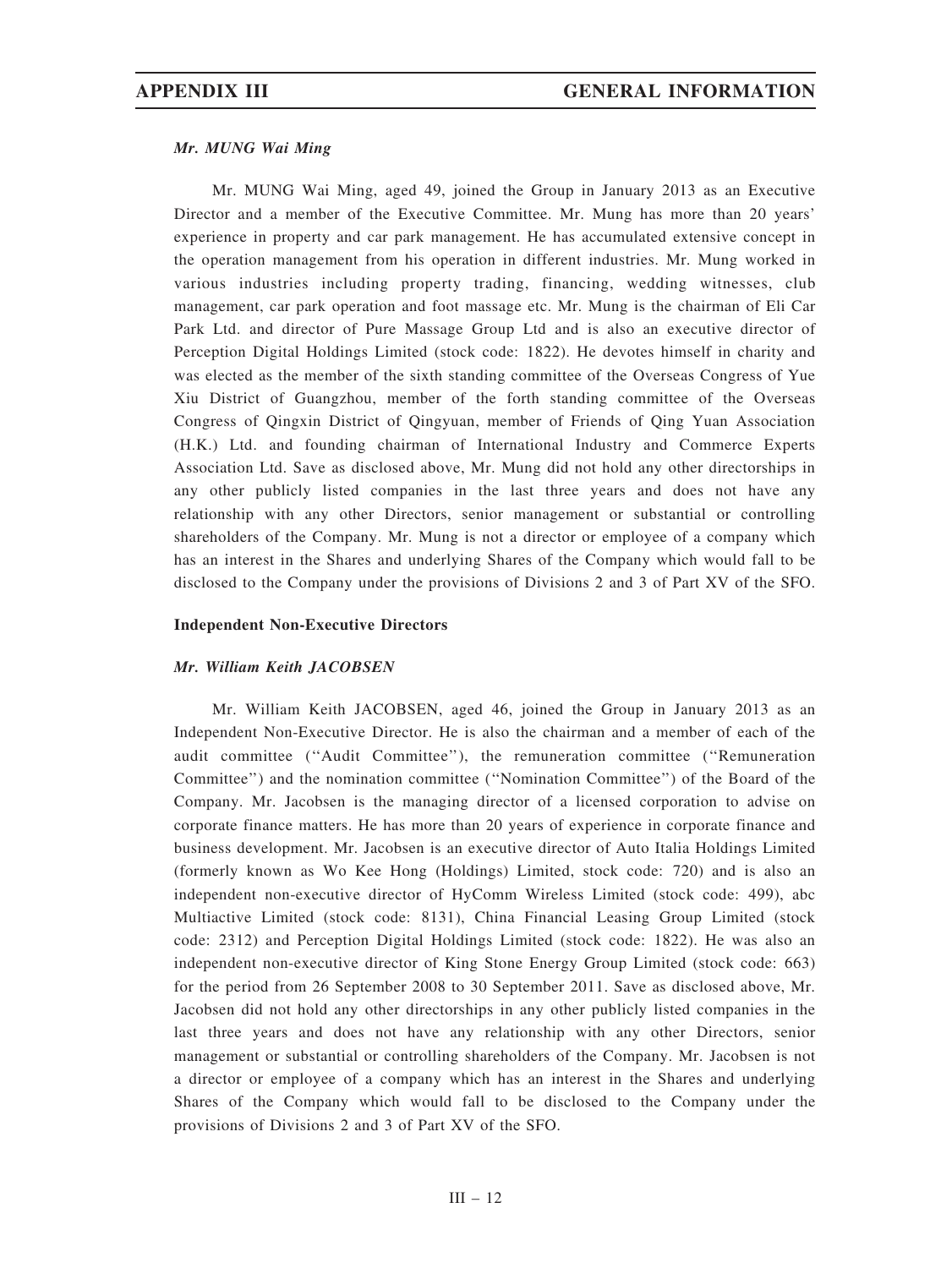### Mr. WU Wang Li

Mr. WU Wang Li, aged 38, joined the Group in January 2013 as an Independent Non-Executive Director. He is also a member of each of the Audit Committee, the Remuneration Committee and the Nomination Committee. He obtained his bachelor of commerce degree from Deakin University, and has over 14 years of experience in auditing and accounting profession and consulting services. Mr. Wu is a director of Skywise Consultants Limited and is admitted to the status of Certified Practicing Accountant of CPA Australia. Currently, Mr. Wu is the director of Skywise Consultants Limited and an independent non-executive director of HyComm Wireless Ltd (stock code: 499) since December 2007. He was appointed as an independent non-executive director on several listed companies in main board and growth enterprise market in Hong Kong. He has appropriate accounting and related financial management expertise as required under Rule 3.10(2) of the Listing Rules by virtue of his experience in accounting and financial consulting services. Mr. Wu was the independent non-executive director of Hao Wen Holdings Limited (formerly known as Everpride Biopharmaceutical Company Limited) (stock code: 8019), King Stone Energy Group Limited (formerly known as Yun Sky Chemical (International) Holdings Limited) (stock code: 663) and Talent Property Group Limited (formerly known as Tomorrow International Holdings Limited) (stock code: 760) and resigned in July 2009, January 2010 and January 2011 respectively. Save as disclosed above, Mr. Wu did not hold any other directorships in any other publicly listed companies in the last three years and does not have any relationship with any other Directors, senior management or substantial or controlling shareholders of the Company. Mr. Wu is not a director or employee of a company which has an interest in the Shares and underlying Shares of the Company which would fall to be disclosed to the Company under the provisions of Divisions 2 and 3 of Part XV of the SFO.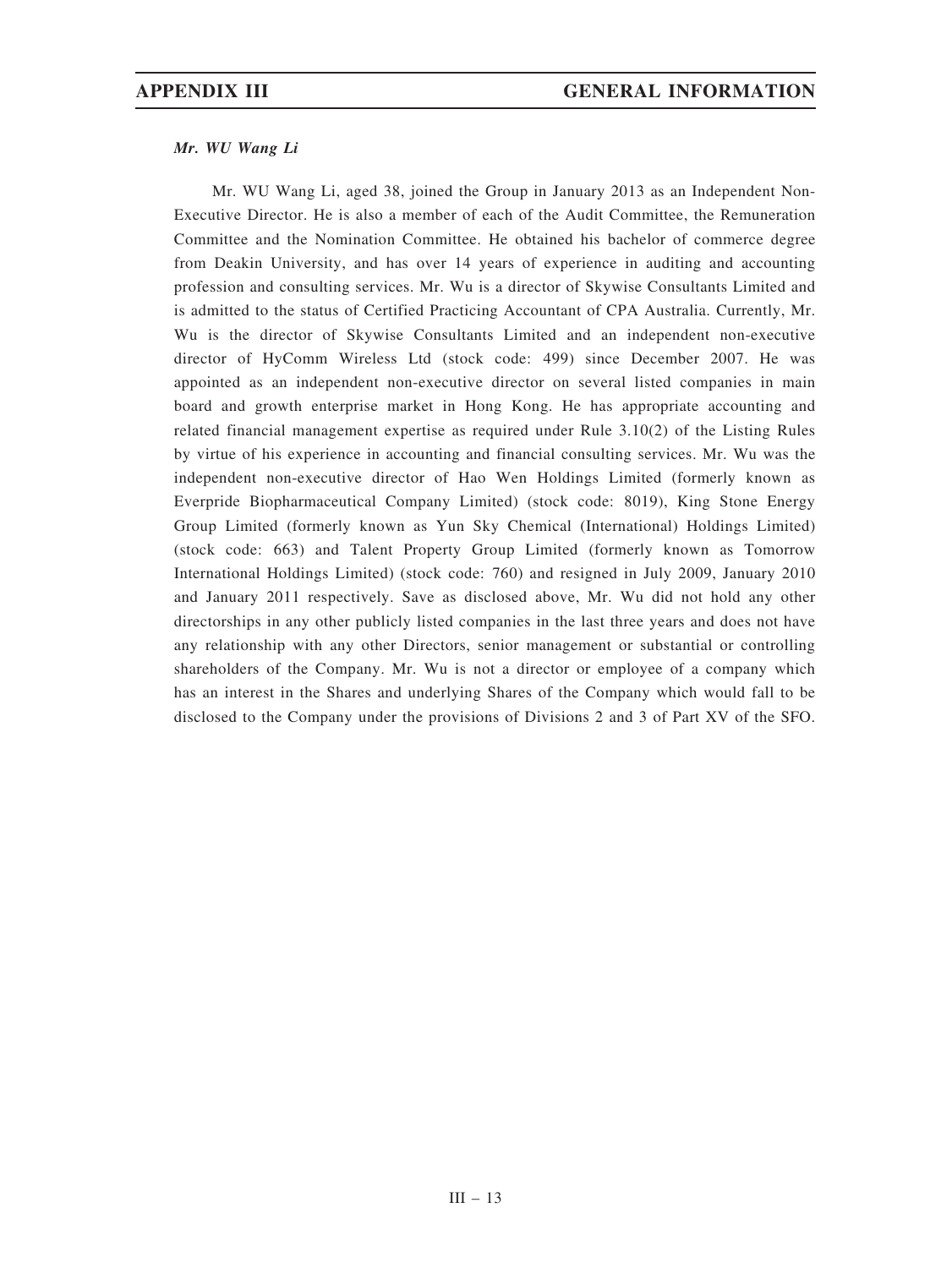### Mr. NG Wai Hung

Mr. NG Wai Hung, aged 49, joined the Group in February 2013 as an Independent Non-Executive Director. He is also a member of each of the Audit Committee, the Remuneration Committee and the Nomination Committee. He is a practising solicitor and a partner in Iu, Lai & Li, a Hong Kong firm of solicitors. Mr. Ng practises in the areas of securities law, corporate law and commercial law in Hong Kong. Mr. Ng is also an independent non-executive director of six companies listed on Stock Exchange, namely Fortune Sun (China) Holdings Limited (stock code: 352), Gome Electrical Appliances Holding Limited (stock code: 493), HyComm Wireless Limited (stock code: 499), Trigiant Group Limited (stock code: 1300), Perception Digital Holdings Limited (stock code: 1822) and Tech Pro Technology Development Limited (stock code: 3823). Mr. Ng was also an independent non-executive director of Yun Sky Chemical (International) Holdings Limited (currently known as King Stone Energy Group Limited, stock code: 663), KTP Holdings Limited (currently known as Ares Asia Limited, stock code: 645) and Tomorrow International Holdings Limited (currently known as Talent Property Group Limited, stock code: 760) and resigned in February 2010, February 2011 and January 2012, respectively. Save as disclosed above, Mr. Ng did not hold any other directorships in any other publicly listed companies in the last three years and does not have any relationship with any other Directors, senior management or substantial or controlling shareholders of the Company. Mr. Ng is not a director or employee of a company which has an interest in the Shares and underlying Shares of the Company which would fall to be disclosed to the Company under the provisions of Divisions 2 and 3 of Part XV of the SFO.

### Senior Management

# Mr. Jairo Alfonso RAMOS SUAREZ (Vice President of Field Operations)

Mr. Jairo Alfonso RAMOS SUAREZ, aged 41, is the vice president of field operations of the Group. He joined the Group in November 2009. Mr. Ramos Suarez is a trained mechanical engineer, has more than 16 years of experience in production, maintenance programming, quality control, mechanical design, marketing and procurement in tropical timber products and other materials. Mr. Ramos Suarez was in charge of trading of forest products for a private Columbian company in Shanghai, China from 2006 to 2008. Mr. Ramos Suarez is responsible for the field operations in Acre. Save as disclosed above, Mr. Ramos Suarez did not hold any other directorships in any other publicly listed companies in the last three years and does not have any relationship with any other Directors, senior management or substantial or controlling shareholders of the Company. Mr. Ramos Suarez is not a director or employee of a company which has an interest in the Shares and underlying Shares of the Company which would fall to be disclosed to the Company under the provisions of Divisions 2 and 3 of Part XV of the SFO.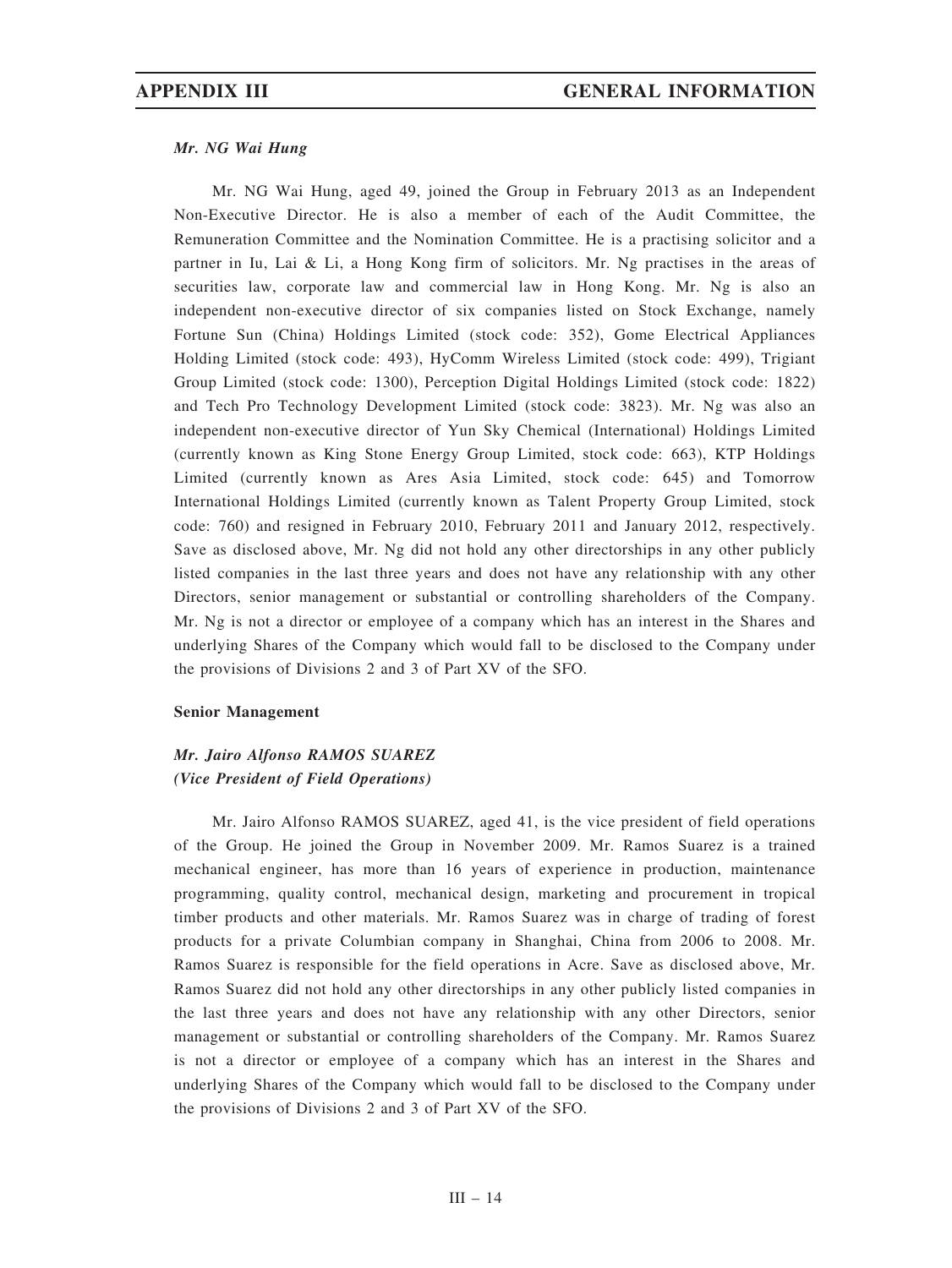| <b>Name</b>                                | <b>Address</b>                                                                                          |
|--------------------------------------------|---------------------------------------------------------------------------------------------------------|
| <b>Executive Directors</b>                 |                                                                                                         |
| Ms. Zhou Jing                              | Suites No. 302-305,<br>3rd Floor, Sino Plaza,<br>255-257 Gloucester Road,<br>Causeway Bay,<br>Hong Kong |
| Mr. Mung Wai Ming                          | Suites No. 302-305,<br>3rd Floor, Sino Plaza,<br>255-257 Gloucester Road,<br>Causeway Bay,<br>Hong Kong |
| <b>Independent non-executive Directors</b> |                                                                                                         |
| Mr. Wu Wang Li                             | Room G, Block 5, 15/F.,<br>Royal Peninsula, Hung Lai Road,<br>Hong Kong                                 |
| Mr. William Keith Jacobsen                 | Flat 35C, Tower 6, Larvotto,<br>8 Ap Lei Chau Praya Road,<br>Hong Kong                                  |
| Mr. Ng Wai Hung                            | Flat B, 32/F, King Yu Court,<br>No. 43-45 Tin Hau Temple Road,<br>Hong Kong                             |
| Senior management                          |                                                                                                         |
| Mr. Jairo Alfonso Ramos Suarez             | Tv. Issac d'Avila 84<br>Ana Vieira, Sena Madureila<br>AC-Brazil<br>CEP-69940-00                         |

### The addresses of the Directors and the senior management are as follows:

### 10. EXPENSES

The expenses in connection with the Open Offers, including financial advisory fees, underwriting commission, printing, registration, translation, legal and accountancy charges are estimated to be approximately HK\$3.5 million, which are payable by the Company.

III – 15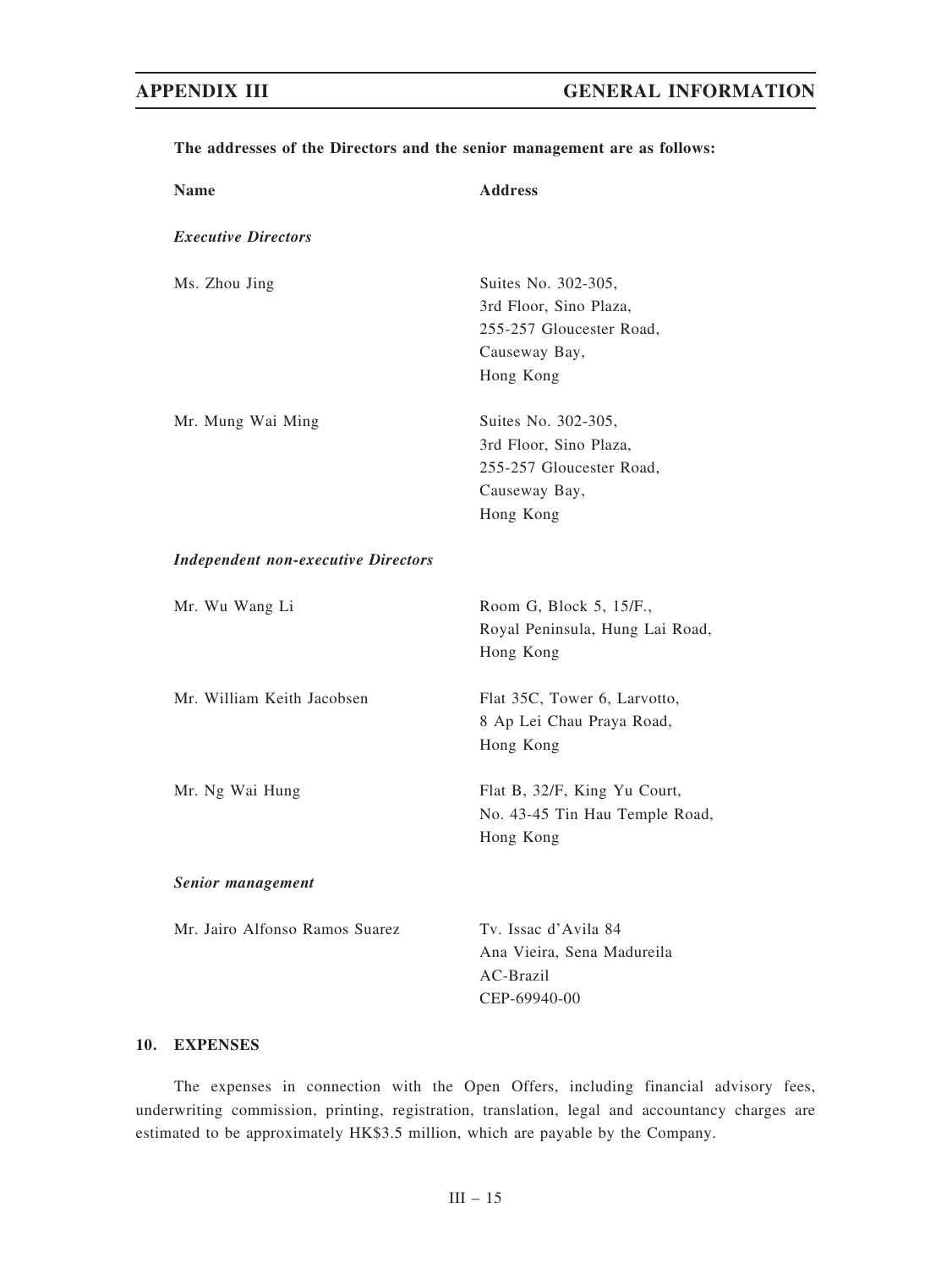### 11. DOCUMENTS AVAILABLE FOR INSPECTION

Copies of the following documents are available for inspection at the principal place of business of the Company at Suites No 302-305, 3rd Floor, Sino Plaza, 255-257 Gloucester Road, Causeway Bay, Hong Kong during normal business hours on any weekday other than public holidays, up to and including the date of SGM:

- (a) the Memorandum and the bye-laws of the Company;
- (b) the material contract(s) referred to in the paragraph headed ''Material Contracts'' in this Appendix;
- (c) the annual reports of the Company for the two years ended 31 March 2012 and 2013;
- (d) the interim report of the Company for the six months ended 30 September 2013;
- (e) the report on the unaudited pro forma statement of adjusted consolidated net tangible assets of the Group from Crowe Horwath (CPA) Limited, the text of which is set out in Appendix II to this circular;
- (f) the letter from the Independent Financial Adviser, the text of which is set out in this circular;
- (g) the consent letters from Crowe Horwath (CPA) Limited and Veda Capital Limited referred to in the paragraph headed "Expert and Consent" in this Appendix;
- (h) the instrument of the Share Warrants dated 19 April 2013; and
- (i) this circular.

### 12. MISCELLANEOUS

- (i) The registered office of the Company is situated at Clarendon House, 2 Church Street, Hamilton, HM 11, Bermuda and the head office and principal place of business of the Company is situated at Suites No. 302-305, 3rd Floor, Sino Plaza, 255-257 Gloucester Road, Causeway Bay, Hong Kong.
- (ii) The Share Registrar is Tricor Tengis Limited, having its office situated at 26/F, Tesbury Centre, 28 Queen's Road East, Wanchai, Hong Kong (to be moved to Level 22, Hopewell Centre, 183 Queen's Road East, Hong Kong with effect from 31 March 2014).
- (iii) Mr. Cheng Chun Shing, the company secretary of the Company, is a member of the Hong Kong Institute of Certified Public Accountants.
- (iv) The English text of the Prospectus Documents shall prevail over their respective Chinese texts in the case of inconsistency.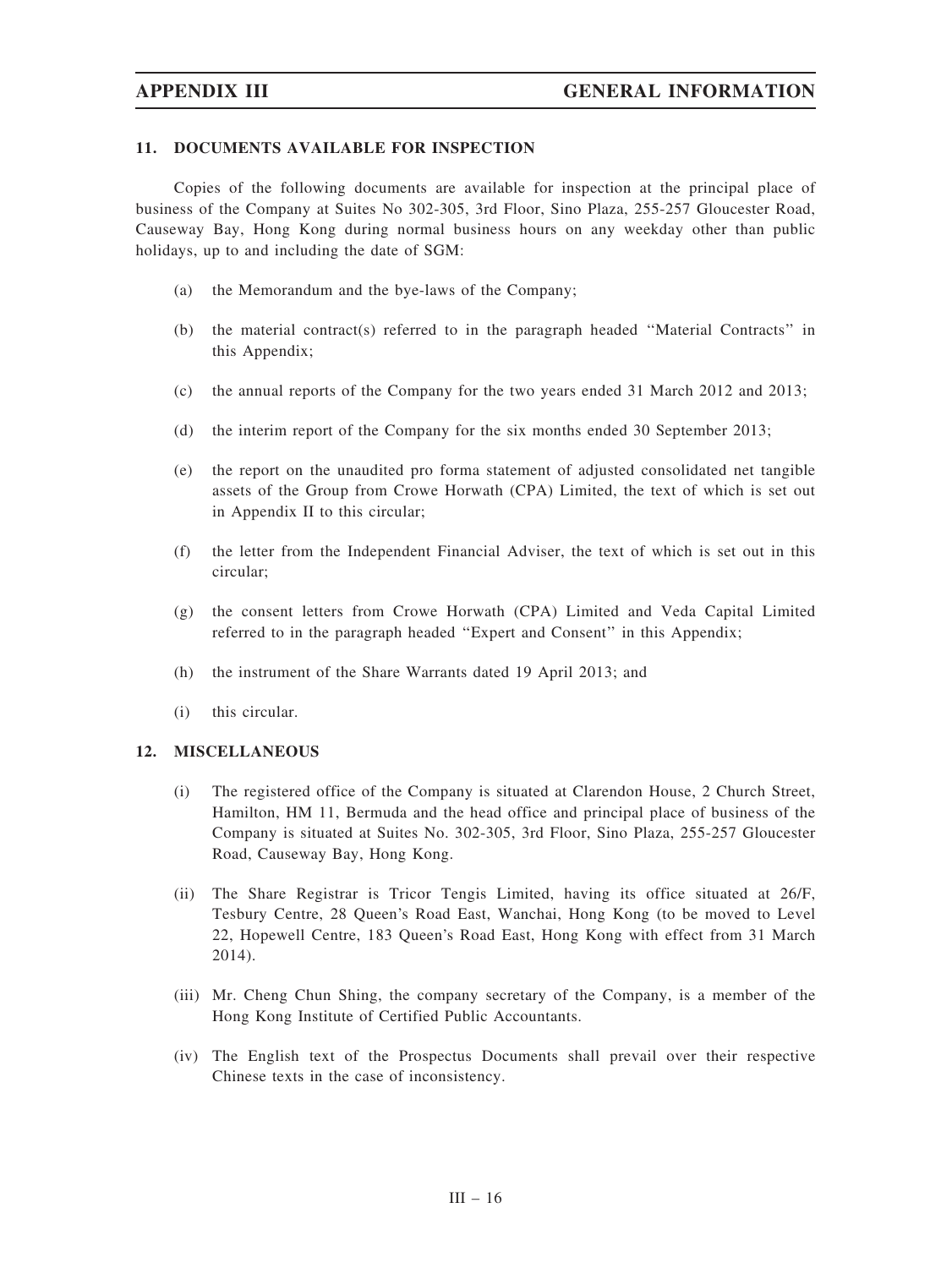

# **Sustainable Forest Holdings Limited 永保林業控股有限公司\***

(Incorporated in Bermuda with limited liability) **(Stock code: 723)**

# NOTICE OF SPECIAL GENERAL MEETING

NOTICE IS HEREBY GIVEN THAT a special general meeting (''SGM'') of Sustainable Forest Holdings Limited (''Company'') will be held at 20/F, Infinitus Plaza, 199 Des Voeux Road Central, Sheung Wan, Hong Kong on Friday, 4 April 2014 at 11:00 a.m. (or an adjournment thereof) for the purpose of considering and, if thought fit, passing, with or without modification, the following resolutions as ordinary resolutions:

### ORDINARY RESOLUTIONS

''THAT, subject to the fulfilment of the conditions in the Underwriting Agreement (as defined and more particularly described in the circular of the Company dated 20 March 2014 ("Circular"), and copies of the Underwriting Agreement and the Circular have been tabled at the meeting, marked "A" and "B" respectively and signed by the Chairman of the meeting for the purpose of identification):

1. (a) the allotment and issue by way of open offer of not less than 139,173,247 shares and not more than 165,665,906 shares of HK\$0.01 each in the capital of the Company (the "Offer Shares") to those shareholders of the Company whose names appear on the register of members of the Company at the close of business on a date to be fixed by the Directors (the ''Record Date''), other than Excluded Shareholders (as defined in the Circular) in the proportion of ten (10) Offer Shares for every one (1) existing Share (as defined in the Circular) held on the Record Date at the subscription price of HK\$0.32 per Offer Share and on the terms and conditions as set out in the Circular be and is hereby approved, confirmed and ratified and subject to the allotment and issue of the Offer Shares, the Directors be and are hereby authorised to allot and issue shares (''Bonus Shares''), by way of bonus issue, to the registered holders of the Offer Shares on the basis of five (5) Bonus Shares for every one (1) Offer Share taken up under the Share Open Offer entitling the holders of the Bonus Shares be and is hereby approved, confirmed and ratified (the "Share Open Offer");

<sup>\*</sup> for identification purposes only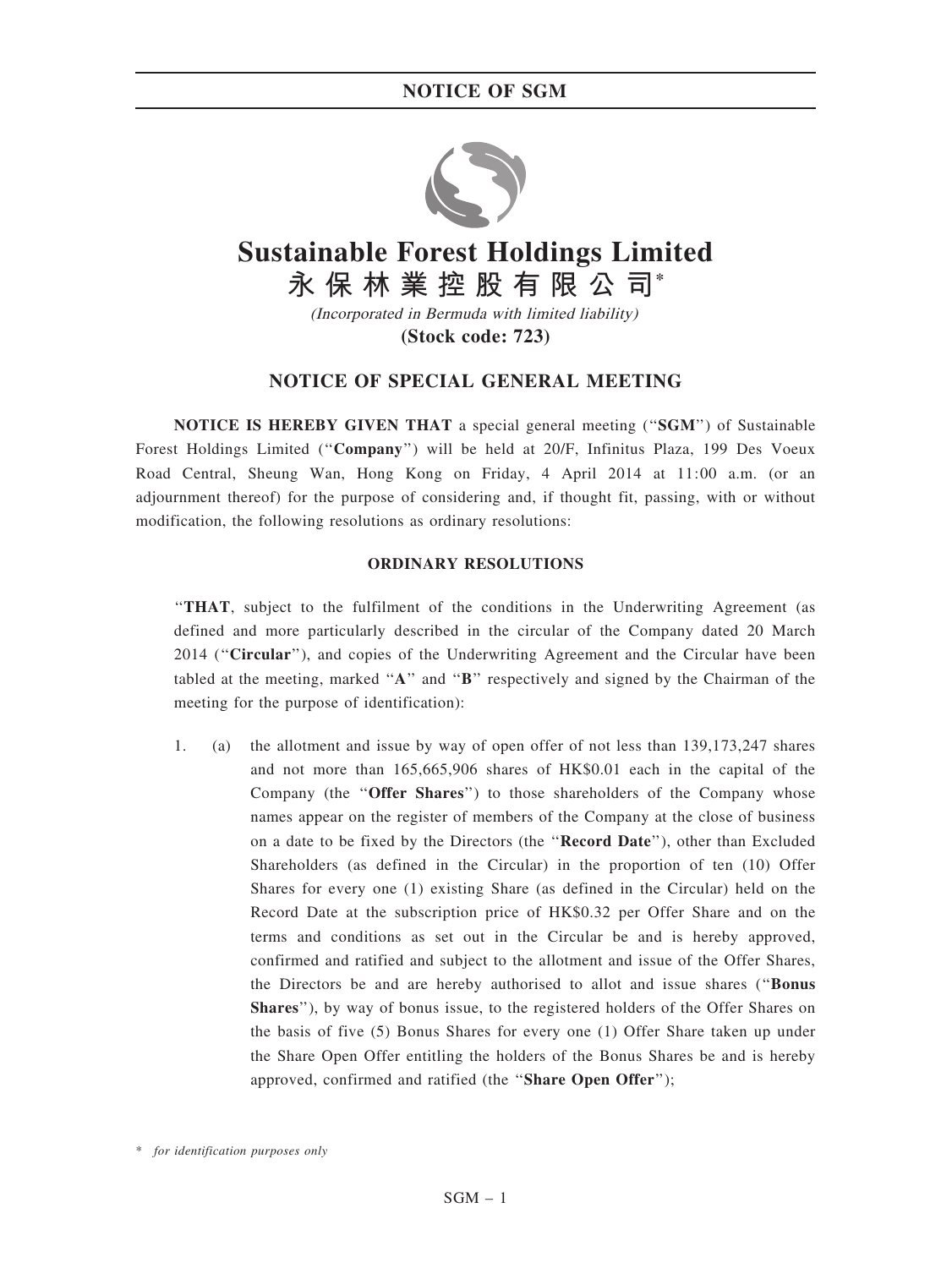- (b) the allotment and issue by way of open offer of not less than 172,420,129 convertible preferred shares (the "CPS") of HK\$0.01 each in the capital of the Company (the "Offer CPS") to those shareholders of the Company whose names appear on the register of CPS holders of the Company at the close of business on the Record Date, other than Excluded CPS Holders (as defined in the Circular) in the proportion of ten (10) Offer CPS for every one (1) existing CPS (as defined in the Circular) held on the Record Date at the subscription price of HK\$0.01 per Offer CPS and on the terms and conditions as set out in the Circular, be and is hereby approved, confirmed and ratified and subject to the allotment and issue of the Offer CPS, the Directors be and are hereby authorised to allot and issue CPS (''Bonus CPS''), by way of bonus issue, to the registered holders of the CPS on the basis of five (5) Bonus CPS for every one (1) Offer CPS taken up under the CPS Open Offer entitling the holders of the Bonus CPS be and is hereby approved (the "CPS Open Offer");
- (c) the Underwriting Agreement and the transactions contemplated thereunder be and is hereby approved, confirmed and ratified and any Director be and is hereby authorised to do such acts or execute such other document which may be necessary, desirable or expedient in his opinion to carry into effect or to give effect to the terms of the Underwriting Agreement;
- (d) the absence of arrangements for application for the Offer Shares by the Qualifying Shareholders in excess of their entitlements under the Share Open Offer be and is hereby approved, confirmed and ratified;
- (e) the absence of arrangements for application for the CPS by the Qualifying Holders in excess of their entitlements under the CPS Offer be and is hereby approved, confirmed and ratified;
- (f) the Directors of the Company be and are hereby specifically authorised to allot, issue and deal with the Bonus Shares, the new shares to be allotted, issued and dealt on the exercise of the subscription rights attaching to the Offer CPS (the "Offer CPS Conversion Shares"), the new shares to be allotted, issued and dealt on the exercise of the conversion rights attaching to the Bonus CPS (the ''Bonus CPS Conversion Shares'');
- (g) the Directors, acting together, individually or by committee, be and are hereby authorised to allot, issue and deal with the Offer Shares, the Bonus Shares, the Offer CPS, the Bonus CPS, the Offer CPS Conversion Shares and the Bonus CPS Conversion Shares and to take such actions, do such things and execute such further documents or deeds for and on behalf of the Company as such Directors may, in their opinion, consider necessary, desirable or expedient to carry out or give effect to any or all the transactions contemplated in this resolution and the Circular;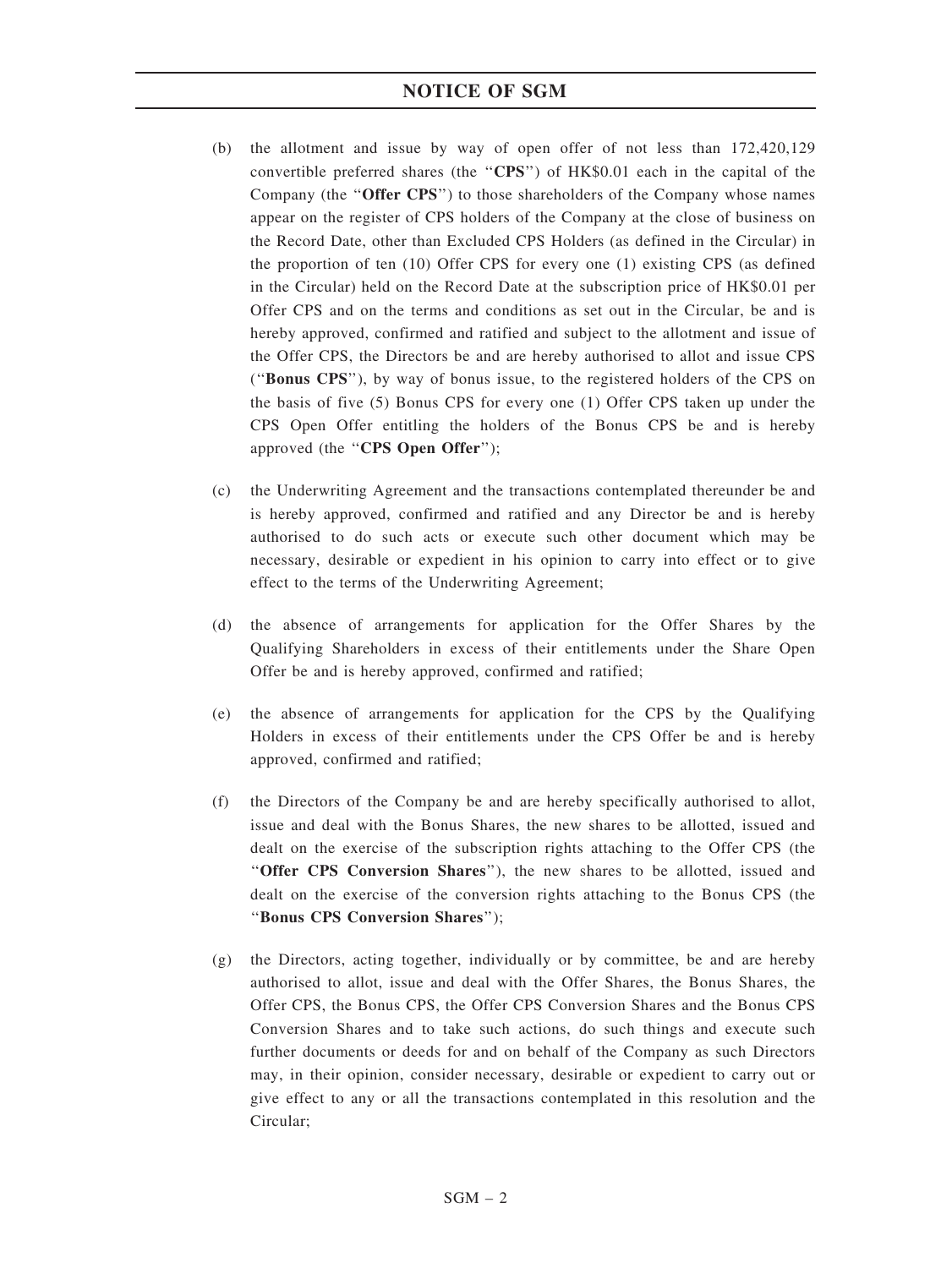- 2. (a) the Directors of the Company be and are hereby specifically authorised to allot and issue the shares (the ''Warrant Conversion Shares'') to be allotted, issued and dealt upon the exercise of the subscription rights attaching to all outstanding share warrants of the Company (the "Grant of Specific Mandate");
	- (b) any connected transactions (as defined under Rules Governing the Listing of Securities of The Stock Exchange of Hong Kong Limited) which may arise as a result of the Grant of Specific Mandate be and is hereby approved, confirmed and ratified;
	- (c) The Directors, acting together, individually or by committee, be and are hereby authorised to allot and issue and deal with Warrant Conversion Shares and to take such actions, do such things and execute such further documents or deeds for and on behalf of the Company as such Directors may, in their opinion, consider necessary, desirable or expedient to carry out or give effect to any or all the transactions contemplated in this resolution and the Circular.

By order of the Board Sustainable Forest Holdings Limited Zhou Jing Chairman

Hong Kong, 20 March 2014

Notes:

- 1. A member entitled to attend and vote at the SGM is entitled to appoint one or more proxy to attend and, subject to the provisions of the bye-laws of the Company, to vote on his/her/its behalf. A proxy need not be a member of the Company but must be present in person at the SGM to represent the member. If more than one proxy is so appointed, the appointment shall specify the number and class of shares in respect of which each such proxy is so appointed.
- 2. A form of proxy for use at the SGM is enclosed. Whether or not you intend to attend the SGM in person, you are encouraged to complete and return the enclosed form of proxy in accordance with the instructions printed thereon. Completion and return of a form of proxy will not preclude a member from attending in person and voting at the SGM or any adjournment thereof, should he/she/it so wish.
- 3. In order to be valid, the form of proxy, together with a power of attorney or other authority, if any, under which it is signed, or a certified copy of such power or authority must be deposited at the Company's Hong Kong branch share registrar, Tricor Tengis Limited at 26th Floor, Tesbury Centre, 28 Queen's Road East, Wanchai, Hong Kong (to be moved to Level 22, Hopewell Centre, 183 Queen's Road East, Hong Kong with effect from 31 March 2014) not less than 48 hours before the time appointed for holding the SGM or any adjournment thereof.